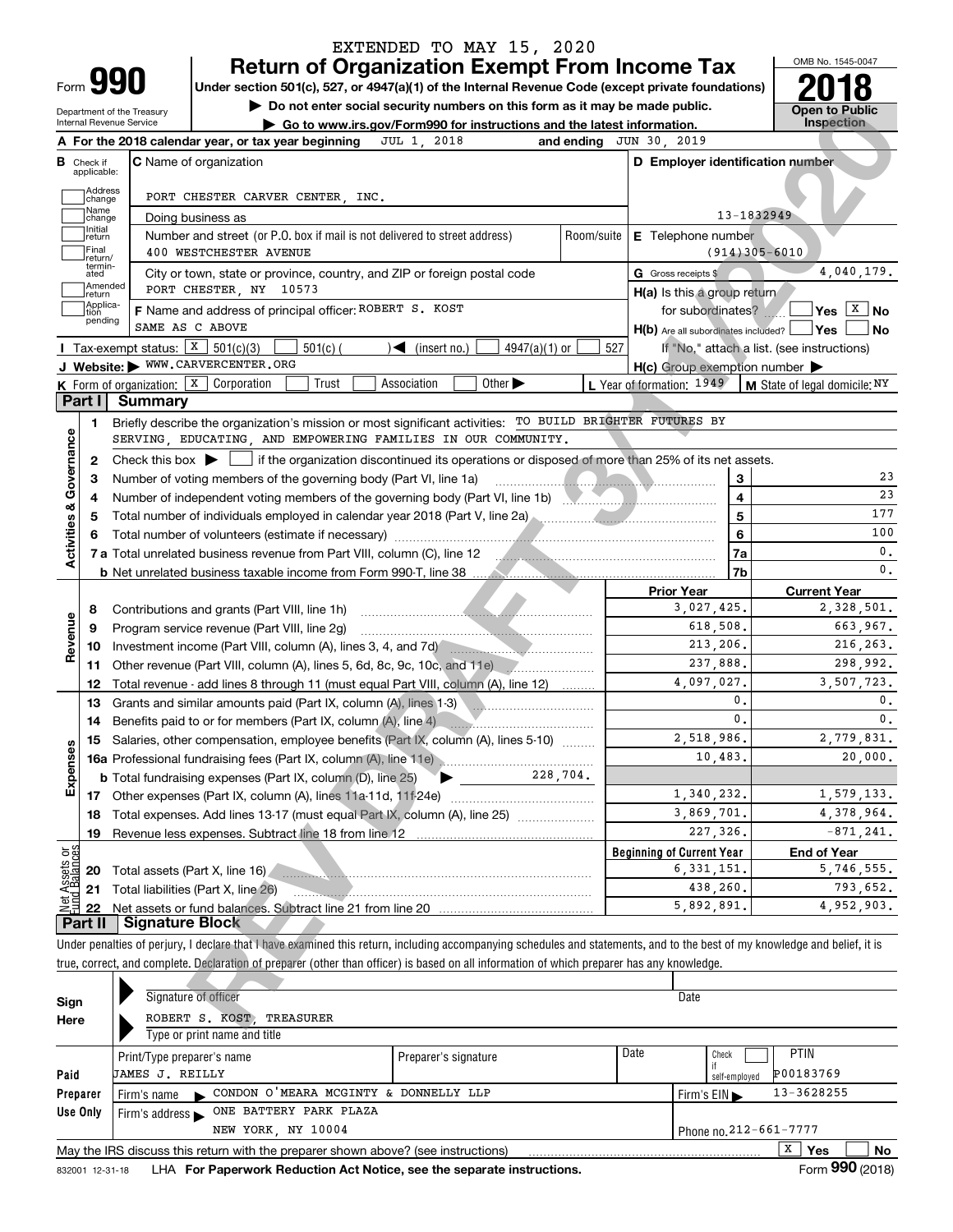|    | PORT CHESTER CARVER CENTER, INC.<br>Form 990 (2018)                                                                                                                           | 13-1832949    | $Page$ 2           |
|----|-------------------------------------------------------------------------------------------------------------------------------------------------------------------------------|---------------|--------------------|
|    | <b>Part III   Statement of Program Service Accomplishments</b>                                                                                                                |               |                    |
|    |                                                                                                                                                                               |               | X                  |
| 1  | Briefly describe the organization's mission:                                                                                                                                  |               |                    |
|    | SEE SCHEDULE O                                                                                                                                                                |               |                    |
|    |                                                                                                                                                                               |               |                    |
|    |                                                                                                                                                                               |               |                    |
|    |                                                                                                                                                                               |               |                    |
| 2  | Did the organization undertake any significant program services during the year which were not listed on the                                                                  |               |                    |
|    | prior Form 990 or 990-EZ?                                                                                                                                                     |               | $Yes \boxed{X}$ No |
|    | If "Yes," describe these new services on Schedule O.                                                                                                                          |               |                    |
| З. | Did the organization cease conducting, or make significant changes in how it conducts, any program services?                                                                  |               | $Yes \sqrt{X}$ No  |
|    | If "Yes," describe these changes on Schedule O.                                                                                                                               |               |                    |
| 4  | Describe the organization's program service accomplishments for each of its three largest program services, as measured by expenses.                                          |               |                    |
|    | Section 501(c)(3) and 501(c)(4) organizations are required to report the amount of grants and allocations to others, the total expenses, and                                  |               |                    |
|    | revenue, if any, for each program service reported.                                                                                                                           |               |                    |
| 4a | $\left(\text{Code:}\right)$ $\left(\text{Expenses $}\right)$ $\left(\text{Expenses $}\right)$ $\left(\text{2.15}\right)$ , $\text{315}$ , $\text{952}$ including grants of \$ | A (Revenue \$ | 96, 942.           |
|    | CHILD & ADULT PROGRAMS:                                                                                                                                                       |               |                    |
|    | CARVER CENTER CHILDREN'S PROGRAMS FOCUS ON THE DEVELOPMENTAL NEEDS OF                                                                                                         |               |                    |
|    | CHILDREN FROM PRE-SCHOOL THROUGH HIGH SCHOOL.<br>IN CONJUNCTION WITH                                                                                                          |               |                    |
|    | WESTCOP, A HEAD START PRESCHOOL PROGRAM SERVES 130 CHILDREN DAILY.<br>THE                                                                                                     |               |                    |
|    | AFTER SCHOOL PROGRAM PROVIDES CARE FOR MORE THAN 600 CHILDREN DAILY.                                                                                                          |               |                    |
|    | PROVIDING ENRICHMENT, ACADEMIC SUPPORT, FITNESS, AND RECREATION. FOR                                                                                                          |               |                    |
|    | SIX WEEKS IN THE SUMMER, A FULL-DAY RECREATIONAL AND EDUCATIONAL                                                                                                              |               |                    |
|    | ENRICHMENT PROGRAM SERVES 150 CHILDREN. OTHER CHILDREN'S PROGRAMS                                                                                                             |               |                    |
|    | INCLUDE: SATURDAY MUSIC LESSONS, DANCE CLASSES, MARTIAL ARTS LESSONS, A                                                                                                       |               |                    |
|    | MATH AND SCIENCE CLASS, AND CARVER'S OWN BOY SCOUT GROUP (TROOP 400).                                                                                                         |               |                    |
|    | CARVER CENTER SERVES OVER 700 STUDENTS THROUGH ITS CHILDREN'S PROGRAMS.                                                                                                       |               |                    |
|    |                                                                                                                                                                               |               |                    |
| 4b | 552,009. including grants of \$<br>$\begin{array}{c} \begin{array}{c} \begin{array}{c} \end{array} \end{array}$ (Expenses \$<br>(Code:                                        | (Revenue \$   | 326, 334.          |
|    | FOOD SERVICE PROGRAM:                                                                                                                                                         |               |                    |
|    | THE FOOD SERVICE PROGRAM IS AN INITIATIVE THAT PROVIDES DAILY HOT MEALS                                                                                                       |               |                    |
|    | TO CARVER CENTER'S AFTER SCHOOL PROGRAM, TEEN PROGRAM, AND VARIOUS                                                                                                            |               |                    |
|    | PRE-KINDERGARTEN PROGRAMS THROUGHOUT PORT CHESTER. CARVER'S FOOD                                                                                                              |               |                    |
|    | SERVICE PROGRAM SERVES APPROXIMATELY 225,000 NUTRITIOUS MEALS ON A                                                                                                            |               |                    |
|    | YEARLY BASIS; AN IMITATIVE THAT IS OVERSEEN BY NEW YORK STATE                                                                                                                 |               |                    |
|    | DEPARTMENT OF EDUCATION'S CHILD AND ADULT CARE FOOD PROGRAM (CACFP).<br>A                                                                                                     |               |                    |
|    | GROCERY STORE STYLE FOOD PANTRY SERVES NEARLY 400 FAMILIES MONTHLY AND                                                                                                        |               |                    |
|    | PROVIDES DELIVERY TO 20 HOMEBOUND SENIOR CITIZENS EACH MONTH.<br>A                                                                                                            |               |                    |
|    | MONTHLY BREAKFAST FOR 50 SENIOR CITIZENS ADDRESSES THE SOCIAL AND LEGAL                                                                                                       |               |                    |
|    | ISSUES FACING THE ELDERLY.                                                                                                                                                    |               |                    |
|    |                                                                                                                                                                               |               |                    |
| 4c | 236, 441. including grants of \$ (Revenue \$ 51, 957.)<br>(Code: ) (Expenses \$                                                                                               |               |                    |
|    | TEEN PROGRAMS:                                                                                                                                                                |               |                    |
|    | TEEN OUTREACH SERVICES BENEFIT APPROXIMATELY 200 MIDDLE AND HIGH SCHOOL                                                                                                       |               |                    |
|    | STUDENTS. EFFORTS INCLUDE A DROP-IN TEEN CENTER ACADEMIC SUPPORT.                                                                                                             |               |                    |
|    | GUIDANCE THOUGHT THE COLLEGE ADMISSIONS PROCESS, AND ATHLETIC PROGRAMS.                                                                                                       |               |                    |
|    | ADDITIONAL PROGRAMS IN CONJUNCTION WITH THE PORT CHESTER SCHOOLS                                                                                                              |               |                    |
|    | INCLUDE 21ST CENTURY PROGRAMS WHICH INCLUDE: BOXING, LIFE GUARD                                                                                                               |               |                    |
|    | TRAINING, AND EMPLOYABILITY. A COLLEGE TOUR AND A SUMMER SAT PROGRAM                                                                                                          |               |                    |
|    | ARE ALSO PROVIDED TO THE ENROLLED STUDENTS ANNUALLY.                                                                                                                          |               |                    |
|    |                                                                                                                                                                               |               |                    |
|    |                                                                                                                                                                               |               |                    |
|    |                                                                                                                                                                               |               |                    |
|    |                                                                                                                                                                               |               |                    |
|    |                                                                                                                                                                               |               |                    |
|    | <b>4d</b> Other program services (Describe in Schedule O.)                                                                                                                    |               |                    |
|    | $($ Expenses \$<br>1,698,986. including grants of \$<br>) (Revenue \$<br>3,803,388.                                                                                           | 285,676.      |                    |
|    | 4e Total program service expenses                                                                                                                                             |               | Form 990 (2018)    |
|    |                                                                                                                                                                               |               |                    |
|    | 832002 12-31-18<br>2                                                                                                                                                          |               |                    |
|    |                                                                                                                                                                               |               |                    |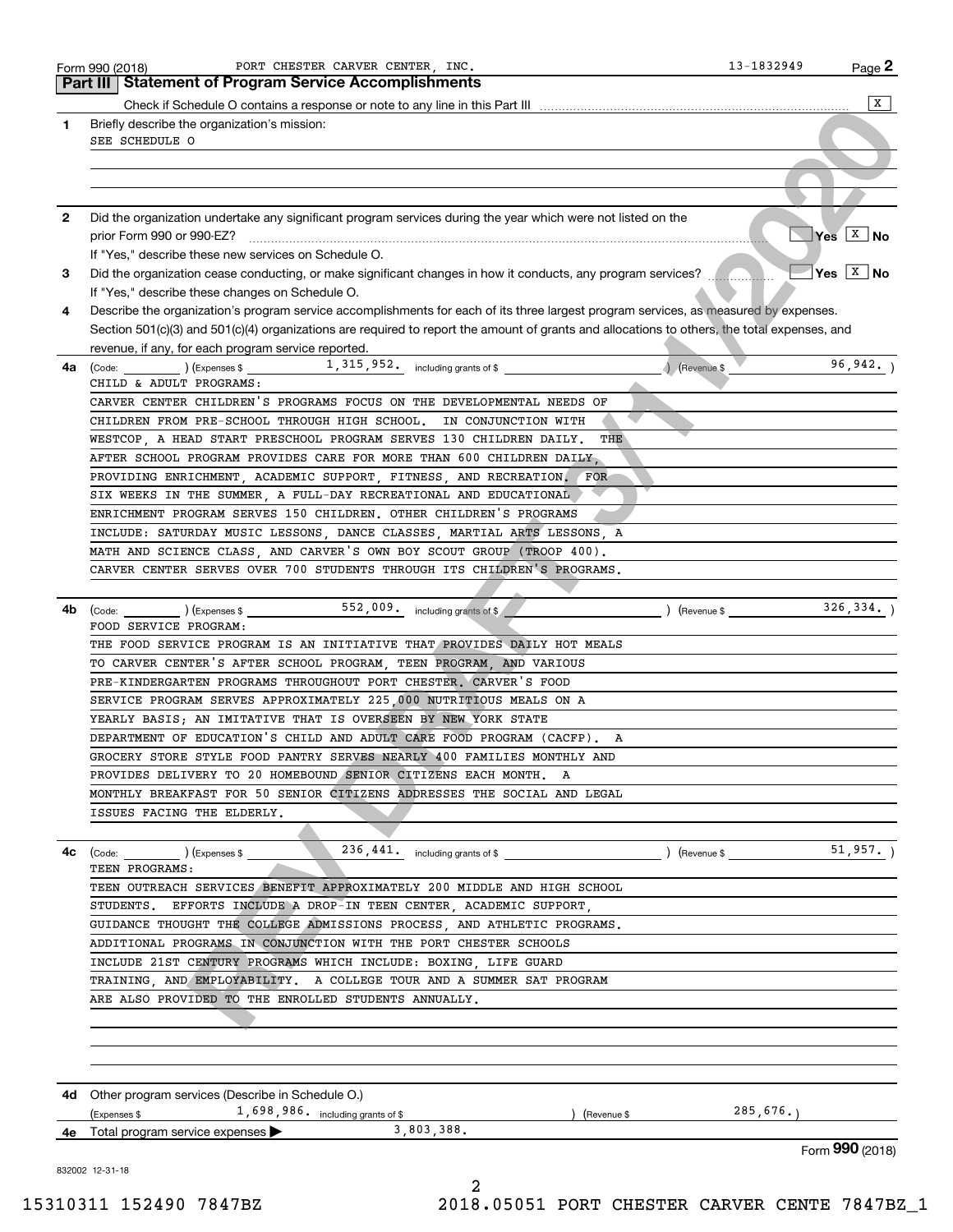**1**

**23**

**4**

**5**

**6**

**7**

**8**

**9**

**10**

**11**

as applicable.

**Yes No 12345678910Section 501(c)(3) organizations.** Did the organization engage in lobbying activities, or have a section 501(h) election in effect *If "Yes," complete Schedule A* ~~~~~~~~~~~~~~~~~~~~~~~~~~~~~~~~~~~~~~~~~~~~~~~ Is the organization required to complete Schedule B, Schedule of Contributors? …………………………………………………… *If "Yes," complete Schedule C, Part I* public office? ~~~~~~~~~~~~~~~~~~~~~~~~~~~~~~~~~~~~*If "Yes," complete Schedule C, Part II* during the tax year? ~~~~~~~~~~~~~~~~~~~~~~~~~~~~~~~~~*If "Yes," complete Schedule C, Part III* similar amounts as defined in Revenue Procedure 98-19? ~~~~~~~~~~~~~~*If "Yes," complete Schedule D, Part I* provide advice on the distribution or investment of amounts in such funds or accounts? *If "Yes," complete Schedule D, Part II* the environment, historic land areas, or historic structures? ~~~~~~~~~~~~~~*If "Yes," complete* Did the organization maintain collections of works of art, historical treasures, or other similar assets? *Schedule D, Part III* ~~~~~~~~~~~~~~~~~~~~~~~~~~~~~~~~~~~~~~~~~~~~~~~~~~~~ *If "Yes," complete Schedule D, Part IV If "Yes," complete Schedule D, Part V* endowments, or quasi-endowments? ~~~~~~~~~~~~~~~~~~~~~~~~Form 990 (2018) Page PORT CHESTER CARVER CENTER, INC. 13-1832949 Is the organization described in section 501(c)(3) or 4947(a)(1) (other than a private foundation)? Did the organization engage in direct or indirect political campaign activities on behalf of or in opposition to candidates for Is the organization a section 501(c)(4), 501(c)(5), or 501(c)(6) organization that receives membership dues, assessments, or Did the organization maintain any donor advised funds or any similar funds or accounts for which donors have the right to Did the organization receive or hold a conservation easement, including easements to preserve open space, Did the organization report an amount in Part X, line 21, for escrow or custodial account liability, serve as a custodian for amounts not listed in Part X; or provide credit counseling, debt management, credit repair, or debt negotiation services? Did the organization, directly or through a related organization, hold assets in temporarily restricted endowments, permanent ~~~~~~~~~~~~~~~~~~~~~~~~~~~~~~~~~~~~~~~~~~If the organization's answer to any of the following questions is "Yes," then complete Schedule D, Parts VI, VII, VIII, IX, or X Form 990 (2018) PORT CHESTER CARVER CENTER, INC**.** 13-1832949 <sub>Page</sub> 3<br>| **Part IV** | Checklist of Required Schedules n doctobes in section staticities) or electrical (e) tener hanno presente construction?<br> **REV DRAFT 3/2020**<br>
REV DRAFT 3/2020 and 2020 and 2020 and 2020 and 2021 and 2021 and 2021 and 2021 and 2021 and 2021 and 2021 and 2 XXXXXXXXXX

| a Did the organization report an amount for land, buildings, and equipment in Part X, line 10? If "Yes," complete Schedule D,        |
|--------------------------------------------------------------------------------------------------------------------------------------|
| Part VI                                                                                                                              |
| <b>b</b> Did the organization report an amount for investments - other securities in Part X, line 12 that is 5% or more of its total |

| assets reported in Part X, line 16? If "Yes," complete Schedule D, Part VII                                                  |
|------------------------------------------------------------------------------------------------------------------------------|
| c Did the organization report an amount for investments - program related in Part X, line 13 that is 5% or more of its total |
| assets reported in Part X, line 16? If "Yes," complete Schedule D, Part VIII                                                 |

**d** Did the organization report an amount for other assets in Part X, line 15 that is 5% or more of its total assets reported in *If "Yes," complete Schedule D, Part IX* Part X, line 16? ~~~~~~~~~~~~~~~~~~~~~~~~~~~~~~~~~~~ ~~~~~~~~~~~~~~~~~~~~~~~~~

| e Did the organization report an amount for other liabilities in Part X, line 25? If "Yes," complete Schedule D, Part X |
|-------------------------------------------------------------------------------------------------------------------------|
| Did the organization's separate or consolidated financial statements for the tax year include a footnote that addresses |
| the organization's liability for uncertain tax positions under FIN 48 (ASC 740)? If "Yes," complete Schedule D, Part X  |
| 12a Did the organization obtain separate, independent audited financial statements for the tax year? If "Yes." complete |
| Schedule D. Parts XI and XII                                                                                            |
| <b>b</b> Was the organization included in consolidated, independent audited financial statements for the tax year?      |
| If "Yes," and if the organization answered "No" to line 12a, then completing Schedule D, Parts XI and XII is optional   |

| 13 Is the organization a school described in section $170(b)(1)(A)(ii)$ ? If "Yes," complete Schedule E                          |
|----------------------------------------------------------------------------------------------------------------------------------|
| 14a Did the organization maintain an office, employees, or agents outside of the United States?                                  |
| <b>b</b> Did the organization have aggregate revenues or expenses of more than \$10,000 from grantmaking, fundraising, business, |
| investment, and program service activities outside the United States, or aggregate foreign investments valued at \$100,000       |
|                                                                                                                                  |
| 15 Did the organization report on Part (X, column (A) line 3, more than \$5,000 of grants or other assistance to or for any      |

| <b>15</b> Did the organization report on Part IX, column (A), line 3, more than \$5,000 of grants or other assistance to or for any |
|-------------------------------------------------------------------------------------------------------------------------------------|
|                                                                                                                                     |
| 16 Did the organization report on Part IX, column (A), line 3, more than \$5,000 of aggregate grants or other assistance to         |
| or for foreign individuals? If "Yes," complete Schedule F, Parts III and IV                                                         |

| 17 | Did the organization report a total of more than \$15,000 of expenses for professional fundraising services on Part IX,         |
|----|---------------------------------------------------------------------------------------------------------------------------------|
|    |                                                                                                                                 |
|    | 18 Did the organization report more than \$15,000 total of fundraising event gross income and contributions on Part VIII, lines |

|                                                                                                                        | 18  |
|------------------------------------------------------------------------------------------------------------------------|-----|
| Did the organization report more than \$15,000 of gross income from gaming activities on Part VIII, line 9a? If "Yes." |     |
|                                                                                                                        | 19  |
|                                                                                                                        | 20a |
|                                                                                                                        |     |

3

**b** If "Yes" to line 20a, did the organization attach a copy of its audited financial statements to this return? \_\_\_\_\_\_\_\_\_\_\_\_\_\_\_\_\_\_\_\_\_\_

832003 12-31-18 **21**domestic government on Part IX, column (A), line 1? If "Yes," complete Schedule I, Parts I and II …………………………………… Did the organization report more than \$5,000 of grants or other assistance to any domestic organization or 

| Form 990 (2018) |  |  |
|-----------------|--|--|
|-----------------|--|--|

**11a**

X

**11b**

**11c**

**11d11e**

**11f**

**12a**

X

X

X

X

XX

X

XX

X

X

X

X

X

X

**12b1314a**

**14b**

**15**

**16**

**17**

X

X

**20b**

**21**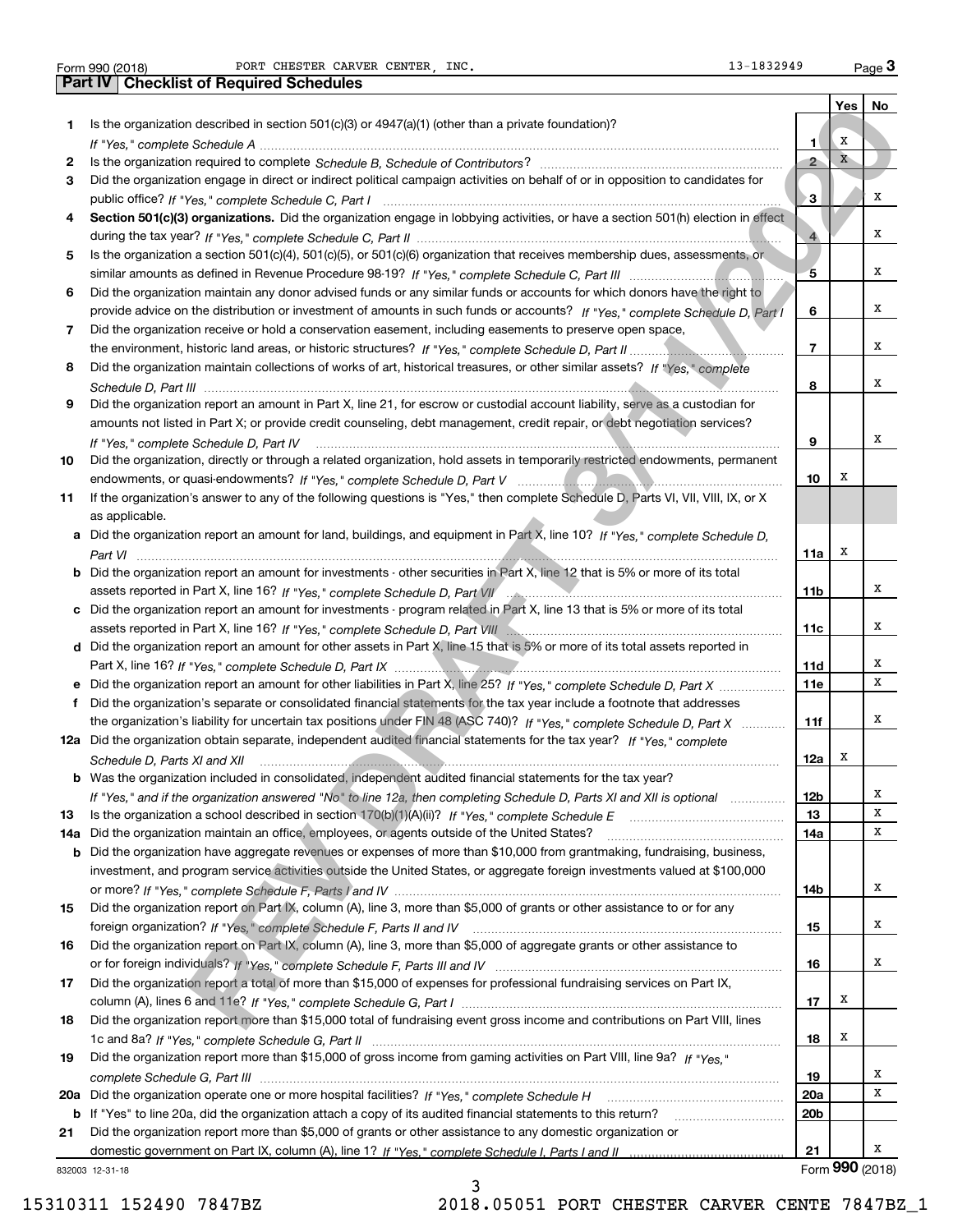|               | 13-1832949<br>PORT CHESTER CARVER CENTER, INC.<br>Form 990 (2018)                                                                              |                 |              | Page 4          |
|---------------|------------------------------------------------------------------------------------------------------------------------------------------------|-----------------|--------------|-----------------|
|               | Part IV   Checklist of Required Schedules (continued)                                                                                          |                 |              |                 |
|               |                                                                                                                                                |                 | Yes          | No              |
| 22            | Did the organization report more than \$5,000 of grants or other assistance to or for domestic individuals on                                  |                 |              |                 |
|               |                                                                                                                                                | 22              |              | $\mathbf{X}$    |
| 23            | Did the organization answer "Yes" to Part VII, Section A, line 3, 4, or 5 about compensation of the organization's current                     |                 |              |                 |
|               | and former officers, directors, trustees, key employees, and highest compensated employees? If "Yes," complete                                 |                 |              |                 |
|               |                                                                                                                                                | 23              | $\mathbf{x}$ |                 |
|               | 24a Did the organization have a tax-exempt bond issue with an outstanding principal amount of more than \$100,000 as of the                    |                 |              |                 |
|               | last day of the year, that was issued after December 31, 2002? If "Yes," answer lines 24b through 24d and complete                             |                 |              |                 |
|               |                                                                                                                                                | 24a             |              | x               |
|               |                                                                                                                                                | 24 <sub>b</sub> |              |                 |
|               | c Did the organization maintain an escrow account other than a refunding escrow at any time during the year to defease                         |                 |              |                 |
|               |                                                                                                                                                | 24c             |              |                 |
|               |                                                                                                                                                | 24d             |              |                 |
|               | 25a Section 501(c)(3), 501(c)(4), and 501(c)(29) organizations. Did the organization engage in an excess benefit                               |                 |              |                 |
|               |                                                                                                                                                | 25a             |              | х               |
|               | b Is the organization aware that it engaged in an excess benefit transaction with a disqualified person in a prior year, and                   |                 |              |                 |
|               | that the transaction has not been reported on any of the organization's prior Forms 990 or 990-EZ? If "Yes," complete                          |                 |              |                 |
|               |                                                                                                                                                | 25b             |              | x               |
| 26            | Schedule L, Part I<br>Did the organization report any amount on Part X, line 5, 6, or 22 for receivables from or payables to any current or    |                 |              |                 |
|               | former officers, directors, trustees, key employees, highest compensated employees, or disqualified persons? If "Yes."                         |                 |              |                 |
|               |                                                                                                                                                | 26              |              | x               |
| 27            | Did the organization provide a grant or other assistance to an officer, director, trustee, key employee, substantial                           |                 |              |                 |
|               | contributor or employee thereof, a grant selection committee member, or to a 35% controlled entity or family member                            |                 |              |                 |
|               |                                                                                                                                                | 27              |              | х               |
|               |                                                                                                                                                |                 |              |                 |
| 28            | Was the organization a party to a business transaction with one of the following parties (see Schedule L, Part IV                              |                 |              |                 |
|               | instructions for applicable filing thresholds, conditions, and exceptions):                                                                    |                 |              | Х               |
|               |                                                                                                                                                | 28a             |              | x               |
|               | b A family member of a current or former officer, director, trustee, or key employee? If "Yes," complete Schedule L, Part IV                   | 28b             |              |                 |
|               | c An entity of which a current or former officer, director, trustee, or key employee (or a family member thereof) was an officer,              |                 |              | x               |
|               |                                                                                                                                                | 28c<br>29       | X            |                 |
| 29            |                                                                                                                                                |                 |              |                 |
| 30            | Did the organization receive contributions of art, historical treasures, or other similar assets, or qualified conservation                    |                 |              | x               |
|               |                                                                                                                                                | 30              |              |                 |
| 31            | Did the organization liquidate, terminate, or dissolve and cease operations?                                                                   |                 |              |                 |
|               |                                                                                                                                                | 31              |              | x               |
|               | Did the organization sell, exchange, dispose of, or transfer more than 25% of its net assets? If "Yes," complete                               |                 |              |                 |
|               |                                                                                                                                                | 32              |              | Х               |
| 33            | Did the organization own 100% of an entity disregarded as separate from the organization under Regulations                                     |                 |              |                 |
|               |                                                                                                                                                | 33              |              | х               |
| 34            | Was the organization related to any tax-exempt or taxable entity? If "Yes," complete Schedule R, Part II, III, or IV, and                      |                 |              |                 |
|               |                                                                                                                                                | 34              |              | x               |
|               | 35a Did the organization have a controlled entity within the meaning of section 512(b)(13)?                                                    | <b>35a</b>      |              | x               |
|               | b If "Yes" to line 35a, did the organization receive any payment from or engage in any transaction with a controlled entity                    |                 |              |                 |
|               |                                                                                                                                                | 35b             |              |                 |
| 36            | Section 501(c)(3) organizations. Did the organization make any transfers to an exempt non-charitable related organization?                     |                 |              |                 |
|               |                                                                                                                                                | 36              |              | x               |
| 37            | Did the organization conduct more than 5% of its activities through an entity that is not a related organization                               |                 |              |                 |
|               |                                                                                                                                                | 37              |              | х               |
| 38            | Did the organization complete Schedule O and provide explanations in Schedule O for Part VI, lines 11b and 19?                                 |                 |              |                 |
| <b>Part V</b> | Note. All Form 990 filers are required to complete Schedule O                                                                                  | 38              | x            |                 |
|               | <b>Statements Regarding Other IRS Filings and Tax Compliance</b><br>Check if Schedule O contains a response or note to any line in this Part V |                 |              |                 |
|               |                                                                                                                                                |                 |              |                 |
|               |                                                                                                                                                |                 | Yes          | No.             |
|               | 10<br>1a                                                                                                                                       |                 |              |                 |
| b             | 0<br>1 <sub>b</sub><br>Enter the number of Forms W-2G included in line 1a. Enter -0- if not applicable                                         |                 |              |                 |
| c             | Did the organization comply with backup withholding rules for reportable payments to vendors and reportable gaming                             |                 |              |                 |
|               | (gambling) winnings to prize winners?                                                                                                          | 1c              | Х            |                 |
|               | 832004 12-31-18                                                                                                                                |                 |              | Form 990 (2018) |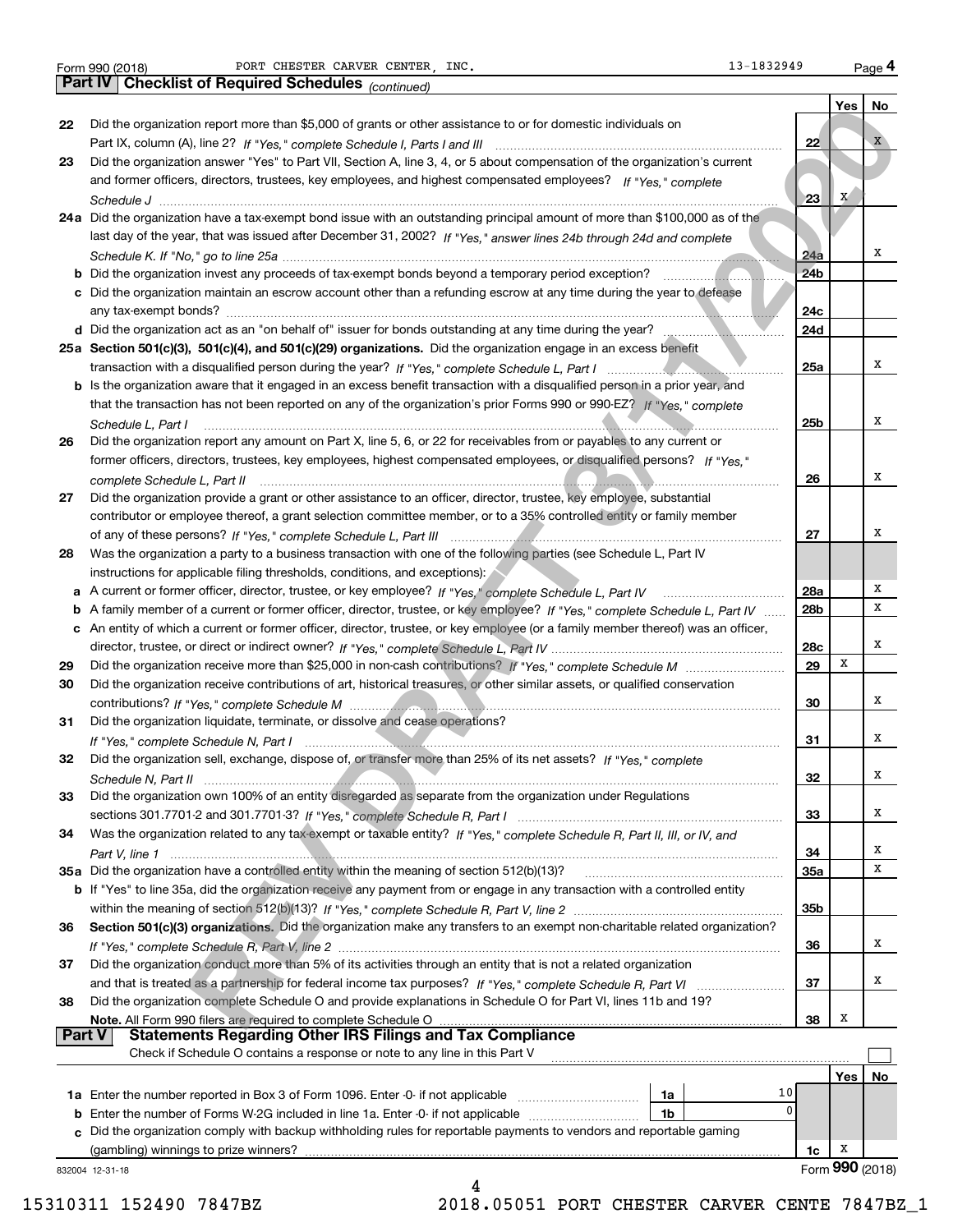|               | 13-1832949<br>PORT CHESTER CARVER CENTER, INC.<br>Form 990 (2018)                                                                                                                                                              |                |            | Page $5$            |  |  |  |  |  |  |
|---------------|--------------------------------------------------------------------------------------------------------------------------------------------------------------------------------------------------------------------------------|----------------|------------|---------------------|--|--|--|--|--|--|
| <b>Part V</b> | Statements Regarding Other IRS Filings and Tax Compliance (continued)                                                                                                                                                          |                |            |                     |  |  |  |  |  |  |
|               |                                                                                                                                                                                                                                |                | <b>Yes</b> | <b>No</b>           |  |  |  |  |  |  |
|               | <b>2a</b> Enter the number of employees reported on Form W-3, Transmittal of Wage and Tax Statements,                                                                                                                          |                |            |                     |  |  |  |  |  |  |
|               | 177<br>filed for the calendar year ending with or within the year covered by this return [11] [11] filed for the calendar year ending with or within the year covered by this return<br>2a                                     |                |            |                     |  |  |  |  |  |  |
|               |                                                                                                                                                                                                                                | 2 <sub>b</sub> | X          |                     |  |  |  |  |  |  |
|               |                                                                                                                                                                                                                                |                |            |                     |  |  |  |  |  |  |
|               | 3a Did the organization have unrelated business gross income of \$1,000 or more during the year?                                                                                                                               | 3a             |            | х                   |  |  |  |  |  |  |
|               |                                                                                                                                                                                                                                | 3 <sub>b</sub> |            |                     |  |  |  |  |  |  |
|               | 4a At any time during the calendar year, did the organization have an interest in, or a signature or other authority over, a                                                                                                   |                |            |                     |  |  |  |  |  |  |
|               | financial account in a foreign country (such as a bank account, securities account, or other financial account)?                                                                                                               | 4a             |            | x                   |  |  |  |  |  |  |
|               | <b>b</b> If "Yes," enter the name of the foreign country: $\blacktriangleright$                                                                                                                                                |                |            |                     |  |  |  |  |  |  |
|               | See instructions for filing requirements for FinCEN Form 114, Report of Foreign Bank and Financial Accounts (FBAR).                                                                                                            |                |            |                     |  |  |  |  |  |  |
|               | 5a Was the organization a party to a prohibited tax shelter transaction at any time during the tax year?                                                                                                                       | 5a             |            | Х                   |  |  |  |  |  |  |
| b             |                                                                                                                                                                                                                                | 5b             |            | х                   |  |  |  |  |  |  |
| с             |                                                                                                                                                                                                                                | 5c             |            |                     |  |  |  |  |  |  |
|               | 6a Does the organization have annual gross receipts that are normally greater than \$100,000, and did the organization solicit                                                                                                 |                |            |                     |  |  |  |  |  |  |
|               |                                                                                                                                                                                                                                |                |            |                     |  |  |  |  |  |  |
|               | any contributions that were not tax deductible as charitable contributions?<br>b If "Yes," did the organization include with every solicitation an express statement that such contributions or gifts                          |                |            |                     |  |  |  |  |  |  |
|               | were not tax deductible?                                                                                                                                                                                                       | 6b             |            |                     |  |  |  |  |  |  |
| 7             | Organizations that may receive deductible contributions under section 170(c).                                                                                                                                                  |                |            |                     |  |  |  |  |  |  |
|               | Did the organization receive a payment in excess of \$75 made partly as a contribution and partly for goods and services provided to the payor?                                                                                | 7a             | Х          |                     |  |  |  |  |  |  |
| а             | If "Yes," did the organization notify the donor of the value of the goods or services provided?                                                                                                                                | 7b             | x          |                     |  |  |  |  |  |  |
| b             | <u> 1999 - Januar Alemania, martin amerikan</u><br>c Did the organization sell, exchange, or otherwise dispose of tangible personal property for which it was required                                                         |                |            |                     |  |  |  |  |  |  |
|               |                                                                                                                                                                                                                                |                |            | х                   |  |  |  |  |  |  |
|               | 7d                                                                                                                                                                                                                             | 7с             |            |                     |  |  |  |  |  |  |
|               | d If "Yes," indicate the number of Forms 8282 filed during the year manufactured in the second of the number of Forms 8282 filed during the year manufactured in the second of the Second Internal state of the Second Interna |                |            | х                   |  |  |  |  |  |  |
| е             | Did the organization receive any funds, directly or indirectly, to pay premiums on a personal benefit contract?                                                                                                                | 7e<br>7f       |            | x                   |  |  |  |  |  |  |
|               | Did the organization, during the year, pay premiums, directly or indirectly, on a personal benefit contract?                                                                                                                   |                |            |                     |  |  |  |  |  |  |
|               | If the organization received a contribution of qualified intellectual property, did the organization file Form 8899 as required?                                                                                               |                |            |                     |  |  |  |  |  |  |
|               | If the organization received a contribution of cars, boats, airplanes, or other vehicles, did the organization file a Form 1098-C?<br>h                                                                                        |                |            |                     |  |  |  |  |  |  |
| 8             | Sponsoring organizations maintaining donor advised funds. Did a donor advised fund maintained by the                                                                                                                           |                |            |                     |  |  |  |  |  |  |
|               | sponsoring organization have excess business holdings at any time during the year?                                                                                                                                             | 8              |            |                     |  |  |  |  |  |  |
| 9             | Sponsoring organizations maintaining donor advised funds.                                                                                                                                                                      |                |            |                     |  |  |  |  |  |  |
| а             | Did the sponsoring organization make any taxable distributions under section 4966?                                                                                                                                             | 9a             |            |                     |  |  |  |  |  |  |
| b             |                                                                                                                                                                                                                                | 9 <sub>b</sub> |            |                     |  |  |  |  |  |  |
| 10            | Section 501(c)(7) organizations. Enter:                                                                                                                                                                                        |                |            |                     |  |  |  |  |  |  |
| а             | 10a                                                                                                                                                                                                                            |                |            |                     |  |  |  |  |  |  |
| b             | Gross receipts, included on Form 990, Part VIII, line 12, for public use of club facilities<br>10 <sub>b</sub>                                                                                                                 |                |            |                     |  |  |  |  |  |  |
| 11            | Section 501(c)(12) organizations. Enter:                                                                                                                                                                                       |                |            |                     |  |  |  |  |  |  |
| а             | 11a<br>Gross income from members or shareholders manufactured and contain an account of the state of the state of the                                                                                                          |                |            |                     |  |  |  |  |  |  |
|               | <b>b</b> Gross income from other sources (Do not net amounts due or paid to other sources against                                                                                                                              |                |            |                     |  |  |  |  |  |  |
|               | 11 <sub>b</sub><br>amounts due or received from them.                                                                                                                                                                          |                |            |                     |  |  |  |  |  |  |
|               | 12a Section 4947(a)(1) non-exempt charitable trusts. Is the organization filing Form 990 in lieu of Form 1041?                                                                                                                 | 12a            |            |                     |  |  |  |  |  |  |
|               | <b>b</b> If "Yes," enter the amount of tax-exempt interest received or accrued during the year<br>12b                                                                                                                          |                |            |                     |  |  |  |  |  |  |
| 13            | Section 501(c)(29) qualified nonprofit health insurance issuers.                                                                                                                                                               |                |            |                     |  |  |  |  |  |  |
|               |                                                                                                                                                                                                                                | 13a            |            |                     |  |  |  |  |  |  |
|               | Note. See the instructions for additional information the organization must report on Schedule O.                                                                                                                              |                |            |                     |  |  |  |  |  |  |
|               | <b>b</b> Enter the amount of reserves the organization is required to maintain by the states in which the                                                                                                                      |                |            |                     |  |  |  |  |  |  |
|               | 13 <sub>b</sub>                                                                                                                                                                                                                |                |            |                     |  |  |  |  |  |  |
|               | 13c                                                                                                                                                                                                                            |                |            |                     |  |  |  |  |  |  |
| 14a           | Did the organization receive any payments for indoor tanning services during the tax year?                                                                                                                                     | 14a            |            | Х                   |  |  |  |  |  |  |
|               |                                                                                                                                                                                                                                | 14b            |            |                     |  |  |  |  |  |  |
| 15            | Is the organization subject to the section 4960 tax on payment(s) of more than \$1,000,000 in remuneration or                                                                                                                  |                |            |                     |  |  |  |  |  |  |
|               |                                                                                                                                                                                                                                | 15             |            | х                   |  |  |  |  |  |  |
|               | If "Yes," see instructions and file Form 4720, Schedule N.                                                                                                                                                                     |                |            |                     |  |  |  |  |  |  |
| 16            | Is the organization an educational institution subject to the section 4968 excise tax on net investment income?                                                                                                                | 16             |            | х                   |  |  |  |  |  |  |
|               | If "Yes," complete Form 4720, Schedule O.                                                                                                                                                                                      |                |            | $000 \text{ hours}$ |  |  |  |  |  |  |
|               |                                                                                                                                                                                                                                |                |            |                     |  |  |  |  |  |  |

5

Form (2018) **990**

832005 12-31-18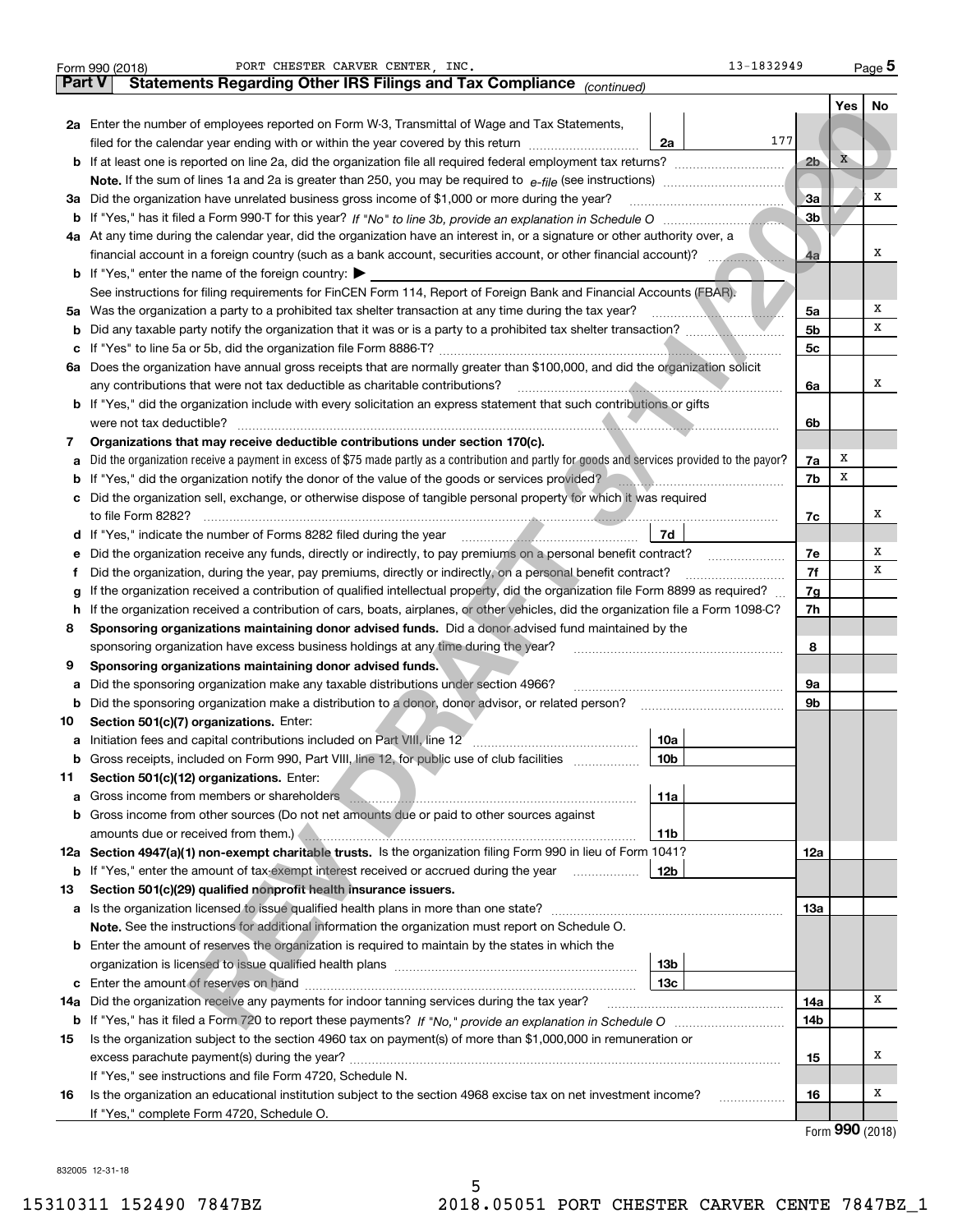|        | PORT CHESTER CARVER CENTER, INC.<br>Form 990 (2018)                                                                                                                                                                                        |    | 13-1832949 |                        |                 | Page $6$     |
|--------|--------------------------------------------------------------------------------------------------------------------------------------------------------------------------------------------------------------------------------------------|----|------------|------------------------|-----------------|--------------|
|        | Part VI<br>Governance, Management, and Disclosure For each "Yes" response to lines 2 through 7b below, and for a "No" response                                                                                                             |    |            |                        |                 |              |
|        | to line 8a, 8b, or 10b below, describe the circumstances, processes, or changes in Schedule O. See instructions.                                                                                                                           |    |            |                        |                 |              |
|        | Check if Schedule O contains a response or note to any line in this Part VI                                                                                                                                                                |    |            |                        |                 | $\mathbf{X}$ |
|        | <b>Section A. Governing Body and Management</b>                                                                                                                                                                                            |    |            |                        |                 |              |
|        |                                                                                                                                                                                                                                            |    |            |                        | Yes No          |              |
|        | <b>1a</b> Enter the number of voting members of the governing body at the end of the tax year                                                                                                                                              | 1a | 23         |                        |                 |              |
|        | If there are material differences in voting rights among members of the governing body, or if the governing                                                                                                                                |    |            |                        |                 |              |
|        | body delegated broad authority to an executive committee or similar committee, explain in Schedule O.                                                                                                                                      |    |            |                        |                 |              |
| b      | Enter the number of voting members included in line 1a, above, who are independent                                                                                                                                                         | 1b | 23         |                        |                 |              |
| 2      | Did any officer, director, trustee, or key employee have a family relationship or a business relationship with any other                                                                                                                   |    |            |                        |                 |              |
|        | officer, director, trustee, or key employee?                                                                                                                                                                                               |    |            | $\overline{2}$         |                 | х            |
| 3      | Did the organization delegate control over management duties customarily performed by or under the direct supervision                                                                                                                      |    |            |                        |                 |              |
|        | of officers, directors, or trustees, or key employees to a management company or other person?                                                                                                                                             |    |            | 3                      |                 | х            |
| 4      | Did the organization make any significant changes to its governing documents since the prior Form 990 was filed?                                                                                                                           |    |            | $\overline{4}$         |                 | х            |
| 5      | Did the organization become aware during the year of a significant diversion of the organization's assets?                                                                                                                                 |    |            | 5                      |                 | х            |
| 6      | Did the organization have members or stockholders?                                                                                                                                                                                         |    |            | 6                      |                 | х            |
| 7a     | Did the organization have members, stockholders, or other persons who had the power to elect or appoint one or                                                                                                                             |    |            |                        |                 |              |
|        | more members of the governing body?                                                                                                                                                                                                        |    |            | 7a                     |                 | х            |
| b      | Are any governance decisions of the organization reserved to (or subject to approval by) members, stockholders, or                                                                                                                         |    |            |                        |                 |              |
|        | persons other than the governing body?                                                                                                                                                                                                     |    |            | 7b                     |                 | х            |
| 8      | Did the organization contemporaneously document the meetings held or written actions undertaken during the year by the following:                                                                                                          |    |            |                        |                 |              |
|        |                                                                                                                                                                                                                                            |    |            | 8a                     | Х               |              |
| a      |                                                                                                                                                                                                                                            |    |            | 8b                     | х               |              |
| b<br>9 | Is there any officer, director, trustee, or key employee listed in Part VII, Section A, who cannot be reached at the                                                                                                                       |    |            |                        |                 |              |
|        |                                                                                                                                                                                                                                            |    |            | 9                      |                 | х            |
|        |                                                                                                                                                                                                                                            |    |            |                        |                 |              |
|        | Section B. Policies (This Section B requests information about policies not required by the Internal Revenue Code.)                                                                                                                        |    |            |                        |                 |              |
|        |                                                                                                                                                                                                                                            |    |            | <b>10a</b>             | Yes             | No<br>x      |
|        |                                                                                                                                                                                                                                            |    |            |                        |                 |              |
|        | <b>b</b> If "Yes," did the organization have written policies and procedures governing the activities of such chapters, affiliates,                                                                                                        |    |            |                        |                 |              |
|        | and branches to ensure their operations are consistent with the organization's exempt purposes?                                                                                                                                            |    |            | 10 <sub>b</sub><br>11a | х               |              |
|        | 11a Has the organization provided a complete copy of this Form 990 to all members of its governing body before filing the form?<br>Describe in Schedule O the process, if any, used by the organization to review this Form 990.           |    |            |                        |                 |              |
| b      | 12a Did the organization have a written conflict of interest policy? If "No," go to line 13                                                                                                                                                |    |            |                        | х               |              |
|        |                                                                                                                                                                                                                                            |    |            | 12a<br>12 <sub>b</sub> | x               |              |
| b      | Were officers, directors, or trustees, and key employees required to disclose annually interests that could give rise to conflicts?                                                                                                        |    |            |                        |                 |              |
| с      | Did the organization regularly and consistently monitor and enforce compliance with the policy? If "Yes," describe                                                                                                                         |    |            |                        | Х               |              |
|        | in Schedule O how this was done manufactured and continuum control of the Schedule O how this was done manufactured and continuum control of the Schedule O how this was done<br>Did the organization have a written whistleblower policy? |    |            | 12c                    | Χ               |              |
| 13     |                                                                                                                                                                                                                                            |    |            | 13<br>14               | х               |              |
| 14     | Did the organization have a written document retention and destruction policy?                                                                                                                                                             |    |            |                        |                 |              |
| 15     | Did the process for determining compensation of the following persons include a review and approval by independent                                                                                                                         |    |            |                        |                 |              |
|        | persons, comparability data, and contemporaneous substantiation of the deliberation and decision?                                                                                                                                          |    |            |                        | х               |              |
| а      | The organization's CEO, Executive Director, or top management official manufactured content of the organization's CEO, Executive Director, or top management official                                                                      |    |            | 15a                    | Х               |              |
| b      | Other officers or key employees of the organization                                                                                                                                                                                        |    |            | 15 <sub>b</sub>        |                 |              |
|        | If "Yes" to line 15a or 15b, describe the process in Schedule O (see instructions).                                                                                                                                                        |    |            |                        |                 |              |
|        | 16a Did the organization invest in, contribute assets to, or participate in a joint venture or similar arrangement with a                                                                                                                  |    |            |                        |                 | х            |
|        | taxable entity during the year?<br>b If "Yes," did the organization follow a written policy or procedure requiring the organization to evaluate its participation                                                                          |    |            | 16a                    |                 |              |
|        |                                                                                                                                                                                                                                            |    |            |                        |                 |              |
|        | in joint venture arrangements under applicable federal tax law, and take steps to safeguard the organization's                                                                                                                             |    |            |                        |                 |              |
|        | exempt status with respect to such arrangements?<br><b>Section C. Disclosure</b>                                                                                                                                                           |    |            | 16b                    |                 |              |
|        |                                                                                                                                                                                                                                            |    |            |                        |                 |              |
| 17     | List the states with which a copy of this Form 990 is required to be filed $\triangleright_{\rm{NY}}$                                                                                                                                      |    |            |                        |                 |              |
| 18     | Section 6104 requires an organization to make its Forms 1023 (1024 or 1024 A if applicable), 990, and 990-T (Section 501(c)(3)s only) available                                                                                            |    |            |                        |                 |              |
|        | for public inspection. Indicate how you made these available. Check all that apply.                                                                                                                                                        |    |            |                        |                 |              |
|        | $X$ Upon request<br>Own website<br>Another's website<br>Other (explain in Schedule O)                                                                                                                                                      |    |            |                        |                 |              |
| 19     | Describe in Schedule O whether (and if so, how) the organization made its governing documents, conflict of interest policy, and financial                                                                                                  |    |            |                        |                 |              |
|        | statements available to the public during the tax year.                                                                                                                                                                                    |    |            |                        |                 |              |
| 20     | State the name, address, and telephone number of the person who possesses the organization's books and records                                                                                                                             |    |            |                        |                 |              |
|        | ANNE BRADNER, CHIEF EXECUTIVE OFFICER - (914)305-6010                                                                                                                                                                                      |    |            |                        |                 |              |
|        | 400 WESTCHESTER AVENUE, PORT CHESTER, NY 10573                                                                                                                                                                                             |    |            |                        |                 |              |
|        | 832006 12-31-18                                                                                                                                                                                                                            |    |            |                        | Form 990 (2018) |              |
|        | 6                                                                                                                                                                                                                                          |    |            |                        |                 |              |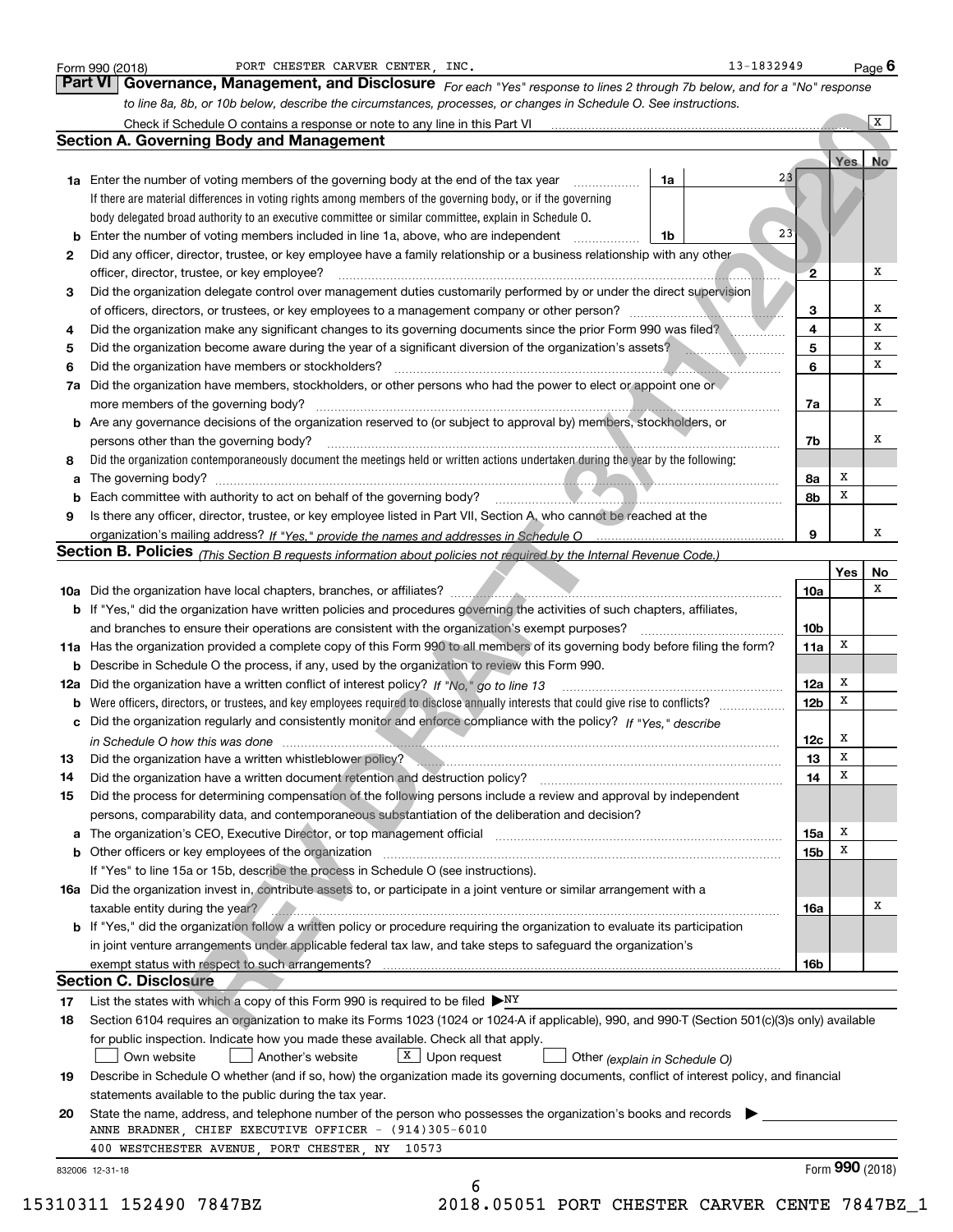| 13-1832949<br>PORT CHESTER CARVER CENTER INC.<br>Form 990 (2018)<br>Page <i>I</i>                                                                                                                                                                                                                                                                          |                                         |                                                                                                                                                                                                               |                                                                                                                                                                                                  |                                                                                                                                                                                                                                                                                                                                                                                                                                                                                                                                                       |  |  |  |  |  |  |
|------------------------------------------------------------------------------------------------------------------------------------------------------------------------------------------------------------------------------------------------------------------------------------------------------------------------------------------------------------|-----------------------------------------|---------------------------------------------------------------------------------------------------------------------------------------------------------------------------------------------------------------|--------------------------------------------------------------------------------------------------------------------------------------------------------------------------------------------------|-------------------------------------------------------------------------------------------------------------------------------------------------------------------------------------------------------------------------------------------------------------------------------------------------------------------------------------------------------------------------------------------------------------------------------------------------------------------------------------------------------------------------------------------------------|--|--|--|--|--|--|
|                                                                                                                                                                                                                                                                                                                                                            |                                         |                                                                                                                                                                                                               |                                                                                                                                                                                                  |                                                                                                                                                                                                                                                                                                                                                                                                                                                                                                                                                       |  |  |  |  |  |  |
|                                                                                                                                                                                                                                                                                                                                                            |                                         |                                                                                                                                                                                                               |                                                                                                                                                                                                  |                                                                                                                                                                                                                                                                                                                                                                                                                                                                                                                                                       |  |  |  |  |  |  |
|                                                                                                                                                                                                                                                                                                                                                            |                                         |                                                                                                                                                                                                               |                                                                                                                                                                                                  |                                                                                                                                                                                                                                                                                                                                                                                                                                                                                                                                                       |  |  |  |  |  |  |
|                                                                                                                                                                                                                                                                                                                                                            |                                         |                                                                                                                                                                                                               |                                                                                                                                                                                                  |                                                                                                                                                                                                                                                                                                                                                                                                                                                                                                                                                       |  |  |  |  |  |  |
|                                                                                                                                                                                                                                                                                                                                                            |                                         |                                                                                                                                                                                                               |                                                                                                                                                                                                  |                                                                                                                                                                                                                                                                                                                                                                                                                                                                                                                                                       |  |  |  |  |  |  |
| • List all of the organization's current officers, directors, trustees (whether individuals or organizations), regardless of amount of compensation.<br>Enter $-0$ in columns $(D)$ , $(E)$ , and $(F)$ if no compensation was paid.<br>• List all of the organization's current key employees, if any. See instructions for definition of "key employee." |                                         |                                                                                                                                                                                                               |                                                                                                                                                                                                  |                                                                                                                                                                                                                                                                                                                                                                                                                                                                                                                                                       |  |  |  |  |  |  |
| • List the organization's five current highest compensated employees (other than an officer, director, trustee, or key employee) who received report-<br>able compensation (Box 5 of Form W-2 and/or Box 7 of Form 1099-MISC) of more than \$100,000 from the organization and any related organizations.                                                  |                                         |                                                                                                                                                                                                               |                                                                                                                                                                                                  |                                                                                                                                                                                                                                                                                                                                                                                                                                                                                                                                                       |  |  |  |  |  |  |
|                                                                                                                                                                                                                                                                                                                                                            |                                         |                                                                                                                                                                                                               |                                                                                                                                                                                                  |                                                                                                                                                                                                                                                                                                                                                                                                                                                                                                                                                       |  |  |  |  |  |  |
|                                                                                                                                                                                                                                                                                                                                                            |                                         |                                                                                                                                                                                                               |                                                                                                                                                                                                  |                                                                                                                                                                                                                                                                                                                                                                                                                                                                                                                                                       |  |  |  |  |  |  |
| List persons in the following order: individual trustees or directors; institutional trustees; officers; key employees; highest compensated employees;<br>and former such persons.                                                                                                                                                                         |                                         |                                                                                                                                                                                                               |                                                                                                                                                                                                  |                                                                                                                                                                                                                                                                                                                                                                                                                                                                                                                                                       |  |  |  |  |  |  |
| Check this box if neither the organization nor any related organization compensated any current officer, director, or trustee.                                                                                                                                                                                                                             |                                         |                                                                                                                                                                                                               |                                                                                                                                                                                                  |                                                                                                                                                                                                                                                                                                                                                                                                                                                                                                                                                       |  |  |  |  |  |  |
| (B)                                                                                                                                                                                                                                                                                                                                                        | (C)                                     | (D)                                                                                                                                                                                                           | (E)                                                                                                                                                                                              | (F)                                                                                                                                                                                                                                                                                                                                                                                                                                                                                                                                                   |  |  |  |  |  |  |
| Average                                                                                                                                                                                                                                                                                                                                                    | Position<br>(do not check more than one | Reportable                                                                                                                                                                                                    | Reportable                                                                                                                                                                                       | Estimated                                                                                                                                                                                                                                                                                                                                                                                                                                                                                                                                             |  |  |  |  |  |  |
|                                                                                                                                                                                                                                                                                                                                                            |                                         | <b>Employees, and Independent Contractors</b><br>Check if Schedule O contains a response or note to any line in this Part VII<br>reportable compensation from the organization and any related organizations. | Section A. Officers, Directors, Trustees, Key Employees, and Highest Compensated Employees<br>more than \$10,000 of reportable compensation from the organization and any related organizations. | Compensation of Officers, Directors, Trustees, Key Employees, Highest Compensated<br>1a Complete this table for all persons required to be listed. Report compensation for the calendar year ending with or within the organization's tax year.<br>• List all of the organization's former officers, key employees, and highest compensated employees who received more than \$100,000 of<br>• List all of the organization's <b>former directors or trustees</b> that received, in the capacity as a former director or trustee of the organization, |  |  |  |  |  |  |

|                     | Employees, and muependent Comractors                                                                                                                                                                                                                                                                                                                                                                                                                                                                                |                   |                               |                       |          |              |                                                                  |        |                 |                              |                    |
|---------------------|---------------------------------------------------------------------------------------------------------------------------------------------------------------------------------------------------------------------------------------------------------------------------------------------------------------------------------------------------------------------------------------------------------------------------------------------------------------------------------------------------------------------|-------------------|-------------------------------|-----------------------|----------|--------------|------------------------------------------------------------------|--------|-----------------|------------------------------|--------------------|
|                     | Check if Schedule O contains a response or note to any line in this Part VII                                                                                                                                                                                                                                                                                                                                                                                                                                        |                   |                               |                       |          |              |                                                                  |        |                 |                              |                    |
|                     | Section A. Officers, Directors, Trustees, Key Employees, and Highest Compensated Employees                                                                                                                                                                                                                                                                                                                                                                                                                          |                   |                               |                       |          |              |                                                                  |        |                 |                              |                    |
|                     | 1a Complete this table for all persons required to be listed. Report compensation for the calendar year ending with or within the organization's tax year.                                                                                                                                                                                                                                                                                                                                                          |                   |                               |                       |          |              |                                                                  |        |                 |                              |                    |
|                     | • List all of the organization's current officers, directors, trustees (whether individuals or organizations), regardless of amount of compensation.<br>Enter $-0$ in columns $(D)$ , $(E)$ , and $(F)$ if no compensation was paid.<br>• List all of the organization's current key employees, if any. See instructions for definition of "key employee."<br>• List the organization's five current highest compensated employees (other than an officer, director, trustee, or key employee) who received report- |                   |                               |                       |          |              |                                                                  |        |                 |                              |                    |
|                     | able compensation (Box 5 of Form W-2 and/or Box 7 of Form 1099-MISC) of more than \$100,000 from the organization and any related organizations.                                                                                                                                                                                                                                                                                                                                                                    |                   |                               |                       |          |              |                                                                  |        |                 |                              |                    |
|                     | • List all of the organization's former officers, key employees, and highest compensated employees who received more than \$100,000 of<br>reportable compensation from the organization and any related organizations.<br>• List all of the organization's former directors or trustees that received, in the capacity as a former director or trustee of the organization,                                                                                                                                         |                   |                               |                       |          |              |                                                                  |        |                 |                              |                    |
|                     | more than \$10,000 of reportable compensation from the organization and any related organizations.<br>List persons in the following order: individual trustees or directors; institutional trustees; officers; key employees; highest compensated employees;<br>and former such persons.                                                                                                                                                                                                                            |                   |                               |                       |          |              |                                                                  |        |                 |                              |                    |
|                     |                                                                                                                                                                                                                                                                                                                                                                                                                                                                                                                     |                   |                               |                       |          |              |                                                                  |        |                 |                              |                    |
|                     | Check this box if neither the organization nor any related organization compensated any current officer, director, or trustee.                                                                                                                                                                                                                                                                                                                                                                                      |                   |                               |                       |          |              |                                                                  |        |                 |                              |                    |
|                     | (A)                                                                                                                                                                                                                                                                                                                                                                                                                                                                                                                 | (B)               |                               |                       | Position | (C)          |                                                                  |        | (D)             | (E)                          | (F)                |
|                     | Name and Title                                                                                                                                                                                                                                                                                                                                                                                                                                                                                                      | Average           |                               |                       |          |              | (do not check more than one                                      |        | Reportable      | Reportable                   | Estimated          |
|                     |                                                                                                                                                                                                                                                                                                                                                                                                                                                                                                                     | hours per         |                               |                       |          |              | box, unless person is both an<br>officer and a director/trustee) |        | compensation    | compensation<br>from related | amount of<br>other |
|                     |                                                                                                                                                                                                                                                                                                                                                                                                                                                                                                                     | week<br>(list any |                               |                       |          |              |                                                                  |        | from<br>the     | organizations                | compensation       |
|                     |                                                                                                                                                                                                                                                                                                                                                                                                                                                                                                                     | hours for         |                               |                       |          |              |                                                                  |        | organization    | (W-2/1099-MISC)              | from the           |
|                     |                                                                                                                                                                                                                                                                                                                                                                                                                                                                                                                     | related           |                               |                       |          |              |                                                                  |        | (W-2/1099-MISC) |                              | organization       |
|                     |                                                                                                                                                                                                                                                                                                                                                                                                                                                                                                                     | organizations     | ndividual trustee or director | Institutional trustee |          |              | Highest compensated<br>employee                                  |        |                 |                              | and related        |
|                     |                                                                                                                                                                                                                                                                                                                                                                                                                                                                                                                     | below             |                               |                       |          | Key employee |                                                                  |        |                 |                              | organizations      |
|                     |                                                                                                                                                                                                                                                                                                                                                                                                                                                                                                                     | line)             |                               |                       | Officer  |              |                                                                  | Former |                 |                              |                    |
| (1)                 | CLAIRE DIESEN STEINBERG                                                                                                                                                                                                                                                                                                                                                                                                                                                                                             | 3,00              |                               |                       |          |              |                                                                  |        |                 |                              |                    |
| PRESIDENT           |                                                                                                                                                                                                                                                                                                                                                                                                                                                                                                                     |                   | x                             |                       | x        |              |                                                                  |        | 0               | 0                            | 0.                 |
| (2)                 | <b>BRIAN STERN</b>                                                                                                                                                                                                                                                                                                                                                                                                                                                                                                  | 3,00              |                               |                       |          |              |                                                                  |        |                 |                              |                    |
| VICE PRESIDENT      |                                                                                                                                                                                                                                                                                                                                                                                                                                                                                                                     |                   | x                             |                       | x        |              |                                                                  |        | 0               | 0                            | 0.                 |
| (3)                 | MICHAEL S. FLYNN                                                                                                                                                                                                                                                                                                                                                                                                                                                                                                    | 3,00              |                               |                       |          |              |                                                                  |        |                 |                              |                    |
| <b>SECRETARY</b>    |                                                                                                                                                                                                                                                                                                                                                                                                                                                                                                                     |                   | x                             |                       | X        |              |                                                                  |        | 0               | 0                            | $\mathbf 0$ .      |
| (4)                 | ROBERT S. KOST                                                                                                                                                                                                                                                                                                                                                                                                                                                                                                      | 3,00              |                               |                       |          |              |                                                                  |        |                 |                              |                    |
| TREASURER           |                                                                                                                                                                                                                                                                                                                                                                                                                                                                                                                     |                   | x                             |                       | X        |              |                                                                  |        | 0               | 0                            | 0.                 |
| (5)                 | SHAKER KHAYATT                                                                                                                                                                                                                                                                                                                                                                                                                                                                                                      | 3,00              |                               |                       |          |              |                                                                  |        |                 |                              |                    |
| <b>BOARD MEMBER</b> |                                                                                                                                                                                                                                                                                                                                                                                                                                                                                                                     |                   | $\mathbf x$                   |                       |          |              |                                                                  |        | 0               | 0                            | 0.                 |
| (6)                 | ROBERT KAPLAN, ESQ.                                                                                                                                                                                                                                                                                                                                                                                                                                                                                                 | 3,00              |                               |                       |          |              |                                                                  |        |                 |                              |                    |
| <b>BOARD MEMBER</b> |                                                                                                                                                                                                                                                                                                                                                                                                                                                                                                                     |                   | X                             |                       |          |              |                                                                  |        | 0               | $\mathbf{0}$                 | 0.                 |
| (7)                 | HOLLY ZIMMERMAN                                                                                                                                                                                                                                                                                                                                                                                                                                                                                                     | 3.00              |                               |                       |          |              |                                                                  |        |                 |                              |                    |
| <b>BOARD MEMBER</b> |                                                                                                                                                                                                                                                                                                                                                                                                                                                                                                                     |                   | х                             |                       |          |              |                                                                  |        | $\mathbf{0}$    | 0                            | 0.                 |
| (8)                 | JIM HOWLAND                                                                                                                                                                                                                                                                                                                                                                                                                                                                                                         | 3.00              |                               |                       |          |              |                                                                  |        |                 |                              |                    |
| <b>BOARD MEMBER</b> |                                                                                                                                                                                                                                                                                                                                                                                                                                                                                                                     |                   | х                             |                       |          |              |                                                                  |        | 0.              | 0.                           | $\mathbf{0}$ .     |
|                     | (9) ERICA FRITSCHE                                                                                                                                                                                                                                                                                                                                                                                                                                                                                                  | 3.00              |                               |                       |          |              |                                                                  |        |                 |                              |                    |
| <b>BOARD MEMBER</b> |                                                                                                                                                                                                                                                                                                                                                                                                                                                                                                                     |                   | X                             |                       |          |              |                                                                  |        | 0.              | 0.                           | $\mathbf{0}$ .     |
|                     | (10) MAIDA ROBINSON                                                                                                                                                                                                                                                                                                                                                                                                                                                                                                 | 3.00              |                               |                       |          |              |                                                                  |        |                 |                              |                    |
| <b>BOARD MEMBER</b> |                                                                                                                                                                                                                                                                                                                                                                                                                                                                                                                     |                   | X                             |                       |          |              |                                                                  |        | 0.              | 0.                           | $\mathbf{0}$ .     |
|                     | (11) CHRISTOPHER PYE                                                                                                                                                                                                                                                                                                                                                                                                                                                                                                | 3.00              |                               |                       |          |              |                                                                  |        |                 |                              |                    |
| <b>BOARD MEMBER</b> |                                                                                                                                                                                                                                                                                                                                                                                                                                                                                                                     |                   | X                             |                       |          |              |                                                                  |        | 0.              | 0.                           | $\mathbf{0}$ .     |
|                     | (12) JENNIFER PRATHER                                                                                                                                                                                                                                                                                                                                                                                                                                                                                               | 3.00              |                               |                       |          |              |                                                                  |        |                 |                              |                    |
| <b>BOARD MEMBER</b> |                                                                                                                                                                                                                                                                                                                                                                                                                                                                                                                     |                   | X                             |                       |          |              |                                                                  |        | 0.              | 0.                           | $\mathbf{0}$ .     |
|                     | (13) SAMUEL ORTIZ                                                                                                                                                                                                                                                                                                                                                                                                                                                                                                   | 3.00              |                               |                       |          |              |                                                                  |        |                 |                              |                    |
| <b>BOARD MEMBER</b> |                                                                                                                                                                                                                                                                                                                                                                                                                                                                                                                     |                   | X                             |                       |          |              |                                                                  |        | 0.              | 0.                           | $\mathbf 0$ .      |
| $(14)$ AMY FISCH    |                                                                                                                                                                                                                                                                                                                                                                                                                                                                                                                     | 3.00              |                               |                       |          |              |                                                                  |        |                 |                              |                    |
| <b>BOARD MEMBER</b> |                                                                                                                                                                                                                                                                                                                                                                                                                                                                                                                     |                   | х                             |                       |          |              |                                                                  |        | 0.              | 0.                           | $\mathbf{0}$ .     |
|                     | (15) CIARA DILLEY                                                                                                                                                                                                                                                                                                                                                                                                                                                                                                   | 3.00              |                               |                       |          |              |                                                                  |        |                 |                              |                    |
| <b>BOARD MEMBER</b> |                                                                                                                                                                                                                                                                                                                                                                                                                                                                                                                     |                   | х                             |                       |          |              |                                                                  |        | 0.              | 0.                           | $\mathbf{0}$ .     |
|                     | (16) DEREK E. MAHONEY                                                                                                                                                                                                                                                                                                                                                                                                                                                                                               | 3.00              |                               |                       |          |              |                                                                  |        |                 |                              |                    |
| BOARD MEMBER        |                                                                                                                                                                                                                                                                                                                                                                                                                                                                                                                     |                   | х                             |                       |          |              |                                                                  |        | 0.              | 0.                           | 0.                 |
|                     | (17) RICHARD LAWRENCE                                                                                                                                                                                                                                                                                                                                                                                                                                                                                               | 3.00              |                               |                       |          |              |                                                                  |        |                 |                              |                    |
| <b>BOARD MEMBER</b> |                                                                                                                                                                                                                                                                                                                                                                                                                                                                                                                     |                   | X                             |                       |          |              |                                                                  |        | 0.              | 0.                           | 0.                 |

7

832007 12-31-18

Form (2018) **990**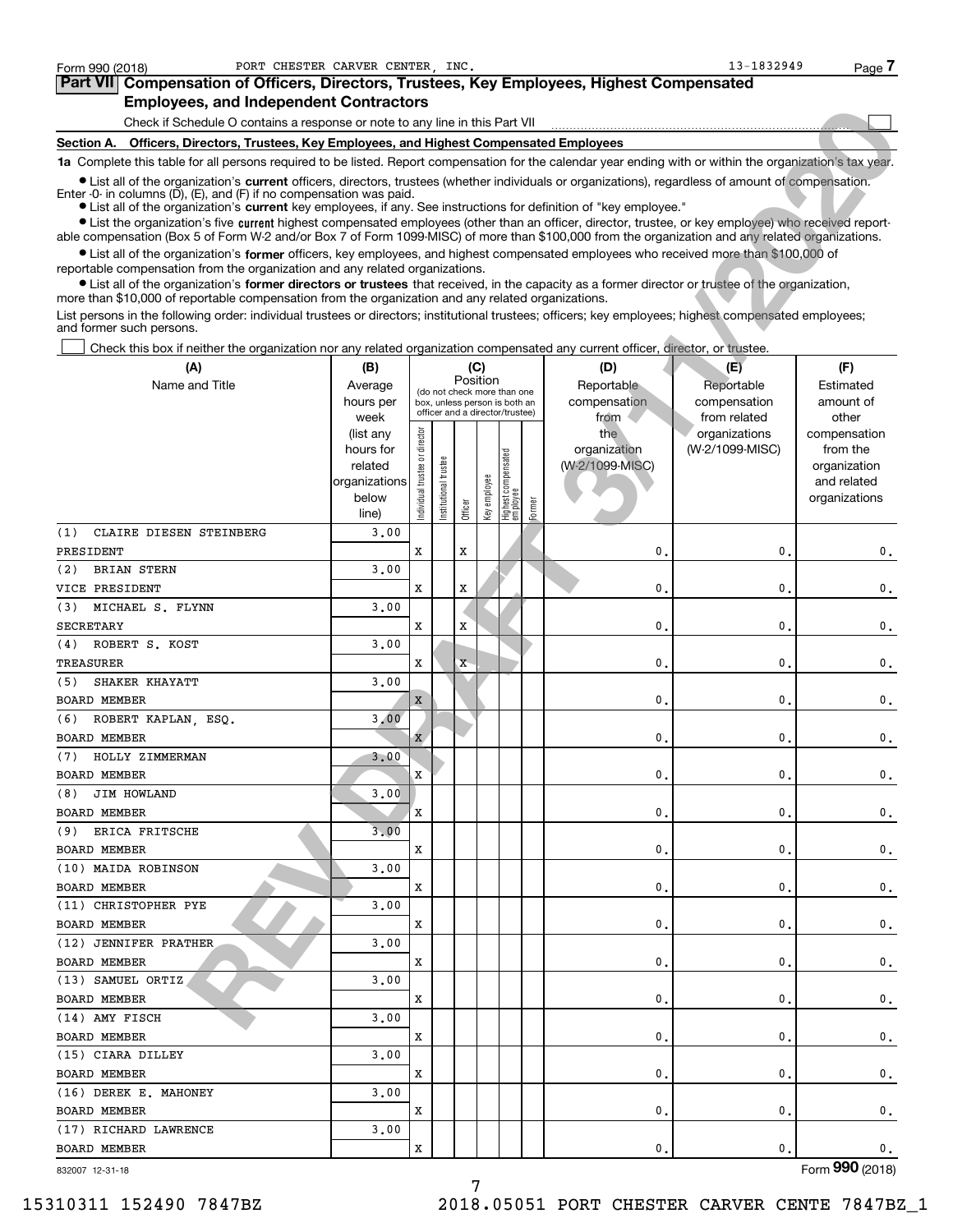| PORT CHESTER CARVER CENTER, INC.<br>Form 990 (2018)                                                                                          |               |                                |                       |         |              |                                                              |        |                         | 13-1832949      |   |               | Page 8         |
|----------------------------------------------------------------------------------------------------------------------------------------------|---------------|--------------------------------|-----------------------|---------|--------------|--------------------------------------------------------------|--------|-------------------------|-----------------|---|---------------|----------------|
| <b>Part VII</b><br>Section A. Officers, Directors, Trustees, Key Employees, and Highest Compensated Employees (continued)                    |               |                                |                       |         |              |                                                              |        |                         |                 |   |               |                |
| (A)                                                                                                                                          | (B)           |                                |                       |         | (C)          |                                                              |        | (D)                     | (E)             |   | (F)           |                |
| Name and title                                                                                                                               | Average       |                                |                       |         | Position     |                                                              |        | Reportable              | Reportable      |   | Estimated     |                |
|                                                                                                                                              | hours per     |                                |                       |         |              | (do not check more than one<br>box, unless person is both an |        | compensation            | compensation    |   | amount of     |                |
|                                                                                                                                              | week          |                                |                       |         |              | officer and a director/trustee)                              |        | from                    | from related    |   | other         |                |
|                                                                                                                                              | (list any     |                                |                       |         |              |                                                              |        | the                     | organizations   |   | compensation  |                |
|                                                                                                                                              | hours for     |                                |                       |         |              |                                                              |        | organization            | (W-2/1099-MISC) |   | from the      |                |
|                                                                                                                                              | related       |                                |                       |         |              |                                                              |        | (W-2/1099-MISC)         |                 |   | organization  |                |
|                                                                                                                                              | organizations |                                |                       |         |              |                                                              |        |                         |                 |   | and related   |                |
|                                                                                                                                              | below         | Individual trustee or director | Institutional trustee |         | Key employee | Highest compensated<br>  employee                            | Former |                         |                 |   | organizations |                |
|                                                                                                                                              | line)         |                                |                       | Officer |              |                                                              |        |                         |                 |   |               |                |
| (18) BRENDAN GOODHOUSE                                                                                                                       | 3,00          |                                |                       |         |              |                                                              |        |                         |                 |   |               |                |
| <b>BOARD MEMBER</b>                                                                                                                          |               | X                              |                       |         |              |                                                              |        | $\mathfrak{o}$ .        | $\mathbf{0}$ .  |   |               | 0.             |
| (19) JOHN I. CONDON                                                                                                                          | 3,00          |                                |                       |         |              |                                                              |        |                         |                 |   |               |                |
| <b>BOARD MEMBER</b>                                                                                                                          |               | x                              |                       |         |              |                                                              |        | 0.                      | $\mathbf{0}$ .  |   |               | 0.             |
| (20) STEPHANIE BARRETT                                                                                                                       | 3.00          |                                |                       |         |              |                                                              |        |                         |                 |   |               |                |
| <b>BOARD MEMBER</b>                                                                                                                          |               | x                              |                       |         |              |                                                              |        | 0.4                     | 0.              |   |               | 0.             |
| (21) SONIA ALCANTARILLA                                                                                                                      | 3.00          |                                |                       |         |              |                                                              |        |                         |                 |   |               |                |
| <b>BOARD MEMBER</b>                                                                                                                          |               | x                              |                       |         |              |                                                              |        | 0,                      | 0.              |   |               | 0.             |
| (22) JUDY DIAZ                                                                                                                               | 3.00          |                                |                       |         |              |                                                              |        |                         |                 |   |               |                |
|                                                                                                                                              |               |                                |                       |         |              |                                                              |        |                         |                 |   |               |                |
| <b>BOARD MEMBER</b>                                                                                                                          |               | x                              |                       |         |              |                                                              |        | 0.                      | 0.              |   |               | 0.             |
| (23) BETTY BROWN                                                                                                                             | 3,00          |                                |                       |         |              |                                                              |        |                         |                 |   |               |                |
| <b>BOARD MEMBER</b>                                                                                                                          |               | x                              |                       |         |              |                                                              |        | 0.                      | 0.              |   |               | 0.             |
| (24) JOSEPH KWASNIEWSKI                                                                                                                      | 40.00         |                                |                       |         |              |                                                              |        |                         |                 |   |               |                |
| FORMER CEO (JULY - DEC)                                                                                                                      |               |                                |                       | X       |              |                                                              |        | 143,559.                | 0.              |   |               | 9,169.         |
| (25) ANNE BRADNER                                                                                                                            | 40.00         |                                |                       |         |              |                                                              |        |                         |                 |   |               |                |
| CEO (OCTOBER - JUNE)                                                                                                                         |               |                                |                       | X       |              |                                                              |        | 28,269.                 | 0.              |   |               | 0.             |
|                                                                                                                                              |               |                                |                       |         |              |                                                              |        |                         |                 |   |               |                |
|                                                                                                                                              |               |                                |                       |         |              |                                                              |        |                         |                 |   |               |                |
|                                                                                                                                              |               |                                |                       |         |              |                                                              |        | 171,828.                | 0.              |   |               | 9,169.         |
| c Total from continuation sheets to Part VII, Section A [11] [12] Total from continuation sheets to Part VII, Section A                      |               |                                |                       |         |              |                                                              |        | 0.                      | 0.              |   |               | $\mathbf{0}$ . |
|                                                                                                                                              |               |                                |                       |         |              |                                                              |        | 171,828.                | 0.              |   |               | 9,169.         |
|                                                                                                                                              |               |                                |                       |         |              |                                                              |        |                         |                 |   |               |                |
| Total number of individuals (including but not limited to those listed above) who received more than \$100,000 of reportable<br>$\mathbf{2}$ |               |                                |                       |         |              |                                                              |        |                         |                 |   |               | 1              |
| compensation from the organization $\blacktriangleright$                                                                                     |               |                                |                       |         |              |                                                              |        |                         |                 |   |               |                |
|                                                                                                                                              |               |                                |                       |         |              |                                                              |        |                         |                 |   | Yes           | No             |
| Did the organization list any former officer, director, or trustee, key employee, or highest compensated employee on<br>3                    |               |                                |                       |         |              |                                                              |        |                         |                 |   |               |                |
|                                                                                                                                              |               |                                |                       |         |              |                                                              |        |                         |                 | 3 |               | х              |
| For any individual listed on line 1a, is the sum of reportable compensation and other compensation from the organization                     |               |                                |                       |         |              |                                                              |        |                         |                 |   |               |                |
|                                                                                                                                              |               |                                |                       |         |              |                                                              |        |                         |                 | 4 | Х             |                |
| Did any person listed on line 1a receive or accrue compensation from any unrelated organization or individual for services<br>5              |               |                                |                       |         |              |                                                              |        |                         |                 |   |               |                |
| rendered to the organization? If "Yes." complete Schedule J for such person.                                                                 |               |                                |                       |         |              |                                                              |        |                         |                 | 5 |               | х              |
| <b>Section B. Independent Contractors</b>                                                                                                    |               |                                |                       |         |              |                                                              |        |                         |                 |   |               |                |
| Complete this table for your five highest compensated independent contractors that received more than \$100,000 of compensation from<br>1    |               |                                |                       |         |              |                                                              |        |                         |                 |   |               |                |
| the organization. Report compensation for the calendar year ending with or within the organization's tax year.                               |               |                                |                       |         |              |                                                              |        |                         |                 |   |               |                |
| (A)                                                                                                                                          |               |                                |                       |         |              |                                                              |        | (B)                     |                 |   | (C)           |                |
| Name and business address                                                                                                                    |               | NONE                           |                       |         |              |                                                              |        | Description of services |                 |   | Compensation  |                |
|                                                                                                                                              |               |                                |                       |         |              |                                                              |        |                         |                 |   |               |                |
|                                                                                                                                              |               |                                |                       |         |              |                                                              |        |                         |                 |   |               |                |
|                                                                                                                                              |               |                                |                       |         |              |                                                              |        |                         |                 |   |               |                |
|                                                                                                                                              |               |                                |                       |         |              |                                                              |        |                         |                 |   |               |                |
|                                                                                                                                              |               |                                |                       |         |              |                                                              |        |                         |                 |   |               |                |
|                                                                                                                                              |               |                                |                       |         |              |                                                              |        |                         |                 |   |               |                |
|                                                                                                                                              |               |                                |                       |         |              |                                                              |        |                         |                 |   |               |                |
|                                                                                                                                              |               |                                |                       |         |              |                                                              |        |                         |                 |   |               |                |
|                                                                                                                                              |               |                                |                       |         |              |                                                              |        |                         |                 |   |               |                |
|                                                                                                                                              |               |                                |                       |         |              |                                                              |        |                         |                 |   |               |                |
|                                                                                                                                              |               |                                |                       |         |              |                                                              |        |                         |                 |   |               |                |
| Total number of independent contractors (including but not limited to those listed above) who received more than<br>2                        |               |                                |                       |         |              |                                                              |        |                         |                 |   |               |                |
| \$100,000 of compensation from the organization                                                                                              |               |                                |                       |         |              | 0                                                            |        |                         |                 |   |               |                |

Form (2018) **990**

832008 12-31-18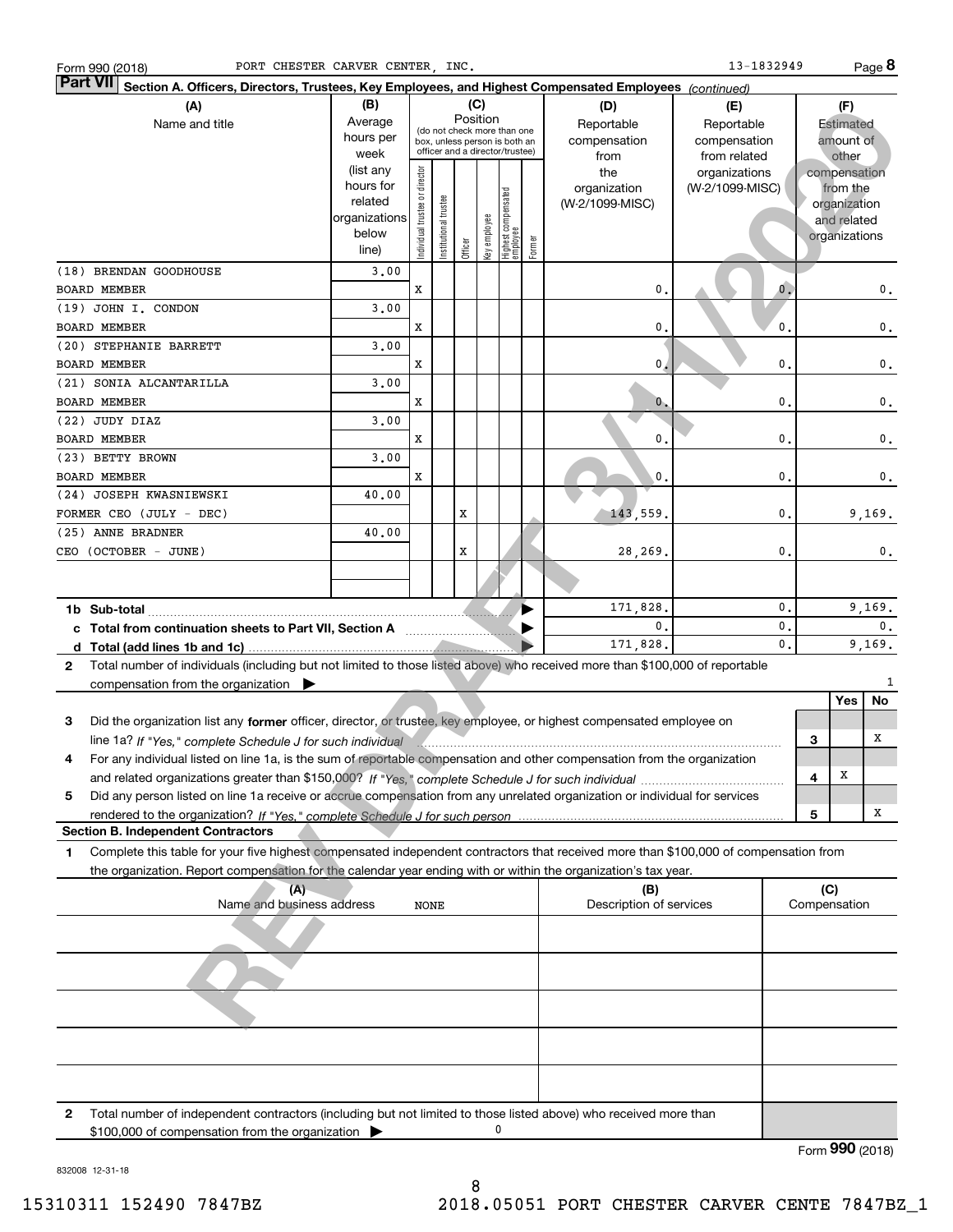| Check if Schedule O contains a response or note to any line in this Part VIII<br>(B)<br>$\overline{C}$<br>(A)<br>(D)<br>Revenuè excluded<br>Related or<br>Unrelated<br>Total revenue<br>from tax under<br>exempt function<br>business<br>sections<br>512 - 514<br>revenue<br>revenue<br>1 a Federated campaigns<br>1a<br>Contributions, Gifts, Grants<br>and Other Similar Amounts<br>1 <sub>b</sub><br><b>b</b> Membership dues<br>350,239.<br>1 <sub>c</sub><br>c Fundraising events<br>1 <sub>d</sub><br>d Related organizations<br>$\overline{\phantom{a}}$<br>372,063.<br>1e<br>e Government grants (contributions)<br>f All other contributions, gifts, grants, and<br>1,606,199.<br>1f<br>similar amounts not included above<br>31,579.<br>g Noncash contributions included in lines 1a-1f: \$<br>2,328,501.<br>▶<br><b>Business Code</b><br>900099<br>337,633.<br>337,633.<br>PROGRAM FEES<br>2а<br>Program Service<br>Revenue<br>900099<br>326, 334.<br>326,334.<br>FOOD SERVICE<br>b<br>с<br>d<br><u> 1989 - Johann Barn, amerikansk politiker (</u><br>е<br>f All other program service revenue<br>663,967.<br>▶<br>a<br>3<br>Investment income (including dividends, interest, and<br>69,045.<br>69,045.<br>Income from investment of tax-exempt bond proceeds<br>4<br>5<br>(i) Real<br>(ii) Personal<br>216,548.<br>6 a Gross rents<br>$\mathbf{0}$ .<br><b>b</b> Less: rental expenses<br>216,548.<br>c Rental income or (loss)<br>216,548.<br>216,548.<br>7 a Gross amount from sales of<br>(i) Securities<br>(ii) Other<br>600,238.<br>assets other than inventory<br><b>b</b> Less: cost or other basis<br>453,020.<br>and sales expenses<br>147,218.<br>147,218.<br>147,218.<br>8 a Gross income from fundraising events (not<br><b>Other Revenue</b><br>$350, 239.$ of<br>including \$<br>contributions reported on line 1c). See<br>64,938.<br>a<br>79,436.<br>b<br>$-14,498.$<br>$-14,498.$<br>c Net income or (loss) from fundraising events<br>9 a Gross income from gaming activities. See<br>Part IV, line 19<br>а<br>b Less: direct expenses<br>b<br>c Net income or (loss) from gaming activities<br>.<br>10 a Gross sales of inventory, less returns<br>and allowances<br>b<br>c Net income or (loss) from sales of inventory<br>Miscellaneous Revenue<br><b>Business Code</b><br>900099<br>96,942.<br>96,942.<br>11 a $^{\text{OTHER}}$<br>b<br>с<br>96,942.<br>▶<br>3,507,723.<br>760,909.<br>418, 313.<br>$\mathbf{0}$ .<br>12<br>Form 990 (2018)<br>832009 12-31-18 | <b>Part VIII</b> | <b>Statement of Revenue</b> |  |  |  |
|-----------------------------------------------------------------------------------------------------------------------------------------------------------------------------------------------------------------------------------------------------------------------------------------------------------------------------------------------------------------------------------------------------------------------------------------------------------------------------------------------------------------------------------------------------------------------------------------------------------------------------------------------------------------------------------------------------------------------------------------------------------------------------------------------------------------------------------------------------------------------------------------------------------------------------------------------------------------------------------------------------------------------------------------------------------------------------------------------------------------------------------------------------------------------------------------------------------------------------------------------------------------------------------------------------------------------------------------------------------------------------------------------------------------------------------------------------------------------------------------------------------------------------------------------------------------------------------------------------------------------------------------------------------------------------------------------------------------------------------------------------------------------------------------------------------------------------------------------------------------------------------------------------------------------------------------------------------------------------------------------------------------------------------------------------------------------------------------------------------------------------------------------------------------------------------------------------------------------------------------------------------------------------------------------------------------------------------------------------------------------------------------------------------------------------------------------------------------------------------------------------|------------------|-----------------------------|--|--|--|
|                                                                                                                                                                                                                                                                                                                                                                                                                                                                                                                                                                                                                                                                                                                                                                                                                                                                                                                                                                                                                                                                                                                                                                                                                                                                                                                                                                                                                                                                                                                                                                                                                                                                                                                                                                                                                                                                                                                                                                                                                                                                                                                                                                                                                                                                                                                                                                                                                                                                                                     |                  |                             |  |  |  |
|                                                                                                                                                                                                                                                                                                                                                                                                                                                                                                                                                                                                                                                                                                                                                                                                                                                                                                                                                                                                                                                                                                                                                                                                                                                                                                                                                                                                                                                                                                                                                                                                                                                                                                                                                                                                                                                                                                                                                                                                                                                                                                                                                                                                                                                                                                                                                                                                                                                                                                     |                  |                             |  |  |  |
|                                                                                                                                                                                                                                                                                                                                                                                                                                                                                                                                                                                                                                                                                                                                                                                                                                                                                                                                                                                                                                                                                                                                                                                                                                                                                                                                                                                                                                                                                                                                                                                                                                                                                                                                                                                                                                                                                                                                                                                                                                                                                                                                                                                                                                                                                                                                                                                                                                                                                                     |                  |                             |  |  |  |
|                                                                                                                                                                                                                                                                                                                                                                                                                                                                                                                                                                                                                                                                                                                                                                                                                                                                                                                                                                                                                                                                                                                                                                                                                                                                                                                                                                                                                                                                                                                                                                                                                                                                                                                                                                                                                                                                                                                                                                                                                                                                                                                                                                                                                                                                                                                                                                                                                                                                                                     |                  |                             |  |  |  |
|                                                                                                                                                                                                                                                                                                                                                                                                                                                                                                                                                                                                                                                                                                                                                                                                                                                                                                                                                                                                                                                                                                                                                                                                                                                                                                                                                                                                                                                                                                                                                                                                                                                                                                                                                                                                                                                                                                                                                                                                                                                                                                                                                                                                                                                                                                                                                                                                                                                                                                     |                  |                             |  |  |  |
|                                                                                                                                                                                                                                                                                                                                                                                                                                                                                                                                                                                                                                                                                                                                                                                                                                                                                                                                                                                                                                                                                                                                                                                                                                                                                                                                                                                                                                                                                                                                                                                                                                                                                                                                                                                                                                                                                                                                                                                                                                                                                                                                                                                                                                                                                                                                                                                                                                                                                                     |                  |                             |  |  |  |
|                                                                                                                                                                                                                                                                                                                                                                                                                                                                                                                                                                                                                                                                                                                                                                                                                                                                                                                                                                                                                                                                                                                                                                                                                                                                                                                                                                                                                                                                                                                                                                                                                                                                                                                                                                                                                                                                                                                                                                                                                                                                                                                                                                                                                                                                                                                                                                                                                                                                                                     |                  |                             |  |  |  |
|                                                                                                                                                                                                                                                                                                                                                                                                                                                                                                                                                                                                                                                                                                                                                                                                                                                                                                                                                                                                                                                                                                                                                                                                                                                                                                                                                                                                                                                                                                                                                                                                                                                                                                                                                                                                                                                                                                                                                                                                                                                                                                                                                                                                                                                                                                                                                                                                                                                                                                     |                  |                             |  |  |  |
|                                                                                                                                                                                                                                                                                                                                                                                                                                                                                                                                                                                                                                                                                                                                                                                                                                                                                                                                                                                                                                                                                                                                                                                                                                                                                                                                                                                                                                                                                                                                                                                                                                                                                                                                                                                                                                                                                                                                                                                                                                                                                                                                                                                                                                                                                                                                                                                                                                                                                                     |                  |                             |  |  |  |
|                                                                                                                                                                                                                                                                                                                                                                                                                                                                                                                                                                                                                                                                                                                                                                                                                                                                                                                                                                                                                                                                                                                                                                                                                                                                                                                                                                                                                                                                                                                                                                                                                                                                                                                                                                                                                                                                                                                                                                                                                                                                                                                                                                                                                                                                                                                                                                                                                                                                                                     |                  |                             |  |  |  |
|                                                                                                                                                                                                                                                                                                                                                                                                                                                                                                                                                                                                                                                                                                                                                                                                                                                                                                                                                                                                                                                                                                                                                                                                                                                                                                                                                                                                                                                                                                                                                                                                                                                                                                                                                                                                                                                                                                                                                                                                                                                                                                                                                                                                                                                                                                                                                                                                                                                                                                     |                  |                             |  |  |  |
|                                                                                                                                                                                                                                                                                                                                                                                                                                                                                                                                                                                                                                                                                                                                                                                                                                                                                                                                                                                                                                                                                                                                                                                                                                                                                                                                                                                                                                                                                                                                                                                                                                                                                                                                                                                                                                                                                                                                                                                                                                                                                                                                                                                                                                                                                                                                                                                                                                                                                                     |                  |                             |  |  |  |
|                                                                                                                                                                                                                                                                                                                                                                                                                                                                                                                                                                                                                                                                                                                                                                                                                                                                                                                                                                                                                                                                                                                                                                                                                                                                                                                                                                                                                                                                                                                                                                                                                                                                                                                                                                                                                                                                                                                                                                                                                                                                                                                                                                                                                                                                                                                                                                                                                                                                                                     |                  |                             |  |  |  |
|                                                                                                                                                                                                                                                                                                                                                                                                                                                                                                                                                                                                                                                                                                                                                                                                                                                                                                                                                                                                                                                                                                                                                                                                                                                                                                                                                                                                                                                                                                                                                                                                                                                                                                                                                                                                                                                                                                                                                                                                                                                                                                                                                                                                                                                                                                                                                                                                                                                                                                     |                  |                             |  |  |  |
|                                                                                                                                                                                                                                                                                                                                                                                                                                                                                                                                                                                                                                                                                                                                                                                                                                                                                                                                                                                                                                                                                                                                                                                                                                                                                                                                                                                                                                                                                                                                                                                                                                                                                                                                                                                                                                                                                                                                                                                                                                                                                                                                                                                                                                                                                                                                                                                                                                                                                                     |                  |                             |  |  |  |
|                                                                                                                                                                                                                                                                                                                                                                                                                                                                                                                                                                                                                                                                                                                                                                                                                                                                                                                                                                                                                                                                                                                                                                                                                                                                                                                                                                                                                                                                                                                                                                                                                                                                                                                                                                                                                                                                                                                                                                                                                                                                                                                                                                                                                                                                                                                                                                                                                                                                                                     |                  |                             |  |  |  |
|                                                                                                                                                                                                                                                                                                                                                                                                                                                                                                                                                                                                                                                                                                                                                                                                                                                                                                                                                                                                                                                                                                                                                                                                                                                                                                                                                                                                                                                                                                                                                                                                                                                                                                                                                                                                                                                                                                                                                                                                                                                                                                                                                                                                                                                                                                                                                                                                                                                                                                     |                  |                             |  |  |  |
|                                                                                                                                                                                                                                                                                                                                                                                                                                                                                                                                                                                                                                                                                                                                                                                                                                                                                                                                                                                                                                                                                                                                                                                                                                                                                                                                                                                                                                                                                                                                                                                                                                                                                                                                                                                                                                                                                                                                                                                                                                                                                                                                                                                                                                                                                                                                                                                                                                                                                                     |                  |                             |  |  |  |
|                                                                                                                                                                                                                                                                                                                                                                                                                                                                                                                                                                                                                                                                                                                                                                                                                                                                                                                                                                                                                                                                                                                                                                                                                                                                                                                                                                                                                                                                                                                                                                                                                                                                                                                                                                                                                                                                                                                                                                                                                                                                                                                                                                                                                                                                                                                                                                                                                                                                                                     |                  |                             |  |  |  |
|                                                                                                                                                                                                                                                                                                                                                                                                                                                                                                                                                                                                                                                                                                                                                                                                                                                                                                                                                                                                                                                                                                                                                                                                                                                                                                                                                                                                                                                                                                                                                                                                                                                                                                                                                                                                                                                                                                                                                                                                                                                                                                                                                                                                                                                                                                                                                                                                                                                                                                     |                  |                             |  |  |  |
|                                                                                                                                                                                                                                                                                                                                                                                                                                                                                                                                                                                                                                                                                                                                                                                                                                                                                                                                                                                                                                                                                                                                                                                                                                                                                                                                                                                                                                                                                                                                                                                                                                                                                                                                                                                                                                                                                                                                                                                                                                                                                                                                                                                                                                                                                                                                                                                                                                                                                                     |                  |                             |  |  |  |
|                                                                                                                                                                                                                                                                                                                                                                                                                                                                                                                                                                                                                                                                                                                                                                                                                                                                                                                                                                                                                                                                                                                                                                                                                                                                                                                                                                                                                                                                                                                                                                                                                                                                                                                                                                                                                                                                                                                                                                                                                                                                                                                                                                                                                                                                                                                                                                                                                                                                                                     |                  |                             |  |  |  |
|                                                                                                                                                                                                                                                                                                                                                                                                                                                                                                                                                                                                                                                                                                                                                                                                                                                                                                                                                                                                                                                                                                                                                                                                                                                                                                                                                                                                                                                                                                                                                                                                                                                                                                                                                                                                                                                                                                                                                                                                                                                                                                                                                                                                                                                                                                                                                                                                                                                                                                     |                  |                             |  |  |  |
|                                                                                                                                                                                                                                                                                                                                                                                                                                                                                                                                                                                                                                                                                                                                                                                                                                                                                                                                                                                                                                                                                                                                                                                                                                                                                                                                                                                                                                                                                                                                                                                                                                                                                                                                                                                                                                                                                                                                                                                                                                                                                                                                                                                                                                                                                                                                                                                                                                                                                                     |                  |                             |  |  |  |
|                                                                                                                                                                                                                                                                                                                                                                                                                                                                                                                                                                                                                                                                                                                                                                                                                                                                                                                                                                                                                                                                                                                                                                                                                                                                                                                                                                                                                                                                                                                                                                                                                                                                                                                                                                                                                                                                                                                                                                                                                                                                                                                                                                                                                                                                                                                                                                                                                                                                                                     |                  |                             |  |  |  |
|                                                                                                                                                                                                                                                                                                                                                                                                                                                                                                                                                                                                                                                                                                                                                                                                                                                                                                                                                                                                                                                                                                                                                                                                                                                                                                                                                                                                                                                                                                                                                                                                                                                                                                                                                                                                                                                                                                                                                                                                                                                                                                                                                                                                                                                                                                                                                                                                                                                                                                     |                  |                             |  |  |  |
|                                                                                                                                                                                                                                                                                                                                                                                                                                                                                                                                                                                                                                                                                                                                                                                                                                                                                                                                                                                                                                                                                                                                                                                                                                                                                                                                                                                                                                                                                                                                                                                                                                                                                                                                                                                                                                                                                                                                                                                                                                                                                                                                                                                                                                                                                                                                                                                                                                                                                                     |                  |                             |  |  |  |
|                                                                                                                                                                                                                                                                                                                                                                                                                                                                                                                                                                                                                                                                                                                                                                                                                                                                                                                                                                                                                                                                                                                                                                                                                                                                                                                                                                                                                                                                                                                                                                                                                                                                                                                                                                                                                                                                                                                                                                                                                                                                                                                                                                                                                                                                                                                                                                                                                                                                                                     |                  |                             |  |  |  |
|                                                                                                                                                                                                                                                                                                                                                                                                                                                                                                                                                                                                                                                                                                                                                                                                                                                                                                                                                                                                                                                                                                                                                                                                                                                                                                                                                                                                                                                                                                                                                                                                                                                                                                                                                                                                                                                                                                                                                                                                                                                                                                                                                                                                                                                                                                                                                                                                                                                                                                     |                  |                             |  |  |  |
|                                                                                                                                                                                                                                                                                                                                                                                                                                                                                                                                                                                                                                                                                                                                                                                                                                                                                                                                                                                                                                                                                                                                                                                                                                                                                                                                                                                                                                                                                                                                                                                                                                                                                                                                                                                                                                                                                                                                                                                                                                                                                                                                                                                                                                                                                                                                                                                                                                                                                                     |                  |                             |  |  |  |
|                                                                                                                                                                                                                                                                                                                                                                                                                                                                                                                                                                                                                                                                                                                                                                                                                                                                                                                                                                                                                                                                                                                                                                                                                                                                                                                                                                                                                                                                                                                                                                                                                                                                                                                                                                                                                                                                                                                                                                                                                                                                                                                                                                                                                                                                                                                                                                                                                                                                                                     |                  |                             |  |  |  |
|                                                                                                                                                                                                                                                                                                                                                                                                                                                                                                                                                                                                                                                                                                                                                                                                                                                                                                                                                                                                                                                                                                                                                                                                                                                                                                                                                                                                                                                                                                                                                                                                                                                                                                                                                                                                                                                                                                                                                                                                                                                                                                                                                                                                                                                                                                                                                                                                                                                                                                     |                  |                             |  |  |  |
|                                                                                                                                                                                                                                                                                                                                                                                                                                                                                                                                                                                                                                                                                                                                                                                                                                                                                                                                                                                                                                                                                                                                                                                                                                                                                                                                                                                                                                                                                                                                                                                                                                                                                                                                                                                                                                                                                                                                                                                                                                                                                                                                                                                                                                                                                                                                                                                                                                                                                                     |                  |                             |  |  |  |
|                                                                                                                                                                                                                                                                                                                                                                                                                                                                                                                                                                                                                                                                                                                                                                                                                                                                                                                                                                                                                                                                                                                                                                                                                                                                                                                                                                                                                                                                                                                                                                                                                                                                                                                                                                                                                                                                                                                                                                                                                                                                                                                                                                                                                                                                                                                                                                                                                                                                                                     |                  |                             |  |  |  |
|                                                                                                                                                                                                                                                                                                                                                                                                                                                                                                                                                                                                                                                                                                                                                                                                                                                                                                                                                                                                                                                                                                                                                                                                                                                                                                                                                                                                                                                                                                                                                                                                                                                                                                                                                                                                                                                                                                                                                                                                                                                                                                                                                                                                                                                                                                                                                                                                                                                                                                     |                  |                             |  |  |  |
|                                                                                                                                                                                                                                                                                                                                                                                                                                                                                                                                                                                                                                                                                                                                                                                                                                                                                                                                                                                                                                                                                                                                                                                                                                                                                                                                                                                                                                                                                                                                                                                                                                                                                                                                                                                                                                                                                                                                                                                                                                                                                                                                                                                                                                                                                                                                                                                                                                                                                                     |                  |                             |  |  |  |
|                                                                                                                                                                                                                                                                                                                                                                                                                                                                                                                                                                                                                                                                                                                                                                                                                                                                                                                                                                                                                                                                                                                                                                                                                                                                                                                                                                                                                                                                                                                                                                                                                                                                                                                                                                                                                                                                                                                                                                                                                                                                                                                                                                                                                                                                                                                                                                                                                                                                                                     |                  |                             |  |  |  |
|                                                                                                                                                                                                                                                                                                                                                                                                                                                                                                                                                                                                                                                                                                                                                                                                                                                                                                                                                                                                                                                                                                                                                                                                                                                                                                                                                                                                                                                                                                                                                                                                                                                                                                                                                                                                                                                                                                                                                                                                                                                                                                                                                                                                                                                                                                                                                                                                                                                                                                     |                  |                             |  |  |  |
|                                                                                                                                                                                                                                                                                                                                                                                                                                                                                                                                                                                                                                                                                                                                                                                                                                                                                                                                                                                                                                                                                                                                                                                                                                                                                                                                                                                                                                                                                                                                                                                                                                                                                                                                                                                                                                                                                                                                                                                                                                                                                                                                                                                                                                                                                                                                                                                                                                                                                                     |                  |                             |  |  |  |
|                                                                                                                                                                                                                                                                                                                                                                                                                                                                                                                                                                                                                                                                                                                                                                                                                                                                                                                                                                                                                                                                                                                                                                                                                                                                                                                                                                                                                                                                                                                                                                                                                                                                                                                                                                                                                                                                                                                                                                                                                                                                                                                                                                                                                                                                                                                                                                                                                                                                                                     |                  |                             |  |  |  |
|                                                                                                                                                                                                                                                                                                                                                                                                                                                                                                                                                                                                                                                                                                                                                                                                                                                                                                                                                                                                                                                                                                                                                                                                                                                                                                                                                                                                                                                                                                                                                                                                                                                                                                                                                                                                                                                                                                                                                                                                                                                                                                                                                                                                                                                                                                                                                                                                                                                                                                     |                  |                             |  |  |  |
|                                                                                                                                                                                                                                                                                                                                                                                                                                                                                                                                                                                                                                                                                                                                                                                                                                                                                                                                                                                                                                                                                                                                                                                                                                                                                                                                                                                                                                                                                                                                                                                                                                                                                                                                                                                                                                                                                                                                                                                                                                                                                                                                                                                                                                                                                                                                                                                                                                                                                                     |                  |                             |  |  |  |
|                                                                                                                                                                                                                                                                                                                                                                                                                                                                                                                                                                                                                                                                                                                                                                                                                                                                                                                                                                                                                                                                                                                                                                                                                                                                                                                                                                                                                                                                                                                                                                                                                                                                                                                                                                                                                                                                                                                                                                                                                                                                                                                                                                                                                                                                                                                                                                                                                                                                                                     |                  |                             |  |  |  |
|                                                                                                                                                                                                                                                                                                                                                                                                                                                                                                                                                                                                                                                                                                                                                                                                                                                                                                                                                                                                                                                                                                                                                                                                                                                                                                                                                                                                                                                                                                                                                                                                                                                                                                                                                                                                                                                                                                                                                                                                                                                                                                                                                                                                                                                                                                                                                                                                                                                                                                     |                  |                             |  |  |  |
|                                                                                                                                                                                                                                                                                                                                                                                                                                                                                                                                                                                                                                                                                                                                                                                                                                                                                                                                                                                                                                                                                                                                                                                                                                                                                                                                                                                                                                                                                                                                                                                                                                                                                                                                                                                                                                                                                                                                                                                                                                                                                                                                                                                                                                                                                                                                                                                                                                                                                                     |                  |                             |  |  |  |
|                                                                                                                                                                                                                                                                                                                                                                                                                                                                                                                                                                                                                                                                                                                                                                                                                                                                                                                                                                                                                                                                                                                                                                                                                                                                                                                                                                                                                                                                                                                                                                                                                                                                                                                                                                                                                                                                                                                                                                                                                                                                                                                                                                                                                                                                                                                                                                                                                                                                                                     |                  |                             |  |  |  |
|                                                                                                                                                                                                                                                                                                                                                                                                                                                                                                                                                                                                                                                                                                                                                                                                                                                                                                                                                                                                                                                                                                                                                                                                                                                                                                                                                                                                                                                                                                                                                                                                                                                                                                                                                                                                                                                                                                                                                                                                                                                                                                                                                                                                                                                                                                                                                                                                                                                                                                     |                  |                             |  |  |  |
|                                                                                                                                                                                                                                                                                                                                                                                                                                                                                                                                                                                                                                                                                                                                                                                                                                                                                                                                                                                                                                                                                                                                                                                                                                                                                                                                                                                                                                                                                                                                                                                                                                                                                                                                                                                                                                                                                                                                                                                                                                                                                                                                                                                                                                                                                                                                                                                                                                                                                                     |                  |                             |  |  |  |
|                                                                                                                                                                                                                                                                                                                                                                                                                                                                                                                                                                                                                                                                                                                                                                                                                                                                                                                                                                                                                                                                                                                                                                                                                                                                                                                                                                                                                                                                                                                                                                                                                                                                                                                                                                                                                                                                                                                                                                                                                                                                                                                                                                                                                                                                                                                                                                                                                                                                                                     |                  |                             |  |  |  |
|                                                                                                                                                                                                                                                                                                                                                                                                                                                                                                                                                                                                                                                                                                                                                                                                                                                                                                                                                                                                                                                                                                                                                                                                                                                                                                                                                                                                                                                                                                                                                                                                                                                                                                                                                                                                                                                                                                                                                                                                                                                                                                                                                                                                                                                                                                                                                                                                                                                                                                     |                  |                             |  |  |  |
|                                                                                                                                                                                                                                                                                                                                                                                                                                                                                                                                                                                                                                                                                                                                                                                                                                                                                                                                                                                                                                                                                                                                                                                                                                                                                                                                                                                                                                                                                                                                                                                                                                                                                                                                                                                                                                                                                                                                                                                                                                                                                                                                                                                                                                                                                                                                                                                                                                                                                                     |                  |                             |  |  |  |
|                                                                                                                                                                                                                                                                                                                                                                                                                                                                                                                                                                                                                                                                                                                                                                                                                                                                                                                                                                                                                                                                                                                                                                                                                                                                                                                                                                                                                                                                                                                                                                                                                                                                                                                                                                                                                                                                                                                                                                                                                                                                                                                                                                                                                                                                                                                                                                                                                                                                                                     |                  |                             |  |  |  |
|                                                                                                                                                                                                                                                                                                                                                                                                                                                                                                                                                                                                                                                                                                                                                                                                                                                                                                                                                                                                                                                                                                                                                                                                                                                                                                                                                                                                                                                                                                                                                                                                                                                                                                                                                                                                                                                                                                                                                                                                                                                                                                                                                                                                                                                                                                                                                                                                                                                                                                     |                  |                             |  |  |  |
|                                                                                                                                                                                                                                                                                                                                                                                                                                                                                                                                                                                                                                                                                                                                                                                                                                                                                                                                                                                                                                                                                                                                                                                                                                                                                                                                                                                                                                                                                                                                                                                                                                                                                                                                                                                                                                                                                                                                                                                                                                                                                                                                                                                                                                                                                                                                                                                                                                                                                                     |                  |                             |  |  |  |
|                                                                                                                                                                                                                                                                                                                                                                                                                                                                                                                                                                                                                                                                                                                                                                                                                                                                                                                                                                                                                                                                                                                                                                                                                                                                                                                                                                                                                                                                                                                                                                                                                                                                                                                                                                                                                                                                                                                                                                                                                                                                                                                                                                                                                                                                                                                                                                                                                                                                                                     |                  |                             |  |  |  |
|                                                                                                                                                                                                                                                                                                                                                                                                                                                                                                                                                                                                                                                                                                                                                                                                                                                                                                                                                                                                                                                                                                                                                                                                                                                                                                                                                                                                                                                                                                                                                                                                                                                                                                                                                                                                                                                                                                                                                                                                                                                                                                                                                                                                                                                                                                                                                                                                                                                                                                     |                  |                             |  |  |  |
|                                                                                                                                                                                                                                                                                                                                                                                                                                                                                                                                                                                                                                                                                                                                                                                                                                                                                                                                                                                                                                                                                                                                                                                                                                                                                                                                                                                                                                                                                                                                                                                                                                                                                                                                                                                                                                                                                                                                                                                                                                                                                                                                                                                                                                                                                                                                                                                                                                                                                                     |                  |                             |  |  |  |

Form 990 (2018) Page

PORT CHESTER CARVER CENTER, INC. 13-1832949

**9**

832009 12-31-18

9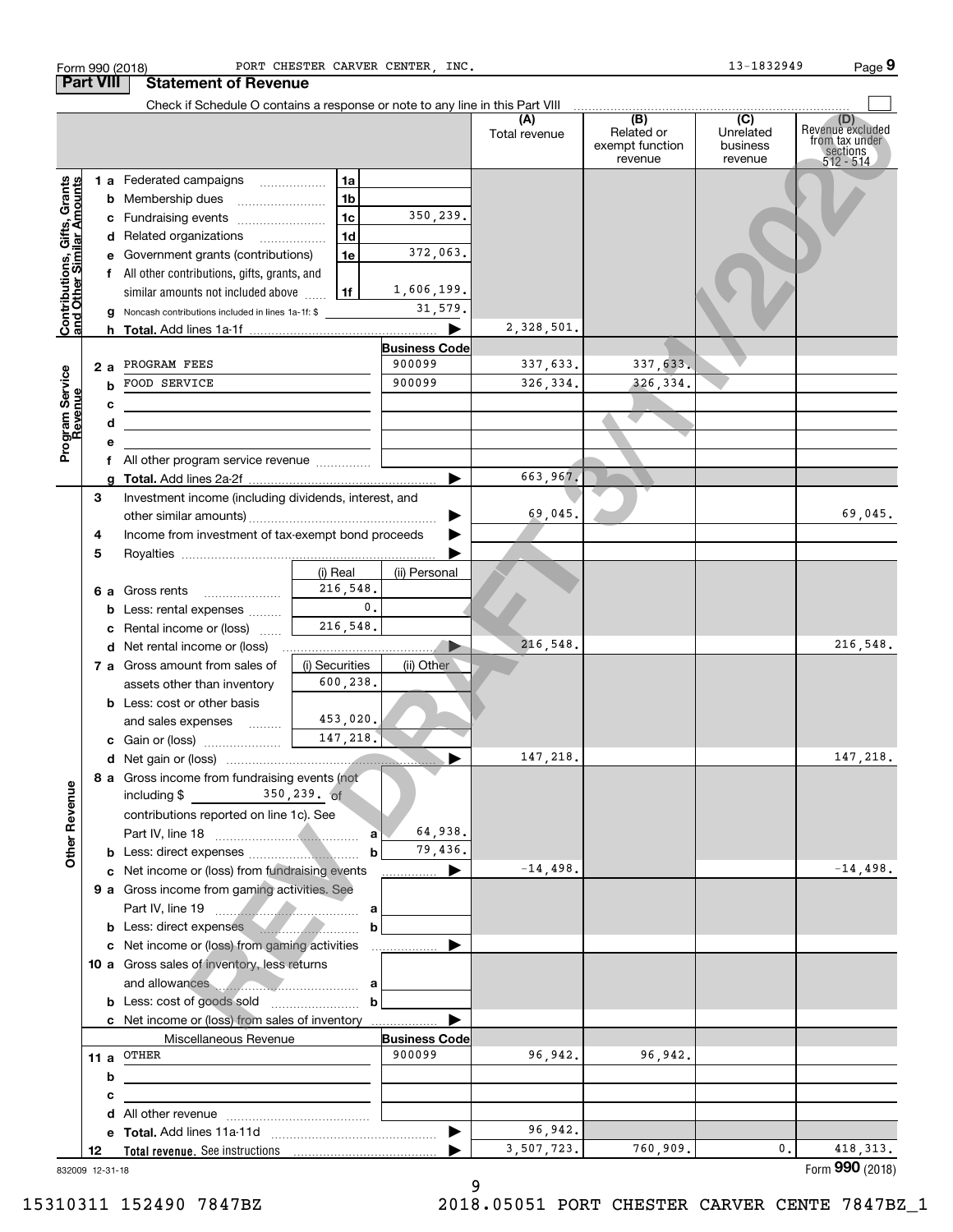**Part IX Statement of Functional Expenses**

Form 990 (2018) PORT CHESTER CARVER CENTER,INC. 13-1832949 Page

**10**

|              | Section 501(c)(3) and 501(c)(4) organizations must complete all columns. All other organizations must complete column (A).                                                                                                                                          |                |                                    |                                           |                                |
|--------------|---------------------------------------------------------------------------------------------------------------------------------------------------------------------------------------------------------------------------------------------------------------------|----------------|------------------------------------|-------------------------------------------|--------------------------------|
|              | Check if Schedule O contains a response or note to any line in this Part IX                                                                                                                                                                                         |                |                                    |                                           |                                |
|              | Do not include amounts reported on lines 6b,<br>7b, 8b, 9b, and 10b of Part VIII.                                                                                                                                                                                   | Total expenses | (B)<br>Program service<br>expenses | (C)<br>Management and<br>general expenses | (D)<br>Fundraising<br>expenses |
| 1.           | Grants and other assistance to domestic organizations                                                                                                                                                                                                               |                |                                    |                                           |                                |
|              | and domestic governments. See Part IV, line 21                                                                                                                                                                                                                      |                |                                    |                                           |                                |
| $\mathbf{2}$ | Grants and other assistance to domestic                                                                                                                                                                                                                             |                |                                    |                                           |                                |
|              | individuals. See Part IV, line 22<br>and a complete the complete state of the state of the state of the state of the state of the state of the state of the state of the state of the state of the state of the state of the state of the state of the state of the |                |                                    |                                           |                                |
| 3            | Grants and other assistance to foreign                                                                                                                                                                                                                              |                |                                    |                                           |                                |
|              | organizations, foreign governments, and foreign                                                                                                                                                                                                                     |                |                                    |                                           |                                |
|              | individuals. See Part IV, lines 15 and 16                                                                                                                                                                                                                           |                |                                    |                                           |                                |
| 4            | Benefits paid to or for members                                                                                                                                                                                                                                     |                |                                    |                                           |                                |
| 5            | Compensation of current officers, directors,                                                                                                                                                                                                                        |                |                                    |                                           |                                |
|              | trustees, and key employees                                                                                                                                                                                                                                         | 277,763.       | 250,638.                           | 13, 192.                                  | 13,933.                        |
| 6            | Compensation not included above, to disqualified                                                                                                                                                                                                                    |                |                                    |                                           |                                |
|              | persons (as defined under section 4958(f)(1)) and                                                                                                                                                                                                                   |                |                                    |                                           |                                |
|              | persons described in section 4958(c)(3)(B)                                                                                                                                                                                                                          |                |                                    |                                           |                                |
| 7            |                                                                                                                                                                                                                                                                     | 2, 185, 556.   | 1,972,123.                         | 103,795.                                  | 109,638.                       |
| 8            | Pension plan accruals and contributions (include                                                                                                                                                                                                                    |                |                                    |                                           |                                |
|              | section 401(k) and 403(b) employer contributions)                                                                                                                                                                                                                   | 13,805.        | 12,458.                            | 655.                                      | 692.                           |
| 9            |                                                                                                                                                                                                                                                                     | 108,288.       | 97,712.                            | 5, 143.                                   | 5,433.                         |
| 10           |                                                                                                                                                                                                                                                                     | 194,419.       | 175,433.                           | 9,233.                                    | 9,753.                         |
| 11           | Fees for services (non-employees):                                                                                                                                                                                                                                  |                |                                    |                                           |                                |
| а            |                                                                                                                                                                                                                                                                     |                |                                    |                                           |                                |
| b            |                                                                                                                                                                                                                                                                     |                |                                    |                                           |                                |
| с            |                                                                                                                                                                                                                                                                     | 192,525.       | 182,899.                           | 9,626.                                    |                                |
| d            |                                                                                                                                                                                                                                                                     |                |                                    |                                           |                                |
|              | Professional fundraising services. See Part IV, line 17                                                                                                                                                                                                             | 20,000.        |                                    |                                           | 20,000.                        |
| f            | Investment management fees                                                                                                                                                                                                                                          | 17,364.        |                                    | 17,364.                                   |                                |
| g            | Other. (If line 11g amount exceeds 10% of line 25,                                                                                                                                                                                                                  |                |                                    |                                           |                                |
|              | column (A) amount, list line 11g expenses on Sch O.)                                                                                                                                                                                                                | 94,670.        | 89,936.                            | 4,734.                                    |                                |
| 12           |                                                                                                                                                                                                                                                                     | 17,922.        | 14,023.                            | 738.                                      | 3,161.                         |
| 13           |                                                                                                                                                                                                                                                                     | 162,268.       | 121,679.                           | 6,404.                                    | 34,185.                        |
| 14           |                                                                                                                                                                                                                                                                     |                |                                    |                                           |                                |
| 15           |                                                                                                                                                                                                                                                                     |                |                                    |                                           |                                |
| 16           |                                                                                                                                                                                                                                                                     | 276,368.       | 262,549.                           | 13,819.                                   |                                |
| 17           |                                                                                                                                                                                                                                                                     |                |                                    |                                           |                                |
| 18           | Payments of travel or entertainment expenses                                                                                                                                                                                                                        |                |                                    |                                           |                                |
|              | for any federal, state, or local public officials                                                                                                                                                                                                                   |                |                                    |                                           |                                |
| 19           | Conferences, conventions, and meetings                                                                                                                                                                                                                              |                |                                    |                                           |                                |
| 20           | Interest                                                                                                                                                                                                                                                            |                |                                    |                                           |                                |
| 21           |                                                                                                                                                                                                                                                                     |                |                                    |                                           |                                |
| 22           | Depreciation, depletion, and amortization                                                                                                                                                                                                                           | 207, 373.      | 197,004.                           | 10,369.                                   |                                |
| 23           | Insurance                                                                                                                                                                                                                                                           | 100,751.       | 95,621.                            | 5,033.                                    | 97.                            |
| 24           | Other expenses. Itemize expenses not covered<br>above. (List miscellaneous expenses in line 24e. If line<br>24e amount exceeds 10% of line 25, column (A)<br>amount, list line 24e expenses on Schedule O.)                                                         |                |                                    |                                           |                                |
| a            | PROGRAM EXPENSES                                                                                                                                                                                                                                                    | 348,984.       | 331, 313.                          | 17,438.                                   | 233.                           |
| b            | BAD DEBT EXPENSE                                                                                                                                                                                                                                                    | 129,329.       |                                    | 129,329.                                  |                                |
| C            | DONATED SUPPLIES                                                                                                                                                                                                                                                    | 31,579.        |                                    |                                           | 31,579.                        |
| d            |                                                                                                                                                                                                                                                                     |                |                                    |                                           |                                |
| е            | All other expenses                                                                                                                                                                                                                                                  |                |                                    |                                           |                                |
| 25           | Total functional expenses. Add lines 1 through 24e                                                                                                                                                                                                                  | 4,378,964.     | 3,803,388.                         | 346,872.                                  | 228,704.                       |
| 26           | Joint costs. Complete this line only if the organization                                                                                                                                                                                                            |                |                                    |                                           |                                |
|              | reported in column (B) joint costs from a combined                                                                                                                                                                                                                  |                |                                    |                                           |                                |
|              | educational campaign and fundraising solicitation.                                                                                                                                                                                                                  |                |                                    |                                           |                                |
|              | Check here $\blacktriangleright$<br>if following SOP 98-2 (ASC 958-720)                                                                                                                                                                                             |                |                                    |                                           |                                |

10

832010 12-31-18

Form (2018) **990**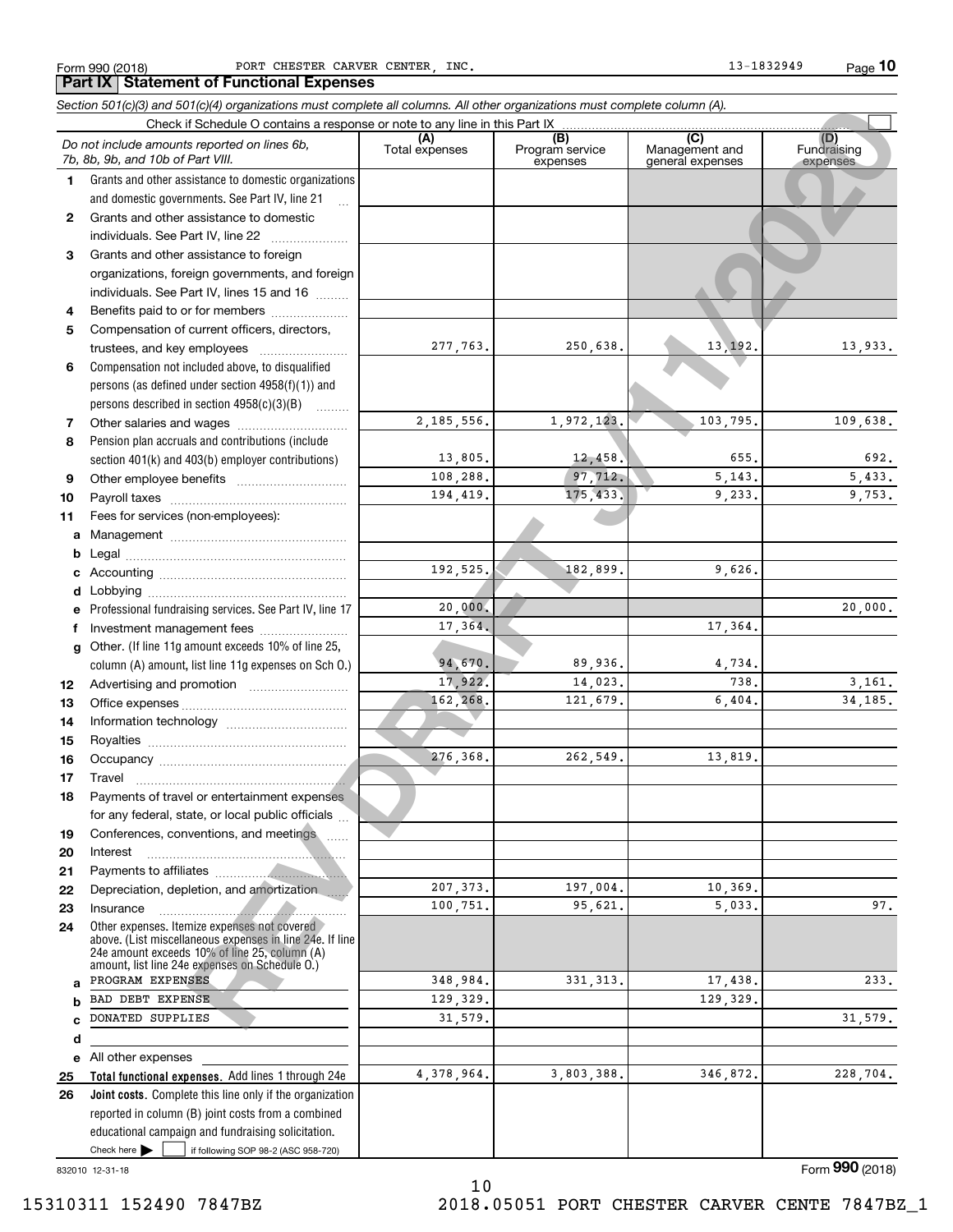# Form 990 (2018) PORT CHESTER CARVER CENTER,INC. 13-1832949 Page

Check if Schedule O contains a response or note to any line in this Part X

|                             |              | Check if Schedule O contains a response or note to any line in this Part X                                                 |            | (A)               |                 | (B)          |
|-----------------------------|--------------|----------------------------------------------------------------------------------------------------------------------------|------------|-------------------|-----------------|--------------|
|                             |              |                                                                                                                            |            | Beginning of year |                 | End of year  |
|                             | 1            | Cash - non-interest-bearing                                                                                                |            | 57,561.           | $\mathbf{1}$    | 177,718.     |
|                             | $\mathbf{2}$ |                                                                                                                            |            | 309,043.          | 2               | 120, 710.    |
|                             | з            |                                                                                                                            |            | 307.307.          | 3               | 123,006.     |
|                             | 4            | Accounts receivable, net                                                                                                   |            |                   | 4               |              |
|                             | 5            | Loans and other receivables from current and former officers, directors,                                                   |            |                   |                 |              |
|                             |              | trustees, key employees, and highest compensated employees. Complete                                                       |            |                   |                 |              |
|                             |              | Part II of Schedule L                                                                                                      |            |                   | $5\phantom{.0}$ |              |
|                             | 6            | Loans and other receivables from other disqualified persons (as defined under                                              |            |                   |                 |              |
|                             |              | section 4958(f)(1)), persons described in section 4958(c)(3)(B), and contributing                                          |            |                   |                 |              |
|                             |              | employers and sponsoring organizations of section 501(c)(9) voluntary                                                      |            |                   |                 |              |
|                             |              | employees' beneficiary organizations (see instr). Complete Part II of Sch L                                                |            |                   | 6               |              |
| Assets                      | 7            |                                                                                                                            |            |                   | $\overline{7}$  |              |
|                             | 8            |                                                                                                                            |            |                   | 8               |              |
|                             | 9            | Prepaid expenses and deferred charges                                                                                      |            | 43,950.           | 9               | 52,936.      |
|                             |              | <b>10a</b> Land, buildings, and equipment: cost or other                                                                   |            |                   |                 |              |
|                             |              | basis. Complete Part VI of Schedule D  10a                                                                                 | 5,993,997. |                   |                 |              |
|                             |              | $\frac{10b}{2}$<br><b>b</b> Less: accumulated depreciation                                                                 | 2,639,033. | 3,483,365.        | 10c             | 3, 354, 964. |
|                             | 11           |                                                                                                                            |            | 2, 129, 925.      | 11              | 1,917,221.   |
|                             | 12           |                                                                                                                            |            |                   | 12              |              |
|                             | 13           |                                                                                                                            |            |                   | 13              |              |
|                             | 14           |                                                                                                                            |            |                   | 14              |              |
|                             | 15           |                                                                                                                            |            |                   | 15              |              |
|                             | 16           |                                                                                                                            |            | 6, 331, 151.      | 16              | 5,746,555.   |
|                             | 17           |                                                                                                                            |            | 278,475.          | 17              | 314,901.     |
|                             | 18           |                                                                                                                            |            |                   | 18              |              |
|                             | 19           |                                                                                                                            |            | 135,995.          | 19              | 111,418.     |
|                             | 20           |                                                                                                                            |            |                   | 20              |              |
|                             | 21           | Escrow or custodial account liability. Complete Part IV of Schedule D [1, 2, 2006]                                         |            |                   | 21              |              |
|                             | 22           | Loans and other payables to current and former officers, directors, trustees,                                              |            |                   |                 |              |
| Liabilities                 |              | key employees, highest compensated employees, and disqualified persons.                                                    |            |                   |                 |              |
|                             |              | Complete Part II of Schedule L                                                                                             |            |                   | 22              |              |
|                             | 23           | Secured mortgages and notes payable to unrelated third parties                                                             |            | 23,790.           | 23              | 17,333.      |
|                             | 24           | Unsecured notes and loans payable to unrelated third parties                                                               |            |                   | 24              | 350,000.     |
|                             | 25           | Other liabilities (including federal income tax, payables to related third                                                 |            |                   |                 |              |
|                             |              | parties, and other liabilities not included on lines 17-24). Complete Part X of                                            |            |                   |                 |              |
|                             |              | Schedule D                                                                                                                 |            | 438,260.          | 25              | 793,652.     |
|                             | 26           | <b>Total liabilities.</b> Add lines 17 through 25                                                                          | X          |                   | 26              |              |
|                             |              | Organizations that follow SFAS 117 (ASC 958), check here >                                                                 | and        |                   |                 |              |
|                             |              | complete lines 27 through 29, and lines 33 and 34.                                                                         |            | 3, 212, 048.      |                 | 2,865,443.   |
|                             | 27           | Unrestricted net assets<br>Temporarily restricted net assets                                                               |            | 1,276,843.        | 27<br>28        | 683,460.     |
|                             | 28<br>29     |                                                                                                                            |            | 1,404,000.        | 29              | 1,404,000.   |
| Net Assets or Fund Balances |              | Permanently restricted net assets<br>Organizations that do not follow SFAS 117 (ASC 958), check here $\blacktriangleright$ |            |                   |                 |              |
|                             |              | and complete lines 30 through 34.                                                                                          |            |                   |                 |              |
|                             | 30           | Capital stock or trust principal, or current funds                                                                         |            |                   | 30              |              |
|                             | 31           | Paid-in or capital surplus, or land, building, or equipment fund                                                           |            |                   | 31              |              |
|                             | 32           | Retained earnings, endowment, accumulated income, or other funds                                                           |            |                   | 32              |              |
|                             | 33           |                                                                                                                            |            | 5,892,891.        | 33              | 4,952,903.   |
|                             |              |                                                                                                                            |            |                   |                 |              |

**11**

 $\mathcal{L}^{\text{max}}$ 

**Part X Balance Sheet**

11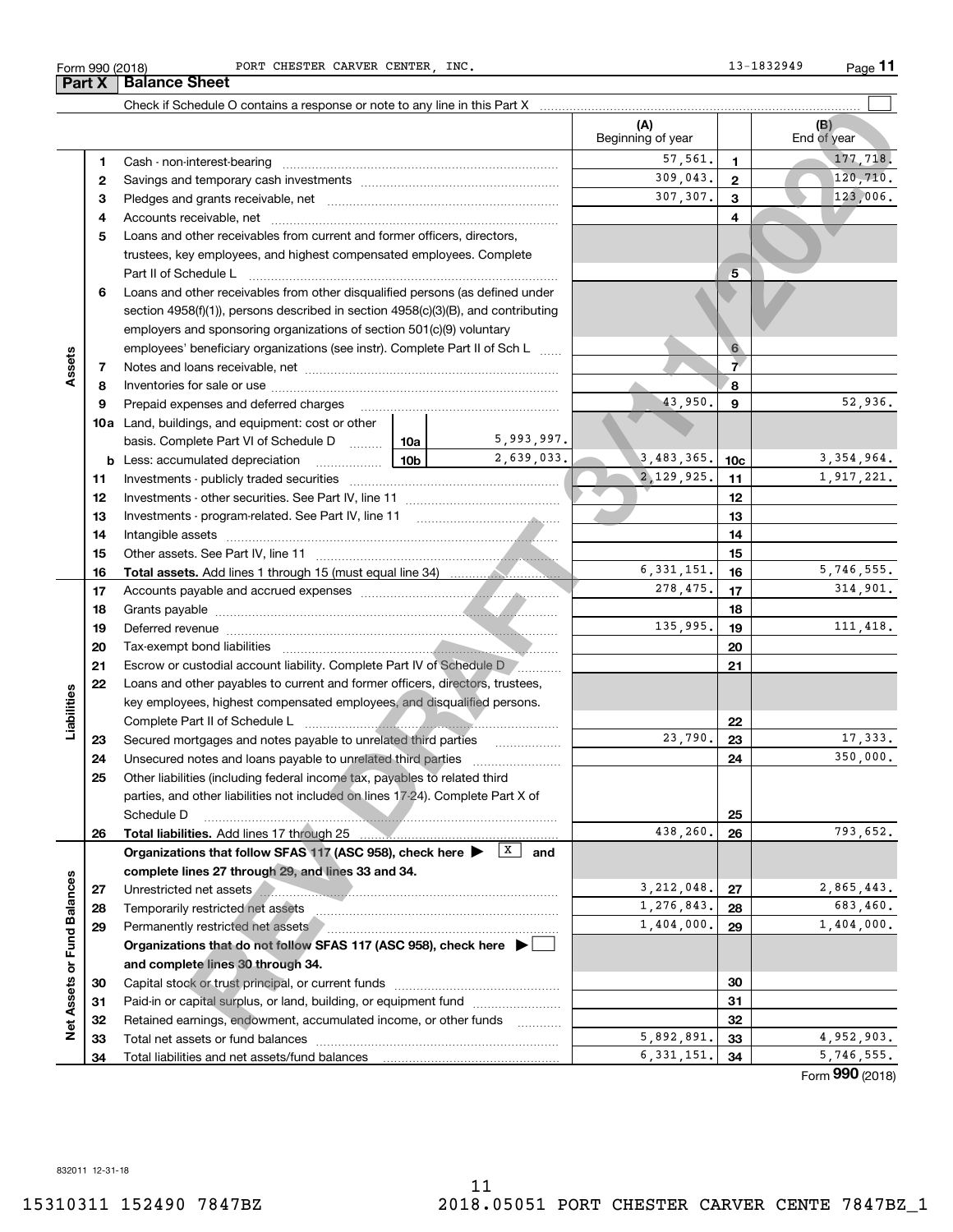| Form 990 (2018)<br>Part XI<br><b>Reconciliation of Net Assets</b><br>Check if Schedule O contains a response or note to any line in this Part XI                                                                                                    |                |            | Page 12         |
|-----------------------------------------------------------------------------------------------------------------------------------------------------------------------------------------------------------------------------------------------------|----------------|------------|-----------------|
|                                                                                                                                                                                                                                                     |                |            |                 |
|                                                                                                                                                                                                                                                     |                |            |                 |
|                                                                                                                                                                                                                                                     |                |            |                 |
| Total revenue (must equal Part VIII, column (A), line 12)<br>1<br>1                                                                                                                                                                                 |                |            | 3,507,723.      |
| $\mathbf{2}$<br>2                                                                                                                                                                                                                                   |                |            | 4,378,964.      |
| 3<br>Revenue less expenses. Subtract line 2 from line 1<br>з                                                                                                                                                                                        |                |            | $-871, 241.$    |
| 4<br>4                                                                                                                                                                                                                                              |                |            | 5,892,891.      |
| 5<br>Net unrealized gains (losses) on investments<br>5                                                                                                                                                                                              |                |            | $-68, 747.$     |
| 6<br>Donated services and use of facilities<br>6                                                                                                                                                                                                    |                |            |                 |
| $\mathbf{z}$<br>Investment expenses<br>7                                                                                                                                                                                                            |                |            |                 |
| $\mathbf{8}$<br>Prior period adjustments<br>8                                                                                                                                                                                                       |                |            |                 |
| $\overline{9}$<br>Other changes in net assets or fund balances (explain in Schedule O) [11] content changes in net assets or fund balances (explain in Schedule O) [11] content changes in net assets or fund balances (explain in Schedule O)<br>9 |                |            | $\mathbf 0$ .   |
| Net assets or fund balances at end of year. Combine lines 3 through 9 (must equal Part X, line 33,<br>10                                                                                                                                            |                |            |                 |
| column (B))<br>10                                                                                                                                                                                                                                   |                |            | 4,952,903.      |
| Part XII Financial Statements and Reporting                                                                                                                                                                                                         |                |            |                 |
|                                                                                                                                                                                                                                                     |                |            |                 |
|                                                                                                                                                                                                                                                     |                | <b>Yes</b> | <b>No</b>       |
| $ X $ Accrual<br>Accounting method used to prepare the Form 990: <u>[</u> Cash<br>Other<br>1                                                                                                                                                        |                |            |                 |
| If the organization changed its method of accounting from a prior year or checked "Other," explain in Schedule O.                                                                                                                                   |                |            |                 |
| 2a Were the organization's financial statements compiled or reviewed by an independent accountant?                                                                                                                                                  | 2a             |            | x               |
| If "Yes," check a box below to indicate whether the financial statements for the year were compiled or reviewed on a                                                                                                                                |                |            |                 |
| separate basis, consolidated basis, or both:                                                                                                                                                                                                        |                |            |                 |
| Consolidated basis<br>Both consolidated and separate basis<br>Separate basis                                                                                                                                                                        |                |            |                 |
| <b>b</b> Were the organization's financial statements audited by an independent accountant?                                                                                                                                                         | 2 <sub>b</sub> | х          |                 |
| If "Yes," check a box below to indicate whether the financial statements for the year were audited on a separate basis,                                                                                                                             |                |            |                 |
| consolidated basis, or both:                                                                                                                                                                                                                        |                |            |                 |
| $X$ Separate basis<br>Consolidated basis<br>Both consolidated and separate basis                                                                                                                                                                    |                |            |                 |
| c If "Yes" to line 2a or 2b, does the organization have a committee that assumes responsibility for oversight of the audit,                                                                                                                         |                |            |                 |
| review, or compilation of its financial statements and selection of an independent accountant?                                                                                                                                                      | 2c             | x          |                 |
| If the organization changed either its oversight process or selection process during the tax year, explain in Schedule O.                                                                                                                           |                |            |                 |
| 3a As a result of a federal award, was the organization required to undergo an audit or audits as set forth in the Single Audit                                                                                                                     |                |            |                 |
|                                                                                                                                                                                                                                                     | 3a             |            | х               |
| <b>b</b> If "Yes," did the organization undergo the required audit or audits? If the organization did not undergo the required audit                                                                                                                |                |            |                 |
| or audits, explain why in Schedule O and describe any steps taken to undergo such audits                                                                                                                                                            | Зb             |            |                 |
|                                                                                                                                                                                                                                                     |                |            | Form 990 (2018) |

**REV DRAFT**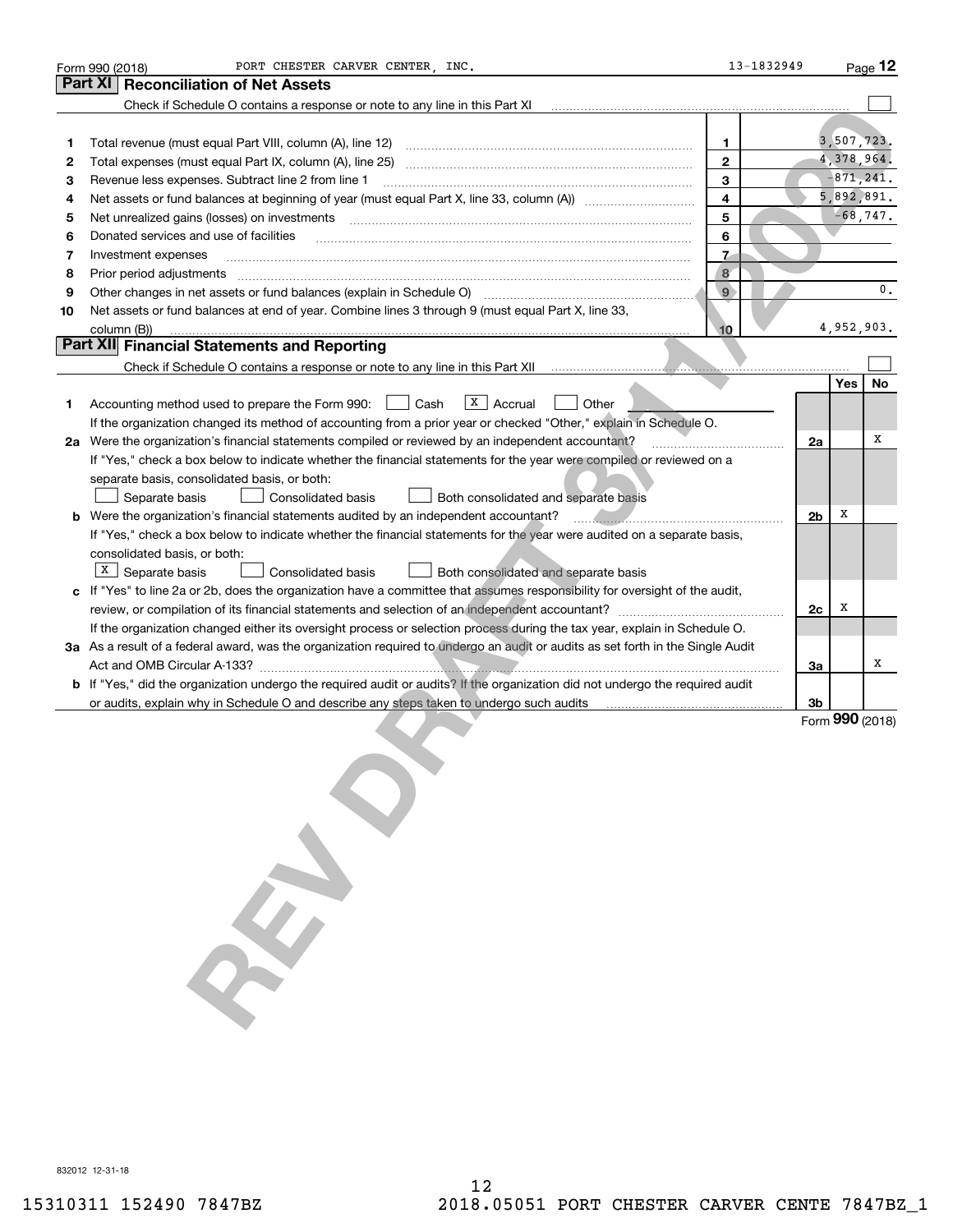# **SCHEDULE A**

**(Form 990 or 990-EZ)**

# **Public Charity Status and Public Support**

**Complete if the organization is a section 501(c)(3) organization or a section 4947(a)(1) nonexempt charitable trust.**

|  |  |  | Attach to Form 990 or Form 990-EZ. |  |  |
|--|--|--|------------------------------------|--|--|
|  |  |  |                                    |  |  |

| OMB No 1545-0047                    |
|-------------------------------------|
| 2018                                |
| <b>Open to Public</b><br>Inspection |

# **Name of the organization Employer identification number Employer identification number**

|                                                                                                           |              |                                                                                                                           | 4947(a)(1) nonexempt charitable trust. |                                                                                    |                                                                                                                                               |     |                                 |                            |                                       | LV IV                               |  |  |
|-----------------------------------------------------------------------------------------------------------|--------------|---------------------------------------------------------------------------------------------------------------------------|----------------------------------------|------------------------------------------------------------------------------------|-----------------------------------------------------------------------------------------------------------------------------------------------|-----|---------------------------------|----------------------------|---------------------------------------|-------------------------------------|--|--|
| Department of the Treasury<br>Internal Revenue Service                                                    |              |                                                                                                                           |                                        | Attach to Form 990 or Form 990-EZ.                                                 |                                                                                                                                               |     |                                 |                            |                                       | <b>Open to Public</b><br>Inspection |  |  |
|                                                                                                           |              |                                                                                                                           |                                        |                                                                                    | Go to www.irs.gov/Form990 for instructions and the latest information.                                                                        |     |                                 |                            |                                       |                                     |  |  |
|                                                                                                           |              | Name of the organization                                                                                                  |                                        |                                                                                    |                                                                                                                                               |     |                                 |                            | <b>Employer identification number</b> |                                     |  |  |
|                                                                                                           |              |                                                                                                                           |                                        | PORT CHESTER CARVER CENTER, INC.                                                   |                                                                                                                                               |     |                                 |                            |                                       | 13-1832949                          |  |  |
| Part I<br>Reason for Public Charity Status (All organizations must complete this part.) See instructions. |              |                                                                                                                           |                                        |                                                                                    |                                                                                                                                               |     |                                 |                            |                                       |                                     |  |  |
|                                                                                                           |              |                                                                                                                           |                                        |                                                                                    | The organization is not a private foundation because it is: (For lines 1 through 12, check only one box.)                                     |     |                                 |                            |                                       |                                     |  |  |
| 1                                                                                                         |              | A church, convention of churches, or association of churches described in section 170(b)(1)(A)(i).                        |                                        |                                                                                    |                                                                                                                                               |     |                                 |                            |                                       |                                     |  |  |
| 2                                                                                                         |              | A school described in section 170(b)(1)(A)(ii). (Attach Schedule E (Form 990 or 990-EZ).)                                 |                                        |                                                                                    |                                                                                                                                               |     |                                 |                            |                                       |                                     |  |  |
| 3                                                                                                         |              |                                                                                                                           |                                        |                                                                                    | A hospital or a cooperative hospital service organization described in section 170(b)(1)(A)(iii).                                             |     |                                 |                            |                                       |                                     |  |  |
| 4                                                                                                         |              |                                                                                                                           |                                        |                                                                                    | A medical research organization operated in conjunction with a hospital described in section 170(b)(1)(A)(iii). Enter the hospital's name,    |     |                                 |                            |                                       |                                     |  |  |
|                                                                                                           |              | city, and state:                                                                                                          |                                        |                                                                                    |                                                                                                                                               |     |                                 |                            |                                       |                                     |  |  |
| 5                                                                                                         |              | An organization operated for the benefit of a college or university owned or operated by a governmental unit described in |                                        |                                                                                    |                                                                                                                                               |     |                                 |                            |                                       |                                     |  |  |
|                                                                                                           |              |                                                                                                                           |                                        | section 170(b)(1)(A)(iv). (Complete Part II.)                                      |                                                                                                                                               |     |                                 |                            |                                       |                                     |  |  |
| 6                                                                                                         |              |                                                                                                                           |                                        |                                                                                    | A federal, state, or local government or governmental unit described in section 170(b)(1)(A)(v).                                              |     |                                 |                            |                                       |                                     |  |  |
| 7                                                                                                         | $\mathbf{X}$ |                                                                                                                           |                                        |                                                                                    | An organization that normally receives a substantial part of its support from a governmental unit or from the general public described in     |     |                                 |                            |                                       |                                     |  |  |
|                                                                                                           |              |                                                                                                                           |                                        | section 170(b)(1)(A)(vi). (Complete Part II.)                                      |                                                                                                                                               |     |                                 |                            |                                       |                                     |  |  |
| 8                                                                                                         |              |                                                                                                                           |                                        |                                                                                    | A community trust described in section 170(b)(1)(A)(vi). (Complete Part II.)                                                                  |     |                                 |                            |                                       |                                     |  |  |
| 9                                                                                                         |              |                                                                                                                           |                                        |                                                                                    | An agricultural research organization described in section 170(b)(1)(A)(ix) operated in conjunction with a land-grant college                 |     |                                 |                            |                                       |                                     |  |  |
|                                                                                                           |              |                                                                                                                           |                                        |                                                                                    | or university or a non-land-grant college of agriculture (see instructions). Enter the name, city, and state of the college or                |     |                                 |                            |                                       |                                     |  |  |
|                                                                                                           |              | university:                                                                                                               |                                        |                                                                                    |                                                                                                                                               |     |                                 |                            |                                       |                                     |  |  |
| 10                                                                                                        |              |                                                                                                                           |                                        |                                                                                    | An organization that normally receives: (1) more than 33 1/3% of its support from contributions, membership fees, and gross receipts from     |     |                                 |                            |                                       |                                     |  |  |
|                                                                                                           |              |                                                                                                                           |                                        |                                                                                    | activities related to its exempt functions - subject to certain exceptions, and (2) no more than 33 1/3% of its support from gross investment |     |                                 |                            |                                       |                                     |  |  |
|                                                                                                           |              |                                                                                                                           |                                        |                                                                                    | income and unrelated business taxable income (less section 511 tax) from businesses acquired by the organization after June 30, 1975.         |     |                                 |                            |                                       |                                     |  |  |
|                                                                                                           |              |                                                                                                                           |                                        | See section 509(a)(2). (Complete Part III.)                                        |                                                                                                                                               |     |                                 |                            |                                       |                                     |  |  |
| 11                                                                                                        |              |                                                                                                                           |                                        |                                                                                    | An organization organized and operated exclusively to test for public safety. See section 509(a)(4).                                          |     |                                 |                            |                                       |                                     |  |  |
| 12                                                                                                        |              |                                                                                                                           |                                        |                                                                                    | An organization organized and operated exclusively for the benefit of, to perform the functions of, or to carry out the purposes of one or    |     |                                 |                            |                                       |                                     |  |  |
|                                                                                                           |              |                                                                                                                           |                                        |                                                                                    | more publicly supported organizations described in section 509(a)(1) or section 509(a)(2). See section 509(a)(3). Check the box in            |     |                                 |                            |                                       |                                     |  |  |
|                                                                                                           |              |                                                                                                                           |                                        |                                                                                    | lines 12a through 12d that describes the type of supporting organization and complete lines 12e, 12f, and 12g.                                |     |                                 |                            |                                       |                                     |  |  |
|                                                                                                           |              |                                                                                                                           |                                        |                                                                                    | Type I. A supporting organization operated, supervised, or controlled by its supported organization(s), typically by giving                   |     |                                 |                            |                                       |                                     |  |  |
| a                                                                                                         |              |                                                                                                                           |                                        |                                                                                    |                                                                                                                                               |     |                                 |                            |                                       |                                     |  |  |
|                                                                                                           |              |                                                                                                                           |                                        |                                                                                    | the supported organization(s) the power to regularly appoint or elect a majority of the directors or trustees of the supporting               |     |                                 |                            |                                       |                                     |  |  |
|                                                                                                           |              |                                                                                                                           |                                        | organization. You must complete Part IV, Sections A and B.                         |                                                                                                                                               |     |                                 |                            |                                       |                                     |  |  |
| b                                                                                                         |              |                                                                                                                           |                                        |                                                                                    | Type II. A supporting organization supervised or controlled in connection with its supported organization(s), by having                       |     |                                 |                            |                                       |                                     |  |  |
|                                                                                                           |              |                                                                                                                           |                                        |                                                                                    | control or management of the supporting organization vested in the same persons that control or manage the supported                          |     |                                 |                            |                                       |                                     |  |  |
|                                                                                                           |              |                                                                                                                           |                                        | organization(s). You must complete Part IV, Sections A and C.                      |                                                                                                                                               |     |                                 |                            |                                       |                                     |  |  |
| с                                                                                                         |              |                                                                                                                           |                                        |                                                                                    | Type III functionally integrated. A supporting organization operated in connection with, and functionally integrated with,                    |     |                                 |                            |                                       |                                     |  |  |
|                                                                                                           |              |                                                                                                                           |                                        |                                                                                    | its supported organization(s) (see instructions). You must complete Part IV, Sections A, D, and E.                                            |     |                                 |                            |                                       |                                     |  |  |
| d                                                                                                         |              |                                                                                                                           |                                        |                                                                                    | Type III non-functionally integrated. A supporting organization operated in connection with its supported organization(s)                     |     |                                 |                            |                                       |                                     |  |  |
|                                                                                                           |              |                                                                                                                           |                                        |                                                                                    | that is not functionally integrated. The organization generally must satisfy a distribution requirement and an attentiveness                  |     |                                 |                            |                                       |                                     |  |  |
|                                                                                                           |              |                                                                                                                           |                                        |                                                                                    | requirement (see instructions). You must complete Part IV, Sections A and D, and Part V.                                                      |     |                                 |                            |                                       |                                     |  |  |
| е                                                                                                         |              |                                                                                                                           |                                        |                                                                                    | Check this box if the organization received a written determination from the IRS that it is a Type I, Type II, Type III                       |     |                                 |                            |                                       |                                     |  |  |
|                                                                                                           |              |                                                                                                                           |                                        |                                                                                    | functionally integrated, or Type III non-functionally integrated supporting organization.                                                     |     |                                 |                            |                                       |                                     |  |  |
|                                                                                                           |              | f Enter the number of supported organizations                                                                             |                                        |                                                                                    |                                                                                                                                               |     |                                 |                            |                                       |                                     |  |  |
|                                                                                                           |              | (i) Name of supported                                                                                                     |                                        | Provide the following information about the supported organization(s).<br>(ii) EIN | (iii) Type of organization                                                                                                                    |     | (iv) Is the organization listed | (v) Amount of monetary     |                                       | (vi) Amount of other                |  |  |
|                                                                                                           |              | organization                                                                                                              |                                        |                                                                                    | (described on lines 1-10                                                                                                                      |     | in your governing document?     | support (see instructions) |                                       | support (see instructions)          |  |  |
|                                                                                                           |              |                                                                                                                           |                                        |                                                                                    | above (see instructions))                                                                                                                     | Yes | No                              |                            |                                       |                                     |  |  |
|                                                                                                           |              |                                                                                                                           |                                        |                                                                                    |                                                                                                                                               |     |                                 |                            |                                       |                                     |  |  |
|                                                                                                           |              |                                                                                                                           |                                        |                                                                                    |                                                                                                                                               |     |                                 |                            |                                       |                                     |  |  |
|                                                                                                           |              |                                                                                                                           |                                        |                                                                                    |                                                                                                                                               |     |                                 |                            |                                       |                                     |  |  |
|                                                                                                           |              |                                                                                                                           |                                        |                                                                                    |                                                                                                                                               |     |                                 |                            |                                       |                                     |  |  |
|                                                                                                           |              |                                                                                                                           |                                        |                                                                                    |                                                                                                                                               |     |                                 |                            |                                       |                                     |  |  |
|                                                                                                           |              |                                                                                                                           |                                        |                                                                                    |                                                                                                                                               |     |                                 |                            |                                       |                                     |  |  |
|                                                                                                           |              |                                                                                                                           |                                        |                                                                                    |                                                                                                                                               |     |                                 |                            |                                       |                                     |  |  |
|                                                                                                           |              |                                                                                                                           |                                        |                                                                                    |                                                                                                                                               |     |                                 |                            |                                       |                                     |  |  |
|                                                                                                           |              |                                                                                                                           |                                        |                                                                                    |                                                                                                                                               |     |                                 |                            |                                       |                                     |  |  |
|                                                                                                           |              |                                                                                                                           |                                        |                                                                                    |                                                                                                                                               |     |                                 |                            |                                       |                                     |  |  |
| Total                                                                                                     |              |                                                                                                                           |                                        |                                                                                    |                                                                                                                                               |     |                                 |                            |                                       |                                     |  |  |

LHA For Paperwork Reduction Act Notice, see the Instructions for Form 990 or 990-EZ. 832021 10-11-18 Schedule A (Form 990 or 990-EZ) 2018 13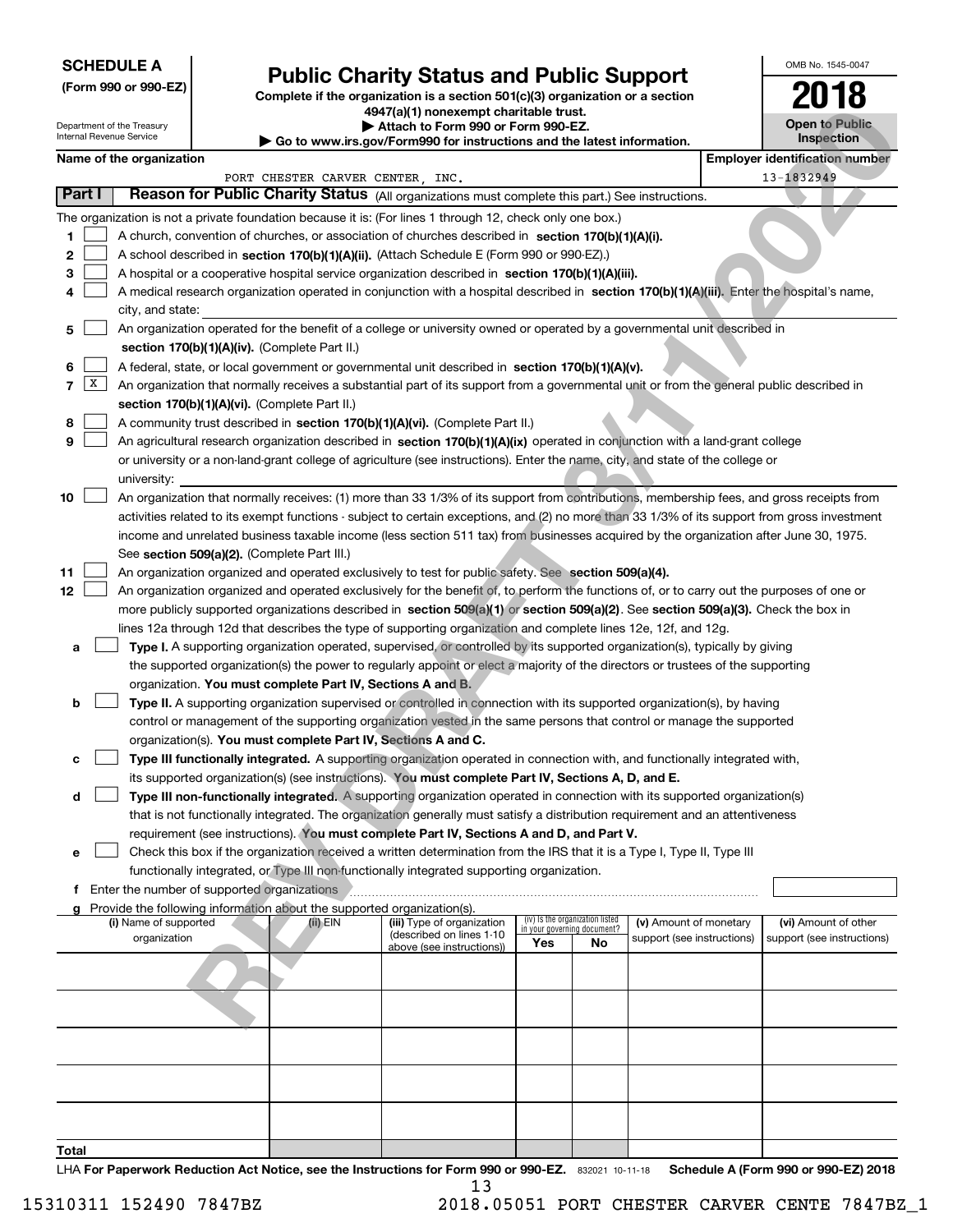# Schedule A (Form 990 or 990-EZ) 2018 Page PORT CHESTER CARVER CENTER, INC. 13-1832949

(Complete only if you checked the box on line 5, 7, or 8 of Part I or if the organization failed to qualify under Part III. If the organization fails to qualify under the tests listed below, please complete Part III.) **Part II Support Schedule for Organizations Described in Sections 170(b)(1)(A)(iv) and 170(b)(1)(A)(vi)**

| (Complete only in you criecked the box on line 5, 7, 6) o or Part For in the organization railed to qualify driver Part in. In the organization<br>fails to qualify under the tests listed below, please complete Part III.) |            |            |              |            |            |                        |
|------------------------------------------------------------------------------------------------------------------------------------------------------------------------------------------------------------------------------|------------|------------|--------------|------------|------------|------------------------|
| <b>Section A. Public Support</b>                                                                                                                                                                                             |            |            |              |            |            |                        |
| Calendar year (or fiscal year beginning in) $\blacktriangleright$                                                                                                                                                            | (a) 2014   | $(b)$ 2015 | $(c)$ 2016   | $(d)$ 2017 | (e) 2018   | (f) Total              |
| 1 Gifts, grants, contributions, and                                                                                                                                                                                          |            |            |              |            |            |                        |
| membership fees received. (Do not                                                                                                                                                                                            |            |            |              |            |            |                        |
| include any "unusual grants.")                                                                                                                                                                                               | 2,192,014. | 2,919,853. | 3, 136, 481. | 3,027,425. | 2,328,501. | 13,604,274.            |
| 2 Tax revenues levied for the organ-                                                                                                                                                                                         |            |            |              |            |            |                        |
| ization's benefit and either paid to                                                                                                                                                                                         |            |            |              |            |            |                        |
| or expended on its behalf                                                                                                                                                                                                    |            |            |              |            |            |                        |
| 3 The value of services or facilities                                                                                                                                                                                        |            |            |              |            |            |                        |
| furnished by a governmental unit to                                                                                                                                                                                          |            |            |              |            |            |                        |
| the organization without charge                                                                                                                                                                                              |            |            |              |            |            |                        |
| 4 Total. Add lines 1 through 3                                                                                                                                                                                               | 2,192,014. | 2,919,853. | 3,136,481.   | 3,027,425. | 2,328,501. | 13,604,274.            |
| 5 The portion of total contributions                                                                                                                                                                                         |            |            |              |            |            |                        |
| by each person (other than a                                                                                                                                                                                                 |            |            |              |            |            |                        |
| governmental unit or publicly                                                                                                                                                                                                |            |            |              |            |            |                        |
| supported organization) included                                                                                                                                                                                             |            |            |              |            |            |                        |
| on line 1 that exceeds 2% of the                                                                                                                                                                                             |            |            |              |            |            |                        |
| amount shown on line 11,                                                                                                                                                                                                     |            |            |              |            |            |                        |
| column (f)                                                                                                                                                                                                                   |            |            |              |            |            | 4,767,501.             |
| 6 Public support. Subtract line 5 from line 4.                                                                                                                                                                               |            |            |              |            |            | 8.836.773.             |
| <b>Section B. Total Support</b>                                                                                                                                                                                              |            |            |              |            |            |                        |
| Calendar year (or fiscal year beginning in) $\blacktriangleright$                                                                                                                                                            | (a) 2014   | $(b)$ 2015 | $(c)$ 2016   | $(d)$ 2017 | (e) 2018   | (f) Total              |
| 7 Amounts from line 4                                                                                                                                                                                                        | 2,192,014. | 2,919,853. | 3, 136, 481. | 3,027,425. | 2,328,501. | 13,604,274.            |
| 8 Gross income from interest,                                                                                                                                                                                                |            |            |              |            |            |                        |
| dividends, payments received on                                                                                                                                                                                              |            |            |              |            |            |                        |
| securities loans, rents, royalties,                                                                                                                                                                                          |            |            |              |            |            |                        |
| and income from similar sources                                                                                                                                                                                              | 301,070.   | 347,624.   | 274,694.     | 247,837.   | 285,593.   | 1,456,818.             |
| <b>9</b> Net income from unrelated business                                                                                                                                                                                  |            |            |              |            |            |                        |
| activities, whether or not the                                                                                                                                                                                               |            |            |              |            |            |                        |
| business is regularly carried on                                                                                                                                                                                             |            |            |              |            |            |                        |
| 10 Other income. Do not include gain<br>or loss from the sale of capital                                                                                                                                                     |            |            |              |            |            |                        |
| assets (Explain in Part VI.)                                                                                                                                                                                                 | 1,919.     | 36,906.    | 46,993.      | 97,786.    | 96,942.    | 280,546.               |
| 11 Total support. Add lines 7 through 10                                                                                                                                                                                     |            |            |              |            |            | 15, 341, 638.          |
| 12 Gross receipts from related activities, etc. (see instructions)                                                                                                                                                           |            |            |              |            | 12         | 2,615,009.             |
| 13 First five years. If the Form 990 is for the organization's first, second, third, fourth, or fifth tax year as a section 501(c)(3)                                                                                        |            |            |              |            |            |                        |
| organization, check this box and stop here                                                                                                                                                                                   |            |            |              |            |            |                        |
| Section C. Computation of Public Support Percentage                                                                                                                                                                          |            |            |              |            |            |                        |
|                                                                                                                                                                                                                              |            |            |              |            | 14         | 57.60<br>%             |
|                                                                                                                                                                                                                              |            |            |              |            | 15         | 58.44<br>$\frac{9}{6}$ |
| 16a 33 1/3% support test - 2018. If the organization did not check the box on line 13, and line 14 is 33 1/3% or more, check this box and                                                                                    |            |            |              |            |            |                        |
| stop here. The organization qualifies as a publicly supported organization                                                                                                                                                   |            |            |              |            |            | X                      |
| b 33 1/3% support test - 2017. If the organization did not check a box on line 13 or 16a, and line 15 is 33 1/3% or more, check this box                                                                                     |            |            |              |            |            |                        |
|                                                                                                                                                                                                                              |            |            |              |            |            |                        |
| 17a 10% -facts-and-circumstances test - 2018. If the organization did not check a box on line 13, 16a, or 16b, and line 14 is 10% or more,                                                                                   |            |            |              |            |            |                        |
| and if the organization meets the "facts-and-circumstances" test, check this box and stop here. Explain in Part VI how the organization                                                                                      |            |            |              |            |            |                        |
|                                                                                                                                                                                                                              |            |            |              |            |            |                        |
| <b>b 10% -facts-and-circumstances test - 2017.</b> If the organization did not check a box on line 13, 16a, 16b, or 17a, and line 15 is 10% or                                                                               |            |            |              |            |            |                        |
| more, and if the organization meets the "facts-and-circumstances" test, check this box and stop here. Explain in Part VI how the                                                                                             |            |            |              |            |            |                        |
| organization meets the "facts-and-circumstances" test. The organization qualifies as a publicly supported organization                                                                                                       |            |            |              |            |            |                        |
| 18 Private foundation. If the organization did not check a box on line 13, 16a, 16b, 17a, or 17b, check this box and see instructions                                                                                        |            |            |              |            |            |                        |

**Schedule A (Form 990 or 990-EZ) 2018**

832022 10-11-18

| Part II   Support Schedule for Organizations Described in Section |  |
|-------------------------------------------------------------------|--|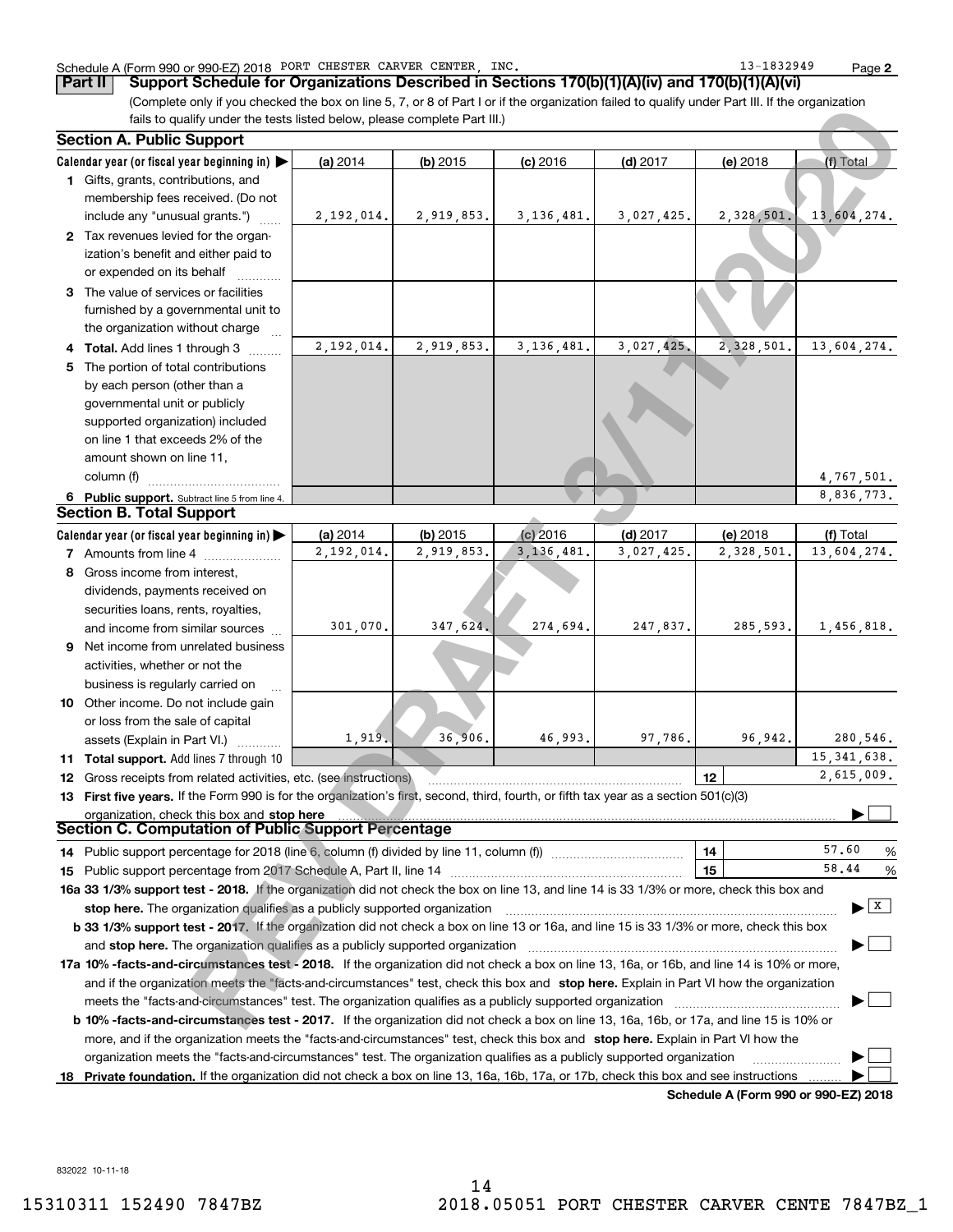### Schedule A (Form 990 or 990-EZ) 2018 Page PORT CHESTER CARVER CENTER, INC. 13-1832949

# **Part III Support Schedule for Organizations Described in Section 509(a)(2)**

(Complete only if you checked the box on line 10 of Part I or if the organization failed to qualify under Part II. If the organization fails to qualify under the tests listed below, please complete Part II.)

| (Complete only if you checked the box on line 10 of Part I or if the organization failed to qualify under Part II. If the organization fails to                                                 |          |            |            |            |                                      |                                |
|-------------------------------------------------------------------------------------------------------------------------------------------------------------------------------------------------|----------|------------|------------|------------|--------------------------------------|--------------------------------|
| qualify under the tests listed below, please complete Part II.)<br><b>Section A. Public Support</b>                                                                                             |          |            |            |            |                                      |                                |
| Calendar year (or fiscal year beginning in) $\blacktriangleright$                                                                                                                               | (a) 2014 | $(b)$ 2015 | $(c)$ 2016 | $(d)$ 2017 | (e) 2018                             | (f) Total                      |
| 1 Gifts, grants, contributions, and<br>membership fees received. (Do not<br>include any "unusual grants.")                                                                                      |          |            |            |            |                                      |                                |
| <b>2</b> Gross receipts from admissions,<br>merchandise sold or services per-<br>formed, or facilities furnished in<br>any activity that is related to the<br>organization's tax-exempt purpose |          |            |            |            |                                      |                                |
| 3 Gross receipts from activities that<br>are not an unrelated trade or bus-<br>iness under section 513                                                                                          |          |            |            |            |                                      |                                |
| 4 Tax revenues levied for the organ-<br>ization's benefit and either paid to<br>or expended on its behalf                                                                                       |          |            |            |            |                                      |                                |
| 5 The value of services or facilities<br>furnished by a governmental unit to<br>the organization without charge                                                                                 |          |            |            |            |                                      |                                |
| 6 Total. Add lines 1 through 5                                                                                                                                                                  |          |            |            |            |                                      |                                |
| 7a Amounts included on lines 1, 2, and<br>3 received from disqualified persons                                                                                                                  |          |            |            |            |                                      |                                |
| <b>b</b> Amounts included on lines 2 and 3 received<br>from other than disqualified persons that<br>exceed the greater of \$5,000 or 1% of the<br>amount on line 13 for the year                |          |            |            |            |                                      |                                |
| c Add lines 7a and 7b                                                                                                                                                                           |          |            |            |            |                                      |                                |
| 8 Public support. (Subtract line 7c from line 6.)                                                                                                                                               |          |            |            |            |                                      |                                |
| <b>Section B. Total Support</b>                                                                                                                                                                 |          |            |            |            |                                      |                                |
| Calendar year (or fiscal year beginning in)                                                                                                                                                     | (a) 2014 | $(b)$ 2015 | $(c)$ 2016 | $(d)$ 2017 | (e) 2018                             | (f) Total                      |
| 9 Amounts from line 6                                                                                                                                                                           |          |            |            |            |                                      |                                |
| .<br><b>10a</b> Gross income from interest,<br>dividends, payments received on<br>securities loans, rents, royalties,<br>and income from similar sources                                        |          |            |            |            |                                      |                                |
| <b>b</b> Unrelated business taxable income<br>(less section 511 taxes) from businesses<br>acquired after June 30, 1975                                                                          |          |            |            |            |                                      |                                |
| c Add lines 10a and 10b<br><b>11</b> Net income from unrelated business<br>activities not included in line 10b,<br>whether or not the business is<br>regularly carried on                       |          |            |            |            |                                      |                                |
| 12 Other income. Do not include gain<br>or loss from the sale of capital<br>assets (Explain in Part VI.)                                                                                        |          |            |            |            |                                      |                                |
| <b>13 Total support.</b> (Add lines 9, 10c, 11, and 12.)                                                                                                                                        |          |            |            |            |                                      |                                |
| 14 First five years. If the Form 990 is for the organization's first, second, third, fourth, or fifth tax year as a section 501(c)(3) organization,                                             |          |            |            |            |                                      |                                |
| check this box and stop here                                                                                                                                                                    |          |            |            |            |                                      |                                |
| <b>Section C. Computation of Public Support Percentage</b>                                                                                                                                      |          |            |            |            |                                      |                                |
|                                                                                                                                                                                                 |          |            |            |            | 15                                   | %                              |
| 16 Public support percentage from 2017 Schedule A, Part III, line 15                                                                                                                            |          |            |            |            | 16                                   | %                              |
| <b>Section D. Computation of Investment Income Percentage</b>                                                                                                                                   |          |            |            |            |                                      |                                |
|                                                                                                                                                                                                 |          |            |            |            | 17<br>18                             | $\frac{9}{6}$<br>$\frac{9}{6}$ |
| 19a 33 1/3% support tests - 2018. If the organization did not check the box on line 14, and line 15 is more than 33 1/3%, and line 17 is not                                                    |          |            |            |            |                                      |                                |
| more than 33 1/3%, check this box and stop here. The organization qualifies as a publicly supported organization                                                                                |          |            |            |            |                                      |                                |
| b 33 1/3% support tests - 2017. If the organization did not check a box on line 14 or line 19a, and line 16 is more than 33 1/3%, and                                                           |          |            |            |            |                                      |                                |
| line 18 is not more than 33 1/3%, check this box and stop here. The organization qualifies as a publicly supported organization                                                                 |          |            |            |            |                                      |                                |
| 20 Private foundation. If the organization did not check a box on line 14, 19a, or 19b, check this box and see instructions                                                                     |          |            |            |            |                                      |                                |
| 832023 10-11-18                                                                                                                                                                                 |          |            |            |            | Schedule A (Form 990 or 990-EZ) 2018 |                                |
|                                                                                                                                                                                                 |          | 15         |            |            |                                      |                                |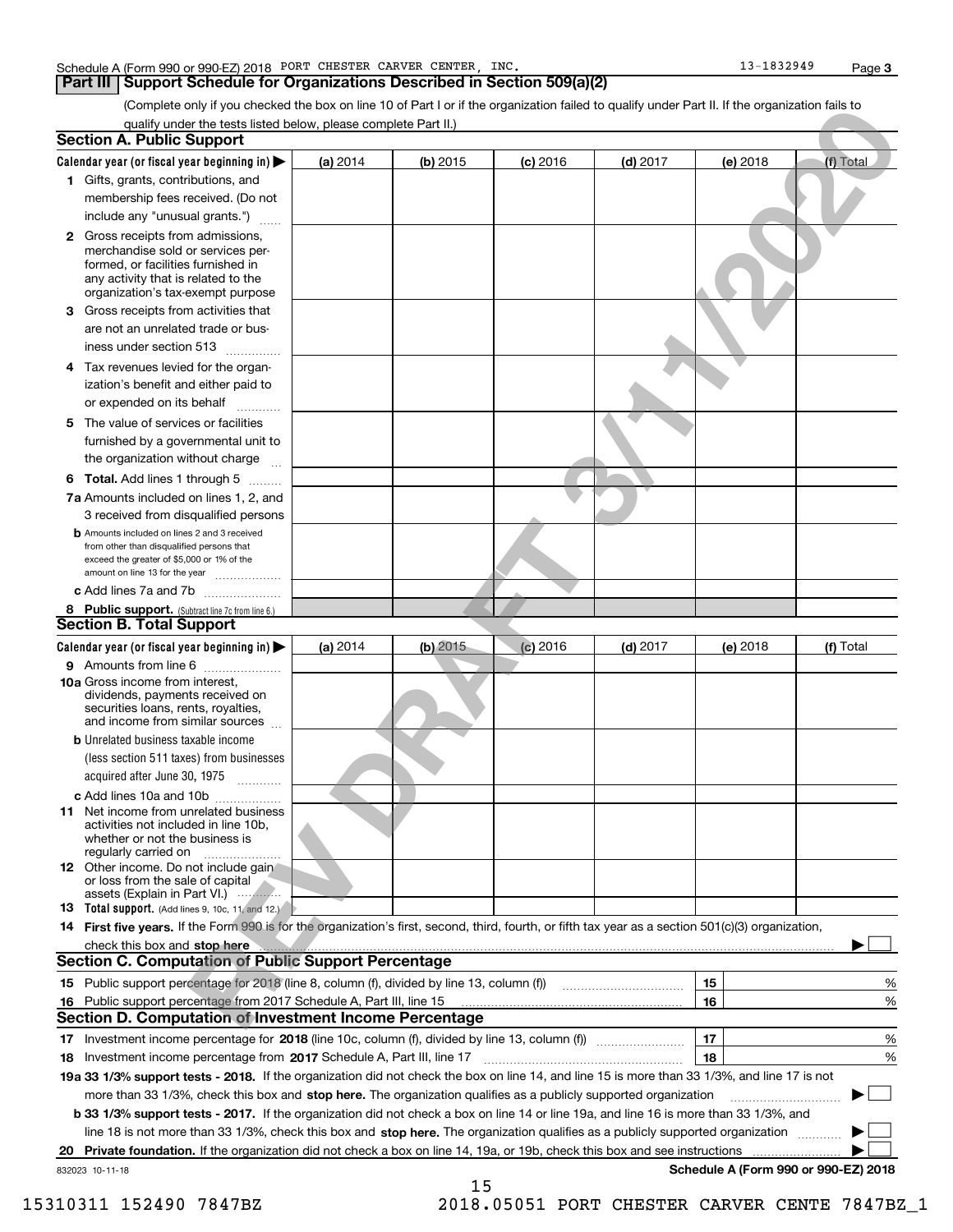**1**

**2**

**3a**

**3b**

**3c**

**4a**

**4b**

**4c**

**5a**

**5b5c**

**6**

**7**

**8**

**9a**

**9b**

**9c**

**10a**

**10b**

**Yes No**

# **Part IV Supporting Organizations**

(Complete only if you checked a box in line 12 on Part I. If you checked 12a of Part I, complete Sections A and B. If you checked 12b of Part I, complete Sections A and C. If you checked 12c of Part I, complete Sections A, D, and E. If you checked 12d of Part I, complete Sections A and D, and complete Part V.)

## **Section A. All Supporting Organizations**

- **1** Are all of the organization's supported organizations listed by name in the organization's governing documents? If "No," describe in **Part VI** how the supported organizations are designated. If designated by *class or purpose, describe the designation. If historic and continuing relationship, explain.*
- **2** Did the organization have any supported organization that does not have an IRS determination of status under section 509(a)(1) or (2)? If "Yes," explain in Part VI how the organization determined that the supported *organization was described in section 509(a)(1) or (2).*
- **3a** Did the organization have a supported organization described in section 501(c)(4), (5), or (6)? If "Yes," answer *(b) and (c) below.*
- **b** Did the organization confirm that each supported organization qualified under section 501(c)(4), (5), or (6) and satisfied the public support tests under section 509(a)(2)? If "Yes," describe in **Part VI** when and how the *organization made the determination.*
- **c**Did the organization ensure that all support to such organizations was used exclusively for section 170(c)(2)(B) purposes? If "Yes," explain in **Part VI** what controls the organization put in place to ensure such use.
- **4a***If* Was any supported organization not organized in the United States ("foreign supported organization")? *"Yes," and if you checked 12a or 12b in Part I, answer (b) and (c) below.*
- **b** Did the organization have ultimate control and discretion in deciding whether to make grants to the foreign supported organization? If "Yes," describe in **Part VI** how the organization had such control and discretion *despite being controlled or supervised by or in connection with its supported organizations.*
- **c** Did the organization support any foreign supported organization that does not have an IRS determination under sections 501(c)(3) and 509(a)(1) or (2)? If "Yes," explain in **Part VI** what controls the organization used *to ensure that all support to the foreign supported organization was used exclusively for section 170(c)(2)(B) purposes.*
- **5a***If "Yes,"* Did the organization add, substitute, or remove any supported organizations during the tax year? answer (b) and (c) below (if applicable). Also, provide detail in **Part VI,** including (i) the names and EIN *numbers of the supported organizations added, substituted, or removed; (ii) the reasons for each such action; (iii) the authority under the organization's organizing document authorizing such action; and (iv) how the action was accomplished (such as by amendment to the organizing document).*
- **b** Type I or Type II only. Was any added or substituted supported organization part of a class already designated in the organization's organizing document?
- **cSubstitutions only.**  Was the substitution the result of an event beyond the organization's control?
- **6** Did the organization provide support (whether in the form of grants or the provision of services or facilities) to **Part VI.** *If "Yes," provide detail in* support or benefit one or more of the filing organization's supported organizations? anyone other than (i) its supported organizations, (ii) individuals that are part of the charitable class benefited by one or more of its supported organizations, or (iii) other supporting organizations that also of the frequencies rates then if Or Parti. If you can collect 124 at the frequencies Section And the control of the frequencies of the control of the control of the control of the control of the control of the control of
- **7**Did the organization provide a grant, loan, compensation, or other similar payment to a substantial contributor *If "Yes," complete Part I of Schedule L (Form 990 or 990-EZ).* regard to a substantial contributor? (as defined in section 4958(c)(3)(C)), a family member of a substantial contributor, or a 35% controlled entity with
- **8** Did the organization make a loan to a disqualified person (as defined in section 4958) not described in line 7? *If "Yes," complete Part I of Schedule L (Form 990 or 990-EZ).*
- **9a** Was the organization controlled directly or indirectly at any time during the tax year by one or more in section 509(a)(1) or (2))? If "Yes," *provide detail in* <code>Part VI.</code> disqualified persons as defined in section 4946 (other than foundation managers and organizations described
- **b**the supporting organization had an interest? If "Yes," provide detail in Part VI. Did one or more disqualified persons (as defined in line 9a) hold a controlling interest in any entity in which
- **c**Did a disqualified person (as defined in line 9a) have an ownership interest in, or derive any personal benefit from, assets in which the supporting organization also had an interest? If "Yes," provide detail in P**art VI.**
- **10a** Was the organization subject to the excess business holdings rules of section 4943 because of section supporting organizations)? If "Yes," answer 10b below. 4943(f) (regarding certain Type II supporting organizations, and all Type III non-functionally integrated
- **b** Did the organization have any excess business holdings in the tax year? (Use Schedule C, Form 4720, to *determine whether the organization had excess business holdings.)*

16

832024 10-11-18

**Schedule A (Form 990 or 990-EZ) 2018**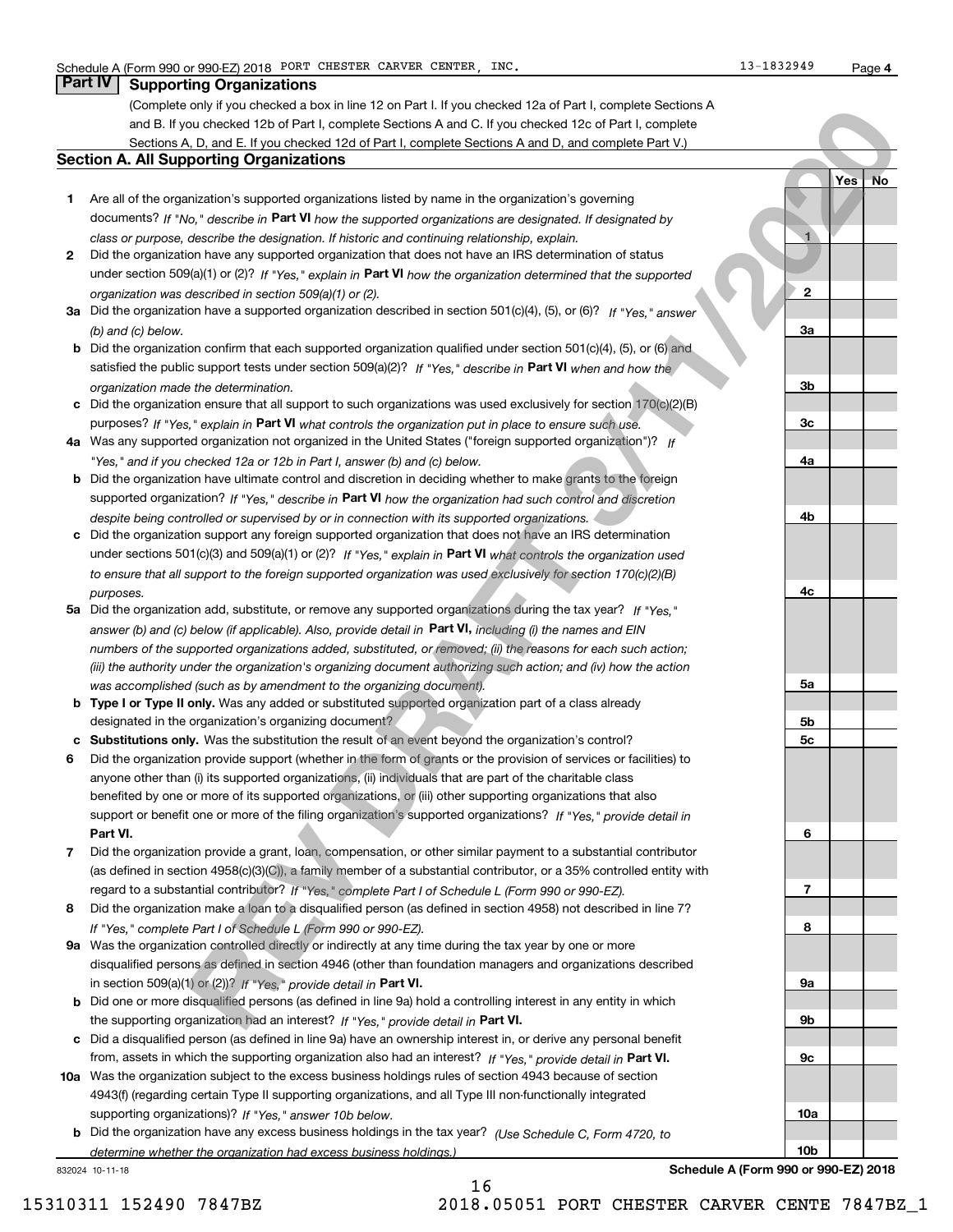**5**

|    |                                                                                                                                   |                 | Yes | No |
|----|-----------------------------------------------------------------------------------------------------------------------------------|-----------------|-----|----|
| 11 | Has the organization accepted a gift or contribution from any of the following persons?                                           |                 |     |    |
|    | a A person who directly or indirectly controls, either alone or together with persons described in (b) and (c)                    |                 |     |    |
|    | below, the governing body of a supported organization?                                                                            | 11a             |     |    |
|    | <b>b</b> A family member of a person described in (a) above?                                                                      | 11 <sub>b</sub> |     |    |
|    | c A 35% controlled entity of a person described in (a) or (b) above? If "Yes" to a, b, or c, provide detail in Part VI.           | 11c             |     |    |
|    | <b>Section B. Type I Supporting Organizations</b>                                                                                 |                 |     |    |
|    |                                                                                                                                   |                 |     |    |
|    |                                                                                                                                   |                 | Yes | No |
| 1  | Did the directors, trustees, or membership of one or more supported organizations have the power to                               |                 |     |    |
|    | regularly appoint or elect at least a majority of the organization's directors or trustees at all times during the                |                 |     |    |
|    | tax year? If "No," describe in Part VI how the supported organization(s) effectively operated, supervised, or                     |                 |     |    |
|    | controlled the organization's activities. If the organization had more than one supported organization,                           |                 |     |    |
|    | describe how the powers to appoint and/or remove directors or trustees were allocated among the supported                         |                 |     |    |
|    | organizations and what conditions or restrictions, if any, applied to such powers during the tax year.                            | 1               |     |    |
| 2  | Did the organization operate for the benefit of any supported organization other than the supported                               |                 |     |    |
|    | organization(s) that operated, supervised, or controlled the supporting organization? If "Yes," explain in                        |                 |     |    |
|    | Part VI how providing such benefit carried out the purposes of the supported organization(s) that operated,                       |                 |     |    |
|    | supervised, or controlled the supporting organization.                                                                            | $\overline{2}$  |     |    |
|    | <b>Section C. Type II Supporting Organizations</b>                                                                                |                 |     |    |
|    |                                                                                                                                   |                 | Yes | No |
|    |                                                                                                                                   |                 |     |    |
| 1  | Were a majority of the organization's directors or trustees during the tax year also a majority of the directors                  |                 |     |    |
|    | or trustees of each of the organization's supported organization(s)? If "No," describe in Part VI how control                     |                 |     |    |
|    | or management of the supporting organization was vested in the same persons that controlled or managed                            |                 |     |    |
|    | the supported organization(s).                                                                                                    | 1               |     |    |
|    | Section D. All Type III Supporting Organizations                                                                                  |                 |     |    |
|    |                                                                                                                                   |                 | Yes | No |
| 1  | Did the organization provide to each of its supported organizations, by the last day of the fifth month of the                    |                 |     |    |
|    | organization's tax year, (i) a written notice describing the type and amount of support provided during the prior tax             |                 |     |    |
|    | year, (ii) a copy of the Form 990 that was most recently filed as of the date of notification, and (iii) copies of the            |                 |     |    |
|    | organization's governing documents in effect on the date of notification, to the extent not previously provided?                  | 1               |     |    |
| 2  | Were any of the organization's officers, directors, or trustees either (i) appointed or elected by the supported                  |                 |     |    |
|    | organization(s) or (ii) serving on the governing body of a supported organization? If "No," explain in Part VI how                |                 |     |    |
|    | the organization maintained a close and continuous working relationship with the supported organization(s).                       | $\mathbf 2$     |     |    |
| 3  | By reason of the relationship described in (2), did the organization's supported organizations have a                             |                 |     |    |
|    | significant voice in the organization's investment policies and in directing the use of the organization's                        |                 |     |    |
|    | income or assets at all times during the tax year? If "Yes," describe in Part VI the role the organization's                      |                 |     |    |
|    |                                                                                                                                   | 3               |     |    |
|    | supported organizations played in this regard.<br>Section E. Type III Functionally Integrated Supporting Organizations            |                 |     |    |
|    |                                                                                                                                   |                 |     |    |
| 1  | Check the box next to the method that the organization used to satisfy the Integral Part Test during the year (see instructions). |                 |     |    |
| a  | The organization satisfied the Activities Test. Complete line 2 below.                                                            |                 |     |    |
| b  | The organization is the parent of each of its supported organizations. Complete line 3 below.                                     |                 |     |    |
| c  | The organization supported a governmental entity. Describe in Part VI how you supported a government entity (see instructions),   |                 |     |    |
| 2  | Activities Test. Answer (a) and (b) below.                                                                                        |                 | Yes | No |
| a  | Did substantially all of the organization's activities during the tax year directly further the exempt purposes of                |                 |     |    |
|    | the supported organization(s) to which the organization was responsive? If "Yes." then in Part VI identify                        |                 |     |    |
|    | those supported organizations and explain how these activities directly furthered their exempt purposes,                          |                 |     |    |
|    | how the organization was responsive to those supported organizations, and how the organization determined                         |                 |     |    |
|    | that these activities constituted substantially all of its activities.                                                            | 2a              |     |    |
|    | <b>b</b> Did the activities described in (a) constitute activities that, but for the organization's involvement, one or more      |                 |     |    |
|    | of the organization's supported organization(s) would have been engaged in? If "Yes," explain in Part VI the                      |                 |     |    |
|    | reasons for the organization's position that its supported organization(s) would have engaged in these                            |                 |     |    |
|    |                                                                                                                                   | 2b              |     |    |
|    | activities but for the organization's involvement.                                                                                |                 |     |    |
| з  | Parent of Supported Organizations. Answer (a) and (b) below.                                                                      |                 |     |    |
|    | a Did the organization have the power to regularly appoint or elect a majority of the officers, directors, or                     |                 |     |    |
|    | trustees of each of the supported organizations? Provide details in Part VI.                                                      | За              |     |    |
|    | <b>b</b> Did the organization exercise a substantial degree of direction over the policies, programs, and activities of each      |                 |     |    |
|    | of its supported organizations? If "Yes," describe in Part VI the role played by the organization in this regard.                 | 3b              |     |    |
|    | Schedule A (Form 990 or 990-EZ) 2018<br>832025 10-11-18                                                                           |                 |     |    |

17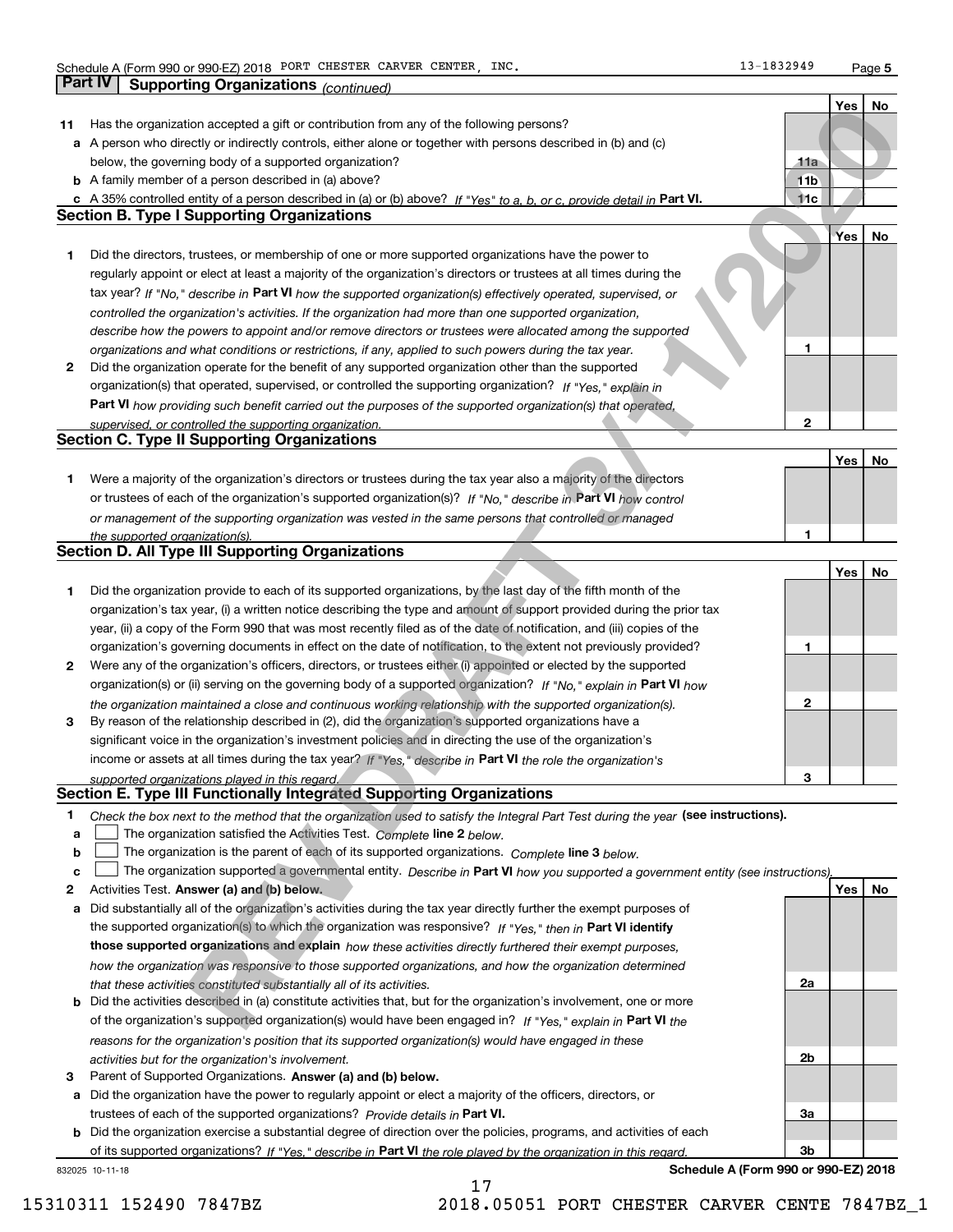|                | Part V<br>Type III Non-Functionally Integrated 509(a)(3) Supporting Organizations                                                                  |                |                |                                      |
|----------------|----------------------------------------------------------------------------------------------------------------------------------------------------|----------------|----------------|--------------------------------------|
|                | Check here if the organization satisfied the Integral Part Test as a qualifying trust on Nov. 20, 1970 (explain in Part VI.) See instructions. All |                |                |                                      |
|                | other Type III non-functionally integrated supporting organizations must complete Sections A through E.                                            |                |                |                                      |
|                | Section A - Adjusted Net Income                                                                                                                    |                | (A) Prior Year | (B) Current Year<br>(optional)       |
|                | Net short-term capital gain                                                                                                                        | 1              |                |                                      |
| 2              | Recoveries of prior-year distributions                                                                                                             | $\mathbf{2}$   |                |                                      |
| 3              | Other gross income (see instructions)                                                                                                              | 3              |                |                                      |
| 4              | Add lines 1 through 3                                                                                                                              | 4              |                |                                      |
| 5              | Depreciation and depletion                                                                                                                         | 5              |                |                                      |
| 6              | Portion of operating expenses paid or incurred for production or                                                                                   |                |                |                                      |
|                | collection of gross income or for management, conservation, or                                                                                     |                |                |                                      |
|                | maintenance of property held for production of income (see instructions)                                                                           | 6              |                |                                      |
|                | Other expenses (see instructions)                                                                                                                  | 7              |                |                                      |
| 8              | Adjusted Net Income (subtract lines 5, 6, and 7 from line 4)                                                                                       | 8              |                |                                      |
|                | <b>Section B - Minimum Asset Amount</b>                                                                                                            |                | (A) Prior Year | (B) Current Year<br>(optional)       |
| 1.             | Aggregate fair market value of all non-exempt-use assets (see                                                                                      |                |                |                                      |
|                | instructions for short tax year or assets held for part of year):                                                                                  |                |                |                                      |
|                | <b>a</b> Average monthly value of securities                                                                                                       | 1a             |                |                                      |
|                | <b>b</b> Average monthly cash balances                                                                                                             | 1b             |                |                                      |
|                | <b>c</b> Fair market value of other non-exempt-use assets                                                                                          | 1 <sub>c</sub> |                |                                      |
|                | d Total (add lines 1a, 1b, and 1c)                                                                                                                 | 1 <sub>d</sub> |                |                                      |
|                | <b>e</b> Discount claimed for blockage or other                                                                                                    |                |                |                                      |
|                | factors (explain in detail in Part VI):                                                                                                            |                |                |                                      |
| 2              | Acquisition indebtedness applicable to non-exempt-use assets                                                                                       | $\mathbf{2}$   |                |                                      |
| З              | Subtract line 2 from line 1d                                                                                                                       | 3.             |                |                                      |
| 4              | Cash deemed held for exempt use. Enter 1-1/2% of line 3 (for greater amount,                                                                       |                |                |                                      |
|                | see instructions)                                                                                                                                  | 4              |                |                                      |
| 5              | Net value of non-exempt-use assets (subtract line 4 from line 3)                                                                                   | 5              |                |                                      |
| 6              | Multiply line 5 by .035                                                                                                                            | 6              |                |                                      |
|                | Recoveries of prior-year distributions                                                                                                             | 7              |                |                                      |
| 8              | Minimum Asset Amount (add line 7 to line 6)                                                                                                        | 8              |                |                                      |
|                | <b>Section C - Distributable Amount</b>                                                                                                            |                |                | <b>Current Year</b>                  |
|                | Adjusted net income for prior year (from Section A, line 8, Column A)                                                                              | 1              |                |                                      |
| 2              | Enter 85% of line 1                                                                                                                                | $\mathbf{2}$   |                |                                      |
| з              | Minimum asset amount for prior year (from Section B, line 8, Column A)                                                                             | 3              |                |                                      |
| 4              | Enter greater of line 2 or line 3                                                                                                                  | 4              |                |                                      |
| 5.             | Income tax imposed in prior year                                                                                                                   | 5              |                |                                      |
| 6              | Distributable Amount. Subtract line 5 from line 4, unless subject to                                                                               |                |                |                                      |
|                | emergency temporary reduction (see instructions)                                                                                                   | 6              |                |                                      |
| $\overline{7}$ | Check here if the current year is the organization's first as a non-functionally integrated Type III supporting organization (see                  |                |                |                                      |
|                | instructions).                                                                                                                                     |                |                |                                      |
|                | X                                                                                                                                                  |                |                | Schedule A (Form 990 or 990-EZ) 2018 |
|                |                                                                                                                                                    |                |                |                                      |

832026 10-11-18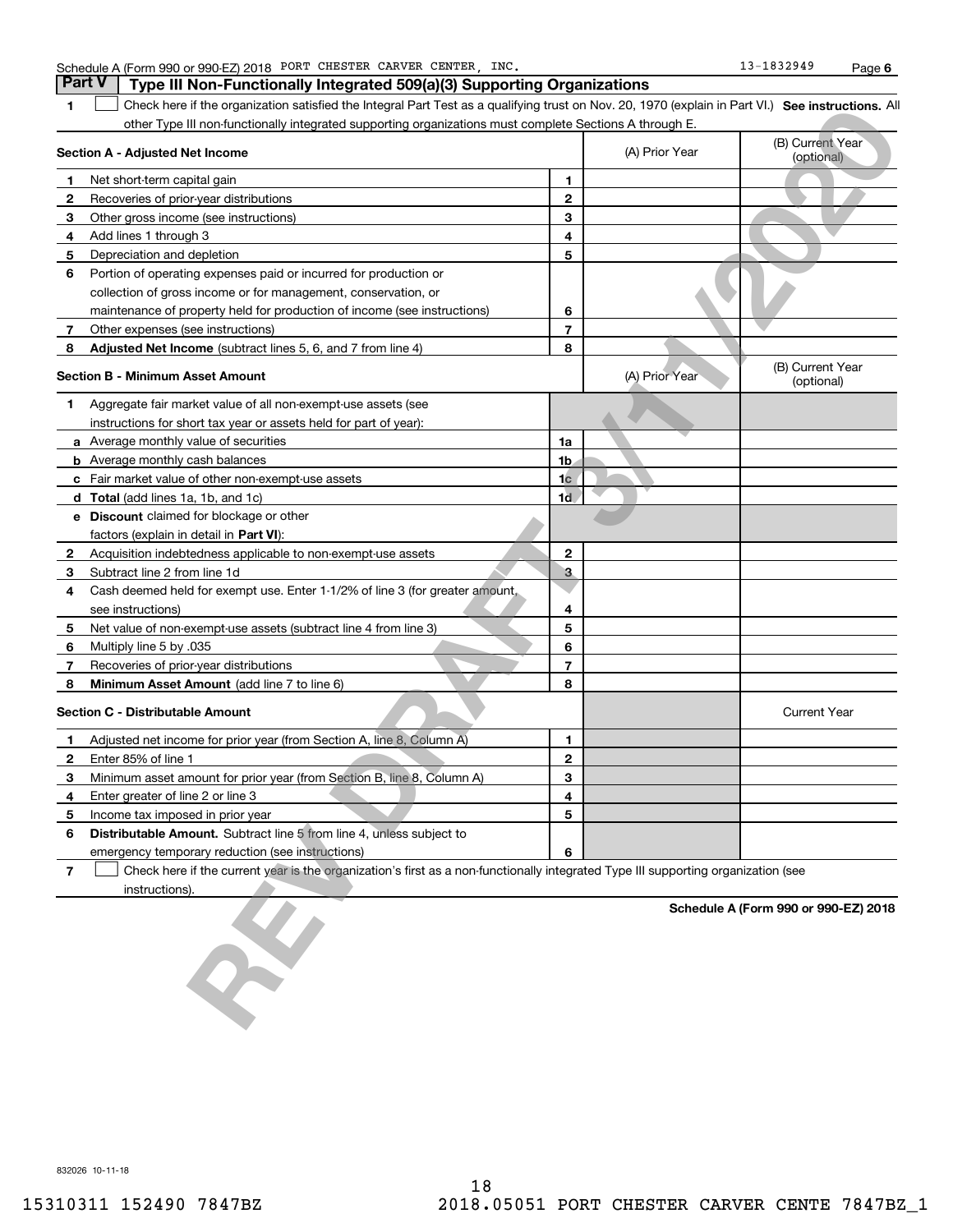| <b>Part V</b> |                      | Type III Non-Functionally Integrated 509(a)(3) Supporting Organizations (continued)        |                                    |                                               |                                                  |
|---------------|----------------------|--------------------------------------------------------------------------------------------|------------------------------------|-----------------------------------------------|--------------------------------------------------|
|               |                      | Section D - Distributions                                                                  |                                    |                                               | <b>Current Year</b>                              |
|               |                      | Amounts paid to supported organizations to accomplish exempt purposes                      |                                    |                                               |                                                  |
| 2             |                      | Amounts paid to perform activity that directly furthers exempt purposes of supported       |                                    |                                               |                                                  |
|               |                      | organizations, in excess of income from activity                                           |                                    |                                               |                                                  |
| з             |                      | Administrative expenses paid to accomplish exempt purposes of supported organizations      |                                    |                                               |                                                  |
| 4             |                      | Amounts paid to acquire exempt-use assets                                                  |                                    |                                               |                                                  |
| 5             |                      | Qualified set-aside amounts (prior IRS approval required)                                  |                                    |                                               |                                                  |
| 6             |                      | Other distributions (describe in Part VI). See instructions.                               |                                    |                                               |                                                  |
| 7             |                      | <b>Total annual distributions.</b> Add lines 1 through 6.                                  |                                    |                                               |                                                  |
| 8             |                      | Distributions to attentive supported organizations to which the organization is responsive |                                    |                                               |                                                  |
|               |                      | (provide details in Part VI). See instructions.                                            |                                    |                                               |                                                  |
| 9             |                      | Distributable amount for 2018 from Section C, line 6                                       |                                    |                                               |                                                  |
| 10            |                      | Line 8 amount divided by line 9 amount                                                     |                                    |                                               |                                                  |
|               |                      | <b>Section E - Distribution Allocations</b> (see instructions)                             | (i)<br><b>Excess Distributions</b> | (ii)<br><b>Underdistributions</b><br>Pre-2018 | (iii)<br><b>Distributable</b><br>Amount for 2018 |
| 1             |                      | Distributable amount for 2018 from Section C, line 6                                       |                                    |                                               |                                                  |
| 2             |                      | Underdistributions, if any, for years prior to 2018 (reason-                               |                                    |                                               |                                                  |
|               |                      | able cause required-explain in Part VI). See instructions.                                 |                                    |                                               |                                                  |
| з             |                      | Excess distributions carryover, if any, to 2018                                            |                                    |                                               |                                                  |
| a             | From 2013            |                                                                                            |                                    |                                               |                                                  |
|               | <b>b</b> From $2014$ |                                                                                            |                                    |                                               |                                                  |
|               | c From 2015          |                                                                                            |                                    |                                               |                                                  |
|               | <b>d</b> From 2016   |                                                                                            |                                    |                                               |                                                  |
|               | e From 2017          |                                                                                            |                                    |                                               |                                                  |
|               |                      | <b>Total</b> of lines 3a through e                                                         |                                    |                                               |                                                  |
|               |                      | <b>g</b> Applied to underdistributions of prior years                                      |                                    |                                               |                                                  |
|               |                      | <b>h</b> Applied to 2018 distributable amount                                              |                                    |                                               |                                                  |
|               |                      | Carryover from 2013 not applied (see instructions)                                         |                                    |                                               |                                                  |
|               |                      | Remainder. Subtract lines 3g, 3h, and 3i from 3f.                                          |                                    |                                               |                                                  |
| 4             |                      | Distributions for 2018 from Section D,                                                     |                                    |                                               |                                                  |
|               | line $7:$            |                                                                                            |                                    |                                               |                                                  |
|               |                      | <b>a</b> Applied to underdistributions of prior years                                      |                                    |                                               |                                                  |
|               |                      | <b>b</b> Applied to 2018 distributable amount                                              |                                    |                                               |                                                  |
| с             |                      | Remainder. Subtract lines 4a and 4b from 4.                                                |                                    |                                               |                                                  |
| 5             |                      | Remaining underdistributions for years prior to 2018, if                                   |                                    |                                               |                                                  |
|               |                      | any. Subtract lines 3g and 4a from line 2. For result greater                              |                                    |                                               |                                                  |
|               |                      | than zero, explain in Part VI. See instructions.                                           |                                    |                                               |                                                  |
| 6             |                      | Remaining underdistributions for 2018. Subtract lines 3h                                   |                                    |                                               |                                                  |
|               |                      | and 4b from line 1. For result greater than zero, explain in                               |                                    |                                               |                                                  |
|               |                      | Part VI. See instructions.                                                                 |                                    |                                               |                                                  |
| 7             |                      | Excess distributions carryover to 2019. Add lines 3j                                       |                                    |                                               |                                                  |
|               | and 4c.              |                                                                                            |                                    |                                               |                                                  |
| 8             |                      | Breakdown of line 7:                                                                       |                                    |                                               |                                                  |
|               |                      | a Excess from 2014                                                                         |                                    |                                               |                                                  |
|               |                      | <b>b</b> Excess from 2015                                                                  |                                    |                                               |                                                  |
|               |                      | c Excess from 2016                                                                         |                                    |                                               |                                                  |
|               |                      | d Excess from 2017                                                                         |                                    |                                               |                                                  |
|               |                      | e Excess from 2018                                                                         |                                    |                                               |                                                  |
|               |                      |                                                                                            |                                    |                                               | Schedule A (Form 990 or 990-EZ) 2018             |

832027 10-11-18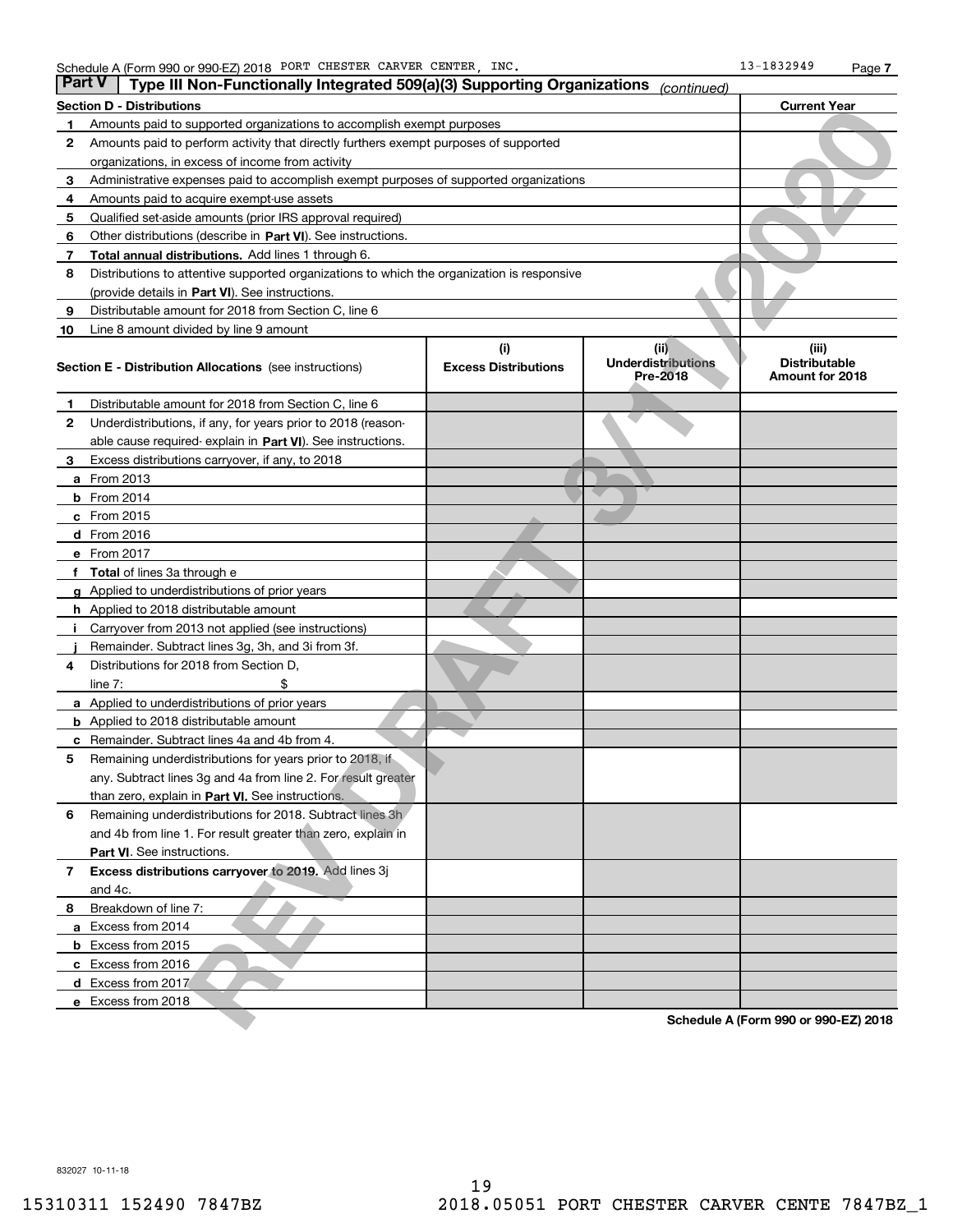| <b>Part VI</b>  | Supplemental Information. Provide the explanations required by Part II, line 10; Part II, line 17a or 17b; Part III, line 12;                                                                                                                                                                    |
|-----------------|--------------------------------------------------------------------------------------------------------------------------------------------------------------------------------------------------------------------------------------------------------------------------------------------------|
|                 | Part IV, Section A, lines 1, 2, 3b, 3c, 4b, 4c, 5a, 6, 9a, 9b, 9c, 11a, 11b, and 11c; Part IV, Section B, lines 1 and 2; Part IV, Section C,<br>line 1; Part IV, Section D, lines 2 and 3; Part IV, Section E, lines 1c, 2a, 2b, 3a, and 3b; Part V, line 1; Part V, Section B, line 1e; Part V, |
|                 | Section D, lines 5, 6, and 8; and Part V, Section E, lines 2, 5, and 6. Also complete this part for any additional information.                                                                                                                                                                  |
|                 | (See instructions.)                                                                                                                                                                                                                                                                              |
|                 |                                                                                                                                                                                                                                                                                                  |
|                 |                                                                                                                                                                                                                                                                                                  |
|                 |                                                                                                                                                                                                                                                                                                  |
|                 |                                                                                                                                                                                                                                                                                                  |
|                 |                                                                                                                                                                                                                                                                                                  |
|                 |                                                                                                                                                                                                                                                                                                  |
|                 |                                                                                                                                                                                                                                                                                                  |
|                 |                                                                                                                                                                                                                                                                                                  |
|                 |                                                                                                                                                                                                                                                                                                  |
|                 |                                                                                                                                                                                                                                                                                                  |
|                 |                                                                                                                                                                                                                                                                                                  |
|                 |                                                                                                                                                                                                                                                                                                  |
|                 |                                                                                                                                                                                                                                                                                                  |
|                 |                                                                                                                                                                                                                                                                                                  |
|                 |                                                                                                                                                                                                                                                                                                  |
|                 |                                                                                                                                                                                                                                                                                                  |
|                 |                                                                                                                                                                                                                                                                                                  |
|                 |                                                                                                                                                                                                                                                                                                  |
|                 |                                                                                                                                                                                                                                                                                                  |
|                 |                                                                                                                                                                                                                                                                                                  |
|                 |                                                                                                                                                                                                                                                                                                  |
|                 |                                                                                                                                                                                                                                                                                                  |
|                 |                                                                                                                                                                                                                                                                                                  |
|                 |                                                                                                                                                                                                                                                                                                  |
|                 |                                                                                                                                                                                                                                                                                                  |
|                 |                                                                                                                                                                                                                                                                                                  |
| 832028 10-11-18 | Schedule A (Form 990 or 990-EZ) 2018                                                                                                                                                                                                                                                             |
|                 | 20                                                                                                                                                                                                                                                                                               |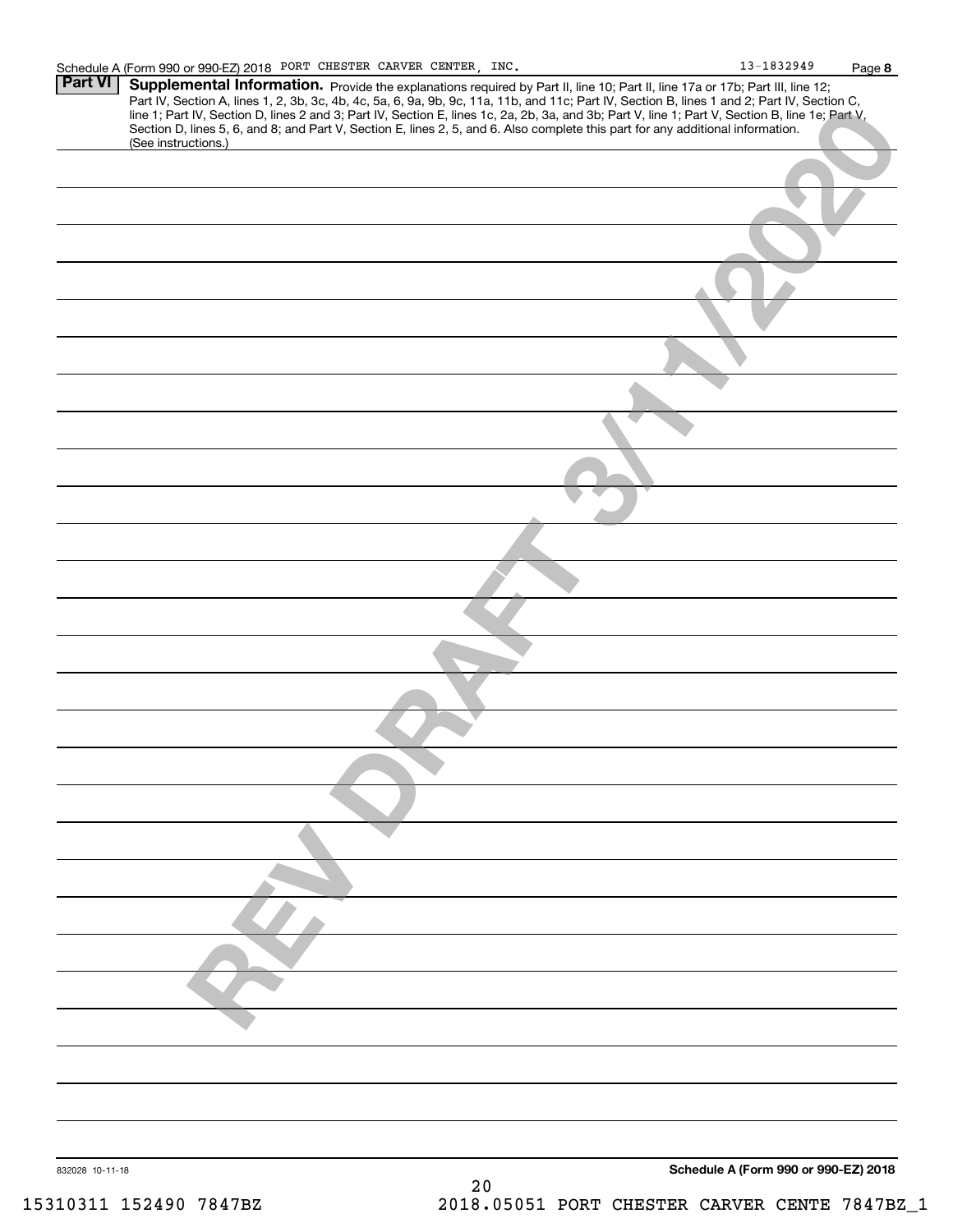Department of the Treasury Internal Revenue Service **(Form 990, 990-EZ, or 990-PF)**

# **Schedule B Schedule of Contributors**

**| Attach to Form 990, Form 990-EZ, or Form 990-PF. | Go to www.irs.gov/Form990 for the latest information.** OMB No. 1545-0047

| Go to www.irs.gov/Form990 for the latest information.<br>Department of the Treasury<br>Internal Revenue Service                                                                                                                                                                                                                                                                                                                                                                                                                                                                                                                                                                            | ZU IO                                 |  |  |  |  |  |
|--------------------------------------------------------------------------------------------------------------------------------------------------------------------------------------------------------------------------------------------------------------------------------------------------------------------------------------------------------------------------------------------------------------------------------------------------------------------------------------------------------------------------------------------------------------------------------------------------------------------------------------------------------------------------------------------|---------------------------------------|--|--|--|--|--|
| Name of the organization                                                                                                                                                                                                                                                                                                                                                                                                                                                                                                                                                                                                                                                                   | <b>Employer identification number</b> |  |  |  |  |  |
| PORT CHESTER CARVER CENTER, INC.                                                                                                                                                                                                                                                                                                                                                                                                                                                                                                                                                                                                                                                           | 13-1832949                            |  |  |  |  |  |
| Organization type (check one):                                                                                                                                                                                                                                                                                                                                                                                                                                                                                                                                                                                                                                                             |                                       |  |  |  |  |  |
| Filers of:<br>Section:                                                                                                                                                                                                                                                                                                                                                                                                                                                                                                                                                                                                                                                                     |                                       |  |  |  |  |  |
| X<br>$501(c)$ ( $3$ ) (enter number) organization<br>Form 990 or 990-EZ                                                                                                                                                                                                                                                                                                                                                                                                                                                                                                                                                                                                                    |                                       |  |  |  |  |  |
| $4947(a)(1)$ nonexempt charitable trust not treated as a private foundation                                                                                                                                                                                                                                                                                                                                                                                                                                                                                                                                                                                                                |                                       |  |  |  |  |  |
| 527 political organization                                                                                                                                                                                                                                                                                                                                                                                                                                                                                                                                                                                                                                                                 |                                       |  |  |  |  |  |
| Form 990-PF<br>501(c)(3) exempt private foundation                                                                                                                                                                                                                                                                                                                                                                                                                                                                                                                                                                                                                                         |                                       |  |  |  |  |  |
| 4947(a)(1) nonexempt charitable trust treated as a private foundation                                                                                                                                                                                                                                                                                                                                                                                                                                                                                                                                                                                                                      |                                       |  |  |  |  |  |
| 501(c)(3) taxable private foundation                                                                                                                                                                                                                                                                                                                                                                                                                                                                                                                                                                                                                                                       |                                       |  |  |  |  |  |
| <b>General Rule</b><br>For an organization filing Form 990, 990-EZ, or 990-PF that received, during the year, contributions totaling \$5,000 or more (in money or<br>property) from any one contributor. Complete Parts I and II. See instructions for determining a contributor's total contributions.<br><b>Special Rules</b>                                                                                                                                                                                                                                                                                                                                                            |                                       |  |  |  |  |  |
|                                                                                                                                                                                                                                                                                                                                                                                                                                                                                                                                                                                                                                                                                            |                                       |  |  |  |  |  |
| X<br>For an organization described in section 501(c)(3) filing Form 990 or 990-EZ that met the 33 1/3% support test of the regulations under<br>sections 509(a)(1) and 170(b)(1)(A)(vi), that checked Schedule A (Form 990 or 990-EZ), Part II, line 13, 16a, or 16b, and that received from<br>any one contributor, during the year, total contributions of the greater of (1) \$5,000; or (2) 2% of the amount on (i) Form 990, Part VIII, line 1h;<br>or (ii) Form 990-EZ, line 1. Complete Parts I and II.                                                                                                                                                                             |                                       |  |  |  |  |  |
| For an organization described in section 501(c)(7), (8), or (10) filing Form 990 or 990-EZ that received from any one contributor, during the<br>year, total contributions of more than \$1,000 exclusively for religious, charitable, scientific, literary, or educational purposes, or for the<br>prevention of cruelty to children or animals. Complete Parts I (entering "N/A" in column (b) instead of the contributor name and address),<br>II, and III.                                                                                                                                                                                                                             |                                       |  |  |  |  |  |
| For an organization described in section 501(c)(7), (8), or (10) filing Form 990 or 990-EZ that received from any one contributor, during the<br>year, contributions exclusively for religious, charitable, etc., purposes, but no such contributions totaled more than \$1,000. If this box<br>is checked, enter here the total contributions that were received during the year for an exclusively religious, charitable, etc.,<br>purpose. Don't complete any of the parts unless the General Rule applies to this organization because it received nonexclusively<br>religious, charitable, etc., contributions totaling \$5,000 or more during the year manufacture manufacture etc., | $\blacktriangleright$ s               |  |  |  |  |  |
| Caution: An organization that isn't covered by the General Rule and/or the Special Rules doesn't file Schedule B (Form 990, 990-EZ, or 990-PF),<br>but it must answer "No" on Part IV, line 2, of its Form 990; or check the box on line H of its Form 990-EZ or on its Form 990-PF, Part I, line 2, to                                                                                                                                                                                                                                                                                                                                                                                    |                                       |  |  |  |  |  |

**Caution:**  An organization that isn't covered by the General Rule and/or the Special Rules doesn't file Schedule B (Form 990, 990-EZ, or 990-PF),  **must** but it answer "No" on Part IV, line 2, of its Form 990; or check the box on line H of its Form 990-EZ or on its Form 990-PF, Part I, line 2, to certify that it doesn't meet the filing requirements of Schedule B (Form 990, 990-EZ, or 990-PF).

**For Paperwork Reduction Act Notice, see the instructions for Form 990, 990-EZ, or 990-PF. Schedule B (Form 990, 990-EZ, or 990-PF) (2018)** LHA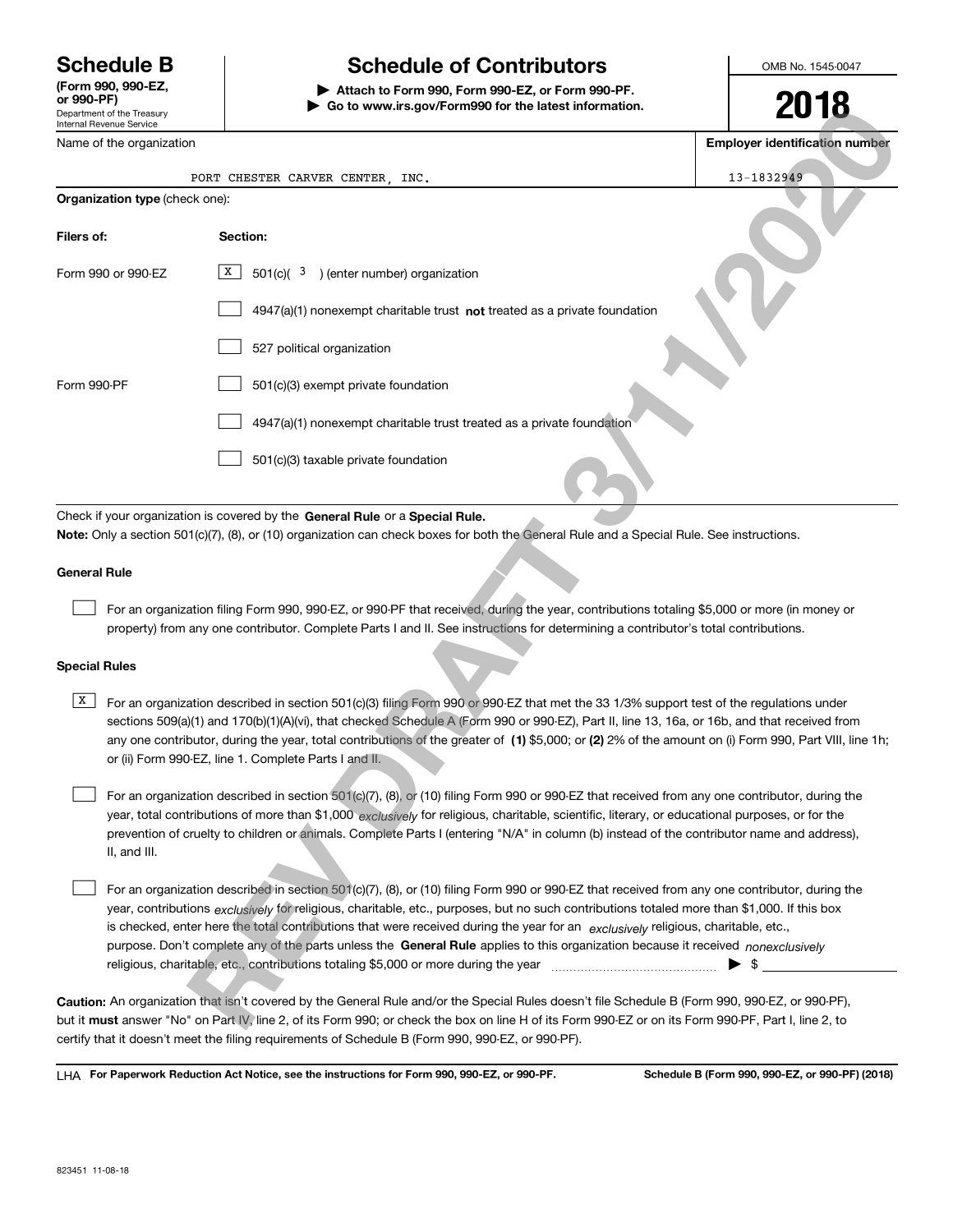| (2018)<br>Schedule<br>990-EZ<br>$\sim$<br>990 ا<br>DE.<br>- 75<br>. (Form 1<br>or<br>990-P | 12000<br>aue |
|--------------------------------------------------------------------------------------------|--------------|
|                                                                                            |              |

|                | Schedule B (Form 990, 990-EZ, or 990-PF) (2018)                                                |                                   |          |                                                  | Page 2 |
|----------------|------------------------------------------------------------------------------------------------|-----------------------------------|----------|--------------------------------------------------|--------|
|                | Name of organization                                                                           |                                   |          | <b>Employer identification number</b>            |        |
|                | PORT CHESTER CARVER CENTER, INC.                                                               |                                   |          | 13-1832949                                       |        |
| Part I         | Contributors (see instructions). Use duplicate copies of Part I if additional space is needed. |                                   |          |                                                  |        |
| (a)<br>No.     | (b)<br>Name, address, and ZIP + 4                                                              | (c)<br><b>Total contributions</b> |          | (d)<br>Type of contribution                      |        |
| 1              | R.J. AND D.A. MUNZER FOUNDATION                                                                |                                   |          | Person<br>Payroll                                | X      |
|                | 3450 EAST SPRING STREET SUITE 216                                                              | \$                                | 50,000.  | <b>Noncash</b><br>(Complete Part II for          |        |
|                | LONG BEACH, CA 90806                                                                           |                                   |          | noncash contributions.)                          |        |
| (a)<br>No.     | (b)<br>Name, address, and ZIP + 4                                                              | (c)<br><b>Total contributions</b> |          | (d)<br>Type of contribution                      |        |
| $\overline{a}$ | THE DALIO FOUNDATION                                                                           |                                   |          | Person                                           | X      |
|                | 1 GLENDINNING PLACE                                                                            | \$                                | 705,000. | Payroll<br>Noncash                               |        |
|                | WESTPORT, CT 06880                                                                             |                                   |          | (Complete Part II for<br>noncash contributions.) |        |
| (a)<br>No.     | (b)<br>Name, address, and ZIP + 4                                                              | (c)<br><b>Total contributions</b> |          | (d)<br>Type of contribution                      |        |
| 3              | WAYNE LEMLEY                                                                                   |                                   |          | Person                                           | x      |
|                | 131 PURCHASE STREET, APT F23                                                                   | \$                                | 52,014.  | Payroll<br>Noncash                               |        |
|                | RYE, NY 10580                                                                                  |                                   |          | (Complete Part II for<br>noncash contributions.) |        |
| (a)<br>No.     | (b)<br>Name, address, and ZIP + 4                                                              | (c)<br><b>Total contributions</b> |          | (d)<br>Type of contribution                      |        |
|                |                                                                                                |                                   |          | Person                                           |        |
|                |                                                                                                | \$                                |          | Payroll<br>Noncash                               |        |
|                |                                                                                                |                                   |          | (Complete Part II for<br>noncash contributions.) |        |
| (a)<br>No.     | (b)<br>Name, address, and ZIP + 4                                                              | (c)<br><b>Total contributions</b> |          | (d)<br>Type of contribution                      |        |
|                |                                                                                                |                                   |          | Person                                           |        |
|                |                                                                                                | \$                                |          | Payroll<br><b>Noncash</b>                        |        |
|                |                                                                                                |                                   |          | (Complete Part II for<br>noncash contributions.) |        |
| (a)<br>No.     | (b)<br>Name, address, and ZIP + 4                                                              | (c)<br><b>Total contributions</b> |          | (d)<br>Type of contribution                      |        |
|                |                                                                                                |                                   |          | Person                                           |        |
|                |                                                                                                | \$                                |          | Payroll<br>Noncash                               |        |
|                |                                                                                                |                                   |          | (Complete Part II for<br>noncash contributions.) |        |

823452 11-08-18 **Schedule B (Form 990, 990-EZ, or 990-PF) (2018)**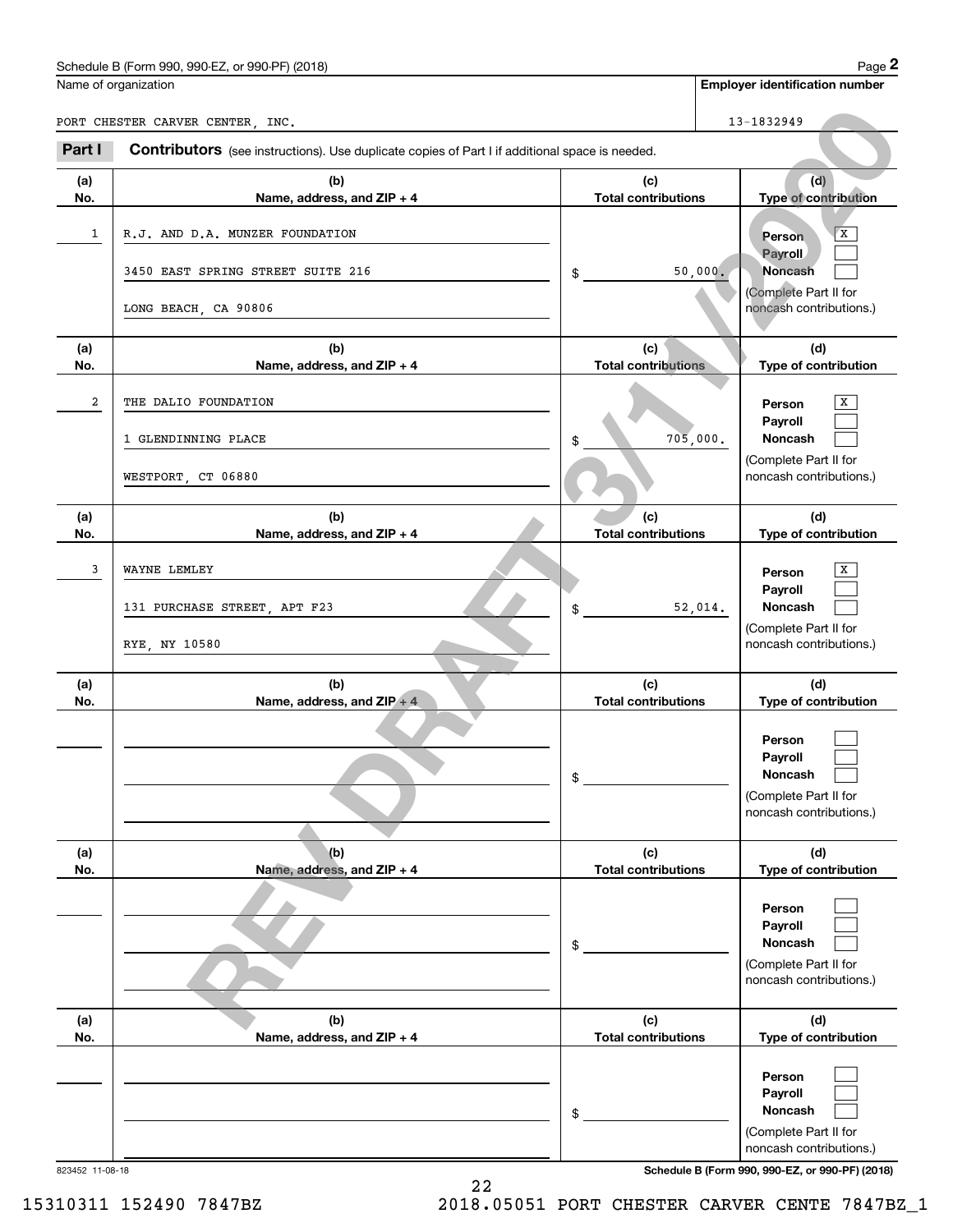| Schedule B (Form 990, 990-EZ, ‹<br>. or 990-PF)<br>) (2018)<br>Page |
|---------------------------------------------------------------------|
|---------------------------------------------------------------------|

| Name of organization         | Schedule B (Form 990, 990-EZ, or 990-PF) (2018)                                                     |                                                 | Page 3<br><b>Employer identification number</b> |
|------------------------------|-----------------------------------------------------------------------------------------------------|-------------------------------------------------|-------------------------------------------------|
|                              | PORT CHESTER CARVER CENTER, INC.                                                                    |                                                 | 13-1832949                                      |
| Part II                      | Noncash Property (see instructions). Use duplicate copies of Part II if additional space is needed. |                                                 |                                                 |
| (a)<br>No.<br>from<br>Part I | (b)<br>Description of noncash property given                                                        | (c)<br>FMV (or estimate)<br>(See instructions.) | (d)<br>Date received                            |
|                              |                                                                                                     | \$                                              |                                                 |
| (a)<br>No.<br>from<br>Part I | (b)<br>Description of noncash property given                                                        | (c)<br>FMV (or estimate)<br>(See instructions.) | (d)<br>Date received                            |
|                              |                                                                                                     |                                                 |                                                 |
| (a)<br>No.<br>from<br>Part I | (b)<br>Description of noncash property given                                                        | (c)<br>FMV (or estimate)<br>(See instructions.) | (d)<br>Date received                            |
|                              |                                                                                                     | \$                                              |                                                 |
| (a)<br>No.<br>from<br>Part I | (b)<br>Description of noncash property given                                                        | (c)<br>FMV (or estimate)<br>(See instructions.) | (d)<br>Date received                            |
|                              |                                                                                                     | \$                                              |                                                 |
| (a)<br>No.<br>from<br>Part I | (b)<br>Description of noncash property given                                                        | (c)<br>FMV (or estimate)<br>(See instructions.) | (d)<br>Date received                            |
|                              |                                                                                                     | \$                                              |                                                 |
| (a)<br>No.<br>from<br>Part I | (b)<br>Description of noncash property given                                                        | (c)<br>FMV (or estimate)<br>(See instructions.) | (d)<br>Date received                            |
|                              |                                                                                                     |                                                 |                                                 |
| 823453 11-08-18              |                                                                                                     | \$                                              | Schedule B (Form 990, 990-EZ, or 990-PF) (2018) |

23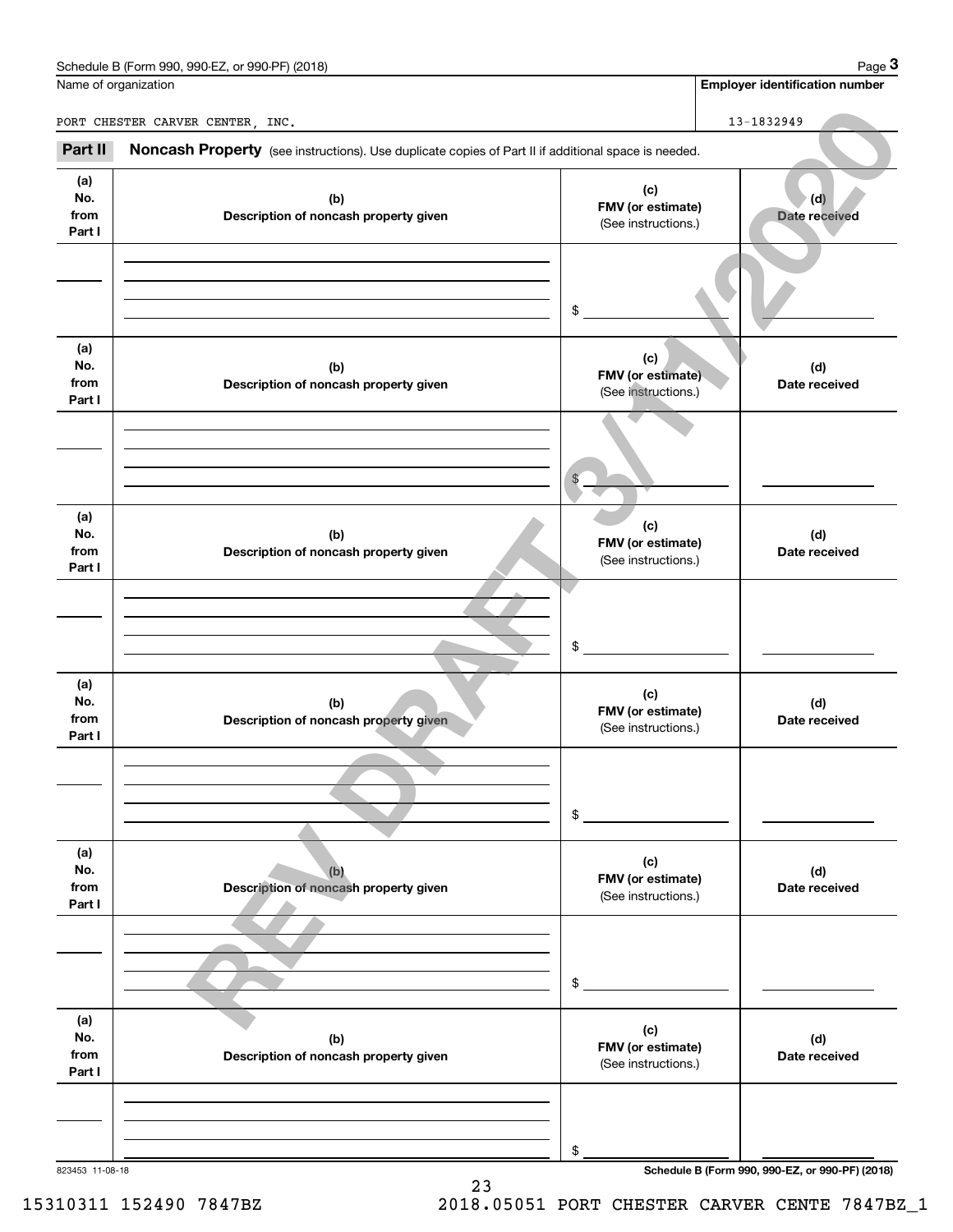|                           | Schedule B (Form 990, 990-EZ, or 990-PF) (2018)<br>Name of organization                                                                                                                                                         |                      | Page 4<br><b>Employer identification number</b>                                                                                                                              |
|---------------------------|---------------------------------------------------------------------------------------------------------------------------------------------------------------------------------------------------------------------------------|----------------------|------------------------------------------------------------------------------------------------------------------------------------------------------------------------------|
|                           |                                                                                                                                                                                                                                 |                      |                                                                                                                                                                              |
| Part III                  | PORT CHESTER CARVER CENTER, INC.                                                                                                                                                                                                |                      | 13-1832949<br>Exclusively religious, charitable, etc., contributions to organizations described in section 501(c)(7), (8), or (10) that total more than \$1,000 for the year |
|                           | from any one contributor. Complete columns (a) through (e) and the following line entry. For organizations                                                                                                                      |                      |                                                                                                                                                                              |
|                           | completing Part III, enter the total of exclusively religious, charitable, etc., contributions of \$1,000 or less for the year. (Enter this info. once.) \\$<br>Use duplicate copies of Part III if additional space is needed. |                      |                                                                                                                                                                              |
| (a) No.                   |                                                                                                                                                                                                                                 |                      |                                                                                                                                                                              |
| from<br>Part I            | (b) Purpose of gift                                                                                                                                                                                                             | (c) Use of gift      | (d) Description of how gift is held                                                                                                                                          |
|                           |                                                                                                                                                                                                                                 |                      |                                                                                                                                                                              |
|                           |                                                                                                                                                                                                                                 |                      |                                                                                                                                                                              |
|                           |                                                                                                                                                                                                                                 |                      |                                                                                                                                                                              |
|                           |                                                                                                                                                                                                                                 |                      |                                                                                                                                                                              |
|                           |                                                                                                                                                                                                                                 | (e) Transfer of gift |                                                                                                                                                                              |
|                           | Transferee's name, address, and ZIP + 4                                                                                                                                                                                         |                      | Relationship of transferor to transferee                                                                                                                                     |
|                           |                                                                                                                                                                                                                                 |                      |                                                                                                                                                                              |
|                           |                                                                                                                                                                                                                                 |                      |                                                                                                                                                                              |
|                           |                                                                                                                                                                                                                                 |                      |                                                                                                                                                                              |
|                           |                                                                                                                                                                                                                                 |                      |                                                                                                                                                                              |
| (a) No.<br>from           | (b) Purpose of gift                                                                                                                                                                                                             | (c) Use of gift      | (d) Description of how gift is held                                                                                                                                          |
| Part I                    |                                                                                                                                                                                                                                 |                      |                                                                                                                                                                              |
|                           |                                                                                                                                                                                                                                 |                      |                                                                                                                                                                              |
|                           |                                                                                                                                                                                                                                 |                      |                                                                                                                                                                              |
|                           |                                                                                                                                                                                                                                 |                      |                                                                                                                                                                              |
|                           |                                                                                                                                                                                                                                 | (e) Transfer of gift |                                                                                                                                                                              |
|                           |                                                                                                                                                                                                                                 |                      |                                                                                                                                                                              |
|                           |                                                                                                                                                                                                                                 |                      |                                                                                                                                                                              |
|                           | Transferee's name, address, and ZIP + 4                                                                                                                                                                                         |                      | Relationship of transferor to transferee                                                                                                                                     |
|                           |                                                                                                                                                                                                                                 |                      |                                                                                                                                                                              |
|                           |                                                                                                                                                                                                                                 |                      |                                                                                                                                                                              |
|                           |                                                                                                                                                                                                                                 |                      |                                                                                                                                                                              |
| (a) No.<br>from           |                                                                                                                                                                                                                                 |                      |                                                                                                                                                                              |
| Part I                    | (b) Purpose of gift                                                                                                                                                                                                             | (c) Use of gift      | (d) Description of how gift is held                                                                                                                                          |
|                           |                                                                                                                                                                                                                                 |                      |                                                                                                                                                                              |
|                           |                                                                                                                                                                                                                                 |                      |                                                                                                                                                                              |
|                           |                                                                                                                                                                                                                                 |                      |                                                                                                                                                                              |
|                           |                                                                                                                                                                                                                                 | (e) Transfer of gift |                                                                                                                                                                              |
|                           |                                                                                                                                                                                                                                 |                      |                                                                                                                                                                              |
|                           | Transferee's name, address, and $ZIP + 4$                                                                                                                                                                                       |                      | Relationship of transferor to transferee                                                                                                                                     |
|                           |                                                                                                                                                                                                                                 |                      |                                                                                                                                                                              |
|                           |                                                                                                                                                                                                                                 |                      |                                                                                                                                                                              |
|                           |                                                                                                                                                                                                                                 |                      |                                                                                                                                                                              |
|                           |                                                                                                                                                                                                                                 |                      |                                                                                                                                                                              |
| (a) No.<br>from<br>Part I | (b) Purpose of gift                                                                                                                                                                                                             | (c) Use of gift      | (d) Description of how gift is held                                                                                                                                          |
|                           |                                                                                                                                                                                                                                 |                      |                                                                                                                                                                              |
|                           |                                                                                                                                                                                                                                 |                      |                                                                                                                                                                              |
|                           |                                                                                                                                                                                                                                 |                      |                                                                                                                                                                              |
|                           |                                                                                                                                                                                                                                 | (e) Transfer of gift |                                                                                                                                                                              |
|                           |                                                                                                                                                                                                                                 |                      |                                                                                                                                                                              |
|                           | Transferee's name, address, and $ZIP + 4$                                                                                                                                                                                       |                      | Relationship of transferor to transferee                                                                                                                                     |
|                           |                                                                                                                                                                                                                                 |                      |                                                                                                                                                                              |
|                           |                                                                                                                                                                                                                                 |                      |                                                                                                                                                                              |

24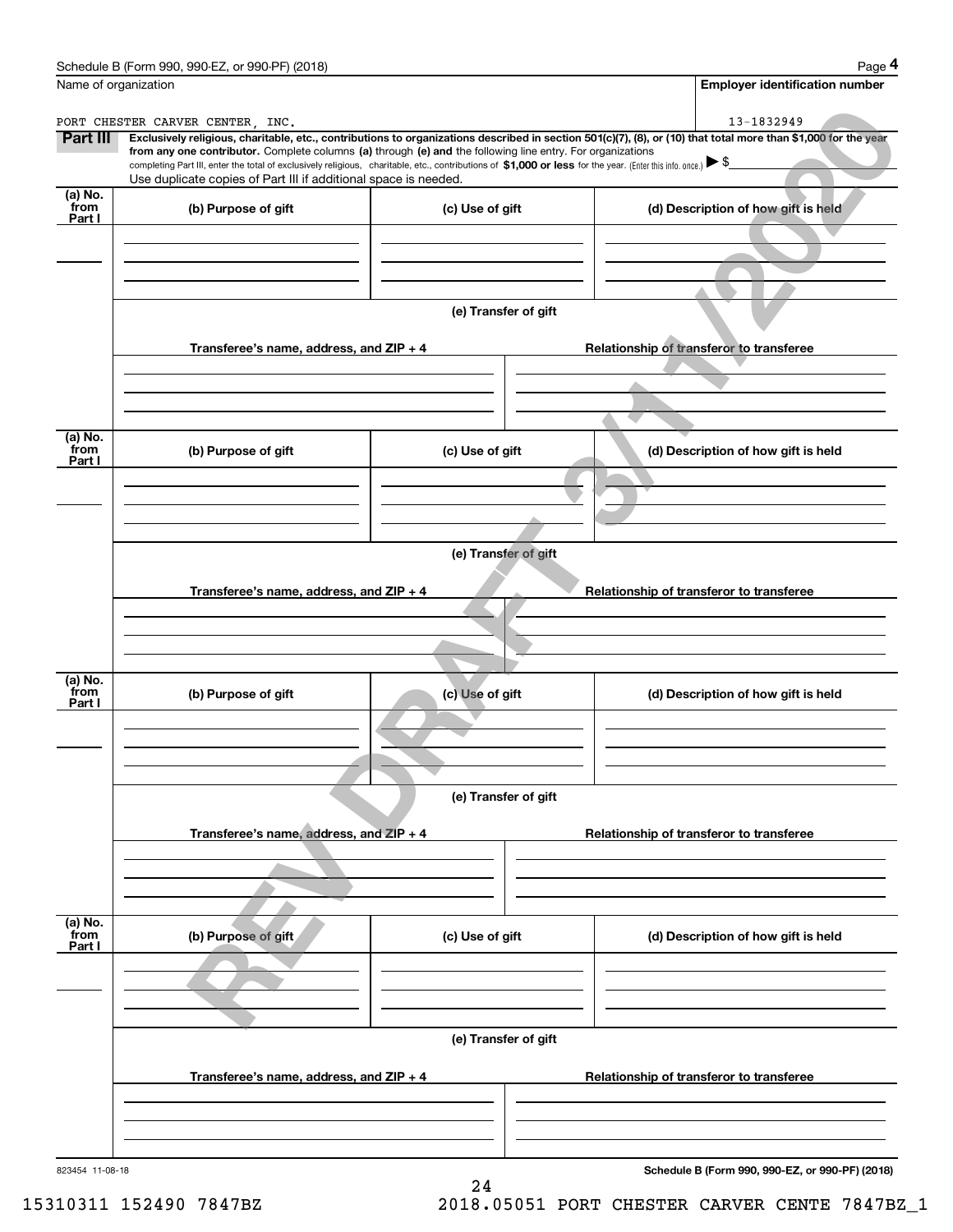|         |                                                        |                                                                                                        |                                                                                                                                                                                                                                         | OMB No. 1545-0047                                   |
|---------|--------------------------------------------------------|--------------------------------------------------------------------------------------------------------|-----------------------------------------------------------------------------------------------------------------------------------------------------------------------------------------------------------------------------------------|-----------------------------------------------------|
|         | <b>SCHEDULE D</b><br>(Form 990)                        |                                                                                                        | <b>Supplemental Financial Statements</b><br>Complete if the organization answered "Yes" on Form 990,                                                                                                                                    |                                                     |
|         |                                                        |                                                                                                        | Part IV, line 6, 7, 8, 9, 10, 11a, 11b, 11c, 11d, 11e, 11f, 12a, or 12b.                                                                                                                                                                | <b>Open to Public</b>                               |
|         | Department of the Treasury<br>Internal Revenue Service |                                                                                                        | Attach to Form 990.<br>Go to www.irs.gov/Form990 for instructions and the latest information.                                                                                                                                           | <b>Inspection</b>                                   |
|         | Name of the organization                               | PORT CHESTER CARVER CENTER, INC.                                                                       |                                                                                                                                                                                                                                         | <b>Employer identification number</b><br>13-1832949 |
| Part I  |                                                        |                                                                                                        | Organizations Maintaining Donor Advised Funds or Other Similar Funds or Accounts. Complete if the                                                                                                                                       |                                                     |
|         |                                                        | organization answered "Yes" on Form 990, Part IV, line 6.                                              |                                                                                                                                                                                                                                         |                                                     |
|         |                                                        |                                                                                                        | (a) Donor advised funds                                                                                                                                                                                                                 | (b) Funds and other accounts                        |
| 1       |                                                        |                                                                                                        |                                                                                                                                                                                                                                         |                                                     |
| 2       |                                                        | Aggregate value of contributions to (during year)                                                      |                                                                                                                                                                                                                                         |                                                     |
| з       |                                                        | Aggregate value of grants from (during year)                                                           |                                                                                                                                                                                                                                         |                                                     |
| 4       |                                                        |                                                                                                        |                                                                                                                                                                                                                                         |                                                     |
| 5       |                                                        |                                                                                                        | Did the organization inform all donors and donor advisors in writing that the assets held in donor advised funds                                                                                                                        |                                                     |
|         |                                                        |                                                                                                        |                                                                                                                                                                                                                                         | Yes<br>No                                           |
| 6       |                                                        |                                                                                                        | Did the organization inform all grantees, donors, and donor advisors in writing that grant funds can be used only<br>for charitable purposes and not for the benefit of the donor or donor advisor, or for any other purpose conferring |                                                     |
|         | impermissible private benefit?                         |                                                                                                        |                                                                                                                                                                                                                                         | Yes<br>No                                           |
| Part II |                                                        |                                                                                                        | Conservation Easements. Complete if the organization answered "Yes" on Form 990, Part IV, line 7.                                                                                                                                       |                                                     |
| 1       |                                                        | Purpose(s) of conservation easements held by the organization (check all that apply).                  |                                                                                                                                                                                                                                         |                                                     |
|         |                                                        | Preservation of land for public use (e.g., recreation or education)                                    | Preservation of a historically important land area                                                                                                                                                                                      |                                                     |
|         |                                                        | Protection of natural habitat                                                                          | Preservation of a certified historic structure                                                                                                                                                                                          |                                                     |
|         |                                                        | Preservation of open space                                                                             |                                                                                                                                                                                                                                         |                                                     |
| 2       |                                                        |                                                                                                        | Complete lines 2a through 2d if the organization held a qualified conservation contribution in the form of a conservation easement on the last                                                                                          |                                                     |
|         | day of the tax year.                                   |                                                                                                        |                                                                                                                                                                                                                                         | Held at the End of the Tax Year                     |
| a       |                                                        |                                                                                                        |                                                                                                                                                                                                                                         | 2a                                                  |
| b<br>с  |                                                        | Total acreage restricted by conservation easements                                                     | Number of conservation easements on a certified historic structure included in (a) manufacture included in (a)                                                                                                                          | 2 <sub>b</sub><br>2 <sub>c</sub>                    |
| d       |                                                        |                                                                                                        | Number of conservation easements included in (c) acquired after 7/25/06, and not on a historic structure                                                                                                                                |                                                     |
|         |                                                        |                                                                                                        |                                                                                                                                                                                                                                         | 2d                                                  |
| з       |                                                        |                                                                                                        | Number of conservation easements modified, transferred, released, extinguished, or terminated by the organization during the tax                                                                                                        |                                                     |
|         | $\vee$ ear $\blacktriangleright$                       |                                                                                                        |                                                                                                                                                                                                                                         |                                                     |
| 4       |                                                        | Number of states where property subject to conservation easement is located                            |                                                                                                                                                                                                                                         |                                                     |
| 5       |                                                        | Does the organization have a written policy regarding the periodic monitoring, inspection, handling of |                                                                                                                                                                                                                                         |                                                     |
|         |                                                        | violations, and enforcement of the conservation easements it holds?                                    |                                                                                                                                                                                                                                         | Yes<br>No                                           |
| 6       |                                                        |                                                                                                        | Staff and volunteer hours devoted to monitoring, inspecting, handling of violations, and enforcing conservation easements during the year                                                                                               |                                                     |
| 7       |                                                        |                                                                                                        | Amount of expenses incurred in monitoring, inspecting, handling of violations, and enforcing conservation easements during the year                                                                                                     |                                                     |
|         | $\blacktriangleright$ \$                               |                                                                                                        |                                                                                                                                                                                                                                         |                                                     |
| 8       |                                                        |                                                                                                        | Does each conservation easement reported on line 2(d) above satisfy the requirements of section 170(h)(4)(B)(i)                                                                                                                         |                                                     |
|         |                                                        |                                                                                                        |                                                                                                                                                                                                                                         | Yes<br>No                                           |
| 9       |                                                        |                                                                                                        | In Part XIII, describe how the organization reports conservation easements in its revenue and expense statement, and balance sheet, and                                                                                                 |                                                     |
|         |                                                        |                                                                                                        | include, if applicable, the text of the footnote to the organization's financial statements that describes the organization's accounting for                                                                                            |                                                     |
|         | conservation easements.<br>Part III                    |                                                                                                        | Organizations Maintaining Collections of Art, Historical Treasures, or Other Similar Assets.                                                                                                                                            |                                                     |
|         |                                                        | Complete if the organization answered "Yes" on Form 990, Part IV, line 8.                              |                                                                                                                                                                                                                                         |                                                     |
|         |                                                        |                                                                                                        | 1a If the organization elected, as permitted under SFAS 116 (ASC 958), not to report in its revenue statement and balance sheet works of art,                                                                                           |                                                     |
|         |                                                        |                                                                                                        | historical treasures, or other similar assets held for public exhibition, education, or research in furtherance of public service, provide, in Part XIII,                                                                               |                                                     |
|         |                                                        | the text of the footnote to its financial statements that describes these items.                       |                                                                                                                                                                                                                                         |                                                     |
| b       |                                                        |                                                                                                        | If the organization elected, as permitted under SFAS 116 (ASC 958), to report in its revenue statement and balance sheet works of art, historical                                                                                       |                                                     |
|         |                                                        |                                                                                                        | treasures, or other similar assets held for public exhibition, education, or research in furtherance of public service, provide the following amounts                                                                                   |                                                     |
|         | relating to these items:                               |                                                                                                        |                                                                                                                                                                                                                                         |                                                     |
|         |                                                        |                                                                                                        |                                                                                                                                                                                                                                         |                                                     |
|         |                                                        |                                                                                                        | (ii) Assets included in Form 990, Part X [11] [12] Assets included in Form 990, Part X [12] [12] Assets included in Form 990, Part X                                                                                                    | $\triangleright$ \$                                 |
| 2       |                                                        |                                                                                                        | If the organization received or held works of art, historical treasures, or other similar assets for financial gain, provide                                                                                                            |                                                     |
|         |                                                        | the following amounts required to be reported under SFAS 116 (ASC 958) relating to these items:        |                                                                                                                                                                                                                                         |                                                     |
| a       |                                                        |                                                                                                        |                                                                                                                                                                                                                                         | $\triangleright$ \$<br>$\blacktriangleright$ \$     |
|         |                                                        |                                                                                                        |                                                                                                                                                                                                                                         |                                                     |

832051 10-29-18 **For Paperwork Reduction Act Notice, see the Instructions for Form 990. Schedule D (Form 990) 2018** LHA

|            | 25 |   |    |  |
|------------|----|---|----|--|
| <b>በ</b> 1 | 92 | n | г. |  |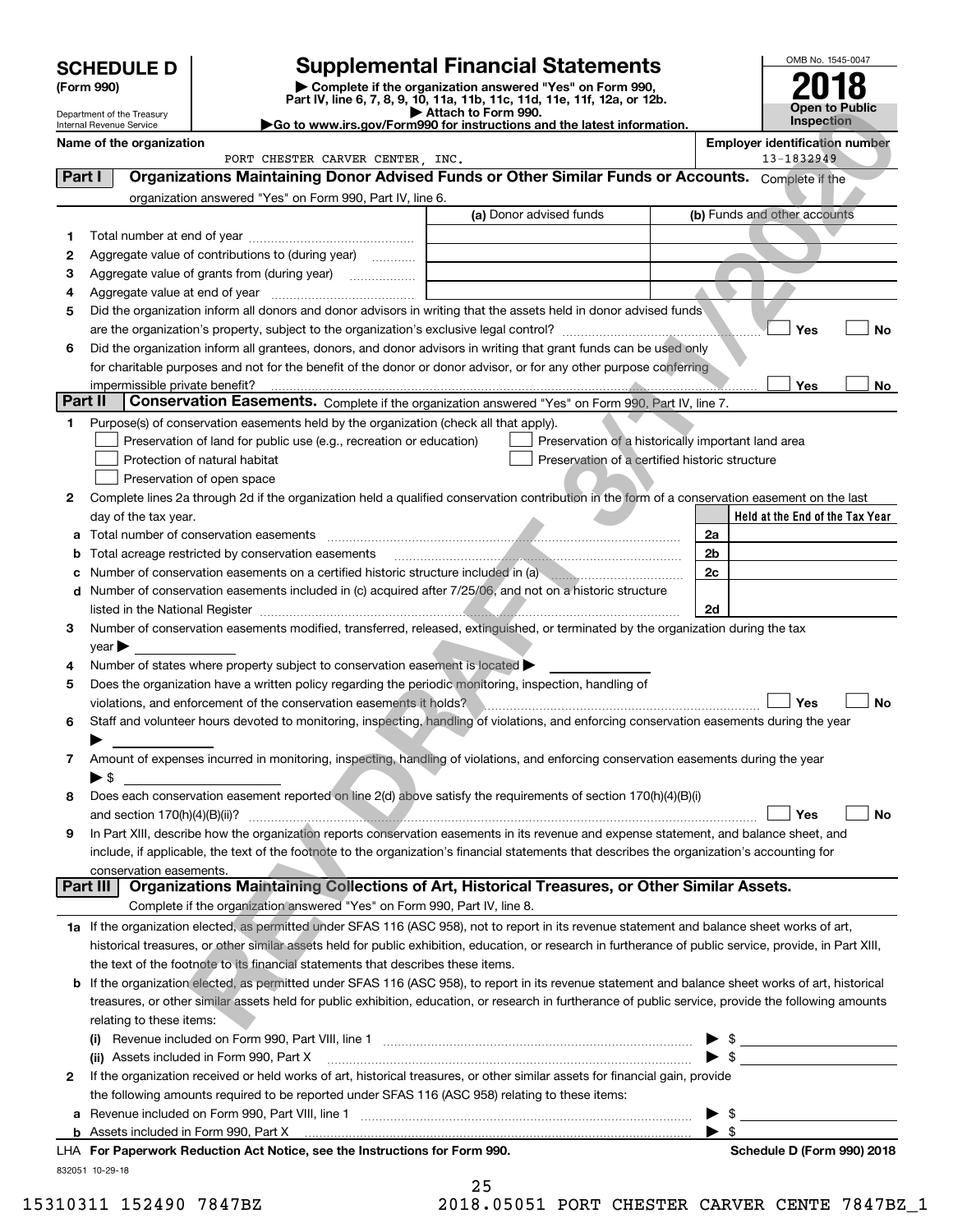|               | Schedule D (Form 990) 2018                                                                                                                                                                                                     | PORT CHESTER CARVER CENTER, INC.        |                              |                                                                                                                                                                                                                                |                                    | 13-1832949     | Page 2                            |
|---------------|--------------------------------------------------------------------------------------------------------------------------------------------------------------------------------------------------------------------------------|-----------------------------------------|------------------------------|--------------------------------------------------------------------------------------------------------------------------------------------------------------------------------------------------------------------------------|------------------------------------|----------------|-----------------------------------|
| Part III      | Organizations Maintaining Collections of Art, Historical Treasures, or Other Similar Assets (continued)                                                                                                                        |                                         |                              |                                                                                                                                                                                                                                |                                    |                |                                   |
| з             | Using the organization's acquisition, accession, and other records, check any of the following that are a significant use of its collection items                                                                              |                                         |                              |                                                                                                                                                                                                                                |                                    |                |                                   |
|               | (check all that apply):                                                                                                                                                                                                        |                                         |                              |                                                                                                                                                                                                                                |                                    |                |                                   |
| а             | Public exhibition                                                                                                                                                                                                              | d                                       |                              | Loan or exchange programs                                                                                                                                                                                                      |                                    |                |                                   |
| b             | Scholarly research                                                                                                                                                                                                             | e                                       |                              | Other the contract of the contract of the contract of the contract of the contract of the contract of the contract of the contract of the contract of the contract of the contract of the contract of the contract of the cont |                                    |                |                                   |
| с             | Preservation for future generations                                                                                                                                                                                            |                                         |                              |                                                                                                                                                                                                                                |                                    |                |                                   |
| 4             | Provide a description of the organization's collections and explain how they further the organization's exempt purpose in Part XIII.                                                                                           |                                         |                              |                                                                                                                                                                                                                                |                                    |                |                                   |
| 5             | During the year, did the organization solicit or receive donations of art, historical treasures, or other similar assets                                                                                                       |                                         |                              |                                                                                                                                                                                                                                |                                    |                |                                   |
|               | to be sold to raise funds rather than to be maintained as part of the organization's collection?                                                                                                                               |                                         |                              |                                                                                                                                                                                                                                |                                    | <b>Yes</b>     | No                                |
|               | Part IV<br>Escrow and Custodial Arrangements. Complete if the organization answered "Yes" on Form 990, Part IV, line 9, or                                                                                                     |                                         |                              |                                                                                                                                                                                                                                |                                    |                |                                   |
|               | reported an amount on Form 990, Part X, line 21.                                                                                                                                                                               |                                         |                              |                                                                                                                                                                                                                                |                                    |                |                                   |
|               | 1a Is the organization an agent, trustee, custodian or other intermediary for contributions or other assets not included                                                                                                       |                                         |                              |                                                                                                                                                                                                                                |                                    |                |                                   |
|               |                                                                                                                                                                                                                                |                                         |                              |                                                                                                                                                                                                                                |                                    | Yes            | No                                |
|               | b If "Yes," explain the arrangement in Part XIII and complete the following table:                                                                                                                                             |                                         |                              |                                                                                                                                                                                                                                |                                    |                |                                   |
|               |                                                                                                                                                                                                                                |                                         |                              |                                                                                                                                                                                                                                |                                    | Amount         |                                   |
| с             |                                                                                                                                                                                                                                |                                         |                              |                                                                                                                                                                                                                                | 1c                                 |                |                                   |
|               | Additions during the year manufactured and an account of the year manufactured and account of the second second                                                                                                                |                                         |                              |                                                                                                                                                                                                                                | 1d                                 |                |                                   |
| е             | Distributions during the year measurement contained and all the state of the state of the state of the state of the state of the state of the state of the state of the state of the state of the state of the state of the st |                                         |                              |                                                                                                                                                                                                                                | 1e                                 |                |                                   |
| f             |                                                                                                                                                                                                                                |                                         |                              |                                                                                                                                                                                                                                | 1f                                 |                |                                   |
|               | 2a Did the organization include an amount on Form 990, Part X, line 21, for escrow or custodial account liability?                                                                                                             |                                         |                              |                                                                                                                                                                                                                                |                                    | Yes            | No                                |
| <b>Part V</b> | <b>b</b> If "Yes," explain the arrangement in Part XIII. Check here if the explanation has been provided on Part XIII<br><b>Endowment Funds.</b> Complete if the organization answered "Yes" on Form 990, Part IV, line 10.    |                                         |                              |                                                                                                                                                                                                                                |                                    |                |                                   |
|               |                                                                                                                                                                                                                                |                                         |                              |                                                                                                                                                                                                                                |                                    |                |                                   |
|               |                                                                                                                                                                                                                                | (a) Current year<br>2,680,843.          | (b) Prior year<br>2,704,688. | (c) Two years back<br>2,265,566.                                                                                                                                                                                               | (d) Three years back<br>2,229,049. |                | (e) Four years back<br>2,279,419. |
| 1a            | Beginning of year balance <i>manumman</i>                                                                                                                                                                                      | 987,470.                                | 1,541,260.                   | 1,886,330.                                                                                                                                                                                                                     | 1,837,139.                         |                | 1,200,115.                        |
| b             |                                                                                                                                                                                                                                | 130,152.                                | 226,401.                     | 183,479.                                                                                                                                                                                                                       | 151,868.                           |                | 3,630.                            |
|               | Net investment earnings, gains, and losses                                                                                                                                                                                     |                                         |                              |                                                                                                                                                                                                                                |                                    |                |                                   |
| d             | e Other expenditures for facilities                                                                                                                                                                                            |                                         |                              |                                                                                                                                                                                                                                |                                    |                |                                   |
|               | and programs                                                                                                                                                                                                                   | 1,711,005.                              | 1,791,506.                   | 1,630,687.                                                                                                                                                                                                                     | 1,952,490.                         |                | 1,254,115.                        |
|               |                                                                                                                                                                                                                                |                                         |                              |                                                                                                                                                                                                                                |                                    |                |                                   |
|               | End of year balance                                                                                                                                                                                                            | 2,087,460.                              | 2,680,843.                   | 2,704,688.                                                                                                                                                                                                                     | 2, 265, 566.                       |                | 2,229,049.                        |
| 2             | Provide the estimated percentage of the current year end balance (line 1g, column (a)) held as:                                                                                                                                |                                         |                              |                                                                                                                                                                                                                                |                                    |                |                                   |
|               | Board designated or quasi-endowment                                                                                                                                                                                            |                                         |                              |                                                                                                                                                                                                                                |                                    |                |                                   |
|               | 67.26<br>Permanent endowment                                                                                                                                                                                                   | %                                       |                              |                                                                                                                                                                                                                                |                                    |                |                                   |
| с             | Temporarily restricted endowment >                                                                                                                                                                                             | 32.74<br>%                              |                              |                                                                                                                                                                                                                                |                                    |                |                                   |
|               | The percentages on lines 2a, 2b, and 2c should equal 100%.                                                                                                                                                                     |                                         |                              |                                                                                                                                                                                                                                |                                    |                |                                   |
|               | 3a Are there endowment funds not in the possession of the organization that are held and administered for the organization                                                                                                     |                                         |                              |                                                                                                                                                                                                                                |                                    |                |                                   |
|               | by:                                                                                                                                                                                                                            |                                         |                              |                                                                                                                                                                                                                                |                                    |                | <b>Yes</b><br>No                  |
|               | (i)                                                                                                                                                                                                                            |                                         |                              |                                                                                                                                                                                                                                |                                    | 3a(i)          | Χ                                 |
|               | (ii) related organizations                                                                                                                                                                                                     |                                         |                              |                                                                                                                                                                                                                                |                                    | 3a(ii)         | х                                 |
|               |                                                                                                                                                                                                                                |                                         |                              |                                                                                                                                                                                                                                |                                    | 3b             |                                   |
| 4             | Describe in Part XIII the intended uses of the organization's endowment funds.                                                                                                                                                 |                                         |                              |                                                                                                                                                                                                                                |                                    |                |                                   |
|               | <b>Part VI</b><br>Land, Buildings, and Equipment.                                                                                                                                                                              |                                         |                              |                                                                                                                                                                                                                                |                                    |                |                                   |
|               | Complete if the organization answered "Yes" on Form 990, Part IV, line 11a. See Form 990, Part X, line 10.                                                                                                                     |                                         |                              |                                                                                                                                                                                                                                |                                    |                |                                   |
|               | Description of property                                                                                                                                                                                                        | (a) Cost or other<br>basis (investment) |                              | (b) Cost or other<br>basis (other)                                                                                                                                                                                             | (c) Accumulated<br>depreciation    | (d) Book value |                                   |
|               |                                                                                                                                                                                                                                |                                         |                              |                                                                                                                                                                                                                                |                                    |                |                                   |
| b             | Buildings <b>Constitution Constitution Constitution Constitution Constitution Constitution Constitution</b>                                                                                                                    |                                         |                              | 705,000.                                                                                                                                                                                                                       | 452,861.                           |                | 252,139.                          |
|               | Leasehold improvements                                                                                                                                                                                                         |                                         |                              | 4,830,449.                                                                                                                                                                                                                     | 1,779,709.                         |                | 3,050,740.                        |
|               |                                                                                                                                                                                                                                |                                         |                              | 458,548.                                                                                                                                                                                                                       | 406,463.                           |                | 52,085.                           |
|               |                                                                                                                                                                                                                                |                                         |                              |                                                                                                                                                                                                                                |                                    |                |                                   |
|               |                                                                                                                                                                                                                                |                                         |                              |                                                                                                                                                                                                                                |                                    |                | 3, 354, 964.                      |

**Schedule D (Form 990) 2018**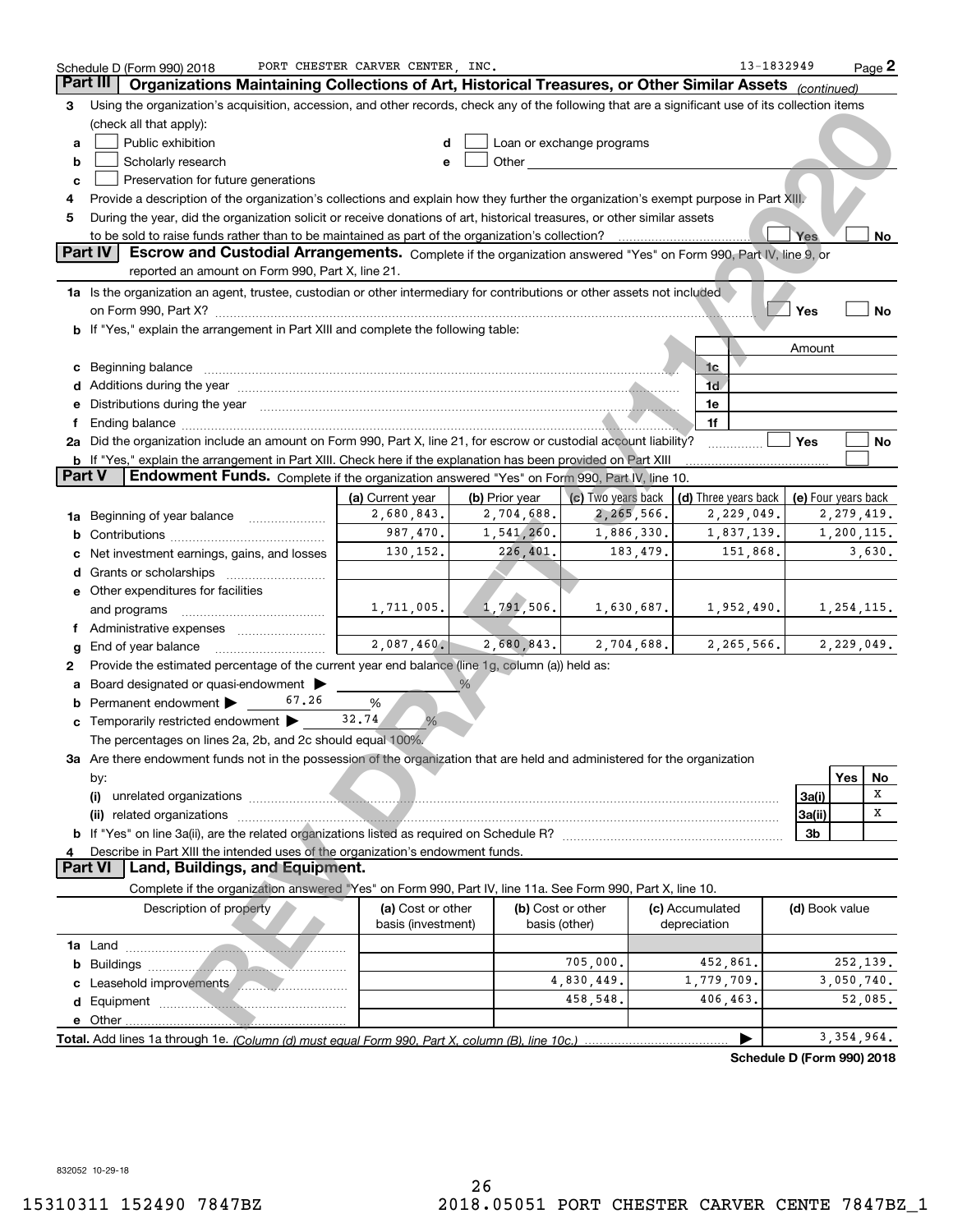| PORT CHESTER CARVER CENTER, INC.<br>Schedule D (Form 990) 2018                                                                                       |                 |                                                           | 13-1832949     | Page $3$ |
|------------------------------------------------------------------------------------------------------------------------------------------------------|-----------------|-----------------------------------------------------------|----------------|----------|
| Part VII Investments - Other Securities.                                                                                                             |                 |                                                           |                |          |
| Complete if the organization answered "Yes" on Form 990, Part IV, line 11b. See Form 990, Part X, line 12.                                           |                 |                                                           |                |          |
| (a) Description of security or category (including name of security)                                                                                 | (b) Book value  | (c) Method of valuation: Cost or end-of-year market value |                |          |
|                                                                                                                                                      |                 |                                                           |                |          |
|                                                                                                                                                      |                 |                                                           |                |          |
| $(3)$ Other                                                                                                                                          |                 |                                                           |                |          |
| (A)                                                                                                                                                  |                 |                                                           |                |          |
| (B)<br>(C)                                                                                                                                           |                 |                                                           |                |          |
| (D)                                                                                                                                                  |                 |                                                           |                |          |
| (E)                                                                                                                                                  |                 |                                                           |                |          |
| (F)                                                                                                                                                  |                 |                                                           |                |          |
| (G)                                                                                                                                                  |                 |                                                           |                |          |
| (H)                                                                                                                                                  |                 |                                                           |                |          |
| Total. (Col. (b) must equal Form 990, Part X, col. (B) line 12.) $\blacktriangleright$                                                               |                 |                                                           |                |          |
| Part VIII Investments - Program Related.                                                                                                             |                 |                                                           |                |          |
| Complete if the organization answered "Yes" on Form 990, Part IV, line 11c. See Form 990, Part X, line 13.                                           |                 |                                                           |                |          |
| (a) Description of investment                                                                                                                        | (b) Book value  | (c) Method of valuation: Cost or end-of-year market value |                |          |
| (1)                                                                                                                                                  |                 |                                                           |                |          |
| (2)                                                                                                                                                  |                 |                                                           |                |          |
| (3)                                                                                                                                                  |                 |                                                           |                |          |
| (4)                                                                                                                                                  |                 |                                                           |                |          |
| (5)                                                                                                                                                  |                 |                                                           |                |          |
| (6)                                                                                                                                                  |                 |                                                           |                |          |
| (7)                                                                                                                                                  |                 |                                                           |                |          |
| (8)<br>(9)                                                                                                                                           |                 |                                                           |                |          |
| Total. (Col. (b) must equal Form 990, Part X, col. (B) line 13.)                                                                                     |                 |                                                           |                |          |
| <b>Other Assets.</b><br>Part IX                                                                                                                      |                 |                                                           |                |          |
| Complete if the organization answered "Yes" on Form 990, Part IV, line 11d. See Form 990, Part X, line 15.                                           |                 |                                                           |                |          |
|                                                                                                                                                      | (a) Description |                                                           | (b) Book value |          |
| (1)                                                                                                                                                  |                 |                                                           |                |          |
| (2)                                                                                                                                                  |                 |                                                           |                |          |
| (3)                                                                                                                                                  |                 |                                                           |                |          |
| (4)                                                                                                                                                  |                 |                                                           |                |          |
| (5)                                                                                                                                                  |                 |                                                           |                |          |
| (6)                                                                                                                                                  |                 |                                                           |                |          |
| (7)                                                                                                                                                  |                 |                                                           |                |          |
| (8)                                                                                                                                                  |                 |                                                           |                |          |
| (9)                                                                                                                                                  |                 |                                                           |                |          |
| Total. (Column (b) must equal Form 990. Part X, col. (B) line 15.)<br><b>Other Liabilities.</b><br>Part X                                            |                 |                                                           |                |          |
| Complete if the organization answered "Yes" on Form 990, Part IV, line 11e or 11f. See Form 990, Part X, line 25.                                    |                 |                                                           |                |          |
| (a) Description of liability<br>1.                                                                                                                   |                 | (b) Book value                                            |                |          |
| (1)<br>Federal income taxes                                                                                                                          |                 |                                                           |                |          |
| (2)                                                                                                                                                  |                 |                                                           |                |          |
| (3)<br>(4)                                                                                                                                           |                 |                                                           |                |          |
| (5)                                                                                                                                                  |                 |                                                           |                |          |
| (6)                                                                                                                                                  |                 |                                                           |                |          |
| (7)                                                                                                                                                  |                 |                                                           |                |          |
| (8)                                                                                                                                                  |                 |                                                           |                |          |
| (9)                                                                                                                                                  |                 |                                                           |                |          |
| Total. (Column (b) must equal Form 990. Part X, col. (B) line 25.)                                                                                   |                 |                                                           |                |          |
| 2. Liability for uncertain tax positions. In Part XIII, provide the text of the footnote to the organization's financial statements that reports the |                 |                                                           |                |          |
| organization's liability for uncertain tax positions under FIN 48 (ASC 740). Check here if the text of the footnote has been provided in Part XIII   |                 |                                                           |                |          |

**Schedule D (Form 990) 2018**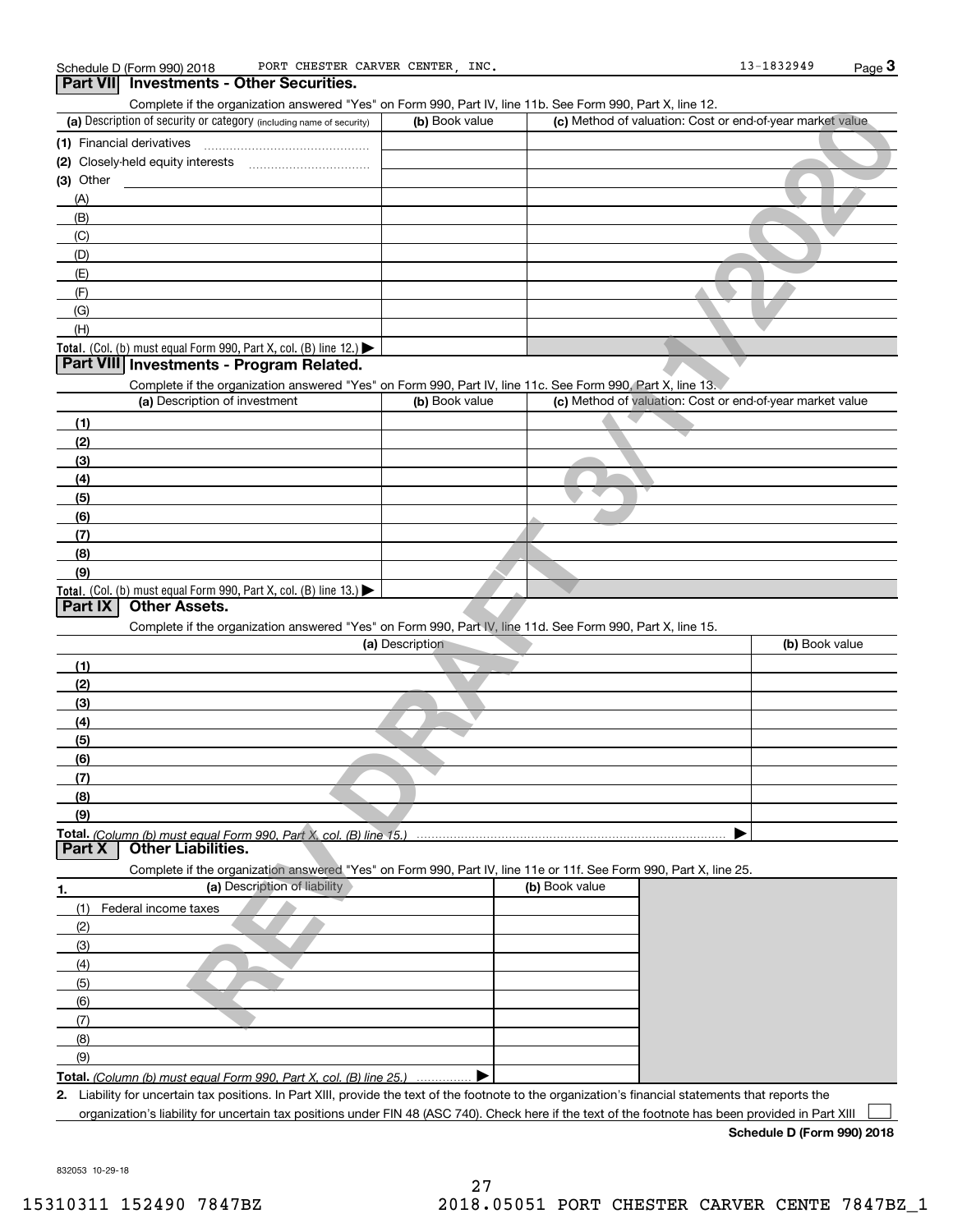| 1            | Complete if the organization answered "Yes" on Form 990, Part IV, line 12a.<br>Total revenue, gains, and other support per audited financial statements                                                                                                                                                                 |    |                                          |            | 1.          | 3,501,048.                 |
|--------------|-------------------------------------------------------------------------------------------------------------------------------------------------------------------------------------------------------------------------------------------------------------------------------------------------------------------------|----|------------------------------------------|------------|-------------|----------------------------|
| $\mathbf{2}$ | Amounts included on line 1 but not on Form 990, Part VIII, line 12:                                                                                                                                                                                                                                                     |    |                                          |            |             |                            |
| a            | Net unrealized gains (losses) on investments [111] [12] matter contracts and all all all all all all all all a                                                                                                                                                                                                          |    | 2a                                       | $-68,747.$ |             |                            |
| b            |                                                                                                                                                                                                                                                                                                                         |    | 2 <sub>b</sub>                           |            |             |                            |
| c            |                                                                                                                                                                                                                                                                                                                         |    | 2c                                       |            |             |                            |
| d            | Other (Describe in Part XIII.) <b>Construction Contract Construction</b> Chern Construction Chern Chern Chern Chern Chern Chern Chern Chern Chern Chern Chern Chern Chern Chern Chern Chern Chern Chern Chern Chern Chern Chern Che                                                                                     |    | 2d                                       | 79.436.    |             |                            |
| е            | Add lines 2a through 2d <b>contract and all anomalisation</b> and all and anomalisation of the state of the state of the state of the state of the state of the state of the state of the state of the state of the state of the st                                                                                     |    |                                          |            | 2e          | 10,689.                    |
| з            |                                                                                                                                                                                                                                                                                                                         |    |                                          |            | в.          | 3,490,359.                 |
| 4            | Amounts included on Form 990, Part VIII, line 12, but not on line 1:                                                                                                                                                                                                                                                    |    |                                          |            |             |                            |
| a            |                                                                                                                                                                                                                                                                                                                         |    | 4a                                       | 17,364.    |             |                            |
| b            | Other (Describe in Part XIII.) (2000) (2000) (2000) (2010) (2010) (2010) (2010) (2010) (2010) (2010) (2010) (20                                                                                                                                                                                                         |    | 4 <sub>b</sub>                           |            |             |                            |
|              | c Add lines 4a and 4b                                                                                                                                                                                                                                                                                                   |    |                                          |            | 4с          | 17,364.                    |
|              |                                                                                                                                                                                                                                                                                                                         |    |                                          |            | 5           | 3,507,723.                 |
|              | 5 Total revenue. Add lines 3 and 4c. (This must equal Form 990, Part I, line 12.)<br><b>Part XII   Reconciliation of Expenses per Audited Financial Statements With Expenses per Return.</b>                                                                                                                            |    |                                          |            |             |                            |
|              | Complete if the organization answered "Yes" on Form 990, Part IV, line 12a.                                                                                                                                                                                                                                             |    | <b><i>Contract Contract Contract</i></b> |            |             |                            |
| 1            |                                                                                                                                                                                                                                                                                                                         |    |                                          |            | $\mathbf 1$ | 4,441,036.                 |
| 2            | Amounts included on line 1 but not on Form 990, Part IX, line 25:                                                                                                                                                                                                                                                       |    |                                          |            |             |                            |
| a            |                                                                                                                                                                                                                                                                                                                         |    | 2a                                       |            |             |                            |
| b            |                                                                                                                                                                                                                                                                                                                         |    | 2 <sub>D</sub>                           |            |             |                            |
| c            |                                                                                                                                                                                                                                                                                                                         |    | 2c                                       |            |             |                            |
| d            |                                                                                                                                                                                                                                                                                                                         |    | 2d                                       | 79 436.    |             |                            |
| е            | Add lines 2a through 2d <b>contained a contained a contained a contained a contained a contained a contained a contained a contact a contact a contact a contact a contact a contact a contact a contact a contact a contact a c</b>                                                                                    |    |                                          |            | 2e          | 79,436.                    |
| з            |                                                                                                                                                                                                                                                                                                                         |    |                                          |            | 3           | 4,361,600.                 |
| 4            | Amounts included on Form 990, Part IX, line 25, but not on line 1:                                                                                                                                                                                                                                                      |    |                                          |            |             |                            |
| a            |                                                                                                                                                                                                                                                                                                                         |    | -4a                                      | 17,364.    |             |                            |
|              |                                                                                                                                                                                                                                                                                                                         |    |                                          |            |             |                            |
| b            |                                                                                                                                                                                                                                                                                                                         |    | $-4b$                                    |            |             |                            |
|              | Other (Describe in Part XIII.) <b>Construction and Construction</b> Change and Change and Change and Change and Change<br>c Add lines 4a and 4b                                                                                                                                                                         |    |                                          |            |             |                            |
| 5            | Part XIII Supplemental Information.<br>Provide the descriptions required for Part II, lines 3, 5, and 9; Part III, lines 1a and 4; Part IV, lines 1b and 2b; Part V, line 4; Part X, line 2; Part XI,<br>lines 2d and 4b; and Part XII, lines 2d and 4b. Also complete this part to provide any additional information. |    |                                          |            | 4с<br>5     |                            |
|              |                                                                                                                                                                                                                                                                                                                         |    |                                          |            |             |                            |
|              |                                                                                                                                                                                                                                                                                                                         |    |                                          |            |             |                            |
|              | PART V, LINE 4:                                                                                                                                                                                                                                                                                                         |    |                                          |            |             | 17,364.<br>4,378,964.      |
|              | THE CENTER CLASSIFIES AS PERMANENT RESTRICTED NET ASSETS THE ORIGINAL                                                                                                                                                                                                                                                   |    |                                          |            |             |                            |
|              |                                                                                                                                                                                                                                                                                                                         |    |                                          |            |             |                            |
|              | VALUE OF GIFTS DONATED TO THE PERMANENT ENDOWMENT. THE PORTION OF THE                                                                                                                                                                                                                                                   |    |                                          |            |             |                            |
|              |                                                                                                                                                                                                                                                                                                                         |    |                                          |            |             |                            |
|              | DONOR-RESTRICTED ENDOWMENT FUND THAT IS NOT CLASSIFIED AS PERMANENTLY                                                                                                                                                                                                                                                   |    |                                          |            |             |                            |
|              |                                                                                                                                                                                                                                                                                                                         |    |                                          |            |             |                            |
|              | RESTRICTED NET ASSETS IS CLASSIFIED AS UNRESTRICTED AND TEMPORARILY                                                                                                                                                                                                                                                     |    |                                          |            |             |                            |
|              |                                                                                                                                                                                                                                                                                                                         |    |                                          |            |             |                            |
|              | RESTRICTED NET ASSETS BASED ON DONOR STIPULATIONS. PERMANENTLY RESTRICTED                                                                                                                                                                                                                                               |    |                                          |            |             |                            |
|              |                                                                                                                                                                                                                                                                                                                         |    |                                          |            |             |                            |
|              | NET ASSETS AS OF JUNE 30, 2018 ARE RESTRICTED TO INVESTMENTS IN                                                                                                                                                                                                                                                         |    |                                          |            |             |                            |
|              |                                                                                                                                                                                                                                                                                                                         |    |                                          |            |             |                            |
|              | PERPETUITY, WITH INVESTMENT RETURN ON THE PROGRAM ENDOWMENT FUND TO                                                                                                                                                                                                                                                     |    |                                          |            |             |                            |
|              | SUPPORT PROGRAMS OF THE CETNER AT THE DIRECTION OF THE EXECUTIVE DIRECTOR                                                                                                                                                                                                                                               |    |                                          |            |             |                            |
|              |                                                                                                                                                                                                                                                                                                                         |    |                                          |            |             |                            |
|              | AND THE BOARD OF DIRECTORS, INCLUDING THE BOARD'S PROGRAM COMMITTEE.                                                                                                                                                                                                                                                    |    |                                          |            |             |                            |
|              | INVESTMENT RETURN ON THE BALANCE OF \$654,000 IN THE ENDOWMENT FUND IS TO                                                                                                                                                                                                                                               |    |                                          |            |             |                            |
|              |                                                                                                                                                                                                                                                                                                                         |    |                                          |            |             |                            |
|              | BE USED TO SUPPORT ANY ACTIVITIES OF THE CENTER.                                                                                                                                                                                                                                                                        |    |                                          |            |             |                            |
|              | 832054 10-29-18                                                                                                                                                                                                                                                                                                         | 28 |                                          |            |             | Schedule D (Form 990) 2018 |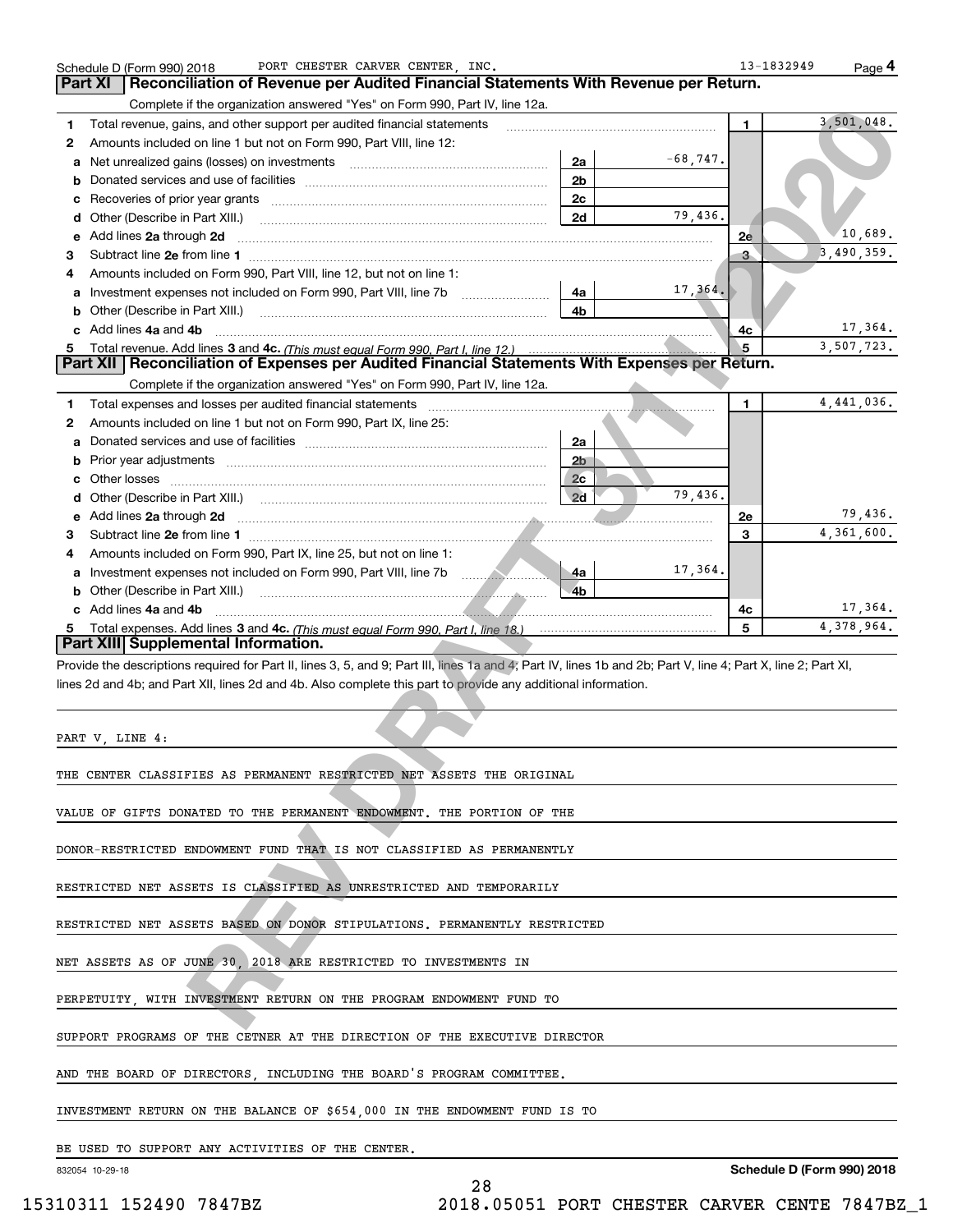| Schedule D (Form 990) 2018                                                 | 13-1832949 | Page 5 |
|----------------------------------------------------------------------------|------------|--------|
| Part XIII Supplemental Information (continued)                             |            |        |
| PROGRAM ENDOWMENT FUND: \$750,000.                                         |            |        |
|                                                                            |            |        |
| ENDOWMENT FUND:<br>\$654,000.                                              |            |        |
| TOTAL:<br>\$1,404,000.                                                     |            |        |
|                                                                            |            |        |
|                                                                            |            |        |
| TEMPORARILY RESTRICTED NET ASSETS: THESE NET ASSETS CONTAIN DONOR-IMPOSED  |            |        |
|                                                                            |            |        |
| STIPULATIONS THAT WILL BE MET BY ACTIONS OF THE CENTER OR THE PASSAGE OF   |            |        |
| TIME. THE ACTIVITY IN THE TEMPORARILY RETRICTED NET ASSETS IS REFLECTED ON |            |        |
|                                                                            |            |        |
| PAGE 4 OF THESE FINANCIAL STATEMENTS.                                      |            |        |
|                                                                            |            |        |
|                                                                            |            |        |
| PART XI, LINE 2D - OTHER ADJUSTMENTS:                                      |            |        |
| 79,436.<br>FUNDRAISING EXPENSE                                             |            |        |
|                                                                            |            |        |
|                                                                            |            |        |
| PART XII, LINE 2D - OTHER ADJUSTMENTS:                                     |            |        |
|                                                                            |            |        |
| 79,436.<br>FUNDRAISING EXPENSE                                             |            |        |
|                                                                            |            |        |
|                                                                            |            |        |
|                                                                            |            |        |
|                                                                            |            |        |
|                                                                            |            |        |
|                                                                            |            |        |
|                                                                            |            |        |
|                                                                            |            |        |
|                                                                            |            |        |
|                                                                            |            |        |
|                                                                            |            |        |
|                                                                            |            |        |
|                                                                            |            |        |
|                                                                            |            |        |
|                                                                            |            |        |
|                                                                            |            |        |
|                                                                            |            |        |
|                                                                            |            |        |
|                                                                            |            |        |
|                                                                            |            |        |

**Schedule D (Form 990) 2018**

832055 10-29-18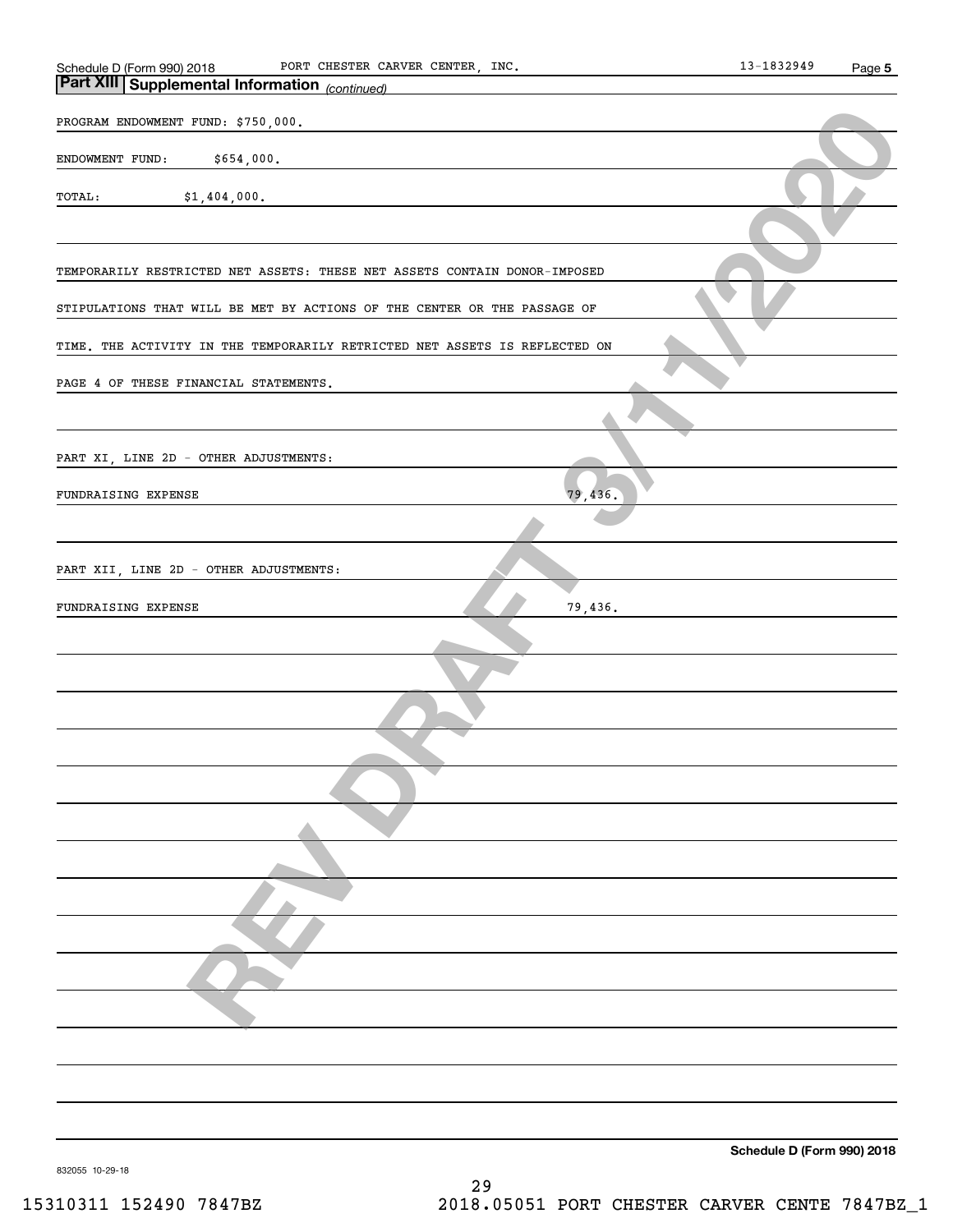| <b>SCHEDULE G</b>                                                                                                                                                   |                                  | <b>Supplemental Information Regarding Fundraising or Gaming Activities</b>                                                                                                                                                                                                                                                                                                                                                                                                                                                                                                            |                                                 |                         |                                             |                                                                            | OMB No. 1545-0047                                       |
|---------------------------------------------------------------------------------------------------------------------------------------------------------------------|----------------------------------|---------------------------------------------------------------------------------------------------------------------------------------------------------------------------------------------------------------------------------------------------------------------------------------------------------------------------------------------------------------------------------------------------------------------------------------------------------------------------------------------------------------------------------------------------------------------------------------|-------------------------------------------------|-------------------------|---------------------------------------------|----------------------------------------------------------------------------|---------------------------------------------------------|
| (Form 990 or 990-EZ)                                                                                                                                                |                                  | Complete if the organization answered "Yes" on Form 990, Part IV, line 17, 18, or 19, or if the<br>organization entered more than \$15,000 on Form 990-EZ, line 6a.                                                                                                                                                                                                                                                                                                                                                                                                                   |                                                 |                         |                                             |                                                                            | 2018                                                    |
| Department of the Treasury<br>Internal Revenue Service                                                                                                              |                                  | Attach to Form 990 or Form 990-EZ.                                                                                                                                                                                                                                                                                                                                                                                                                                                                                                                                                    |                                                 |                         |                                             |                                                                            | <b>Open to Public</b><br>Inspection                     |
| Name of the organization                                                                                                                                            |                                  | Go to www.irs.gov/Form990 for instructions and the latest information.                                                                                                                                                                                                                                                                                                                                                                                                                                                                                                                |                                                 |                         |                                             |                                                                            | <b>Employer identification number</b>                   |
|                                                                                                                                                                     |                                  | PORT CHESTER CARVER CENTER, INC.                                                                                                                                                                                                                                                                                                                                                                                                                                                                                                                                                      |                                                 |                         |                                             | 13-1832949                                                                 |                                                         |
| Part I                                                                                                                                                              | required to complete this part.  | Fundraising Activities. Complete if the organization answered "Yes" on Form 990, Part IV, line 17. Form 990-EZ filers are not                                                                                                                                                                                                                                                                                                                                                                                                                                                         |                                                 |                         |                                             |                                                                            |                                                         |
| X<br>Mail solicitations<br>a<br>x<br>b<br>X<br>Phone solicitations<br>c<br> X <br>In-person solicitations<br>d<br>compensated at least \$5,000 by the organization. | Internet and email solicitations | 1 Indicate whether the organization raised funds through any of the following activities. Check all that apply.<br>$f[X]$ Solicitation of government grants<br>$g X$ Special fundraising events<br>2 a Did the organization have a written or oral agreement with any individual (including officers, directors, trustees, or<br>key employees listed in Form 990, Part VII) or entity in connection with professional fundraising services?<br>b If "Yes," list the 10 highest paid individuals or entities (fundraisers) pursuant to agreements under which the fundraiser is to be |                                                 |                         | $e X$ Solicitation of non-government grants | $X \mid$<br>Yes                                                            | No                                                      |
| (i) Name and address of individual<br>or entity (fundraiser)                                                                                                        |                                  | (ii) Activity                                                                                                                                                                                                                                                                                                                                                                                                                                                                                                                                                                         | have custody<br>or control of<br>contributions? | (iii) Did<br>fundraiser | (iv) Gross receipts<br>from activity        | (v) Amount paid<br>to (or retained by)<br>fundraiser<br>listed in col. (i) | (vi) Amount paid<br>to (or retained by)<br>organization |
| HOSPITALITY RESOURCE GROUP -<br>237 MAMARONECK AVE # 201,                                                                                                           |                                  | EVENT MGMT/COORDINATOR                                                                                                                                                                                                                                                                                                                                                                                                                                                                                                                                                                | Yes                                             | No<br>X                 | 415, 177.                                   | 20,000.                                                                    | 395,177.                                                |
|                                                                                                                                                                     |                                  |                                                                                                                                                                                                                                                                                                                                                                                                                                                                                                                                                                                       |                                                 |                         |                                             |                                                                            |                                                         |
|                                                                                                                                                                     |                                  |                                                                                                                                                                                                                                                                                                                                                                                                                                                                                                                                                                                       |                                                 |                         |                                             |                                                                            |                                                         |
|                                                                                                                                                                     |                                  |                                                                                                                                                                                                                                                                                                                                                                                                                                                                                                                                                                                       |                                                 |                         |                                             |                                                                            |                                                         |
|                                                                                                                                                                     |                                  |                                                                                                                                                                                                                                                                                                                                                                                                                                                                                                                                                                                       |                                                 |                         |                                             |                                                                            |                                                         |
|                                                                                                                                                                     |                                  |                                                                                                                                                                                                                                                                                                                                                                                                                                                                                                                                                                                       |                                                 |                         |                                             |                                                                            |                                                         |
|                                                                                                                                                                     |                                  |                                                                                                                                                                                                                                                                                                                                                                                                                                                                                                                                                                                       |                                                 |                         |                                             |                                                                            |                                                         |
|                                                                                                                                                                     |                                  |                                                                                                                                                                                                                                                                                                                                                                                                                                                                                                                                                                                       |                                                 |                         |                                             |                                                                            |                                                         |
|                                                                                                                                                                     |                                  |                                                                                                                                                                                                                                                                                                                                                                                                                                                                                                                                                                                       |                                                 |                         |                                             |                                                                            |                                                         |
|                                                                                                                                                                     |                                  |                                                                                                                                                                                                                                                                                                                                                                                                                                                                                                                                                                                       |                                                 |                         |                                             |                                                                            |                                                         |
|                                                                                                                                                                     |                                  |                                                                                                                                                                                                                                                                                                                                                                                                                                                                                                                                                                                       |                                                 |                         |                                             |                                                                            |                                                         |
| Total                                                                                                                                                               |                                  |                                                                                                                                                                                                                                                                                                                                                                                                                                                                                                                                                                                       |                                                 |                         | 415, 177.                                   | 20,000.                                                                    | 395,177.                                                |
| or licensing.                                                                                                                                                       |                                  | 3 List all states in which the organization is registered or licensed to solicit contributions or has been notified it is exempt from registration                                                                                                                                                                                                                                                                                                                                                                                                                                    |                                                 |                         |                                             |                                                                            |                                                         |
|                                                                                                                                                                     |                                  |                                                                                                                                                                                                                                                                                                                                                                                                                                                                                                                                                                                       |                                                 |                         |                                             |                                                                            |                                                         |
|                                                                                                                                                                     |                                  |                                                                                                                                                                                                                                                                                                                                                                                                                                                                                                                                                                                       |                                                 |                         |                                             |                                                                            |                                                         |
|                                                                                                                                                                     |                                  |                                                                                                                                                                                                                                                                                                                                                                                                                                                                                                                                                                                       |                                                 |                         |                                             |                                                                            |                                                         |
|                                                                                                                                                                     |                                  |                                                                                                                                                                                                                                                                                                                                                                                                                                                                                                                                                                                       |                                                 |                         |                                             |                                                                            |                                                         |
|                                                                                                                                                                     |                                  |                                                                                                                                                                                                                                                                                                                                                                                                                                                                                                                                                                                       |                                                 |                         |                                             |                                                                            |                                                         |
|                                                                                                                                                                     |                                  |                                                                                                                                                                                                                                                                                                                                                                                                                                                                                                                                                                                       |                                                 |                         |                                             |                                                                            |                                                         |
|                                                                                                                                                                     |                                  |                                                                                                                                                                                                                                                                                                                                                                                                                                                                                                                                                                                       |                                                 |                         |                                             |                                                                            |                                                         |
|                                                                                                                                                                     |                                  |                                                                                                                                                                                                                                                                                                                                                                                                                                                                                                                                                                                       |                                                 |                         |                                             |                                                                            |                                                         |
|                                                                                                                                                                     |                                  |                                                                                                                                                                                                                                                                                                                                                                                                                                                                                                                                                                                       |                                                 |                         |                                             |                                                                            |                                                         |

LHA For Paperwork Reduction Act Notice, see the Instructions for Form 990 or 990-EZ. Schedule G (Form 990 or 990-EZ) 2018 SEE PART IV FOR CONTINUATIONS

832081 10-03-18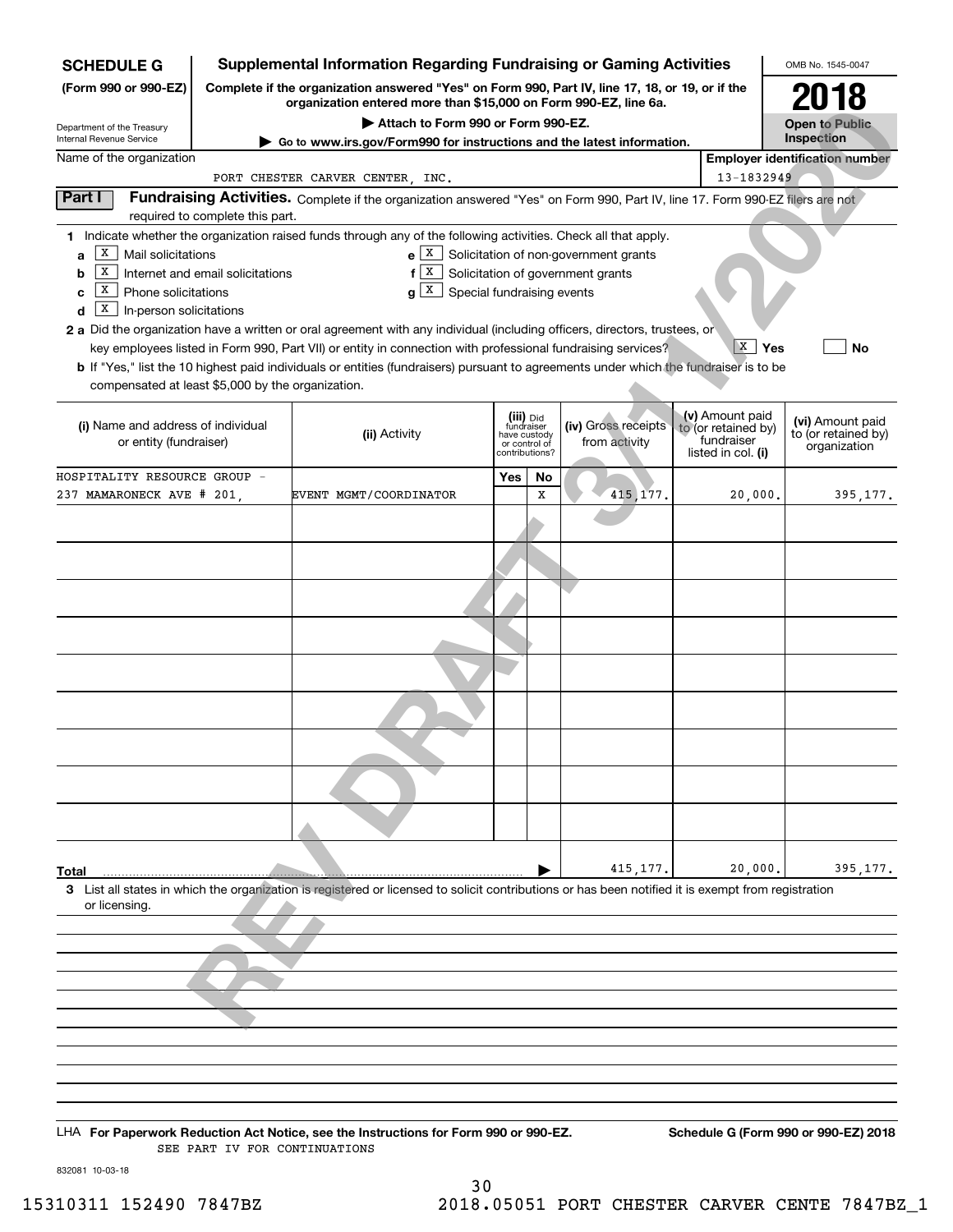**Part II** | Fundraising Events. Complete if the organization answered "Yes" on Form 990, Part IV, line 18, or reported more than \$15,000 of fundraising event contributions and gross income on Form 990-EZ, lines 1 and 6b. List events with gross receipts greater than \$5,000.

|                 |              |                                                                 | (a) Event $#1$                  | $(b)$ Event #2 | (c) Other events | (d) Total events                  |
|-----------------|--------------|-----------------------------------------------------------------|---------------------------------|----------------|------------------|-----------------------------------|
|                 |              |                                                                 | ANNUAL BENEFIT<br>STUDENT DANCE |                | $\mathbf{1}$     | (add col. (a) through<br>col. (c) |
|                 |              |                                                                 | (event type)                    | (event type)   | (total number)   |                                   |
| Revenue         |              |                                                                 | 371,439.                        | 34,578.        | 9,160.           | 415, 177.                         |
|                 | $\mathbf{2}$ | Less: Contributions                                             | 341,079.                        |                | 9,160.           | 350,239.                          |
|                 | 3            | Gross income (line 1 minus line 2)                              | 30, 360.                        | 34,578.        |                  | 64,938.                           |
|                 |              | 4 Cash prizes                                                   |                                 |                |                  |                                   |
|                 | 5            |                                                                 |                                 |                |                  |                                   |
|                 | 6            |                                                                 | 2,741.                          | 1,800.         |                  | 4,541.                            |
| Direct Expenses |              | Food and beverages                                              | 24,510.                         | 11,685.        |                  | 36, 195.                          |
|                 | 8            |                                                                 | 2,000.                          | 1,400.         |                  | 3,400.                            |
|                 | 9            | Other direct expenses <i>manually contained</i>                 | 34,524.                         | 776.           |                  | 35,300.                           |
|                 | 10           | Direct expense summary. Add lines 4 through 9 in column (d)     |                                 |                |                  | 79,436.                           |
|                 |              | 11 Net income summary. Subtract line 10 from line 3, column (d) |                                 |                |                  | $-14,498.$                        |

|                 |    | or iuridiaising event contributions and gross income on Form 990-EZ, lines T and 6D. List events with gross receipts greater than \$5,000. |                |                                                  |                  |                                                     |
|-----------------|----|--------------------------------------------------------------------------------------------------------------------------------------------|----------------|--------------------------------------------------|------------------|-----------------------------------------------------|
|                 |    |                                                                                                                                            | (a) Event $#1$ | $(b)$ Event #2                                   | (c) Other events | (d) Total events                                    |
|                 |    |                                                                                                                                            | ANNUAL BENEFIT | STUDENT DANCE                                    | 1                | (add col. (a) through                               |
|                 |    |                                                                                                                                            | (event type)   | (event type)                                     | (total number)   | col. (c)                                            |
|                 |    |                                                                                                                                            |                |                                                  |                  |                                                     |
| Revenue         | 1  |                                                                                                                                            | 371,439.       | 34,578.                                          | 9,160.           | 415, 177.                                           |
|                 |    |                                                                                                                                            |                |                                                  |                  |                                                     |
|                 |    |                                                                                                                                            | 341,079.       |                                                  | 9,160.           | 350,239.                                            |
|                 |    |                                                                                                                                            |                |                                                  |                  |                                                     |
|                 | 3  | Gross income (line 1 minus line 2)                                                                                                         | 30, 360.       | 34,578.                                          |                  | 64,938.                                             |
|                 |    |                                                                                                                                            |                |                                                  |                  |                                                     |
|                 |    |                                                                                                                                            |                |                                                  |                  |                                                     |
|                 |    |                                                                                                                                            |                |                                                  |                  |                                                     |
|                 | 5  |                                                                                                                                            |                |                                                  |                  |                                                     |
| Direct Expenses | 6  |                                                                                                                                            | 2,741.         | 1,800.                                           |                  | 4,541.                                              |
|                 |    |                                                                                                                                            |                |                                                  |                  |                                                     |
|                 | 7  | Food and beverages                                                                                                                         | 24,510.        | 11,685.                                          |                  | 36, 195.                                            |
|                 |    |                                                                                                                                            |                |                                                  |                  |                                                     |
|                 | 8  |                                                                                                                                            | 2,000.         | 1,400.                                           |                  | 3,400.                                              |
|                 | 9  |                                                                                                                                            | 34,524.        | 776.                                             |                  | 35,300.                                             |
|                 | 10 | Direct expense summary. Add lines 4 through 9 in column (d)                                                                                |                |                                                  |                  | 79,436.                                             |
|                 |    | 11 Net income summary. Subtract line 10 from line 3, column (d)                                                                            |                |                                                  |                  | $-14,498.$                                          |
| Part III        |    | Gaming. Complete if the organization answered "Yes" on Form 990, Part IV, line 19, or reported more than                                   |                |                                                  |                  |                                                     |
|                 |    | \$15,000 on Form 990-EZ, line 6a.                                                                                                          |                |                                                  |                  |                                                     |
|                 |    |                                                                                                                                            | (a) Bingo      | (b) Pull tabs/instant<br>bingo/progressive bingo | (c) Other gaming | (d) Total gaming (add<br>col. (a) through col. (c)) |
| Revenue         |    |                                                                                                                                            |                |                                                  |                  |                                                     |
|                 | 1  |                                                                                                                                            |                |                                                  |                  |                                                     |
|                 |    |                                                                                                                                            |                |                                                  |                  |                                                     |
|                 | 2  |                                                                                                                                            |                |                                                  |                  |                                                     |
|                 |    |                                                                                                                                            |                |                                                  |                  |                                                     |
| Direct Expenses | 3  |                                                                                                                                            |                |                                                  |                  |                                                     |
|                 |    |                                                                                                                                            |                |                                                  |                  |                                                     |
|                 | 4  |                                                                                                                                            |                |                                                  |                  |                                                     |
|                 |    |                                                                                                                                            |                |                                                  |                  |                                                     |
|                 |    | 5 Other direct expenses                                                                                                                    |                |                                                  |                  |                                                     |
|                 |    |                                                                                                                                            | Yes<br>%       | Yes<br>%                                         | Yes<br>%         |                                                     |
|                 | 6  | Volunteer labor                                                                                                                            | No             | No                                               | No               |                                                     |
|                 | 7  | Direct expense summary. Add lines 2 through 5 in column (d)                                                                                |                |                                                  |                  |                                                     |
|                 |    |                                                                                                                                            |                |                                                  |                  |                                                     |
|                 | 8  |                                                                                                                                            |                |                                                  |                  |                                                     |
|                 |    |                                                                                                                                            |                |                                                  |                  |                                                     |
| 9               |    |                                                                                                                                            |                |                                                  |                  |                                                     |
|                 |    | Enter the state(s) in which the organization conducts gaming activities:                                                                   |                |                                                  |                  |                                                     |
|                 |    |                                                                                                                                            |                |                                                  |                  | Yes<br>No                                           |
|                 |    | <b>b</b> If "No," explain:                                                                                                                 |                |                                                  |                  |                                                     |
|                 |    |                                                                                                                                            |                |                                                  |                  |                                                     |
|                 |    |                                                                                                                                            |                |                                                  |                  |                                                     |
|                 |    |                                                                                                                                            |                |                                                  |                  | Yes<br>No                                           |
|                 |    | <b>b</b> If "Yes," explain:                                                                                                                |                |                                                  |                  |                                                     |
|                 |    |                                                                                                                                            |                |                                                  |                  |                                                     |

832082 10-03-18

**Schedule G (Form 990 or 990-EZ) 2018**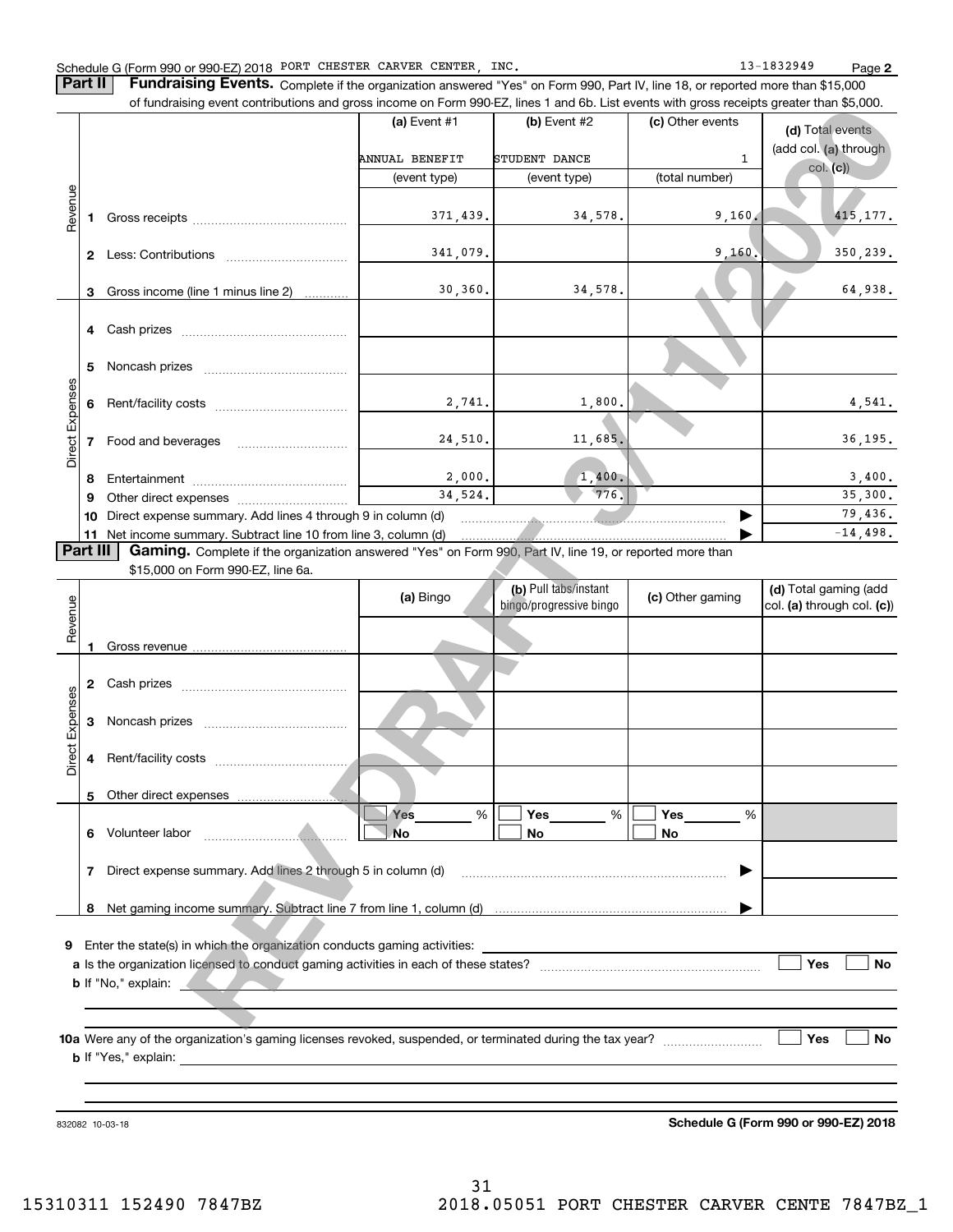|    | Schedule G (Form 990 or 990-EZ) 2018 PORT CHESTER CARVER CENTER, INC.                                                                                                                                                                     | 13-1832949                           | Page 3    |
|----|-------------------------------------------------------------------------------------------------------------------------------------------------------------------------------------------------------------------------------------------|--------------------------------------|-----------|
|    |                                                                                                                                                                                                                                           | Yes                                  | <b>No</b> |
|    | 12 Is the organization a grantor, beneficiary or trustee of a trust, or a member of a partnership or other entity formed                                                                                                                  |                                      |           |
|    |                                                                                                                                                                                                                                           | <b>Yes</b>                           | No        |
|    | 13 Indicate the percentage of gaming activity conducted in:                                                                                                                                                                               |                                      |           |
|    |                                                                                                                                                                                                                                           | 13a                                  | %         |
|    | <b>b</b> An outside facility <i>www.communically.communically.communically.communically.communically.communically.communically.communically.communically.communically.communically.communically.communically.communically.communicall</i> | 13 <sub>b</sub>                      | $\%$      |
|    | 14 Enter the name and address of the person who prepares the organization's gaming/special events books and records:                                                                                                                      |                                      |           |
|    |                                                                                                                                                                                                                                           |                                      |           |
|    |                                                                                                                                                                                                                                           |                                      |           |
|    | Name $\blacktriangleright$ $\bot$                                                                                                                                                                                                         |                                      |           |
|    |                                                                                                                                                                                                                                           |                                      |           |
|    |                                                                                                                                                                                                                                           |                                      |           |
|    | 15a Does the organization have a contract with a third party from whom the organization receives gaming revenue?                                                                                                                          | Yes                                  | No        |
|    |                                                                                                                                                                                                                                           |                                      |           |
|    | and the amount<br><b>b</b> If "Yes," enter the amount of gaming revenue received by the organization $\triangleright$ \$                                                                                                                  |                                      |           |
|    |                                                                                                                                                                                                                                           |                                      |           |
|    | c If "Yes," enter name and address of the third party:                                                                                                                                                                                    |                                      |           |
|    |                                                                                                                                                                                                                                           |                                      |           |
|    | Name $\blacktriangleright$ $\frac{1}{\sqrt{1-\frac{1}{2}}\left(1-\frac{1}{2}\right)}$                                                                                                                                                     |                                      |           |
|    |                                                                                                                                                                                                                                           |                                      |           |
|    | Address $\blacktriangleright$<br><u> 1989 - Andrea Stadt Britain, amerikansk politiker (</u>                                                                                                                                              |                                      |           |
|    |                                                                                                                                                                                                                                           |                                      |           |
|    | Gaming manager information:                                                                                                                                                                                                               |                                      |           |
| 16 |                                                                                                                                                                                                                                           |                                      |           |
|    |                                                                                                                                                                                                                                           |                                      |           |
|    |                                                                                                                                                                                                                                           |                                      |           |
|    |                                                                                                                                                                                                                                           |                                      |           |
|    | Gaming manager compensation > \$                                                                                                                                                                                                          |                                      |           |
|    |                                                                                                                                                                                                                                           |                                      |           |
|    | Description of services provided $\blacktriangleright$                                                                                                                                                                                    |                                      |           |
|    |                                                                                                                                                                                                                                           |                                      |           |
|    |                                                                                                                                                                                                                                           |                                      |           |
|    |                                                                                                                                                                                                                                           |                                      |           |
|    | Director/officer<br>Employee<br>Independent contractor                                                                                                                                                                                    |                                      |           |
|    |                                                                                                                                                                                                                                           |                                      |           |
|    | 17 Mandatory distributions:                                                                                                                                                                                                               |                                      |           |
|    | a Is the organization required under state law to make charitable distributions from the gaming proceeds to                                                                                                                               |                                      |           |
|    | $\begin{tabular}{c} \hline \textbf{Yes} \\ \hline \end{tabular}$<br>retain the state gaming license?                                                                                                                                      |                                      | $\Box$ No |
|    | <b>b</b> Enter the amount of distributions required under state law to be distributed to other exempt organizations or spent in the                                                                                                       |                                      |           |
|    | organization's own exempt activities during the tax year $\triangleright$ \$                                                                                                                                                              |                                      |           |
|    | Part IV<br>Supplemental Information. Provide the explanations required by Part I, line 2b, columns (iii) and (v); and Part III, lines 9, 9b, 10b,                                                                                         |                                      |           |
|    | 15b, 15c, 16, and 17b, as applicable. Also provide any additional information. See instructions.                                                                                                                                          |                                      |           |
|    |                                                                                                                                                                                                                                           |                                      |           |
|    | SCHEDULE G. PART I. LINE 2B. LIST OF TEN HIGHEST PAID FUNDRAISERS:                                                                                                                                                                        |                                      |           |
|    |                                                                                                                                                                                                                                           |                                      |           |
|    |                                                                                                                                                                                                                                           |                                      |           |
|    |                                                                                                                                                                                                                                           |                                      |           |
|    | (I) NAME OF FUNDRAISER: HOSPITALITY RESOURCE GROUP                                                                                                                                                                                        |                                      |           |
|    |                                                                                                                                                                                                                                           |                                      |           |
|    | (I) ADDRESS OF FUNDRAISER:                                                                                                                                                                                                                |                                      |           |
|    |                                                                                                                                                                                                                                           |                                      |           |
|    |                                                                                                                                                                                                                                           |                                      |           |
|    | 237 MAMARONECK AVE # 201, WHITE PLAINS, NY 10605                                                                                                                                                                                          |                                      |           |
|    |                                                                                                                                                                                                                                           |                                      |           |
|    |                                                                                                                                                                                                                                           |                                      |           |
|    |                                                                                                                                                                                                                                           |                                      |           |
|    |                                                                                                                                                                                                                                           |                                      |           |
|    |                                                                                                                                                                                                                                           |                                      |           |
|    |                                                                                                                                                                                                                                           |                                      |           |
|    |                                                                                                                                                                                                                                           |                                      |           |
|    | 832083 10-03-18<br>32                                                                                                                                                                                                                     | Schedule G (Form 990 or 990-EZ) 2018 |           |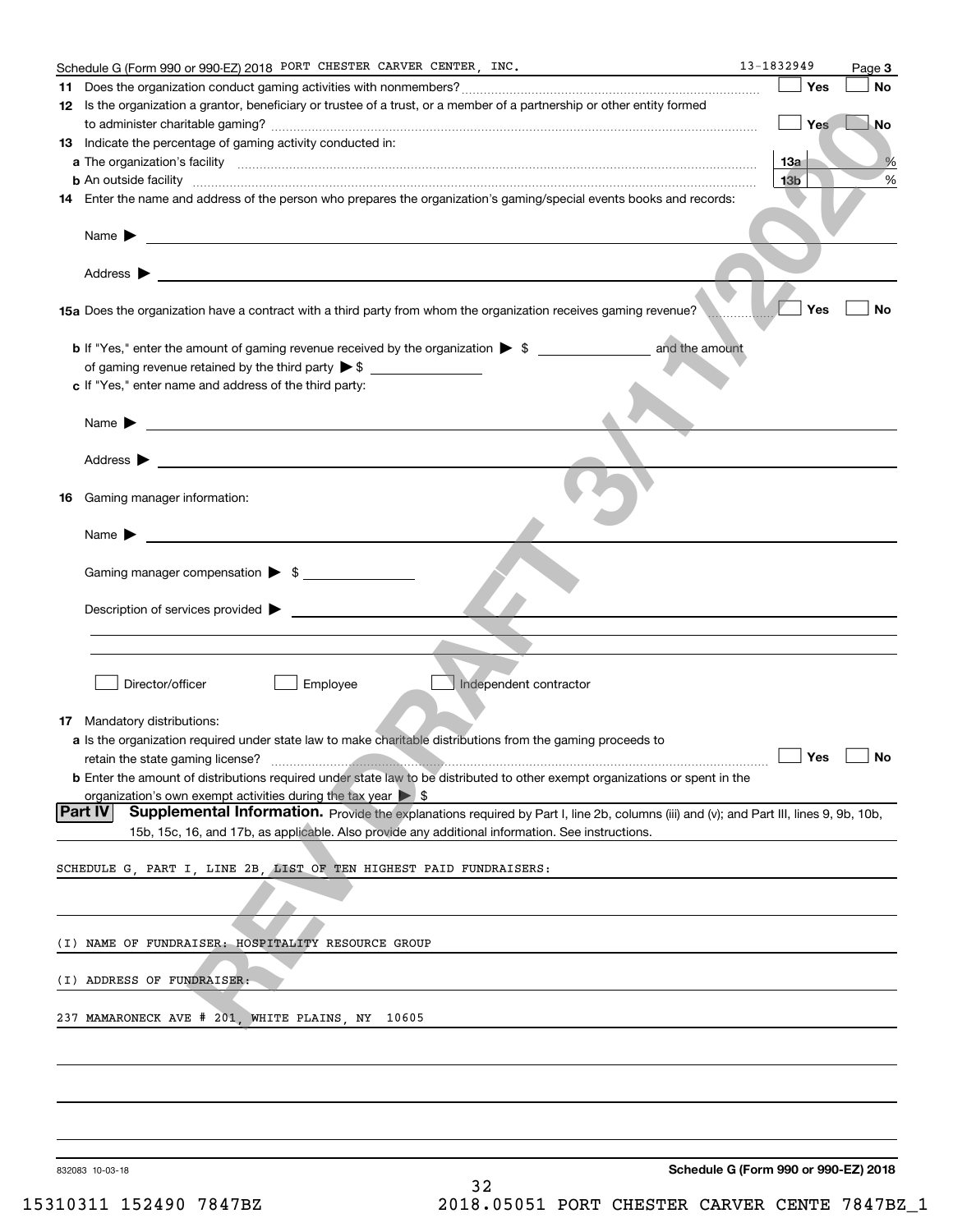| <b>Part IV</b> Supplemental Information (continued) |
|-----------------------------------------------------|
|                                                     |
|                                                     |
|                                                     |
|                                                     |
|                                                     |
|                                                     |
|                                                     |
|                                                     |
|                                                     |
|                                                     |
|                                                     |
|                                                     |
|                                                     |
|                                                     |
|                                                     |
|                                                     |
|                                                     |
|                                                     |
|                                                     |
|                                                     |
|                                                     |
|                                                     |
|                                                     |
|                                                     |
|                                                     |
|                                                     |
|                                                     |
|                                                     |
|                                                     |
|                                                     |
|                                                     |
|                                                     |
|                                                     |
|                                                     |
|                                                     |
| Schedule G (Form 990 or 990-EZ)                     |
| 832084 04-01-18                                     |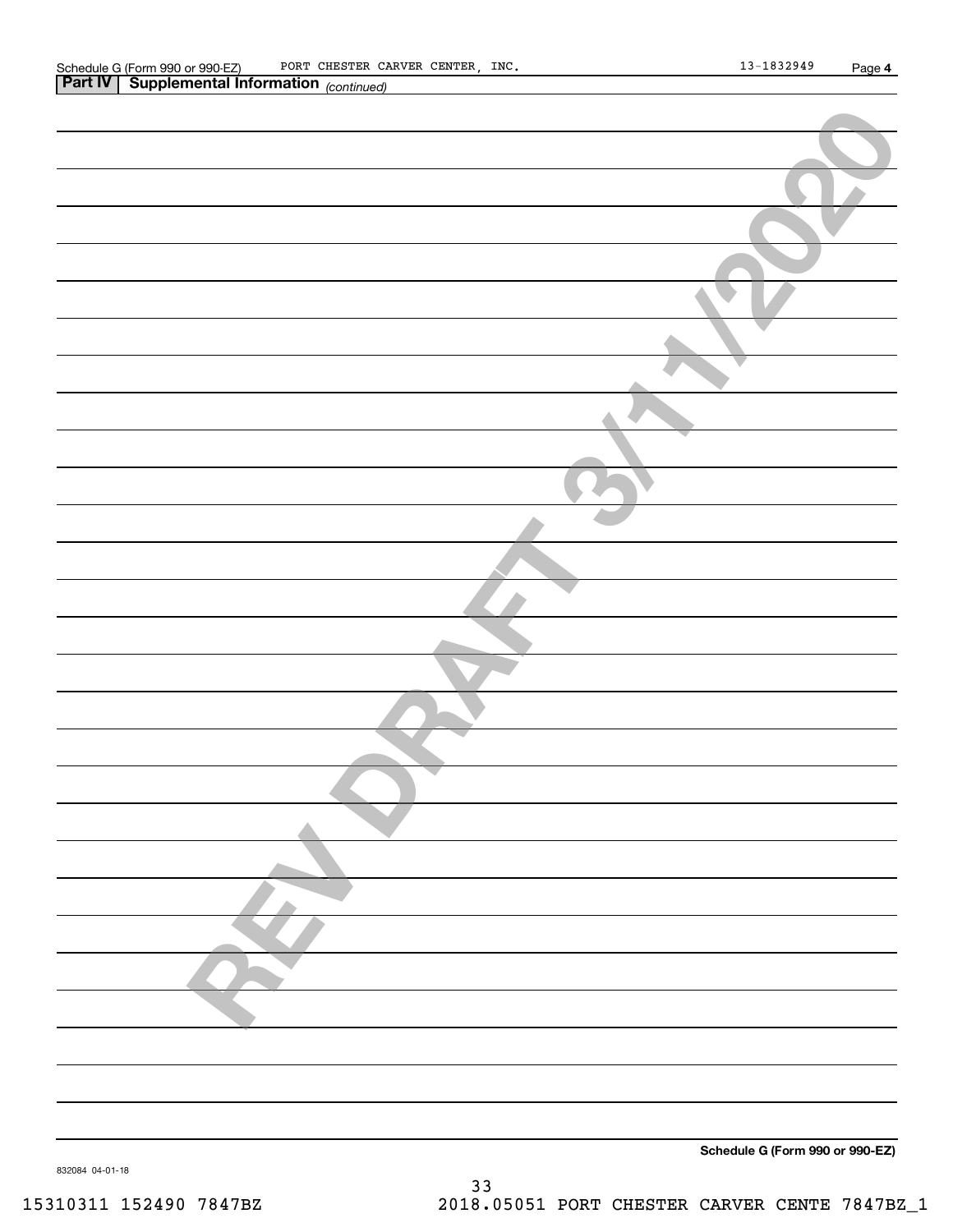|    | <b>SCHEDULE J</b>                                                                   | <b>Compensation Information</b>                                                                                                                                                                                                     |                                       | OMB No. 1545-0047     |      |        |
|----|-------------------------------------------------------------------------------------|-------------------------------------------------------------------------------------------------------------------------------------------------------------------------------------------------------------------------------------|---------------------------------------|-----------------------|------|--------|
|    | (Form 990)<br>For certain Officers, Directors, Trustees, Key Employees, and Highest |                                                                                                                                                                                                                                     |                                       |                       | 2018 |        |
|    | <b>Compensated Employees</b>                                                        |                                                                                                                                                                                                                                     |                                       |                       |      |        |
|    |                                                                                     | Complete if the organization answered "Yes" on Form 990, Part IV, line 23.<br>Attach to Form 990.                                                                                                                                   |                                       | <b>Open to Public</b> |      |        |
|    | Department of the Treasury<br>Internal Revenue Service                              | Go to www.irs.gov/Form990 for instructions and the latest information.                                                                                                                                                              |                                       | Inspection            |      |        |
|    | Name of the organization                                                            |                                                                                                                                                                                                                                     | <b>Employer identification number</b> |                       |      |        |
|    |                                                                                     | PORT CHESTER CARVER CENTER, INC.                                                                                                                                                                                                    | 13-1832949                            |                       |      |        |
|    | Part I                                                                              | <b>Questions Regarding Compensation</b>                                                                                                                                                                                             |                                       |                       |      |        |
|    |                                                                                     |                                                                                                                                                                                                                                     |                                       |                       | Yes  | No     |
|    |                                                                                     | Check the appropriate box(es) if the organization provided any of the following to or for a person listed on Form 990,                                                                                                              |                                       |                       |      |        |
|    |                                                                                     | Part VII, Section A, line 1a. Complete Part III to provide any relevant information regarding these items.                                                                                                                          |                                       |                       |      |        |
|    | First-class or charter travel                                                       | Housing allowance or residence for personal use                                                                                                                                                                                     |                                       |                       |      |        |
|    | Travel for companions                                                               | Payments for business use of personal residence                                                                                                                                                                                     |                                       |                       |      |        |
|    |                                                                                     | Health or social club dues or initiation fees<br>Tax indemnification and gross-up payments                                                                                                                                          |                                       |                       |      |        |
|    |                                                                                     | Discretionary spending account<br>Personal services (such as maid, chauffeur, chef)                                                                                                                                                 |                                       |                       |      |        |
|    |                                                                                     |                                                                                                                                                                                                                                     |                                       |                       |      |        |
|    |                                                                                     | <b>b</b> If any of the boxes on line 1a are checked, did the organization follow a written policy regarding payment or                                                                                                              |                                       |                       |      |        |
|    |                                                                                     | reimbursement or provision of all of the expenses described above? If "No," complete Part III to explain                                                                                                                            |                                       | 1b                    |      |        |
| 2  |                                                                                     | Did the organization require substantiation prior to reimbursing or allowing expenses incurred by all directors,                                                                                                                    |                                       |                       |      |        |
|    |                                                                                     | trustees, and officers, including the CEO/Executive Director, regarding the items checked on line 1a?                                                                                                                               |                                       | $\mathbf{2}$          |      |        |
|    |                                                                                     |                                                                                                                                                                                                                                     |                                       |                       |      |        |
| 3  |                                                                                     | Indicate which, if any, of the following the filing organization used to establish the compensation of the organization's                                                                                                           |                                       |                       |      |        |
|    |                                                                                     | CEO/Executive Director. Check all that apply. Do not check any boxes for methods used by a related organization to                                                                                                                  |                                       |                       |      |        |
|    |                                                                                     | establish compensation of the CEO/Executive Director, but explain in Part III.                                                                                                                                                      |                                       |                       |      |        |
|    | Compensation committee                                                              | Written employment contract                                                                                                                                                                                                         |                                       |                       |      |        |
|    |                                                                                     | Compensation survey or study<br>Independent compensation consultant                                                                                                                                                                 |                                       |                       |      |        |
|    |                                                                                     | Form 990 of other organizations<br>Approval by the board or compensation committee                                                                                                                                                  |                                       |                       |      |        |
|    |                                                                                     |                                                                                                                                                                                                                                     |                                       |                       |      |        |
| 4  |                                                                                     | During the year, did any person listed on Form 990, Part VII, Section A, line 1a, with respect to the filing                                                                                                                        |                                       |                       |      |        |
|    | organization or a related organization:                                             |                                                                                                                                                                                                                                     |                                       |                       |      |        |
| а  |                                                                                     | Receive a severance payment or change-of-control payment?                                                                                                                                                                           |                                       | 4a                    |      | Х      |
| b  |                                                                                     |                                                                                                                                                                                                                                     |                                       | 4b                    |      | X      |
| с  |                                                                                     |                                                                                                                                                                                                                                     |                                       | 4c                    |      | х      |
|    |                                                                                     | If "Yes" to any of lines 4a-c, list the persons and provide the applicable amounts for each item in Part III.                                                                                                                       |                                       |                       |      |        |
|    |                                                                                     |                                                                                                                                                                                                                                     |                                       |                       |      |        |
|    |                                                                                     | Only section 501(c)(3), 501(c)(4), and 501(c)(29) organizations must complete lines 5-9.                                                                                                                                            |                                       |                       |      |        |
|    |                                                                                     | For persons listed on Form 990, Part VII, Section A, line 1a, did the organization pay or accrue any compensation                                                                                                                   |                                       |                       |      |        |
|    | contingent on the revenues of:                                                      |                                                                                                                                                                                                                                     |                                       |                       |      |        |
| a  |                                                                                     |                                                                                                                                                                                                                                     |                                       | 5a                    |      | х      |
|    |                                                                                     |                                                                                                                                                                                                                                     |                                       | 5b                    |      | x      |
|    |                                                                                     | If "Yes" on line 5a or 5b, describe in Part III.                                                                                                                                                                                    |                                       |                       |      |        |
|    |                                                                                     | 6 For persons listed on Form 990, Part VII, Section A, line 1a, did the organization pay or accrue any compensation                                                                                                                 |                                       |                       |      |        |
|    | contingent on the net earnings of:                                                  |                                                                                                                                                                                                                                     |                                       |                       |      |        |
| a  |                                                                                     | The organization? <b>Constitution</b> and the construction of the construction of the construction of the construction of the construction of the construction of the construction of the construction of the construction of the c |                                       | 6a                    |      | х<br>x |
|    |                                                                                     | b Any related organization? <b>Contract of the Contract of Annual Contract of Any related organization?</b>                                                                                                                         |                                       | 6b                    |      |        |
|    |                                                                                     | If "Yes" on line 6a or 6b, describe in Part III.                                                                                                                                                                                    |                                       |                       |      |        |
|    |                                                                                     | 7 For persons listed on Form 990, Part VII, Section A, line 1a, did the organization provide any nonfixed payments                                                                                                                  |                                       |                       |      | х      |
|    |                                                                                     |                                                                                                                                                                                                                                     |                                       | $\overline{7}$        |      |        |
| 8. |                                                                                     | Were any amounts reported on Form 990, Part VII, paid or accrued pursuant to a contract that was subject to the                                                                                                                     |                                       |                       |      |        |
|    |                                                                                     | initial contract exception described in Regulations section 53.4958-4(a)(3)? If "Yes," describe in Part III                                                                                                                         |                                       | 8                     |      | х      |
| 9  |                                                                                     | If "Yes" on line 8, did the organization also follow the rebuttable presumption procedure described in                                                                                                                              |                                       |                       |      |        |
|    | Regulations section 53.4958-6(c)?                                                   |                                                                                                                                                                                                                                     |                                       | 9                     |      |        |
|    |                                                                                     | LHA For Paperwork Reduction Act Notice, see the Instructions for Form 990.                                                                                                                                                          | Schedule J (Form 990) 2018            |                       |      |        |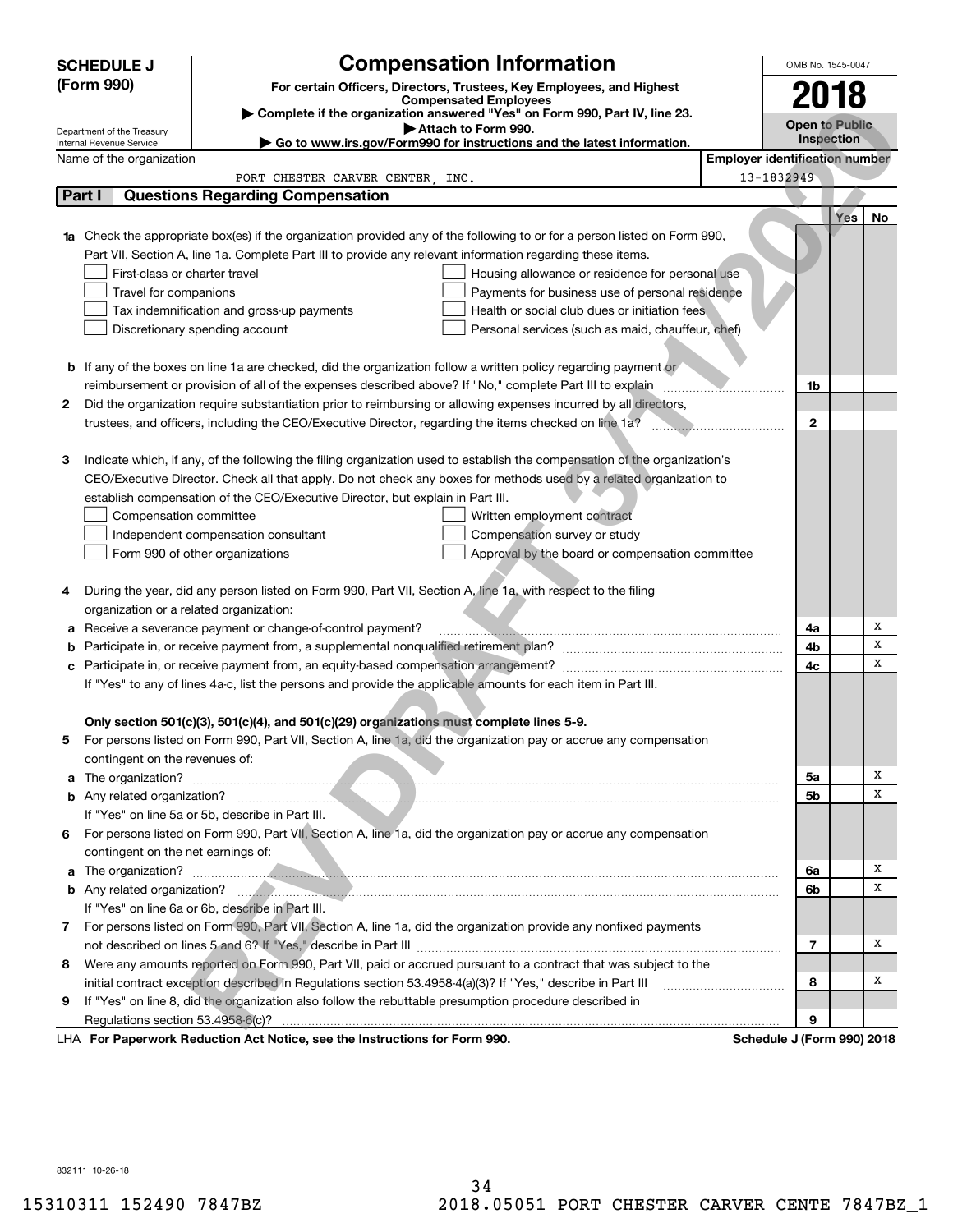13-1832949

# **Part II Officers, Directors, Trustees, Key Employees, and Highest Compensated Employees.**  Schedule J (Form 990) 2018 Page Use duplicate copies if additional space is needed.

| For each individual whose compensation must be reported on Schedule J, report compensation from the organization on row (i) and from related organizations, described in the instructions, on row (ii).<br>Do not list any individuals that aren't listed on Form 990, Part VII. |                           |                          |                                                    |                                           |                                      |                |                      |                                                            |  |
|----------------------------------------------------------------------------------------------------------------------------------------------------------------------------------------------------------------------------------------------------------------------------------|---------------------------|--------------------------|----------------------------------------------------|-------------------------------------------|--------------------------------------|----------------|----------------------|------------------------------------------------------------|--|
| Note: The sum of columns (B)(i)-(iii) for each listed individual must equal the total amount of Form 990, Part VII, Section A, line 1a, applicable column (D) and (E) amounts for that individual.                                                                               |                           |                          |                                                    |                                           |                                      |                |                      |                                                            |  |
|                                                                                                                                                                                                                                                                                  |                           |                          | (B) Breakdown of W-2 and/or 1099-MISC compensation |                                           | (C) Retirement and<br>other deferred | (D) Nontaxable | (E) Total of columns | (F) Compensation                                           |  |
| (A) Name and Title                                                                                                                                                                                                                                                               |                           | (i) Base<br>compensation | (ii) Bonus &<br>incentive<br>compensation          | (iii) Other<br>reportable<br>compensation | compensation                         | benefits       | $(B)(i)-(D)$         | in column (B)<br>reported as deferred<br>on prior Form 990 |  |
| JOSEPH KWASNIEWSKI<br>(1)                                                                                                                                                                                                                                                        | (i)                       | 143,559.                 | $\mathbf{0}$ .                                     | $\mathbf{0}$ .                            | 3,600.                               | 5,569          | 152,728.             | 0.                                                         |  |
| FORMER CEO (JULY - DEC)                                                                                                                                                                                                                                                          | (i)                       | $\mathbf{0}$ .           | $\mathbf{0}$ .                                     | 0.                                        | $\mathbf{0}$ .                       | $\mathbf{0}$ . | $\mathbf{0}$ .       | $\mathbf 0$ .                                              |  |
|                                                                                                                                                                                                                                                                                  | (i)                       |                          |                                                    |                                           |                                      |                |                      |                                                            |  |
|                                                                                                                                                                                                                                                                                  | (ii)                      |                          |                                                    |                                           |                                      |                |                      |                                                            |  |
|                                                                                                                                                                                                                                                                                  | (i)                       |                          |                                                    |                                           |                                      |                |                      |                                                            |  |
|                                                                                                                                                                                                                                                                                  | (ii)                      |                          |                                                    |                                           |                                      |                |                      |                                                            |  |
|                                                                                                                                                                                                                                                                                  | $(\sf{i})$                |                          |                                                    |                                           |                                      |                |                      |                                                            |  |
|                                                                                                                                                                                                                                                                                  | (ii)                      |                          |                                                    |                                           |                                      |                |                      |                                                            |  |
|                                                                                                                                                                                                                                                                                  | (i)                       |                          |                                                    |                                           |                                      |                |                      |                                                            |  |
|                                                                                                                                                                                                                                                                                  | (ii)                      |                          |                                                    |                                           |                                      |                |                      |                                                            |  |
|                                                                                                                                                                                                                                                                                  | (i)                       |                          |                                                    |                                           |                                      |                |                      |                                                            |  |
|                                                                                                                                                                                                                                                                                  | (i)                       |                          |                                                    |                                           |                                      |                |                      |                                                            |  |
|                                                                                                                                                                                                                                                                                  | (i)                       |                          |                                                    |                                           |                                      |                |                      |                                                            |  |
|                                                                                                                                                                                                                                                                                  | (ii)                      |                          |                                                    |                                           |                                      |                |                      |                                                            |  |
|                                                                                                                                                                                                                                                                                  | (i)<br>(ii)               |                          |                                                    |                                           |                                      |                |                      |                                                            |  |
|                                                                                                                                                                                                                                                                                  | (i)                       |                          |                                                    |                                           |                                      |                |                      |                                                            |  |
|                                                                                                                                                                                                                                                                                  | (ii)                      |                          |                                                    |                                           |                                      |                |                      |                                                            |  |
|                                                                                                                                                                                                                                                                                  | (i)                       |                          |                                                    |                                           |                                      |                |                      |                                                            |  |
|                                                                                                                                                                                                                                                                                  | (i)                       |                          |                                                    |                                           |                                      |                |                      |                                                            |  |
|                                                                                                                                                                                                                                                                                  | (i)                       |                          |                                                    |                                           |                                      |                |                      |                                                            |  |
|                                                                                                                                                                                                                                                                                  | (ii)                      |                          |                                                    |                                           |                                      |                |                      |                                                            |  |
|                                                                                                                                                                                                                                                                                  | $\left(\mathbf{i}\right)$ |                          |                                                    |                                           |                                      |                |                      |                                                            |  |
|                                                                                                                                                                                                                                                                                  | (ii)                      |                          |                                                    |                                           |                                      |                |                      |                                                            |  |
|                                                                                                                                                                                                                                                                                  | (i)                       |                          |                                                    |                                           |                                      |                |                      |                                                            |  |
|                                                                                                                                                                                                                                                                                  | (ii)                      |                          |                                                    |                                           |                                      |                |                      |                                                            |  |
|                                                                                                                                                                                                                                                                                  | (i)                       |                          |                                                    |                                           |                                      |                |                      |                                                            |  |
|                                                                                                                                                                                                                                                                                  | (ii)                      |                          |                                                    |                                           |                                      |                |                      |                                                            |  |
|                                                                                                                                                                                                                                                                                  | (i)                       |                          |                                                    |                                           |                                      |                |                      |                                                            |  |
|                                                                                                                                                                                                                                                                                  | (i)                       |                          |                                                    |                                           |                                      |                |                      |                                                            |  |
|                                                                                                                                                                                                                                                                                  | (i)                       |                          |                                                    |                                           |                                      |                |                      |                                                            |  |
|                                                                                                                                                                                                                                                                                  | (ii)                      |                          |                                                    |                                           |                                      |                |                      |                                                            |  |

**Schedule J (Form 990) 2018**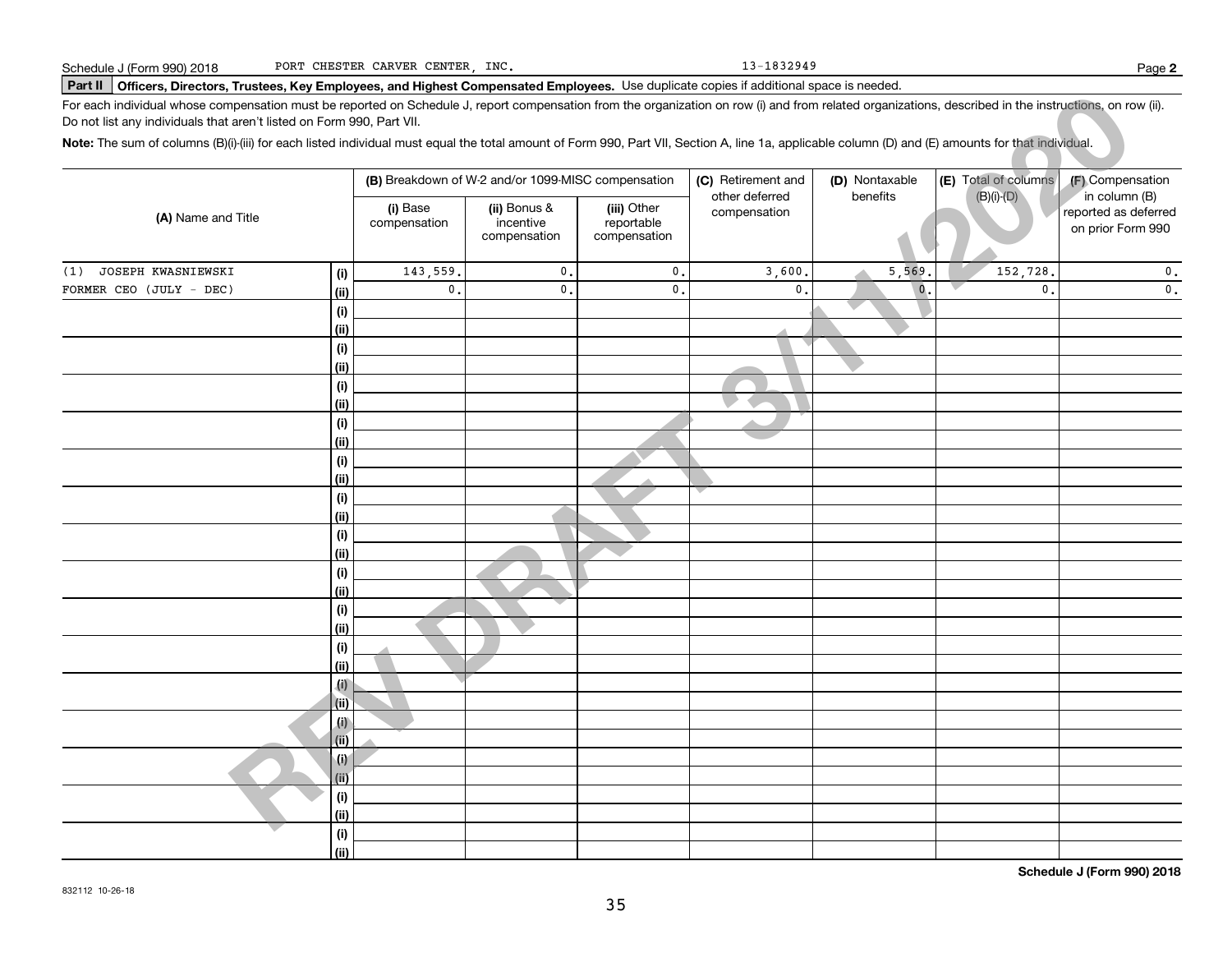# **Part III Supplemental Information**

Schedule J (Form 990) 2018 PORT CHESTER CARVER CENTER, INC.<br>Part III Supplemental Information<br>Provide the information, explanation, or descriptions required for Part I, lines 1a, 1b, 3, 4a, 4b, 4c, 5a, 5b, 6a, 6b, 7, and 8

| Turn ouppremental information                                                                                                                                                                              |
|------------------------------------------------------------------------------------------------------------------------------------------------------------------------------------------------------------|
| Provide the information, explanation, or descriptions required for Part I, lines 1a, 1b, 3, 4a, 4b, 4c, 5a, 5b, 6a, 6b, 7, and 8, and for Part II. Also complete this part for any additional information. |
|                                                                                                                                                                                                            |
|                                                                                                                                                                                                            |
|                                                                                                                                                                                                            |
|                                                                                                                                                                                                            |
|                                                                                                                                                                                                            |
|                                                                                                                                                                                                            |
|                                                                                                                                                                                                            |
|                                                                                                                                                                                                            |
|                                                                                                                                                                                                            |
|                                                                                                                                                                                                            |
|                                                                                                                                                                                                            |
|                                                                                                                                                                                                            |
|                                                                                                                                                                                                            |
|                                                                                                                                                                                                            |
|                                                                                                                                                                                                            |
|                                                                                                                                                                                                            |
|                                                                                                                                                                                                            |
|                                                                                                                                                                                                            |
|                                                                                                                                                                                                            |
|                                                                                                                                                                                                            |

**Schedule J (Form 990) 2018**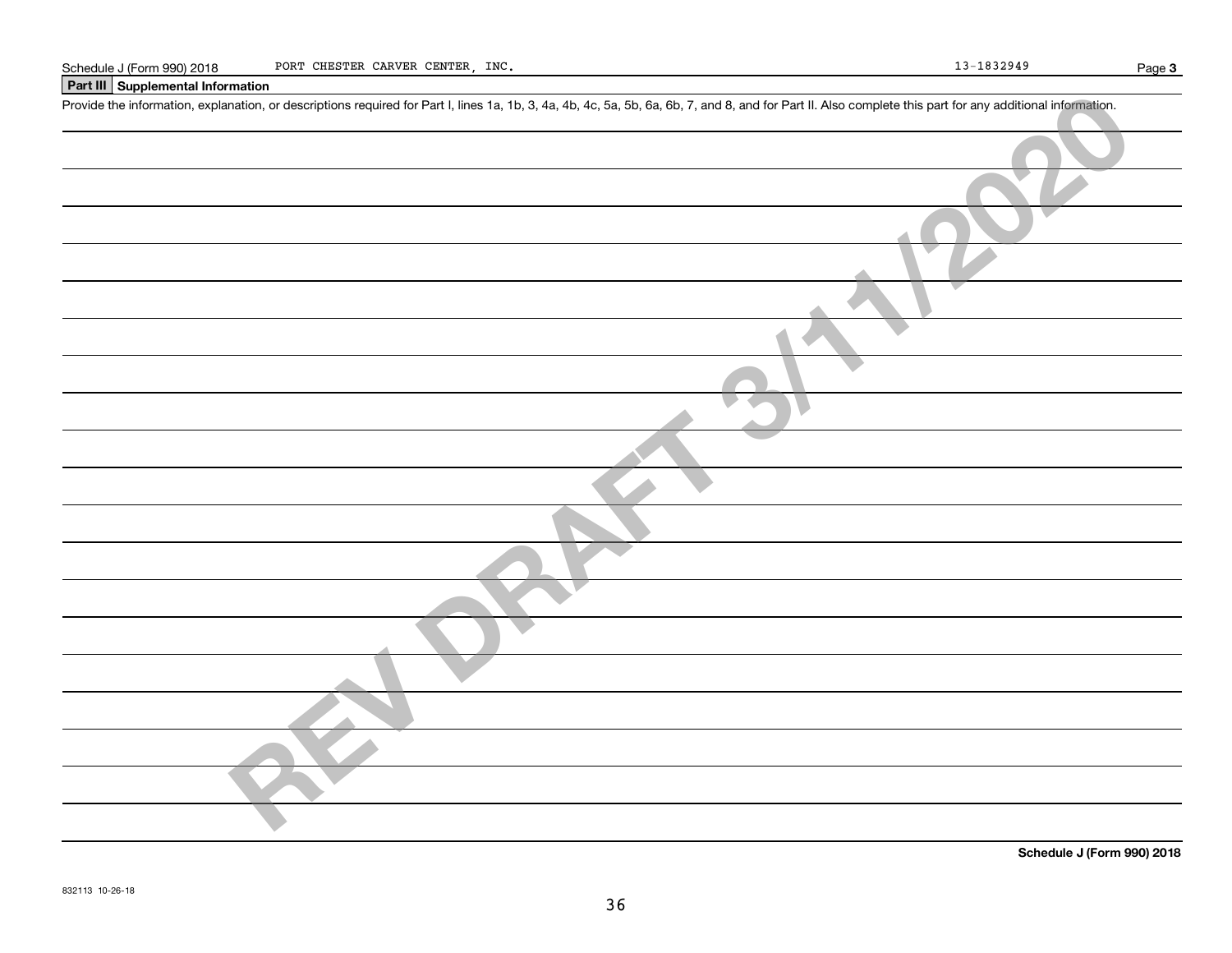# **SCHEDULE M (Form 990)**

# **Noncash Contributions**

OMB No. 1545-0047

| Department of the Treasury      |  |
|---------------------------------|--|
| <b>Internal Revenue Service</b> |  |

**Complete if the organizations answered "Yes" on Form 990, Part IV, lines 29 or 30.** <sup>J</sup>**2018 Attach to Form 990.** J

|  | Name of the organization |
|--|--------------------------|
|--|--------------------------|

| e:        |  |                                 |  | $\triangleright$ Go to www.irs.gov/Form990 for instructions and the latest information. |  |  |
|-----------|--|---------------------------------|--|-----------------------------------------------------------------------------------------|--|--|
| ınization |  |                                 |  |                                                                                         |  |  |
|           |  | PORT CHESTER CARVER CENTER INC. |  |                                                                                         |  |  |

|        |                                                                                                                            |                        |                               | ▶ Complete if the organizations answered "Yes" on Form 990, Part IV, lines 29 or 30.          |                              | LV IV                                 |            |    |
|--------|----------------------------------------------------------------------------------------------------------------------------|------------------------|-------------------------------|-----------------------------------------------------------------------------------------------|------------------------------|---------------------------------------|------------|----|
|        | Attach to Form 990.<br>Department of the Treasury<br>Internal Revenue Service                                              |                        |                               |                                                                                               |                              | <b>Open to Public</b>                 |            |    |
|        | Go to www.irs.gov/Form990 for instructions and the latest information.                                                     |                        |                               |                                                                                               |                              | Inspection                            |            |    |
|        | Name of the organization                                                                                                   |                        |                               |                                                                                               |                              | <b>Employer identification number</b> |            |    |
| Part I | PORT CHESTER CARVER CENTER, INC.<br><b>Types of Property</b>                                                               |                        |                               |                                                                                               |                              | 13-1832949                            |            |    |
|        |                                                                                                                            | (a)                    | (b)                           | (c)                                                                                           |                              | (d)                                   |            |    |
|        |                                                                                                                            | Check if<br>applicable | Number of<br>contributions or | Noncash contribution<br>amounts reported on<br>items contributed Form 990, Part VIII, line 1g | noncash contribution amounts | Method of determining                 |            |    |
| 1      |                                                                                                                            |                        |                               |                                                                                               |                              |                                       |            |    |
| 2      |                                                                                                                            |                        |                               |                                                                                               |                              |                                       |            |    |
| з      |                                                                                                                            |                        |                               |                                                                                               |                              |                                       |            |    |
| 4      | Books and publications                                                                                                     | X                      |                               | 7,497.FMV                                                                                     |                              |                                       |            |    |
| 5      | Clothing and household goods                                                                                               |                        |                               |                                                                                               |                              |                                       |            |    |
| 6      |                                                                                                                            |                        |                               |                                                                                               |                              |                                       |            |    |
| 7      |                                                                                                                            |                        |                               |                                                                                               |                              |                                       |            |    |
| 8      | Intellectual property                                                                                                      |                        |                               |                                                                                               |                              |                                       |            |    |
| 9      | Securities - Publicly traded                                                                                               |                        |                               |                                                                                               |                              |                                       |            |    |
| 10     | Securities - Closely held stock                                                                                            |                        |                               |                                                                                               |                              |                                       |            |    |
| 11     | Securities - Partnership, LLC, or                                                                                          |                        |                               |                                                                                               |                              |                                       |            |    |
|        | trust interests                                                                                                            |                        |                               |                                                                                               |                              |                                       |            |    |
| 12     | Securities - Miscellaneous                                                                                                 |                        |                               |                                                                                               |                              |                                       |            |    |
| 13     | Qualified conservation contribution -                                                                                      |                        |                               |                                                                                               |                              |                                       |            |    |
|        | Historic structures                                                                                                        |                        |                               |                                                                                               |                              |                                       |            |    |
| 14     | Qualified conservation contribution - Other                                                                                |                        |                               |                                                                                               |                              |                                       |            |    |
| 15     | Real estate - Residential                                                                                                  |                        |                               |                                                                                               |                              |                                       |            |    |
| 16     | Real estate - Commercial                                                                                                   |                        |                               |                                                                                               |                              |                                       |            |    |
| 17     |                                                                                                                            |                        |                               |                                                                                               |                              |                                       |            |    |
| 18     |                                                                                                                            |                        |                               |                                                                                               |                              |                                       |            |    |
| 19     |                                                                                                                            | x                      |                               | 7,752.FMV                                                                                     |                              |                                       |            |    |
| 20     | Drugs and medical supplies                                                                                                 |                        |                               |                                                                                               |                              |                                       |            |    |
| 21     |                                                                                                                            |                        |                               |                                                                                               |                              |                                       |            |    |
| 22     |                                                                                                                            |                        |                               |                                                                                               |                              |                                       |            |    |
| 23     |                                                                                                                            |                        |                               |                                                                                               |                              |                                       |            |    |
| 24     |                                                                                                                            |                        |                               |                                                                                               |                              |                                       |            |    |
| 25     | OTHER<br>Other $\blacktriangleright$                                                                                       | X                      | 0                             | 15,730.                                                                                       |                              |                                       |            |    |
| 26     | EQUIPEMENT<br>Other $\blacktriangleright$                                                                                  | х                      | 0                             | 600.                                                                                          |                              |                                       |            |    |
| 27     | Other $\blacktriangleright$                                                                                                |                        |                               |                                                                                               |                              |                                       |            |    |
| 28     | Other                                                                                                                      |                        |                               |                                                                                               |                              |                                       |            |    |
| 29     | Number of Forms 8283 received by the organization during the tax year for contributions                                    |                        |                               |                                                                                               |                              |                                       |            |    |
|        | for which the organization completed Form 8283, Part IV, Donee Acknowledgement                                             |                        |                               | 29                                                                                            |                              |                                       |            |    |
|        |                                                                                                                            |                        |                               |                                                                                               |                              |                                       | <b>Yes</b> | No |
| 30a    | During the year, did the organization receive by contribution any property reported in Part I, lines 1 through 28, that it |                        |                               |                                                                                               |                              |                                       |            |    |
|        | must hold for at least three years from the date of the initial contribution, and which isn't required to be used for      |                        |                               |                                                                                               |                              |                                       |            |    |
|        | exempt purposes for the entire holding period?                                                                             |                        |                               |                                                                                               |                              | 30a                                   |            | х  |
| b      | If "Yes," describe the arrangement in Part II.                                                                             |                        |                               |                                                                                               |                              |                                       |            |    |
| 31     | Does the organization have a gift acceptance policy that requires the review of any nonstandard contributions?             |                        |                               |                                                                                               |                              | 31                                    | x          |    |
| 32a    | Does the organization hire or use third parties or related organizations to solicit, process, or sell noncash              |                        |                               |                                                                                               |                              |                                       |            |    |
|        | contributions?                                                                                                             |                        |                               |                                                                                               |                              | 32a                                   |            | х  |
| b      | If "Yes," describe in Part II.                                                                                             |                        |                               |                                                                                               |                              |                                       |            |    |
| 33     | If the organization didn't report an amount in column (c) for a type of property for which column (a) is checked,          |                        |                               |                                                                                               |                              |                                       |            |    |

describe in Part II.

832141 10-18-18

LHA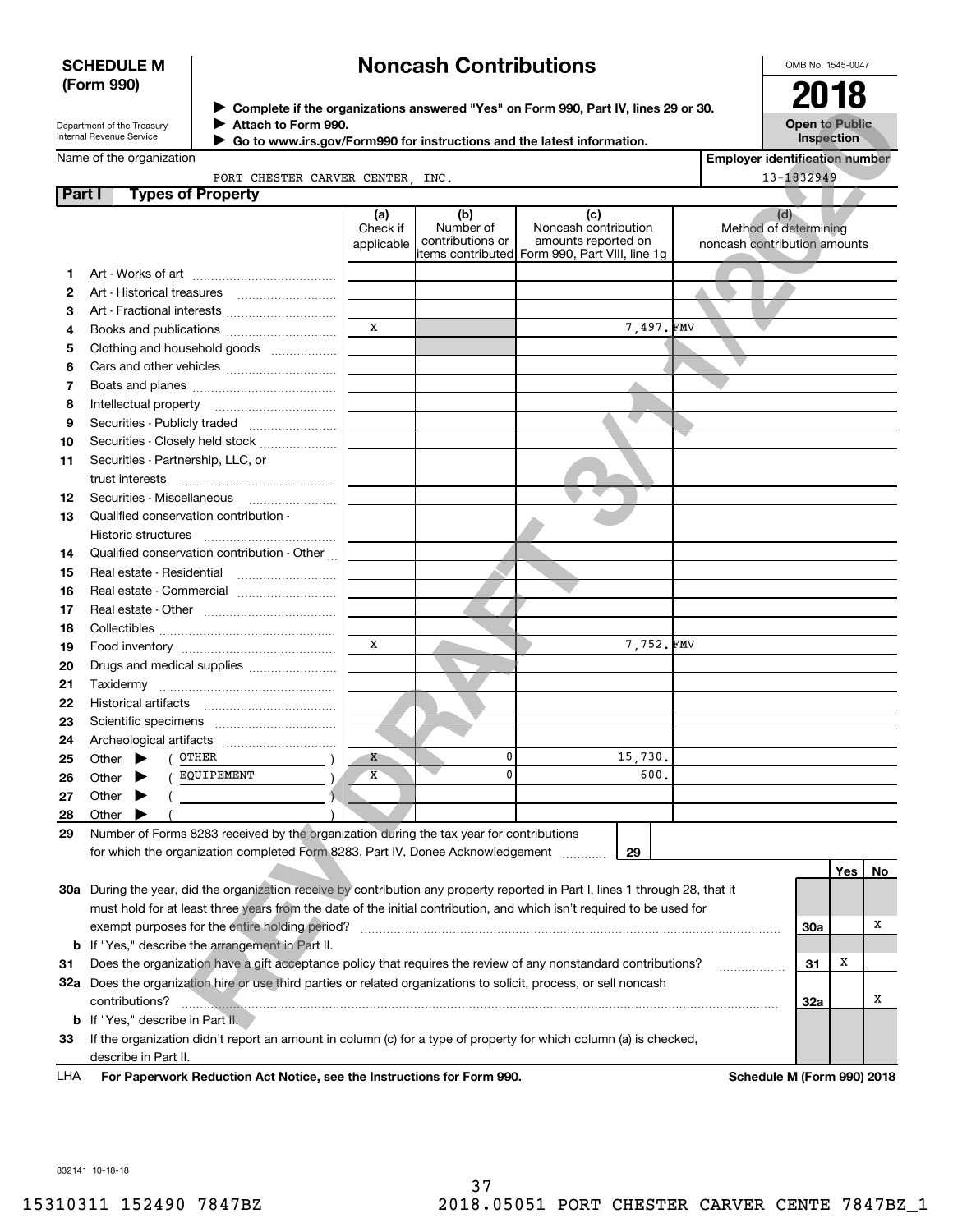Part II | Supplemental Information. Provide the information required by Part I, lines 30b, 32b, and 33, and whether the organization is reporting in Part I, column (b), the number of contributions, the number of items received, or a combination of both. Also complete this part for any additional information.

| this part for any additional information. |                            |
|-------------------------------------------|----------------------------|
|                                           |                            |
|                                           |                            |
|                                           |                            |
|                                           |                            |
|                                           |                            |
|                                           |                            |
|                                           |                            |
|                                           |                            |
|                                           |                            |
|                                           |                            |
|                                           |                            |
|                                           |                            |
|                                           |                            |
|                                           |                            |
|                                           |                            |
|                                           |                            |
|                                           |                            |
|                                           |                            |
|                                           |                            |
|                                           |                            |
|                                           |                            |
|                                           |                            |
|                                           |                            |
|                                           |                            |
|                                           |                            |
|                                           |                            |
|                                           |                            |
|                                           |                            |
|                                           |                            |
|                                           |                            |
|                                           |                            |
|                                           |                            |
|                                           |                            |
| 832142 10-18-18                           | Schedule M (Form 990) 2018 |
| 38                                        |                            |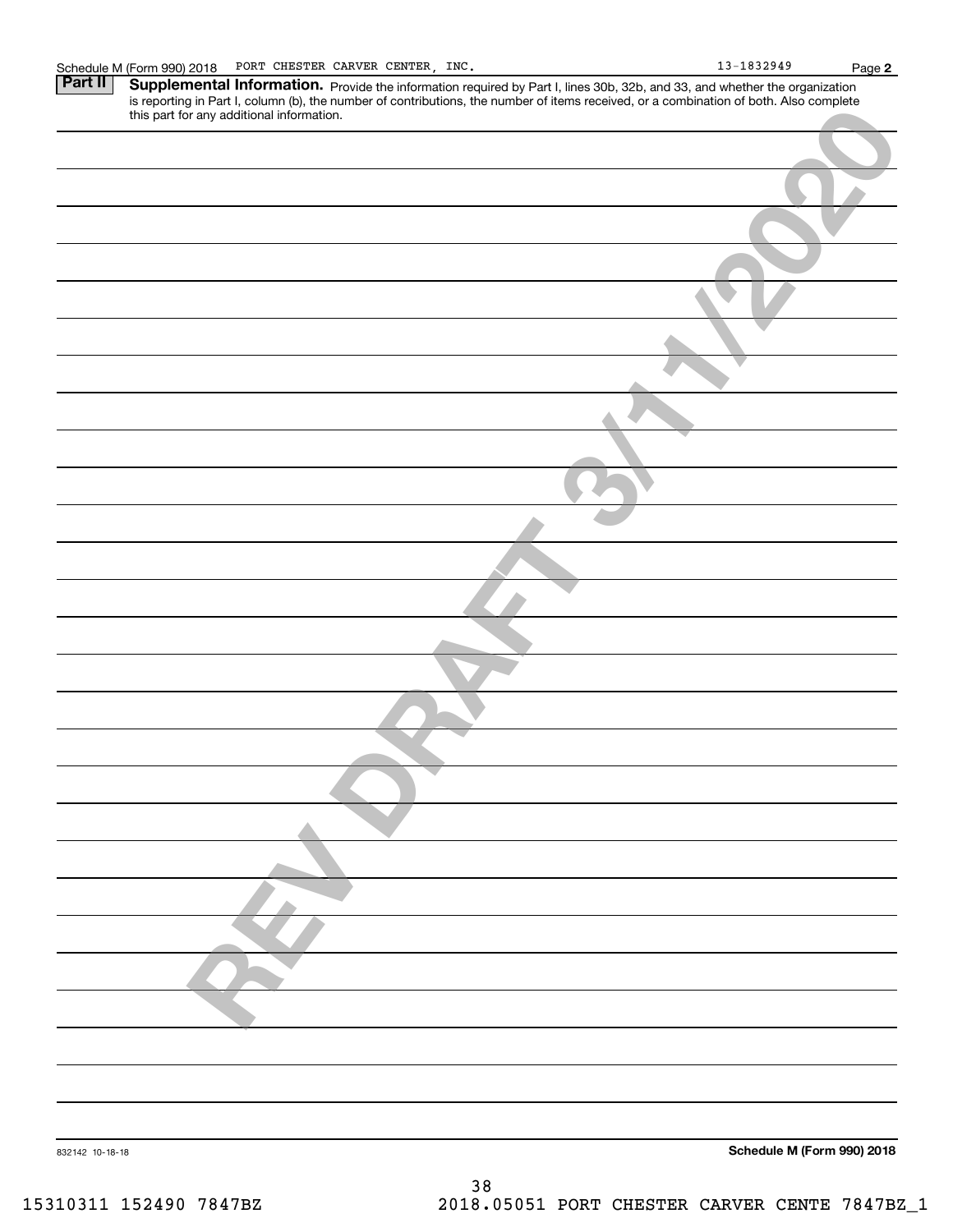| <b>SCHEDULE O</b><br>(Form 990 or 990-EZ)              | Supplemental Information to Form 990 or 990-EZ<br>Complete to provide information for responses to specific questions on<br>Form 990 or 990-EZ or to provide any additional information. | OMB No. 1545-0047<br><b>Open to Public</b>          |
|--------------------------------------------------------|------------------------------------------------------------------------------------------------------------------------------------------------------------------------------------------|-----------------------------------------------------|
| Department of the Treasury<br>Internal Revenue Service | Attach to Form 990 or 990-EZ.<br>Go to www.irs.gov/Form990 for the latest information.                                                                                                   | Inspection                                          |
| Name of the organization                               | PORT CHESTER CARVER CENTER, INC.                                                                                                                                                         | <b>Employer identification number</b><br>13-1832949 |
|                                                        | FORM 990, PART III, LINE 1, DESCRIPTION OF ORGANIZATION MISSION:                                                                                                                         |                                                     |
|                                                        | CORE VALUES STATEMENT THE PORT CHESTER CARVER CENTER, INC. (THE                                                                                                                          |                                                     |
|                                                        | "CENTER") STRIVES TO MEET PEOPLE "WHERE THEY ARE" AND INSPIRE THEM TO                                                                                                                    |                                                     |
|                                                        | MOVE FORWARD. WE PROVIDE PROGRAMS AND SERVICES THAT ARE TESTED AND                                                                                                                       |                                                     |
| PROVEN, ENGAGING AND EMPOWERING.                       |                                                                                                                                                                                          |                                                     |
|                                                        | THE CENTER EMBRACES AND PROMOTES UNDERSTANDING AND SENSITIVITY FOR                                                                                                                       |                                                     |
|                                                        | CULTURAL DIVERSITY WITH RESPECT FOR LANGUAGE AND VALUE DIFFERENCES. THE                                                                                                                  |                                                     |
|                                                        | CENTER IS A PLACE WHERE INDIVIDUALS MUST HAVE COMPASSION FOR ALL WHO                                                                                                                     |                                                     |
|                                                        | WALK THROUGH THE DOORS. WE ARE COMMITTED TO ASSISTING THOSE WHO COME TO                                                                                                                  |                                                     |
|                                                        | US ACHIEVE SELF-SUFFICIENT BY EMPOWERING THEM TO TAKE CONTROL OF THEIR                                                                                                                   |                                                     |
|                                                        | OWN LIVES AND COMMUNITIES. THE ORGANIZATION IS COMPETENT IN ITS SERVICE                                                                                                                  |                                                     |
|                                                        | DELIVERY AND PROVIDES AN ENVIRONMENT THAT IS SAFE AND NURTURING FOR                                                                                                                      |                                                     |
| ALL.                                                   |                                                                                                                                                                                          |                                                     |
|                                                        | THE CENTER DOES NOT DISCRIMINATE ON THE BASIS OF RACE, GENDER,                                                                                                                           |                                                     |
|                                                        | NATIONALITY, AGE, ETHNICITY, RELIGION, OR SEXUALITY.                                                                                                                                     |                                                     |
|                                                        |                                                                                                                                                                                          |                                                     |
|                                                        |                                                                                                                                                                                          |                                                     |
|                                                        | FORM 990, PART III, LINE 4D, OTHER PROGRAM SERVICES:                                                                                                                                     |                                                     |
| OTHER PROGRAMS:                                        |                                                                                                                                                                                          |                                                     |
|                                                        | - POOL ACCESS AND SWIMMING LESSONS PROVIDED TO THE PORT CHESTER                                                                                                                          |                                                     |
| COMMUNITY.                                             |                                                                                                                                                                                          |                                                     |
|                                                        | - SUPPORT FROM GENERAL ADMINISTRATION, DEVELOPMENT AND FUNDRAISING, AND                                                                                                                  |                                                     |
|                                                        | CUSTODIAL STAFF IS GIVEN TO ALL OF CARVER CENTER'S PROGRAMS.                                                                                                                             |                                                     |
| EXPENSES \$ 1,698,986.                                 | INCLUDING GRANTS OF \$ 0.<br>REVENUE \$ 285,676.                                                                                                                                         |                                                     |
|                                                        |                                                                                                                                                                                          |                                                     |
|                                                        | FORM 990, PART VI, SECTION B, LINE 11B:                                                                                                                                                  |                                                     |
| 832211 10-10-18                                        | LHA For Paperwork Reduction Act Notice, see the Instructions for Form 990 or 990-EZ.                                                                                                     | Schedule O (Form 990 or 990-EZ) (2018)              |
|                                                        | 39                                                                                                                                                                                       |                                                     |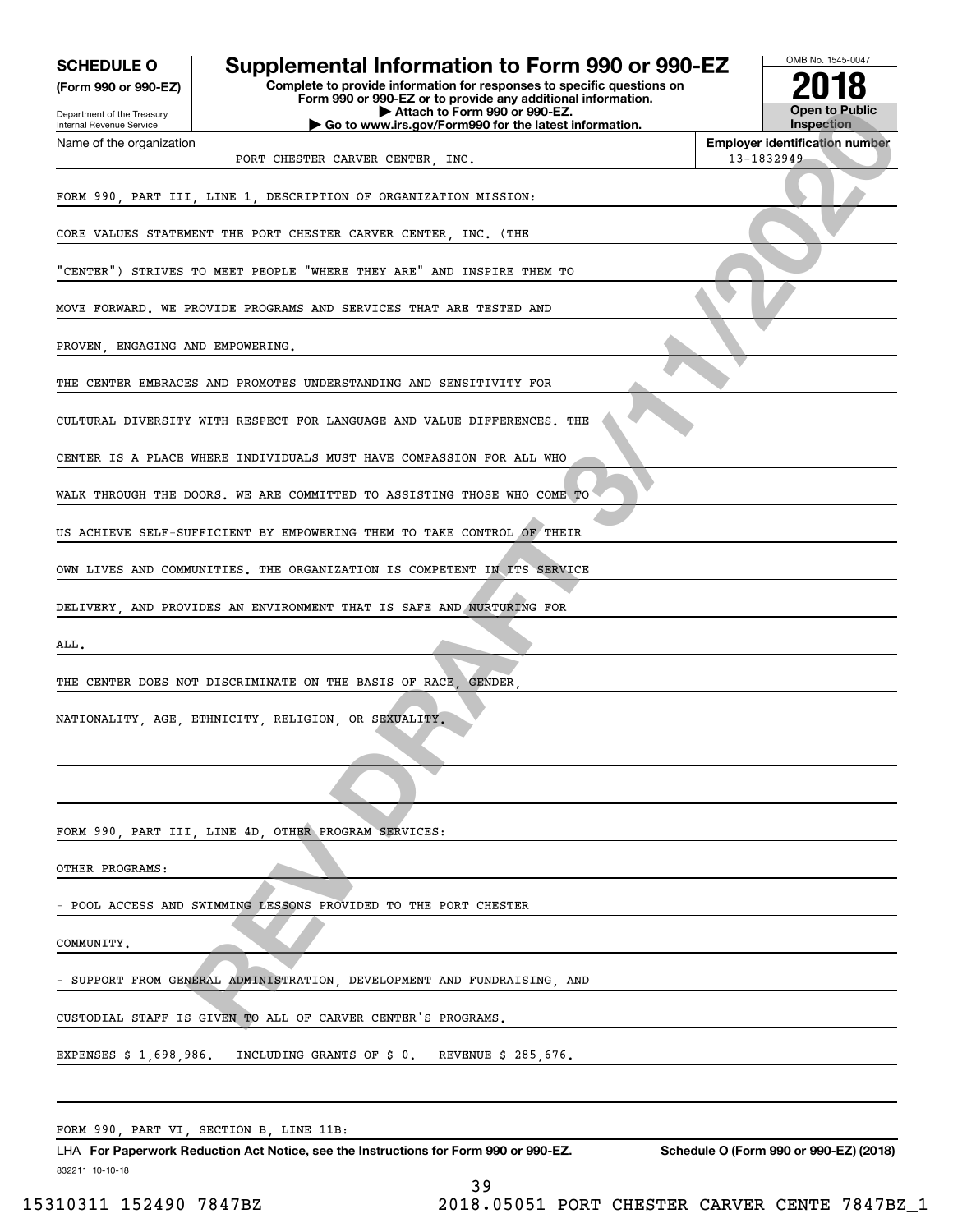| Schedule O (Form 990 or 990-EZ) (2018)                                      | Page 2                                              |
|-----------------------------------------------------------------------------|-----------------------------------------------------|
| Name of the organization                                                    | <b>Employer identification number</b><br>13-1832949 |
| PORT CHESTER CARVER CENTER, INC.                                            |                                                     |
| THE FORM 990 IS PROVIDED TO THE ENTIRE GOVERNING BODY VIA EMAIL PRIOR TO    |                                                     |
| FILING WITH THE INTERNAL REVENUE SERVICE. THE CENTER REQUIRES 100%          |                                                     |
| PARTICIPATION IN APPROVAL OF THE FORM BY THE GOVERNING BODY PRIOR TO        |                                                     |
| SUBMISSION.                                                                 |                                                     |
|                                                                             |                                                     |
| FORM 990, PART VI, SECTION B, LINE 12C:                                     |                                                     |
| EVERY BOARD MEMBER AND SENIOR STAFF MEMBER IS REQUIRED TO COMPLETE AND SIGN |                                                     |
| CARVER CENTER'S CONFLICT OF INTEREST POLICY. IF THERE ARE ANY DISCREPANCIES |                                                     |
| ON THE FORM, IT IS TO BE REVIEWED BY THE BOARD OFFICERS TO SEE IF ACTION    |                                                     |
| NEEDS TO BE TAKEN.                                                          |                                                     |
|                                                                             |                                                     |
| FORM 990, PART VI, SECTION B, LINE 15:                                      |                                                     |
| PROCEDURES FOR REVIEW ARE OUTLINED IN THE BY-LAWS:                          |                                                     |
| 1. PERFORMANCE REVIEW BY ALL, MEMBERS OF THE EXECUTIVE COMMITTEE.           |                                                     |
| 2. REVIEW OF DIRECTORS PERSONAL ACCOMPLISHMENTS.                            |                                                     |
| 3. REVIEW COMPARABILITY DATA FROM OTHER SIMILAR NON-PROFITS.                |                                                     |
|                                                                             |                                                     |
| FORM 990, PART VI, SECTION C, LINE 19:                                      |                                                     |
| THE CENTER MAKES ITS AUDITED FINANCIAL STATEMENTS AVAILABLE TO THE PUBLIC   |                                                     |
| ON ITS WEBSITE.                                                             |                                                     |
|                                                                             |                                                     |
|                                                                             |                                                     |
|                                                                             |                                                     |
|                                                                             |                                                     |
|                                                                             |                                                     |
|                                                                             |                                                     |
|                                                                             |                                                     |
|                                                                             |                                                     |

832212 10-10-18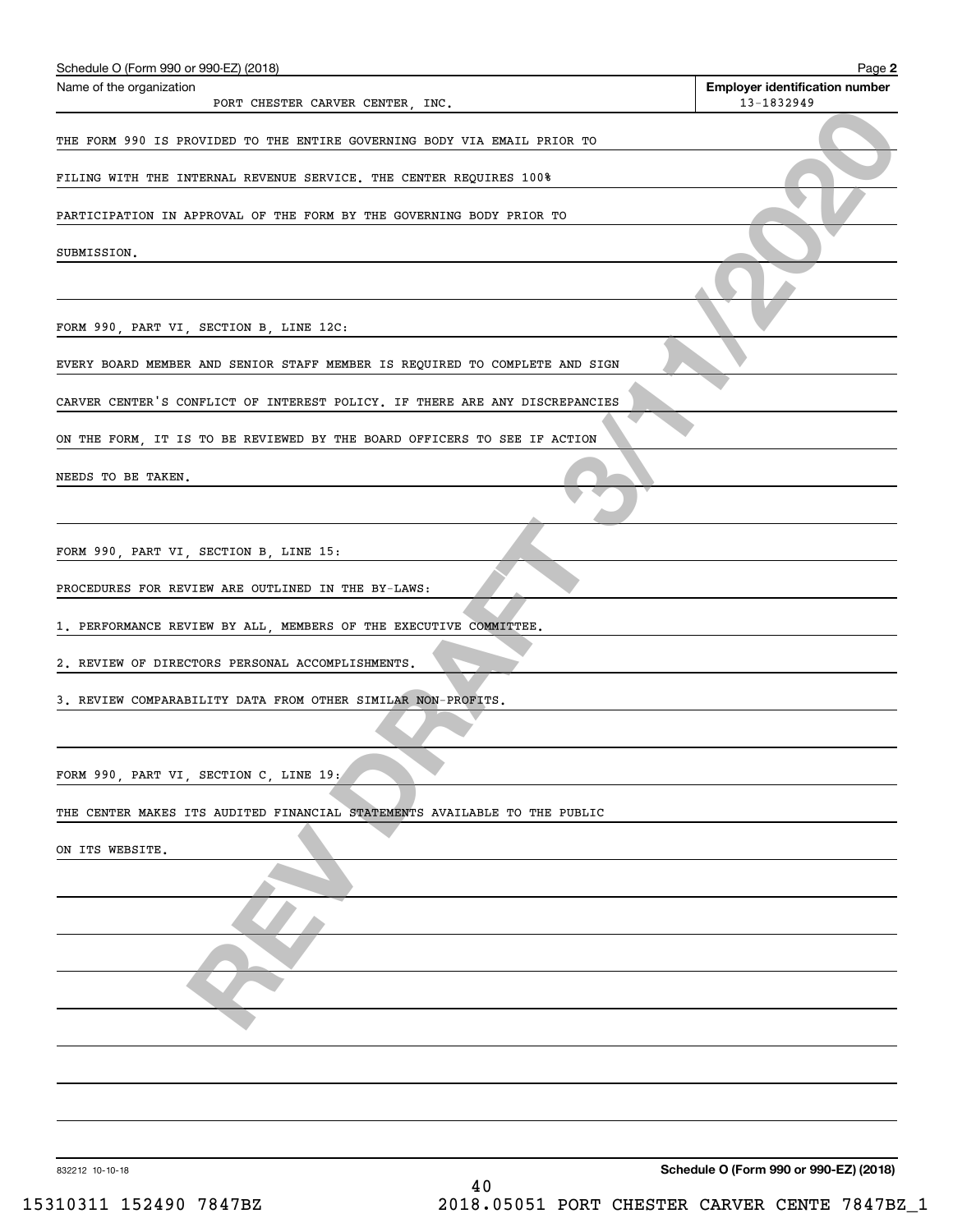(Rev. January 2019)

# **Application for Automatic Extension of Time To File an Exempt Organization Return**

- **| File a separate application for each return.**
- **| Go to www.irs.gov/Form8868 for the latest information.**

OMB No. 1545-1709

| Electronic filing (e-file). You can electronically file Form 8868 to request a 6-month automatic extension of time to file any of the    |  |
|------------------------------------------------------------------------------------------------------------------------------------------|--|
| forms listed below with the exception of Form 8870, Information Return for Transfers Associated With Certain Personal Benefit            |  |
| Contracts, for which an extension request must be sent to the IRS in paper format (see instructions). For more details on the electronic |  |
| filing of this form, visit www.irs.gov/e-file-providers/e-file-for-charities-and-non-profits.                                            |  |

# **Automatic 6-Month Extension of Time.** Only submit original (no copies needed).

|                                                           | Department of the Treasury<br>Internal Revenue Service       |                                                                                                                                                       |                 | File a separate application for each return.<br>Go to www.irs.gov/Form8868 for the latest information. |              |                                              |        |
|-----------------------------------------------------------|--------------------------------------------------------------|-------------------------------------------------------------------------------------------------------------------------------------------------------|-----------------|--------------------------------------------------------------------------------------------------------|--------------|----------------------------------------------|--------|
|                                                           |                                                              | Electronic filing (e-file). You can electronically file Form 8868 to request a 6-month automatic extension of time to file any of the                 |                 |                                                                                                        |              |                                              |        |
|                                                           |                                                              | forms listed below with the exception of Form 8870, Information Return for Transfers Associated With Certain Personal Benefit                         |                 |                                                                                                        |              |                                              |        |
|                                                           |                                                              | Contracts, for which an extension request must be sent to the IRS in paper format (see instructions). For more details on the electronic              |                 |                                                                                                        |              |                                              |        |
|                                                           |                                                              | filing of this form, visit www.irs.gov/e-file-providers/e-file-for-charities-and-non-profits.                                                         |                 |                                                                                                        |              |                                              |        |
|                                                           |                                                              | Automatic 6-Month Extension of Time. Only submit original (no copies needed).                                                                         |                 |                                                                                                        |              |                                              |        |
|                                                           |                                                              | All corporations required to file an income tax return other than Form 990-T (including 1120-C filers), partnerships, REMICs, and trusts              |                 |                                                                                                        |              |                                              |        |
|                                                           |                                                              | must use Form 7004 to request an extension of time to file income tax returns.                                                                        |                 |                                                                                                        |              | Enter filer's identifying number             |        |
| Type or<br>print                                          |                                                              | Name of exempt organization or other filer, see instructions.                                                                                         |                 |                                                                                                        |              | Employer identification number (EIN) or      |        |
|                                                           |                                                              | PORT CHESTER CARVER CENTER, INC.                                                                                                                      |                 |                                                                                                        |              | 13-1832949                                   |        |
| File by the<br>due date for<br>filing your<br>return. See |                                                              | Number, street, and room or suite no. If a P.O. box, see instructions.<br>400 WESTCHESTER AVENUE                                                      |                 |                                                                                                        |              | Social security number (SSN)                 |        |
| instructions.                                             | PORT CHESTER, NY                                             | City, town or post office, state, and ZIP code. For a foreign address, see instructions.<br>10573                                                     |                 |                                                                                                        |              |                                              |        |
|                                                           |                                                              | Enter the Return Code for the return that this application is for (file a separate application for each return)                                       |                 |                                                                                                        |              |                                              | 0<br>1 |
| <b>Application</b>                                        |                                                              |                                                                                                                                                       | Return          | Application                                                                                            |              |                                              | Return |
| Is For                                                    |                                                              |                                                                                                                                                       | Code            | Is For                                                                                                 |              |                                              | Code   |
|                                                           | Form 990 or Form 990-EZ                                      |                                                                                                                                                       | 01              | Form 990-T (corporation)                                                                               |              |                                              | 07     |
| Form 990-BL                                               |                                                              |                                                                                                                                                       | 02              | Form 1041-A                                                                                            |              |                                              | 08     |
|                                                           | Form 4720 (individual)                                       |                                                                                                                                                       | 03              | Form 4720 (other than individual)                                                                      |              |                                              | 09     |
| Form 990-PF                                               |                                                              |                                                                                                                                                       | Form 5227<br>04 |                                                                                                        |              |                                              | 10     |
|                                                           | Form 990-T (sec. 401(a) or 408(a) trust)                     |                                                                                                                                                       | 05              | Form 6069                                                                                              |              |                                              | 11     |
| Form 990-T (trust other than above)                       |                                                              |                                                                                                                                                       | 06              | Form 8870                                                                                              |              |                                              | 12     |
|                                                           |                                                              | ANNE BRADNER, CHIEF EXECUTIVE OFFICER                                                                                                                 |                 |                                                                                                        |              |                                              |        |
|                                                           | Telephone No. \ (914)305-6010                                | • The books are in the care of > 400 WESTCHESTER AVENUE - PORT CHESTER, NY 10573                                                                      |                 |                                                                                                        |              |                                              |        |
|                                                           |                                                              |                                                                                                                                                       |                 | Fax No.                                                                                                |              |                                              |        |
|                                                           |                                                              | If this is for a Group Return, enter the organization's four digit Group Exemption Number (GEN) _________. If this is for the whole group, check this |                 |                                                                                                        |              |                                              |        |
| $box \blacktriangleright$                                 |                                                              | . If it is for part of the group, check this box $\blacktriangleright$                                                                                |                 | and attach a list with the names and EINs of all members the extension is for.                         |              |                                              |        |
|                                                           |                                                              |                                                                                                                                                       |                 |                                                                                                        |              |                                              |        |
| 1                                                         |                                                              | I request an automatic 6-month extension of time until                                                                                                |                 | MAY 15, 2020                                                                                           |              | , to file the exempt organization return for |        |
|                                                           |                                                              | the organization named above. The extension is for the organization's return for:                                                                     |                 |                                                                                                        |              |                                              |        |
|                                                           | calendar year                                                | or                                                                                                                                                    |                 |                                                                                                        |              |                                              |        |
|                                                           | $\blacktriangleright$ $\lfloor x \rfloor$ tax year beginning | JUL 1, 2018                                                                                                                                           |                 | JUN 30, 2019<br>, and ending                                                                           |              |                                              |        |
| 2                                                         |                                                              | If the tax year entered in line 1 is for less than 12 months, check reason:                                                                           |                 | Initial return                                                                                         | Final return |                                              |        |
|                                                           |                                                              | Change in accounting period                                                                                                                           |                 |                                                                                                        |              |                                              |        |
| За                                                        |                                                              | If this application is for Forms 990-BL, 990-PF, 990-T, 4720, or 6069, enter the tentative tax, less                                                  |                 |                                                                                                        |              |                                              |        |
|                                                           |                                                              | any nonrefundable credits. See instructions.                                                                                                          |                 |                                                                                                        | За           | \$                                           | 0.     |
| b                                                         |                                                              | If this application is for Forms 990-PF, 990-T, 4720, or 6069, enter any refundable credits and                                                       |                 |                                                                                                        |              |                                              |        |
|                                                           |                                                              | estimated tax payments made. Include any prior year overpayment allowed as a credit.                                                                  |                 |                                                                                                        | 3b           | \$                                           | 0.     |
| c                                                         |                                                              | <b>Balance due.</b> Subtract line 3b from line 3a. Include your payment with this form, if required, by                                               |                 |                                                                                                        |              |                                              |        |
|                                                           |                                                              | using EFTPS (Electronic Federal Tax Payment System). See instructions.                                                                                |                 |                                                                                                        | Зc           | \$                                           | 0.     |
| instructions.                                             |                                                              | Caution: If you are going to make an electronic funds withdrawal (direct debit) with this Form 8868, see Form 8453-EO and Form 8879-EO for payment    |                 |                                                                                                        |              |                                              |        |
| LHA                                                       |                                                              | For Privacy Act and Paperwork Reduction Act Notice, see instructions.                                                                                 |                 |                                                                                                        |              | Form 8868 (Rev. 1-2019)                      |        |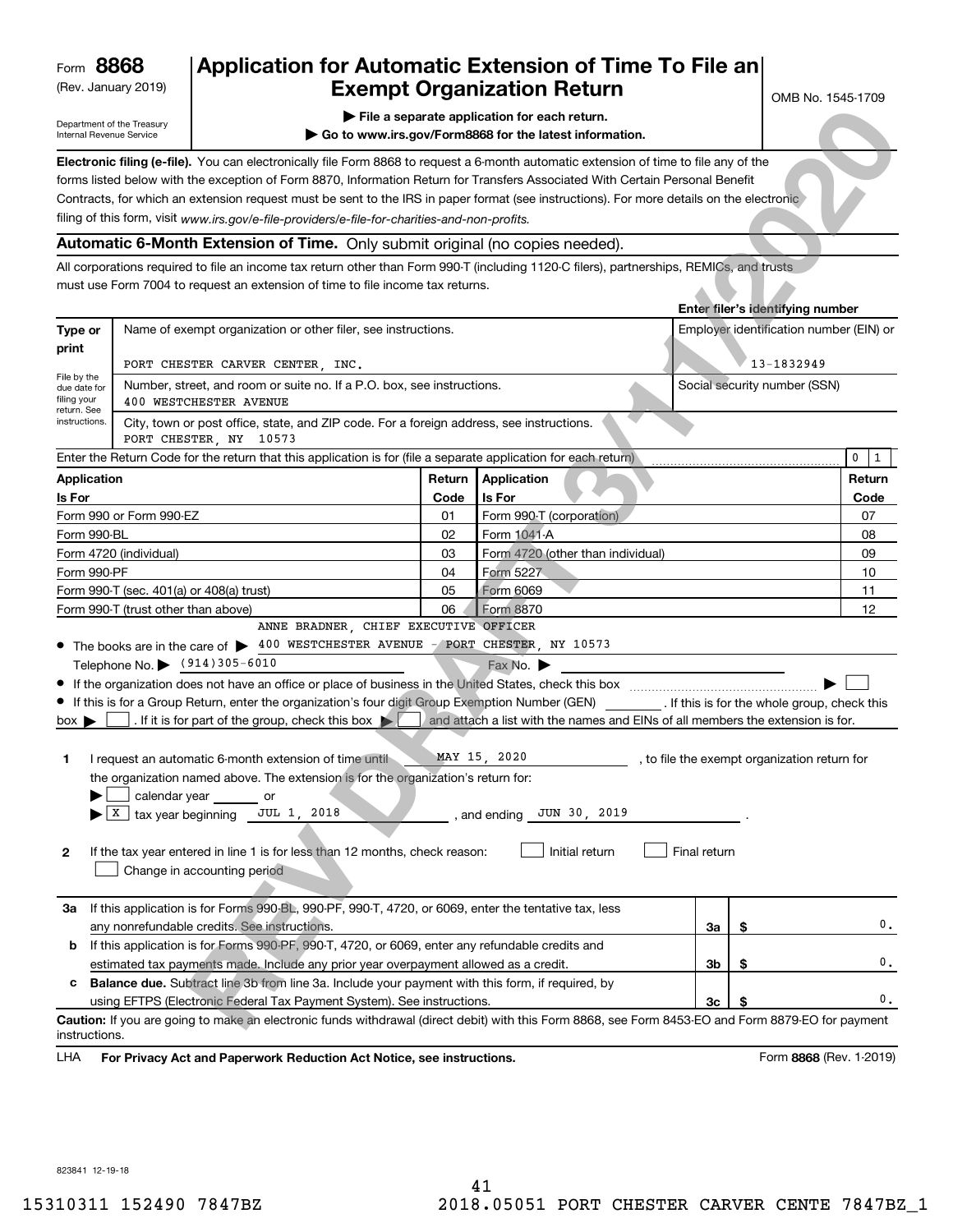| www.CharitiesNYS.com                                                                       | NYS Annual Filing for Charitable Organizations                                                                                                                                                                                                                                                                                                                                                                                                                                                                        |                                                  | Grianues Bureau Registration Section<br><b>Open to Public</b><br>28 Liberty Street<br>Inspection<br>New York, NY 10005 |                |                                                                                                             |
|--------------------------------------------------------------------------------------------|-----------------------------------------------------------------------------------------------------------------------------------------------------------------------------------------------------------------------------------------------------------------------------------------------------------------------------------------------------------------------------------------------------------------------------------------------------------------------------------------------------------------------|--------------------------------------------------|------------------------------------------------------------------------------------------------------------------------|----------------|-------------------------------------------------------------------------------------------------------------|
| <b>1. General Information</b>                                                              |                                                                                                                                                                                                                                                                                                                                                                                                                                                                                                                       |                                                  |                                                                                                                        |                |                                                                                                             |
| 07/01/2018<br>and Ending (mm/dd/yyyy) 06/30/2019<br>For Fiscal Year Beginning (mm/dd/yyyy) |                                                                                                                                                                                                                                                                                                                                                                                                                                                                                                                       |                                                  |                                                                                                                        |                |                                                                                                             |
| Check if Applicable:<br>Address Change                                                     | Name of Organization:<br>PORT CHESTER CARVER CENTER,                                                                                                                                                                                                                                                                                                                                                                                                                                                                  |                                                  | INC.                                                                                                                   |                | Employer Identification Number (EIN):<br>13-1832949                                                         |
| Name Change<br><b>Initial Filing</b>                                                       | Mailing Address:<br>400 WESTCHESTER AVENUE                                                                                                                                                                                                                                                                                                                                                                                                                                                                            |                                                  |                                                                                                                        | $01 - 30 - 60$ | NY Registration Number:                                                                                     |
| <b>Final Filing</b><br><b>Amended Filing</b>                                               | City / State / ZIP:<br>PORT CHESTER, NY                                                                                                                                                                                                                                                                                                                                                                                                                                                                               | 10573                                            |                                                                                                                        | Telephone:     | 914 305-6018                                                                                                |
| Reg ID Pending                                                                             | Website:<br>WWW.CARVERCENTER.ORG                                                                                                                                                                                                                                                                                                                                                                                                                                                                                      |                                                  |                                                                                                                        | Email:         | ABRADNER@CARVERCENTER.ORG                                                                                   |
| Check your organization's                                                                  |                                                                                                                                                                                                                                                                                                                                                                                                                                                                                                                       |                                                  |                                                                                                                        |                |                                                                                                             |
| registration category:                                                                     | EPTL only<br>7A only                                                                                                                                                                                                                                                                                                                                                                                                                                                                                                  | $\lfloor \underline{X} \rfloor$ DUAL (7A & EPTL) | EXEMPT*                                                                                                                |                | Confirm your Registration Category in the<br>Charities Registry at www.CharitiesNYS.com.                    |
| 2. Certification                                                                           |                                                                                                                                                                                                                                                                                                                                                                                                                                                                                                                       |                                                  |                                                                                                                        |                |                                                                                                             |
| two signatories.                                                                           | See instructions for certification requirements. Improper certification is a violation of law that may be subject to penalties. The certification requires                                                                                                                                                                                                                                                                                                                                                            |                                                  |                                                                                                                        |                |                                                                                                             |
|                                                                                            | We certify under penalties of perjury that we reviewed this report, including all attachments, and to the best of our knowledge and belief,                                                                                                                                                                                                                                                                                                                                                                           |                                                  |                                                                                                                        |                |                                                                                                             |
|                                                                                            | they are true, correct and complete in accordance with the laws of the State of New York applicable to this report.                                                                                                                                                                                                                                                                                                                                                                                                   |                                                  |                                                                                                                        |                |                                                                                                             |
| President or Authorized Officer:                                                           |                                                                                                                                                                                                                                                                                                                                                                                                                                                                                                                       |                                                  | ROBERT S. KOST<br>TREASURER                                                                                            |                |                                                                                                             |
|                                                                                            | Signature                                                                                                                                                                                                                                                                                                                                                                                                                                                                                                             |                                                  | <b>Print Name and Title</b>                                                                                            |                | Date                                                                                                        |
|                                                                                            |                                                                                                                                                                                                                                                                                                                                                                                                                                                                                                                       |                                                  |                                                                                                                        |                |                                                                                                             |
| Chief Financial Officer or Treasurer:                                                      |                                                                                                                                                                                                                                                                                                                                                                                                                                                                                                                       |                                                  |                                                                                                                        |                |                                                                                                             |
|                                                                                            | Signature                                                                                                                                                                                                                                                                                                                                                                                                                                                                                                             |                                                  | <b>Print Name and Title</b>                                                                                            |                | Date                                                                                                        |
| 3. Annual Reporting Exemption                                                              |                                                                                                                                                                                                                                                                                                                                                                                                                                                                                                                       |                                                  |                                                                                                                        |                |                                                                                                             |
|                                                                                            | Check the exemption(s) that apply to your filing. If your organization is claiming an exemption under one category (7A or EPTL only filers) or both<br>categories (DUAL filers) that apply to your registration, complete only parts 1, 2, and 3, and submit the certified Char500. No fee, schedules, or<br>additional attachments are required. If you cannot claim an exemption or are a DUAL filer that claims only one exemption, you must file applicable<br>schedules and attachments and pay applicable fees. |                                                  |                                                                                                                        |                |                                                                                                             |
|                                                                                            | 3a. 7A filing exemption: Total contributions from NY State including residents, foundations, government agencies, etc. did not<br>exceed \$25,000 and the organization did not engage a professional fund raiser (PFR) or fund raising counsel (FRC) to solicit<br>contributions during the fiscal year.                                                                                                                                                                                                              |                                                  |                                                                                                                        |                |                                                                                                             |
|                                                                                            | 3b. EPTL filing exemption: Gross receipts did not exceed \$25,000 and the market value of assets did not exceed \$25,000 at any time<br>during the fiscal year.                                                                                                                                                                                                                                                                                                                                                       |                                                  |                                                                                                                        |                |                                                                                                             |
| 4. Schedules and Attachments                                                               |                                                                                                                                                                                                                                                                                                                                                                                                                                                                                                                       |                                                  |                                                                                                                        |                |                                                                                                             |
| See the following page<br>for a checklist of                                               | $\boxed{\mathbf{X}}$ Yes                                                                                                                                                                                                                                                                                                                                                                                                                                                                                              |                                                  |                                                                                                                        |                | No 4a. Did your organization use a professional fund raiser, fund raising counsel or commercial co-venturer |
| schedules and                                                                              |                                                                                                                                                                                                                                                                                                                                                                                                                                                                                                                       |                                                  | for fund raising activity in NY State? If yes, complete Schedule 4a.                                                   |                |                                                                                                             |
| attachments to                                                                             |                                                                                                                                                                                                                                                                                                                                                                                                                                                                                                                       |                                                  |                                                                                                                        |                |                                                                                                             |
| complete your filing.                                                                      | $\boxed{\mathbf{X}}$ Yes<br>No.                                                                                                                                                                                                                                                                                                                                                                                                                                                                                       |                                                  | 4b. Did the organization receive government grants? If yes, complete Schedule 4b.                                      |                |                                                                                                             |
| <b>5. Fee</b>                                                                              |                                                                                                                                                                                                                                                                                                                                                                                                                                                                                                                       |                                                  |                                                                                                                        |                |                                                                                                             |
| See the checklist on the                                                                   | 7A filing fee:                                                                                                                                                                                                                                                                                                                                                                                                                                                                                                        | EPTL filing fee:                                 | Total fee:                                                                                                             |                |                                                                                                             |
| next page to calculate your                                                                |                                                                                                                                                                                                                                                                                                                                                                                                                                                                                                                       |                                                  |                                                                                                                        |                | Make a single check or money order<br>payable to:                                                           |
| fee(s). Indicate fee(s) you                                                                |                                                                                                                                                                                                                                                                                                                                                                                                                                                                                                                       |                                                  |                                                                                                                        |                | "Department of Law"                                                                                         |
| are submitting here:                                                                       | 25.<br>\$                                                                                                                                                                                                                                                                                                                                                                                                                                                                                                             | \$<br>250.                                       | \$<br>275.                                                                                                             |                |                                                                                                             |
|                                                                                            | CHAR500 Annual Filing for Charitable Organizations (Updated January 2019)                                                                                                                                                                                                                                                                                                                                                                                                                                             |                                                  |                                                                                                                        |                |                                                                                                             |

\*The "Exempt" category refers to an organization's NYS registration status. It does not refer to its IRS tax designation.

868451 01-15-19 1019

1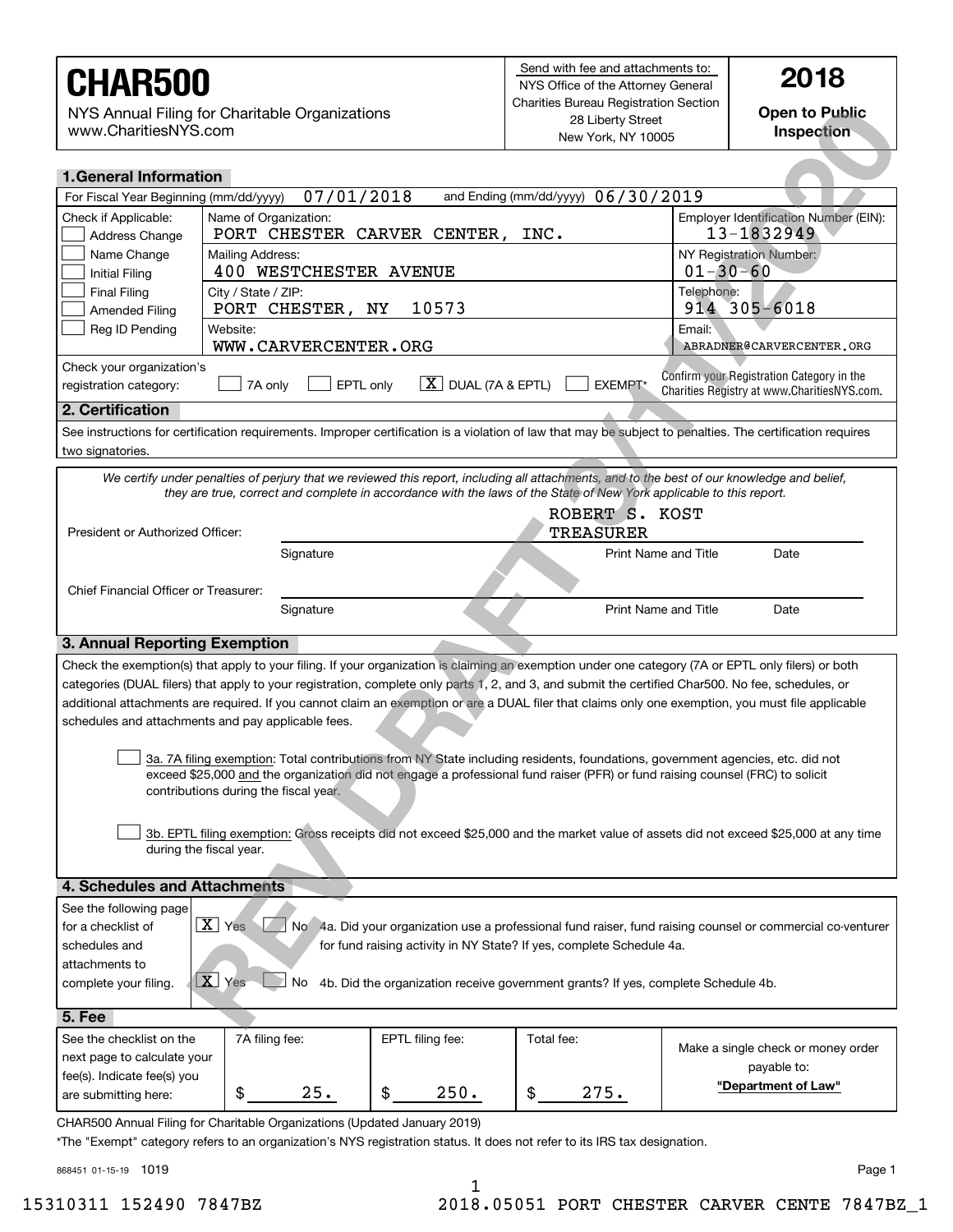# PORT CHESTER CARVER CENTER, INC.

| CHAR500                        |
|--------------------------------|
| <b>Annual Filing Checklist</b> |

Simply submit the certified CHAR500 with no fee, schedule, or additional attachments IF: - Your organization is registered as 7A only and you marked the 7A filing exemption in Part 3. - Your organization is registered as EPTL only and you marked the EPTL filing exemption in Part 3. - Your organization is registered as DUAL and you marked both the 7A and EPTL filing exemption in Part 3.

### **Checklist of Schedules and Attachments**

- $\boxed{\textbf{X}}$  If you answered "yes" in Part 4a, submit Schedule 4a: Professional Fund Raisers (PFR), Fund Raising Counsel (FRC), Commercial Co-Venturers (CCV)
- $\boxed{\textbf{X}}$  If you answered "yes" in Part 4b, submit Schedule 4b: Government Grants

- $\boxed{\textbf{X}}$  IRS Form 990, 990-EZ, or 990-PF, and 990-T if applicable
- $\boxed{\textbf{X}}$  All additional IRS Form 990 Schedules, including Schedule B (Schedule of Contributors). Schedule B of public charities is exempt from disclosure and will not be available for public review.
- Our organization was eligible for and filed an IRS 990-N e-postcard. Our revenue exceeded \$25,000 and/or our assets exceeded \$25,000 in the filing year. We have included an IRS Form 990-EZ for state purposes only.  $\mathcal{L}^{\text{max}}$

- Review Report if you received total revenue and support greater than \$250,000 and up to \$750,000.
- $\boxed{\textbf{X}}$  Audit Report if you received total revenue and support greater than \$750,000
- No Review Report or Audit Report is required because total revenue and support is less than \$250,000  $\mathcal{L}^{\text{max}}$

### **Calculate Your Fee**

- \$0, if you checked the 7A exemption in Part 3a  $\mathcal{L}^{\text{max}}$
- $\boxed{\textbf{X}}$  \$25, if you did not check the 7A exemption in Part 3a

| <b>Annual Filing Checklist</b>                                                                    |                                                                                                                                                                                                                                    | - Your organization is registered as EPTL only and you marked the EPTL filing exemption in Part 3.<br>- Your organization is registered as DUAL and you marked both the 7A and EPTL filing exemption in Part 3. |
|---------------------------------------------------------------------------------------------------|------------------------------------------------------------------------------------------------------------------------------------------------------------------------------------------------------------------------------------|-----------------------------------------------------------------------------------------------------------------------------------------------------------------------------------------------------------------|
| <b>Checklist of Schedules and Attachments</b>                                                     |                                                                                                                                                                                                                                    |                                                                                                                                                                                                                 |
|                                                                                                   | Check the schedules you must submit with your CHAR500 as described in Part 4:                                                                                                                                                      |                                                                                                                                                                                                                 |
|                                                                                                   |                                                                                                                                                                                                                                    | [X] If you answered "yes" in Part 4a, submit Schedule 4a: Professional Fund Raisers (PFR), Fund Raising Counsel (FRC), Commercial Co-Venturers (CCV)                                                            |
|                                                                                                   | $X$ If you answered "yes" in Part 4b, submit Schedule 4b: Government Grants                                                                                                                                                        |                                                                                                                                                                                                                 |
|                                                                                                   |                                                                                                                                                                                                                                    |                                                                                                                                                                                                                 |
| Check the financial attachments you must submit with your CHAR500:                                |                                                                                                                                                                                                                                    |                                                                                                                                                                                                                 |
| $X$ IRS Form 990, 990-EZ, or 990-PF, and 990-T if applicable                                      |                                                                                                                                                                                                                                    | $\boxed{\text{X}}$ All additional IRS Form 990 Schedules, including Schedule B (Schedule of Contributors). Schedule B of public charities is exempt from                                                        |
| disclosure and will not be available for public review.                                           |                                                                                                                                                                                                                                    |                                                                                                                                                                                                                 |
|                                                                                                   | filing year. We have included an IRS Form 990-EZ for state purposes only.                                                                                                                                                          | Our organization was eligible for and filed an IRS 990-N e-postcard. Our revenue exceeded \$25,000 and/or our assets exceeded \$25,000 in the                                                                   |
|                                                                                                   |                                                                                                                                                                                                                                    |                                                                                                                                                                                                                 |
|                                                                                                   | If you are a 7A only or DUAL filer, submit the applicable independent Certified Public Accountant's Review or Audit Report:<br>Review Report if you received total revenue and support greater than \$250,000 and up to \$750,000. |                                                                                                                                                                                                                 |
| X                                                                                                 | Audit Report if you received total revenue and support greater than \$750,000                                                                                                                                                      |                                                                                                                                                                                                                 |
|                                                                                                   | No Review Report or Audit Report is required because total revenue and support is less than \$250,000                                                                                                                              |                                                                                                                                                                                                                 |
|                                                                                                   | We are a DUAL filer and checked box 3a, no Review Report or Audit Report is required.                                                                                                                                              |                                                                                                                                                                                                                 |
|                                                                                                   |                                                                                                                                                                                                                                    |                                                                                                                                                                                                                 |
|                                                                                                   |                                                                                                                                                                                                                                    |                                                                                                                                                                                                                 |
| <b>Calculate Your Fee</b>                                                                         |                                                                                                                                                                                                                                    |                                                                                                                                                                                                                 |
| For 7A and DUAL filers, calculate the 7A fee:                                                     |                                                                                                                                                                                                                                    | Is my Registration Category 7A, EPTL, DUAL or EXEMPT?<br>Organizations are assigned a Registration Category upon<br>registration with the NY Charities Bureau:                                                  |
| \$0, if you checked the 7A exemption in Part 3a                                                   |                                                                                                                                                                                                                                    | 7A filers are registered to solicit contributions in New York                                                                                                                                                   |
| $\lfloor x \rfloor$<br>\$25, if you did not check the 7A exemption in Part 3a                     |                                                                                                                                                                                                                                    | under Article 7-A of the Executive Law ("7A")                                                                                                                                                                   |
| For EPTL and DUAL filers, calculate the EPTL fee:                                                 |                                                                                                                                                                                                                                    | <b>EPTL</b> filers are registered under the Estates, Powers & Trusts<br>Law ("EPTL") because they hold assets and/or conduct<br>activities for charitable purposes in NY.                                       |
| \$0, if you checked the EPTL exemption in Part 3b<br>\$25, if the NET WORTH is less than \$50,000 |                                                                                                                                                                                                                                    | <b>DUAL</b> filers are registered under both 7A and EPTL.                                                                                                                                                       |
|                                                                                                   | \$50, if the NET WORTH is \$50,000 or more but less than \$250,000                                                                                                                                                                 | <b>EXEMPT</b> filers have registered with the NY Charities Bureau                                                                                                                                               |
|                                                                                                   | \$100, if the NET WORTH is \$250,000 or more but less than \$1,000,000                                                                                                                                                             | and meet conditions in Schedule E - Registration                                                                                                                                                                |
| х                                                                                                 | \$250, if the NET WORTH is \$1,000,000 or more but less than \$10,000,000                                                                                                                                                          | <b>Exemption for Charitable Organizations</b> . These                                                                                                                                                           |
|                                                                                                   | \$750, if the NET WORTH is \$10,000,000 or more but less than \$50,000,000                                                                                                                                                         | organizations are not required to file annual financial reports<br>but may do so voluntarily.                                                                                                                   |
| \$1500, if the NET WORTH is \$50,000,000 or more                                                  |                                                                                                                                                                                                                                    | Confirm your Registration Category and learn more about NY                                                                                                                                                      |
|                                                                                                   |                                                                                                                                                                                                                                    | law at www.CharitiesNYS.com.                                                                                                                                                                                    |
| <b>Send Your Filing</b>                                                                           |                                                                                                                                                                                                                                    | Where do I find my organization's NET WORTH?                                                                                                                                                                    |
| Send your CHAR500, all schedules and attachments, and total fee to:                               |                                                                                                                                                                                                                                    | NET WORTH for fee purposes is calculated on:                                                                                                                                                                    |
|                                                                                                   |                                                                                                                                                                                                                                    | - IRS Form 990 Part I, line 22                                                                                                                                                                                  |
| NYS Office of the Attorney General                                                                |                                                                                                                                                                                                                                    | - IRS Form 990 EZ Part I, line 21                                                                                                                                                                               |
| <b>Charities Bureau Registration Section</b><br>28 Liberty Street                                 |                                                                                                                                                                                                                                    | - IRS Form 990 PF, calculate the difference between                                                                                                                                                             |
| New York, NY 10005                                                                                |                                                                                                                                                                                                                                    | Total Assets at Fair Market Value (Part II, line 16(c)) and<br>Total Liabilities (Part II, line 23(b)).                                                                                                         |
|                                                                                                   |                                                                                                                                                                                                                                    |                                                                                                                                                                                                                 |

### **Send Your Filing**

*Need Assistance?*

Visit:Call:Email:Charities.Bureau@ag.ny.gov www.CharitiesNYS.com(212) 416-8401

- IRS Form 990 Part I, line 22
- IRS Form 990 EZ Part I, line 21
- IRS Form 990 PF, calculate the difference between Total Assets at Fair Market Value (Part II, line 16(c)) and Total Liabilities (Part II, line 23(b)).

868461 01-15-19 1019 CHAR500 Annual Filing for Charitable Organizations (Updated January 2019) Page 2

# 15310311 152490 7847BZ 2018.05051 PORT CHESTER CARVER CENTE 7847BZ\_1

2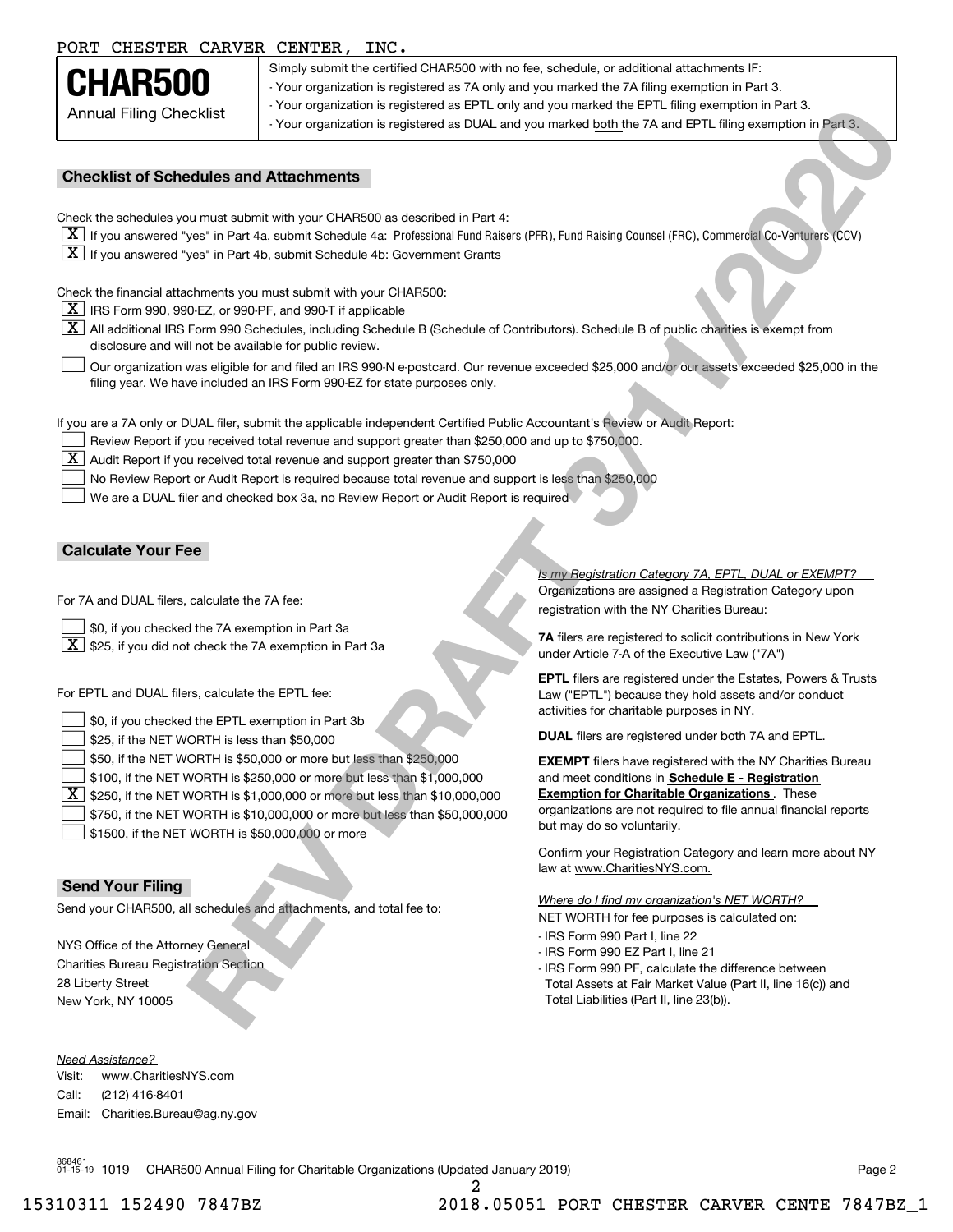# **CHAR500 2018**

# **Open to Public Inspection**

## **Definitions**

### **1. Organization Information**

# **2. Professional Fund Raiser, Fund Raising Counsel, Commercial Co-Venturer Information**

| Schedule 4a: Professional Fund Raisers, Fund Raising Counsels, Commercial Co-Venturers<br>www.CharitiesNYS.com                                                                                                                                                                                                                                                                                                                                                                                                               |                                                                                                                                                               |                | <b>Open to Public</b><br>Inspection |  |  |
|------------------------------------------------------------------------------------------------------------------------------------------------------------------------------------------------------------------------------------------------------------------------------------------------------------------------------------------------------------------------------------------------------------------------------------------------------------------------------------------------------------------------------|---------------------------------------------------------------------------------------------------------------------------------------------------------------|----------------|-------------------------------------|--|--|
| If you checked the box in question 4a in Part 4 on the CHAR500 Annual Filing for Charitable Organizations, complete this schedule for EACH<br>Professional Fund Raiser (PFR), Fund Raising Counsel (FRC) or Commercial Co-Venturer (CCV) that the organization engaged for fund raising activity<br>in NY State. The PFR or FRC should provide its NY Registration Number to you. Include this schedule with your certified CHAR500 NYS Annual<br>Filing for Charitable Organizations and use additional pages if necessary. |                                                                                                                                                               |                |                                     |  |  |
| <b>Definitions</b>                                                                                                                                                                                                                                                                                                                                                                                                                                                                                                           |                                                                                                                                                               |                |                                     |  |  |
|                                                                                                                                                                                                                                                                                                                                                                                                                                                                                                                              | A Professional Fund Raiser (PFR), in addition to other activities, conducts solicitation of contributions and/or handles the donations (Article 7A, 171-a.4). |                |                                     |  |  |
|                                                                                                                                                                                                                                                                                                                                                                                                                                                                                                                              | A Fund Raising Counsel (FRC) does not solicit or handle contributions but limits activities to advising or assisting a charitable organization to             |                |                                     |  |  |
| perform such functions for itself (Article 7A, 171-a.9).                                                                                                                                                                                                                                                                                                                                                                                                                                                                     |                                                                                                                                                               |                |                                     |  |  |
|                                                                                                                                                                                                                                                                                                                                                                                                                                                                                                                              | A Commercial Co-Venturer (CCV) is an individual or for-profit company that is regularly and primarily engaged in trade or commerce other than                 |                |                                     |  |  |
|                                                                                                                                                                                                                                                                                                                                                                                                                                                                                                                              | raising funds for a charitable organization and who advertises that the purchase or use of goods, services, entertainment or any other thing of value         |                |                                     |  |  |
| will benefit a charitable organization (Article 7A, 171-a.6).                                                                                                                                                                                                                                                                                                                                                                                                                                                                |                                                                                                                                                               |                |                                     |  |  |
|                                                                                                                                                                                                                                                                                                                                                                                                                                                                                                                              | Professional fund raising does not include activities by an organization's development staff, volunteers, or a grantwriter who has been hired solely          |                |                                     |  |  |
|                                                                                                                                                                                                                                                                                                                                                                                                                                                                                                                              | to draft applications for funding from a government agency or tax exempt organization.                                                                        |                |                                     |  |  |
| 1. Organization Information                                                                                                                                                                                                                                                                                                                                                                                                                                                                                                  |                                                                                                                                                               |                |                                     |  |  |
| Name of Organization:                                                                                                                                                                                                                                                                                                                                                                                                                                                                                                        |                                                                                                                                                               |                | NY Registration Number:             |  |  |
|                                                                                                                                                                                                                                                                                                                                                                                                                                                                                                                              |                                                                                                                                                               |                |                                     |  |  |
| PORT CHESTER CARVER CENTER, INC.                                                                                                                                                                                                                                                                                                                                                                                                                                                                                             |                                                                                                                                                               | $01 - 30 - 60$ |                                     |  |  |
|                                                                                                                                                                                                                                                                                                                                                                                                                                                                                                                              |                                                                                                                                                               |                |                                     |  |  |
|                                                                                                                                                                                                                                                                                                                                                                                                                                                                                                                              | 2. Professional Fund Raiser, Fund Raising Counsel, Commercial Co-Venturer Information                                                                         |                |                                     |  |  |
| Fund Raising Professional type:                                                                                                                                                                                                                                                                                                                                                                                                                                                                                              | Name of FRP:                                                                                                                                                  |                | NY Registration Number:             |  |  |
| $\boxed{\textbf{X}}$ Professional Fund Raiser                                                                                                                                                                                                                                                                                                                                                                                                                                                                                | HOSPITALITY RESOURCE GROUP                                                                                                                                    |                |                                     |  |  |
|                                                                                                                                                                                                                                                                                                                                                                                                                                                                                                                              | Mailing Address:                                                                                                                                              | Telephone:     |                                     |  |  |
| <b>Fund Raising Counsel</b>                                                                                                                                                                                                                                                                                                                                                                                                                                                                                                  |                                                                                                                                                               |                |                                     |  |  |
|                                                                                                                                                                                                                                                                                                                                                                                                                                                                                                                              | 237 MAMARONECK AVE # 201                                                                                                                                      |                | $914 - 761 - 7111$                  |  |  |
| <b>Commercial Co-Venturer</b>                                                                                                                                                                                                                                                                                                                                                                                                                                                                                                | City / State / ZIP:                                                                                                                                           |                |                                     |  |  |
|                                                                                                                                                                                                                                                                                                                                                                                                                                                                                                                              |                                                                                                                                                               |                |                                     |  |  |
|                                                                                                                                                                                                                                                                                                                                                                                                                                                                                                                              | WHITE PLAINS, NY 10605                                                                                                                                        |                |                                     |  |  |
| 3. Contract Information                                                                                                                                                                                                                                                                                                                                                                                                                                                                                                      |                                                                                                                                                               |                |                                     |  |  |
| Contract Start Date:                                                                                                                                                                                                                                                                                                                                                                                                                                                                                                         | Contract End Date:                                                                                                                                            |                |                                     |  |  |
|                                                                                                                                                                                                                                                                                                                                                                                                                                                                                                                              |                                                                                                                                                               |                |                                     |  |  |
|                                                                                                                                                                                                                                                                                                                                                                                                                                                                                                                              |                                                                                                                                                               |                |                                     |  |  |
| 4. Description of Services                                                                                                                                                                                                                                                                                                                                                                                                                                                                                                   |                                                                                                                                                               |                |                                     |  |  |
| Services provided by FRP:                                                                                                                                                                                                                                                                                                                                                                                                                                                                                                    |                                                                                                                                                               |                |                                     |  |  |
| PROFESSIONAL EVENT MANAGEMENT AND COORDINATION FOR ANNUAL BENEFIT                                                                                                                                                                                                                                                                                                                                                                                                                                                            |                                                                                                                                                               |                |                                     |  |  |
| INCLUDING DATA MANAGEMENT, VENDOR RELATIONS AND DAY-OF EVENT                                                                                                                                                                                                                                                                                                                                                                                                                                                                 |                                                                                                                                                               |                |                                     |  |  |
| COORDINATION.                                                                                                                                                                                                                                                                                                                                                                                                                                                                                                                |                                                                                                                                                               |                |                                     |  |  |
|                                                                                                                                                                                                                                                                                                                                                                                                                                                                                                                              |                                                                                                                                                               |                |                                     |  |  |
| 5. Description of Compensation                                                                                                                                                                                                                                                                                                                                                                                                                                                                                               |                                                                                                                                                               |                |                                     |  |  |
| Compensation arrangement with FRP:                                                                                                                                                                                                                                                                                                                                                                                                                                                                                           |                                                                                                                                                               |                | Amount Paid to FRP:                 |  |  |
| \$20,000 FLAT FEE.                                                                                                                                                                                                                                                                                                                                                                                                                                                                                                           |                                                                                                                                                               |                |                                     |  |  |
|                                                                                                                                                                                                                                                                                                                                                                                                                                                                                                                              |                                                                                                                                                               |                | 20,000.                             |  |  |
|                                                                                                                                                                                                                                                                                                                                                                                                                                                                                                                              |                                                                                                                                                               |                |                                     |  |  |
|                                                                                                                                                                                                                                                                                                                                                                                                                                                                                                                              |                                                                                                                                                               |                |                                     |  |  |

# **3. Contract Information**

| Contract Start Date: | Contract End Date: |  |
|----------------------|--------------------|--|
|                      |                    |  |

# **4. Description of Services**

# **5. Description of Compensation**

| Compensation arrangement with FRP: | Amount Paid to FRP: |
|------------------------------------|---------------------|
| $$20,000$ FLAT FEE.                | 20,000.             |
|                                    |                     |

# **6. Commercial Co-Venturer (CCV) Report**

Yes **D**  $\Box$  No If services were provided by a CCV, did the CCV provide the charitable organization with the interim or closing report(s) required by Section 173(a) part 3 of the Executive Law Article 7A?  $\mathcal{L}^{\text{max}}$ 

868471 01-15-19

1019 CHAR500 Schedule 4a: Professional Fund Raisers, Fund Raising Counsels, Commercial Co-Venturers (Updated January 2019) Page 1

3